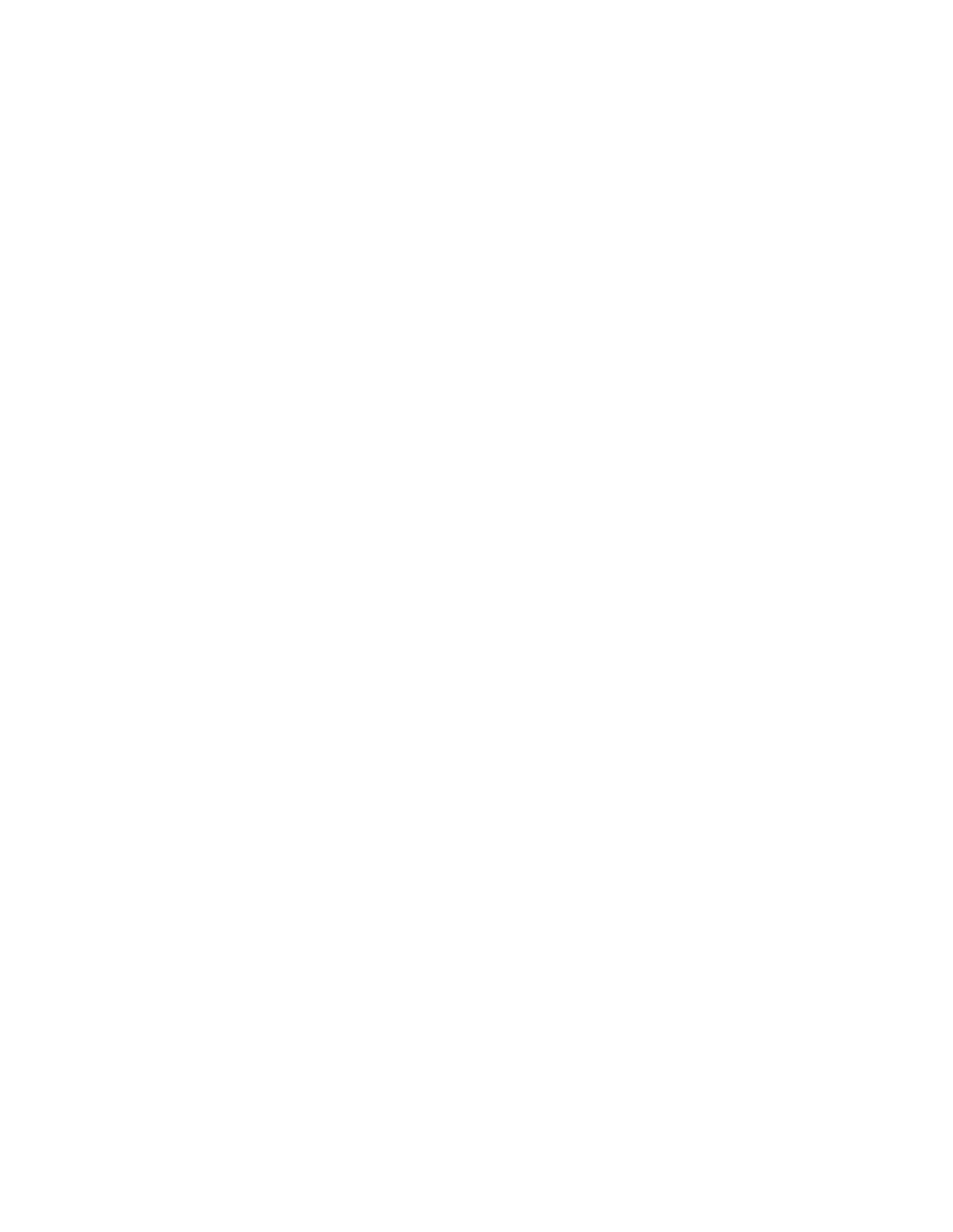



# **NEAR EAST UNIVERSITY**

# **INSTITUTE OF HEALTH SCIENCES, DEPARTMENT OF MEDICAL BIOLOGY AND GENETICS**

# **Role Microbiome in Breast Carcinogenesis**

YAHAYA ALIYU **Master of Science in Medical Biology and Genetics**

**Supervisor:**

Prof. Dr. NEDIME SERAKINCI

**NICOSIA 2017.**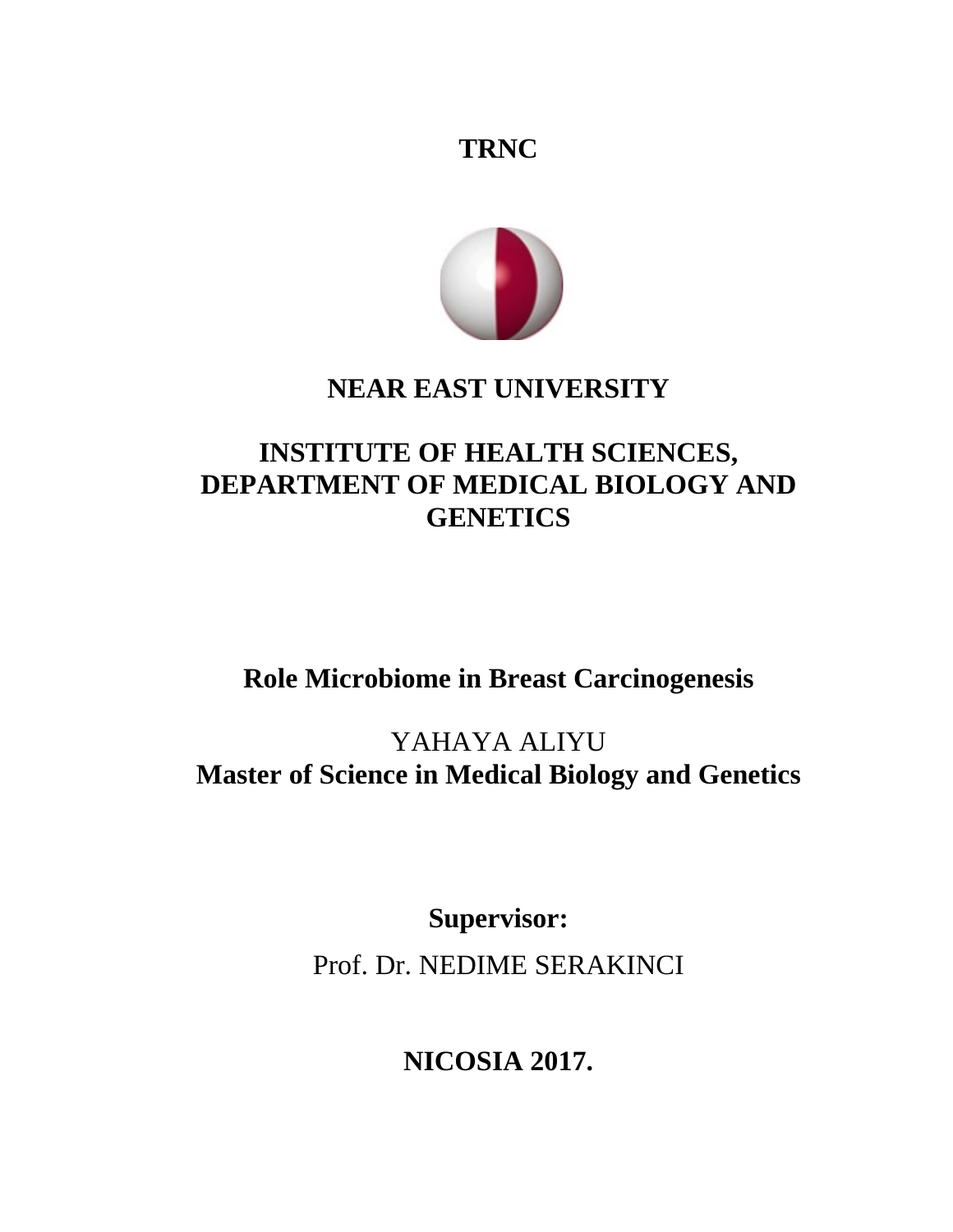### APPROVAL PAGE

<span id="page-3-0"></span>Thesis submitted to the Institute of Health Sciences of Near East University in partial fulfillment of the requirements for the degree of **Master of Science in Medical Biology and Genetics.**

**Thesis Committee:**

| Chair:  | Prof. Dr. Nedime SERAKINCI               |
|---------|------------------------------------------|
|         | Near East University, Cyprus.            |
|         |                                          |
| Member: | Doç. Dr. Tufan ÇANKAYA                   |
|         | Dokuz Eylül University Hospital, Turkey. |
|         |                                          |
| Member: | Yrd. Doc. Dr. Nahit RİZANER              |
|         | Cyprus International University, Cyprus. |

Approval:

<span id="page-3-1"></span>According to the relevant articles of Near East University Postgraduate study Education and Examination Regulation, this thesis has been approved by the above mentioned members of the thesis committee and the decision of the Board of Directors of the Institute.

Prof. Dr. Hüsnü Can Başer

Director of Graduate School of Health Sciences.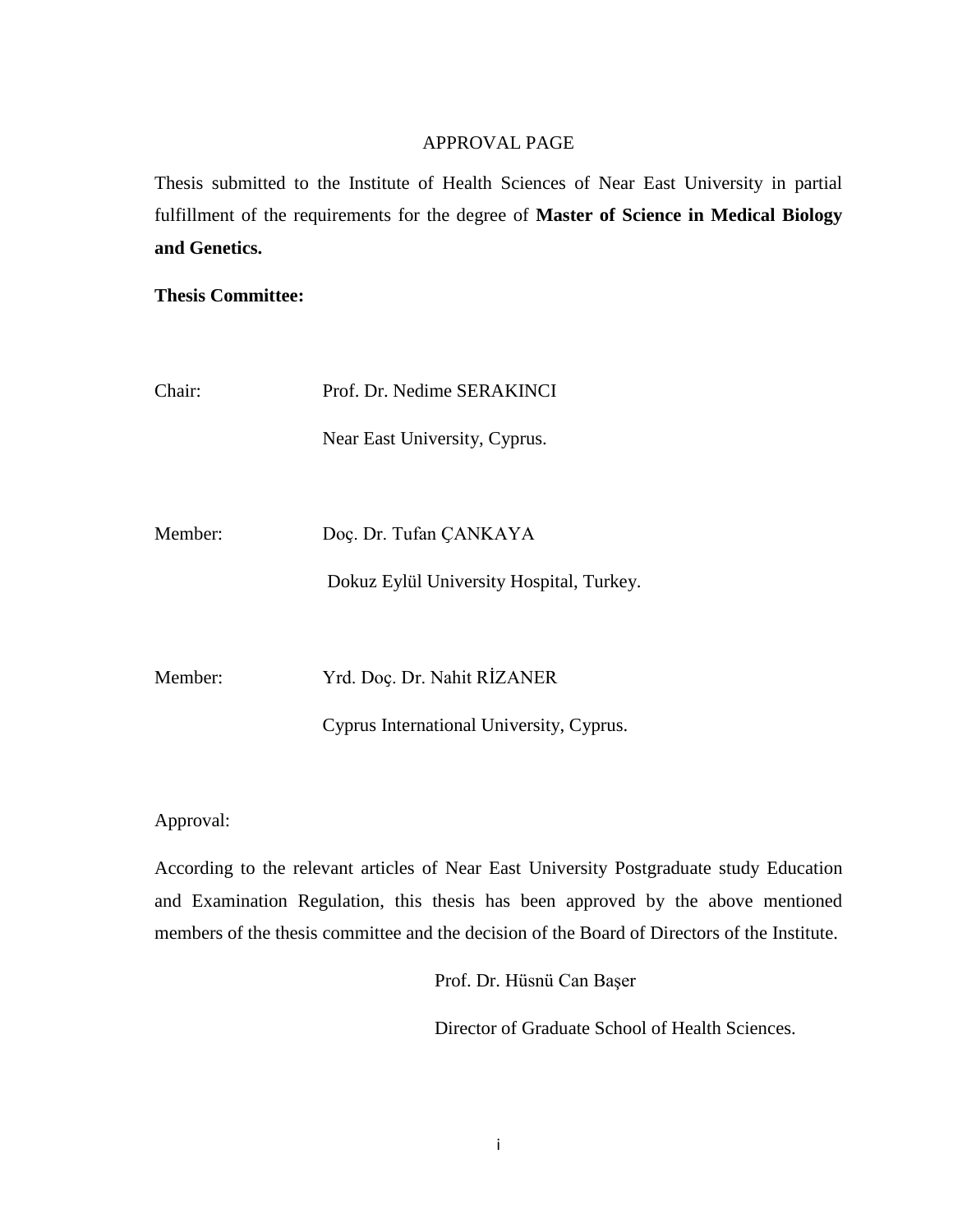### DECLARATION

I Yahaya hereby declare that all information in this document has been obtain and presented in accordance with academic rules and ethical conduct. I also declared that, as required by these rules and conduct, I have fully cited and referenced all materials and results that are not original to this work.

Yahaya ALIYU

Signature:

Date: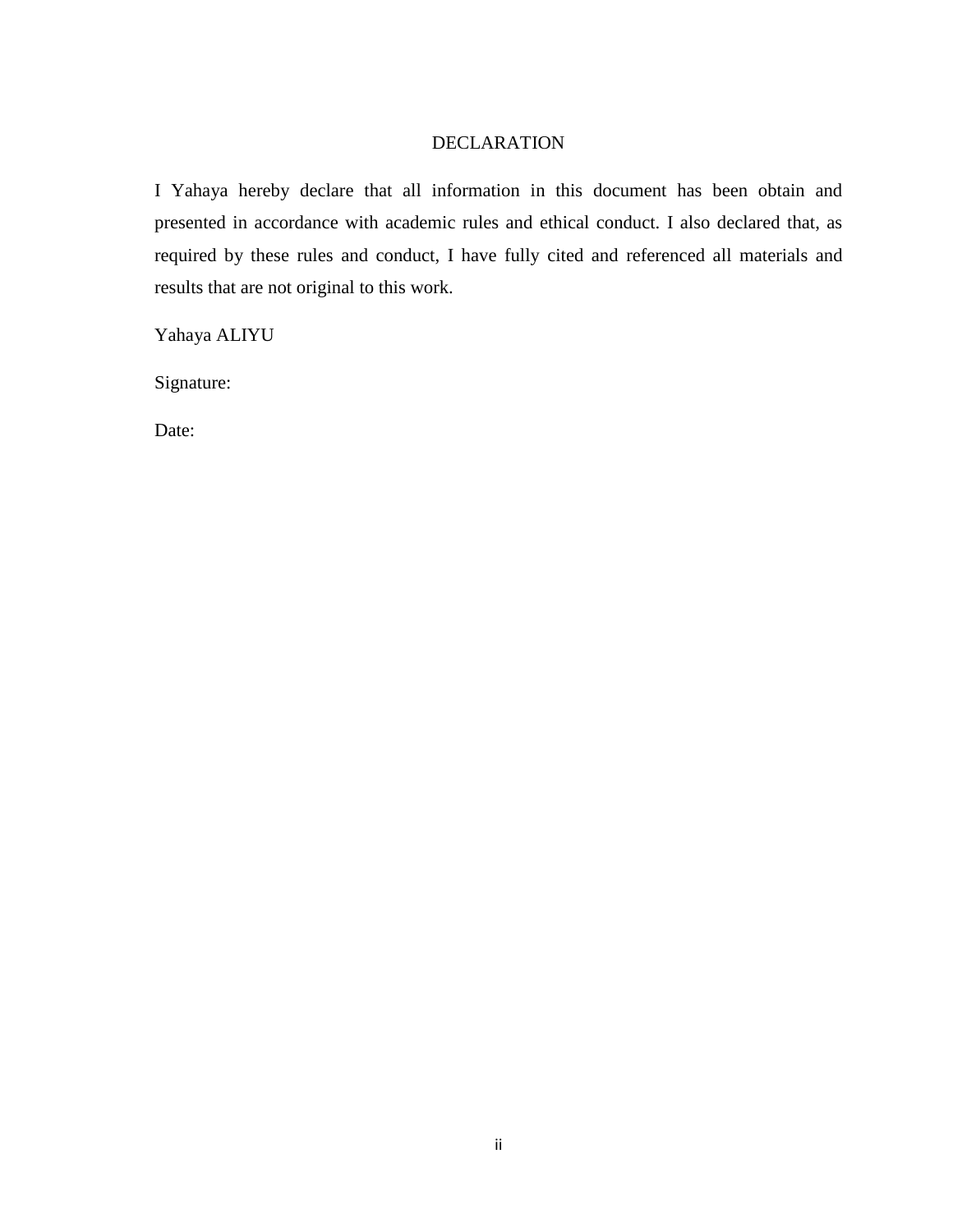#### ACKNOWLEDGEMENT

I would like to express my gratitude to ALLAH (SWT), for His guidance throughout my life and for making this research work a possibility.

I would like to use this opportunity to extend my profound appreciation and gratitude to my advisor/supervisor Prof. Dr. Nedime Serakinci for her understandings, exemplary guidance, patience and encouragement throughout the course of this work. The guidance and moral advice given by her time to time shall carry me a long way in the journey of life.

My sincere gratitude goes to my family; who have been my main anchor. I shall forever remain grateful for their love, encouragement and prayers.

I also thank the entire staff of Department of Medical Biology and Genetics, Near East University, Nicosia for their various contributions during the course of my studies. My gratitude also goes to the Head of Science Department Near East College Mr. Cem Hami for his profound advices. I am grateful to my benefactor Kaduna State Government, to whom this study is possible financially.

Lastly, my gratitude also goes to my all friends and colleagues whom in one way or the other contributed to the completion of this work.

I thank you sincerely and may Allah reward you all abundantly, ameen.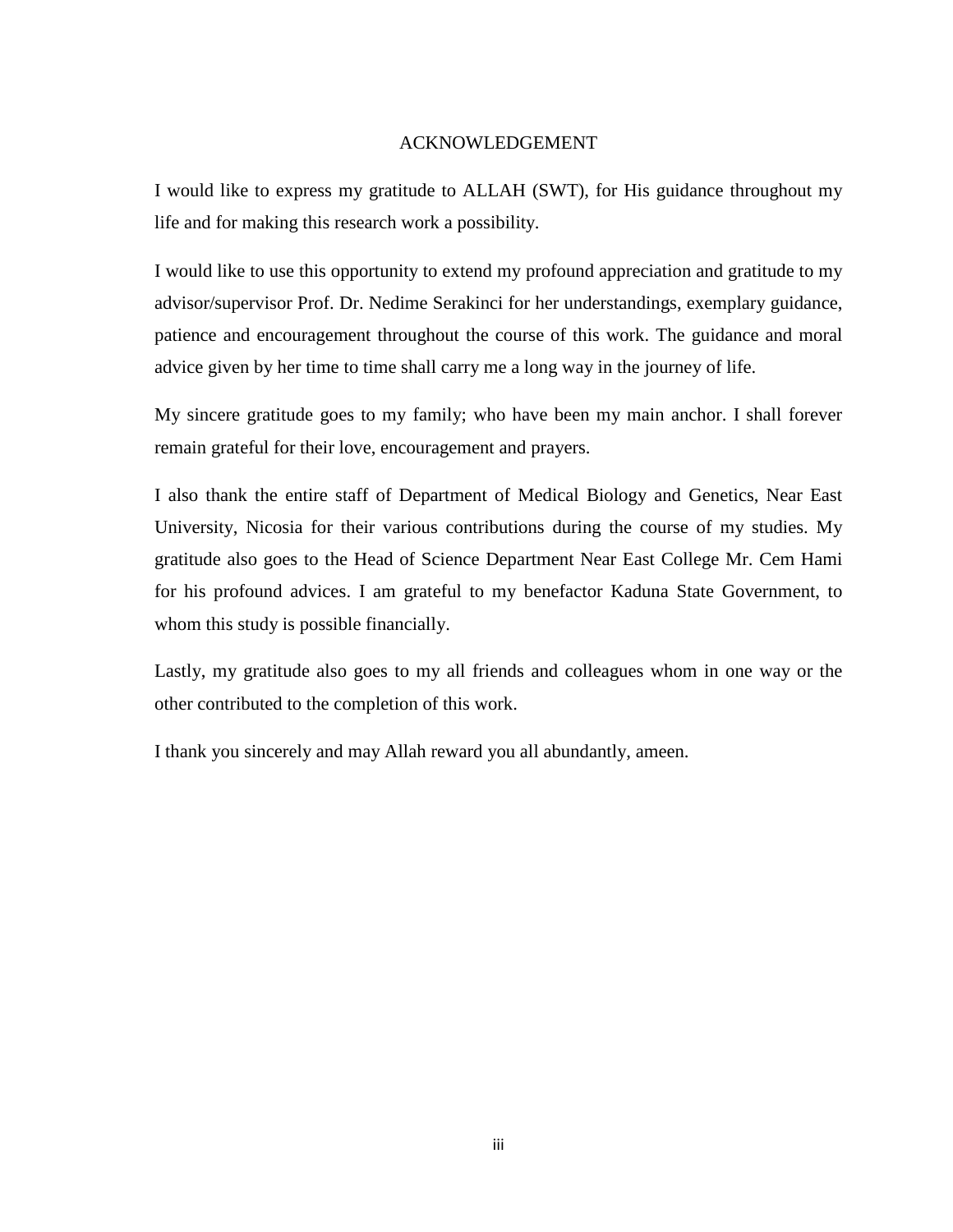## <span id="page-6-0"></span>DEDICATION

To my parents…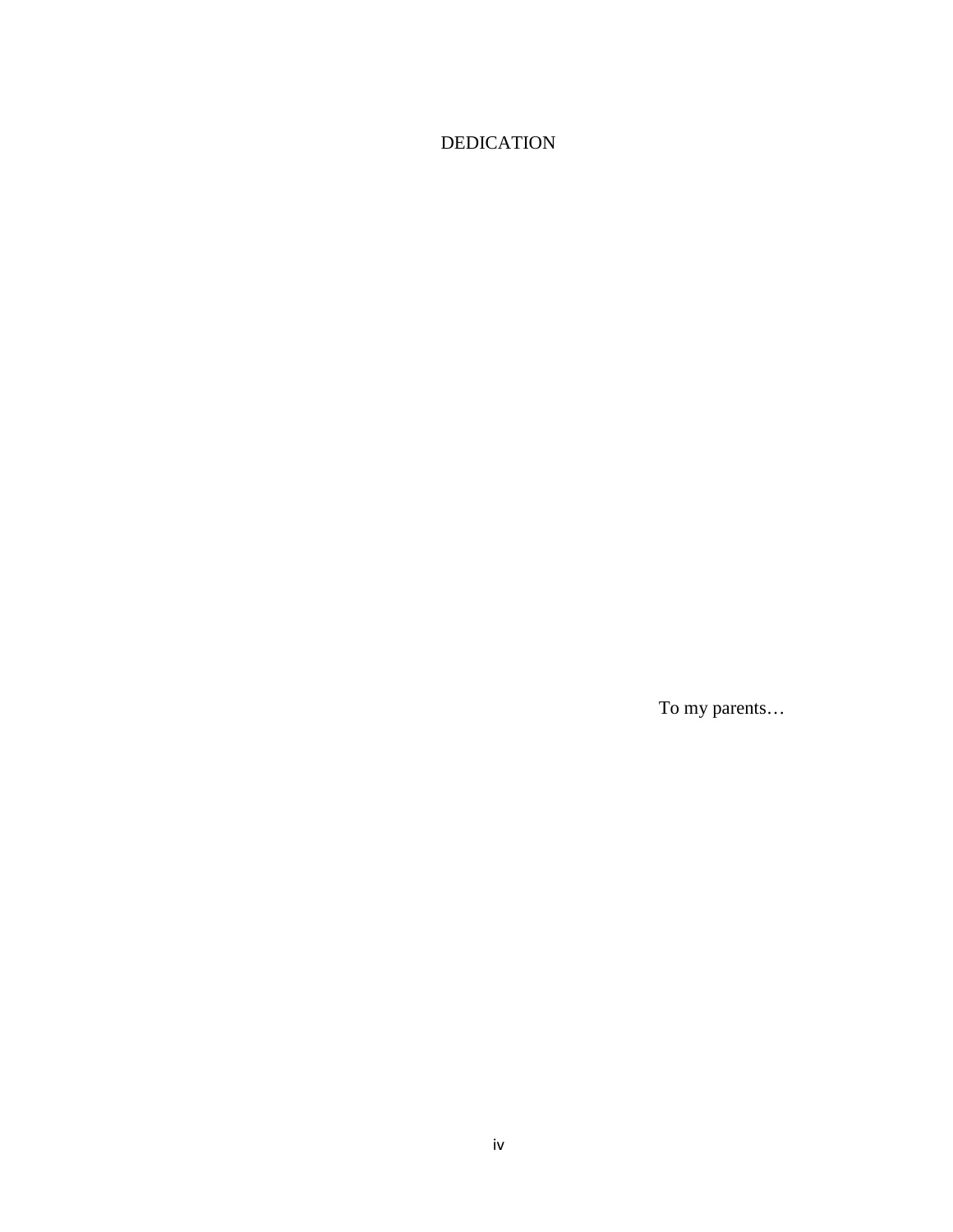#### ABSTRACT

<span id="page-7-0"></span>Breast cancer has a complex etiology with environmental factors currently having more affinity than genetic factor considering the high incidence rate of the malignancy within both immigrants and local compatriots of the Western World population relative to other parts of the world. Gut microbiota should be on the radar of scientist as an etiological factor of cancer malignancy. Previously, most of the research focuses on viral entities and other specific bacteria [e.g. *Helicobacter pylori*] as microbial agents that can initiate breast malignancy and colon cancer respectively. However, the influential ability of the microbiome to manipulate host' systemic immunity and other downstream pathways is suggestive that the entire microbiome may be of importance toward the development of cancer both in the intestine and extra-intestinal tissues. Nevertheless, ways by which gut microbiome used to modulate cancer risk for its host includes breakdown of double-faced xenobiotics [beneficial and detrimental substances], upsetting the immune system activity, increasing the level of estrogen in the system, and damaging the integrity of the mucosal membrane. Dietary patterns should be appreciated in the study of role microbiome in breast carcinogenesis, because it mediates most of the changes in functional characteristics observed in the microbial communities. It is evident that dietary pattern is among the factors that causes high risk of breast cancer in developed country compared to developing countries. Understanding this multifaceted relationship between the gut microbiome and the type of diet consumed will help to clarify mechanisms behind carcinogenesis and treatment strategies.

**Keywords**: Breast Cancer, Microbiome, Diets, Dysbiosis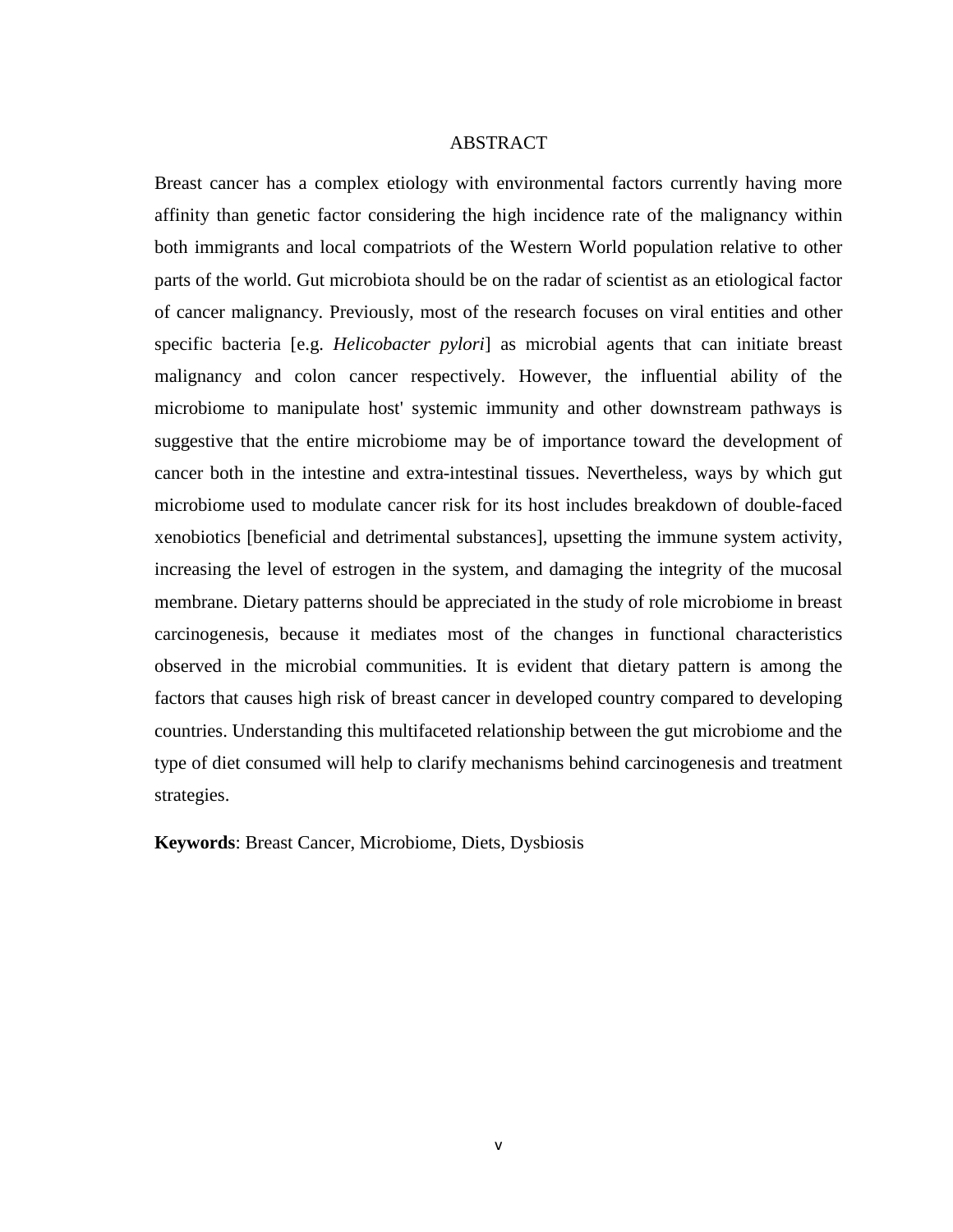#### ÖZET

<span id="page-8-0"></span>Meme kanseri kompleks bir etiyolojiye sahip, batıdaki lokal popülasyon ve göçmenlerdeki görece yüksek insidans göz önünde bulundurulduğunda çevresel faktörlerin genetik faktörlerden daha önemli göründüpü bir hastalıktır. Bağırsak mikrobiotası kanser malignansisi etiyolojik faktörü için araştırmacıların radarında olması gerekli. Daha önceleri, çoğu araştırma microbial ajanların meme kanseri malignansisi ve kolon kanseri başlatma potansiyelleri olduğundan viral entitiler ve spesifik bakteriler [ör. *Helicobacter pylori*] üzerine yoğunlaşmaktaydı. Fakat, mikrobiomun host sistemik immunitesini etkileme kapasitesi ve diğer bağlı yolaklar da göz önünde bulundurulduğunda, tüm mikrobiomun kanser gelişimde önemli bir rolü olabilir. Bağırsak mikrobiomu, kanser riskini module ederken xenobiotiklerin yıkımı (yararlı ve zararlı), immün system değişimi, sistemdeki östrojen seviyelerinin artırılışı ve mukozal membranın bütünlüğünün bozulması gibi yollar kullanabilir. Diyet alışkanlıkları, her meme kanserinde mikrobiom etkisini ölçen araştırmada dikkat edilmesi gereken bir konudur çünkü microbial yapıdaki fonksiyonel karakteristik değişikliklerin olmasına aracılık eder. Gelişmiş ülkerdeki beslenme alışkanlıklarının gelişen ülkelerdekine oranla kanser riskini artırdığı gösterilmiştir. Bağırsak mikrobiotası ve beslenme alışkanlığının çok yüzeyli ilişkisini anlamak, karsinogenez ve tedavi mekanizmalarını anlamada yardımcı olacaktır.

Anahtar kelimeler: Meme kanseri, Mikrobiyomlari, Diyetler, Dysbiosis.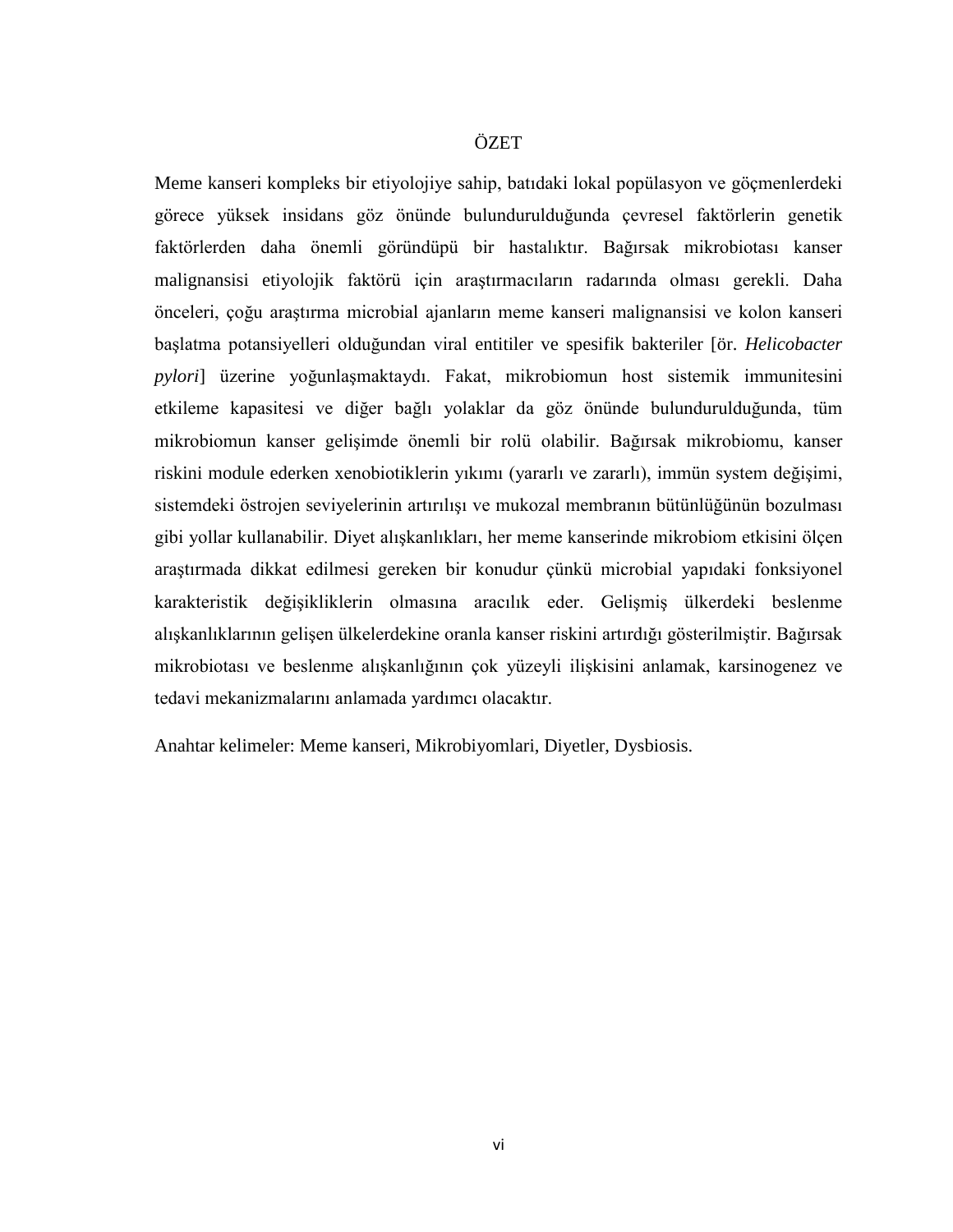<span id="page-9-0"></span>

|  | <b>Table of Contents</b> |
|--|--------------------------|
|--|--------------------------|

| 2.1.1 MOLECULAR MECHANISMS LINKING MICROBIAL-DERIVED ESTROGEN |
|---------------------------------------------------------------|
| 2.2.0 OXIDATION OF ETHANOL TO PRODUCE ACETALDEHYDE 12         |
|                                                               |
|                                                               |
| 2.4.1 MOLECULAR MECHANISMS OF ACTION OF CDT ON CELL-CYCLE     |
| 2.5.0 MICROBIOME' ROLE IN IMMUNE MODULATION AND BREAST        |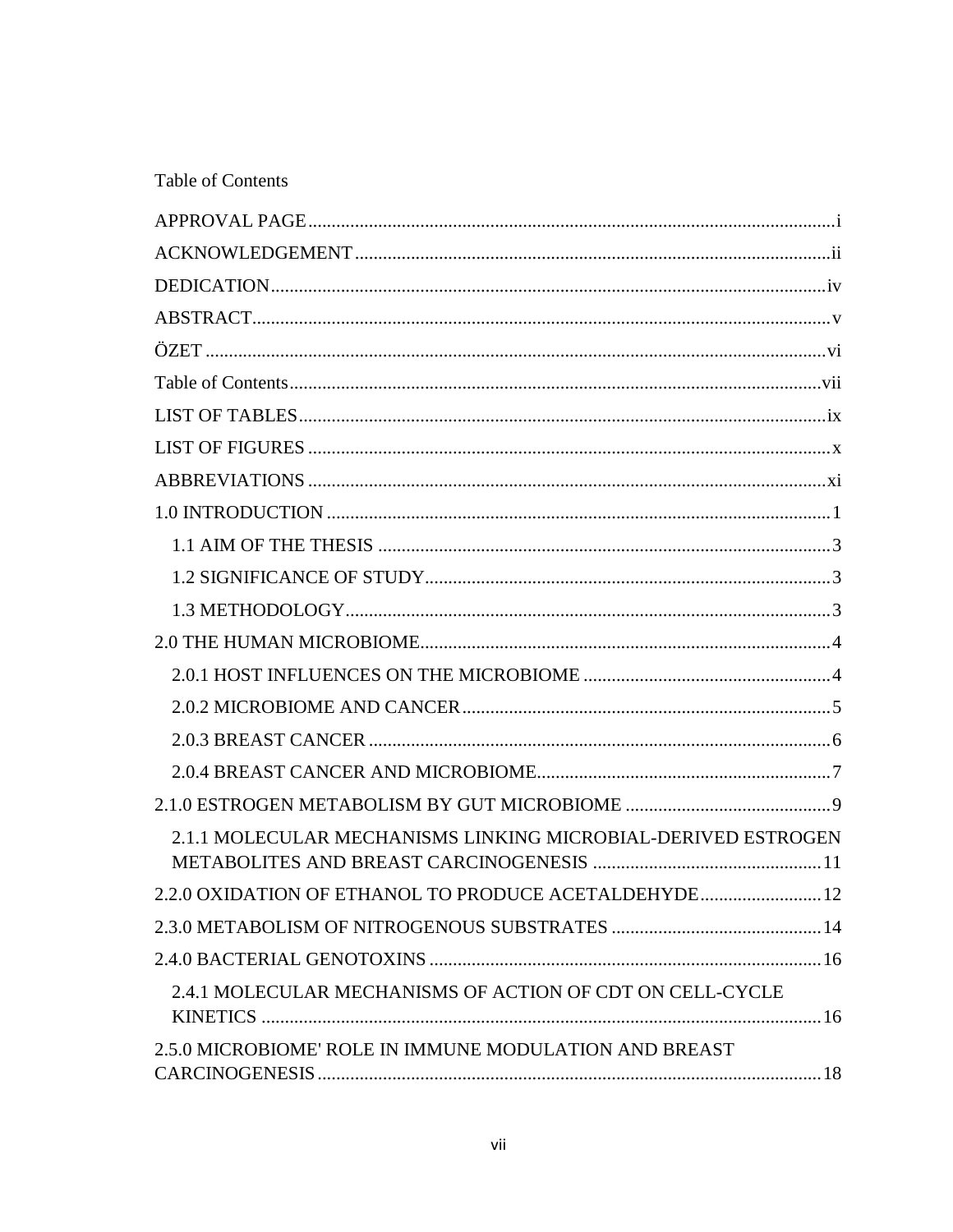| 2.6.1 MECHANISMS RELATING HOST MICROBIOME, INFLAMMATION AND    |  |
|----------------------------------------------------------------|--|
| 2.7.0 DIETARY FIBER METABOLISM BY GUT MICROBIOME 27            |  |
|                                                                |  |
| 2.8.0 CUES ON FUTURE MANAGEMENT STRATEGIES OF BREAST CANCER 32 |  |
|                                                                |  |
|                                                                |  |
|                                                                |  |
|                                                                |  |
|                                                                |  |
|                                                                |  |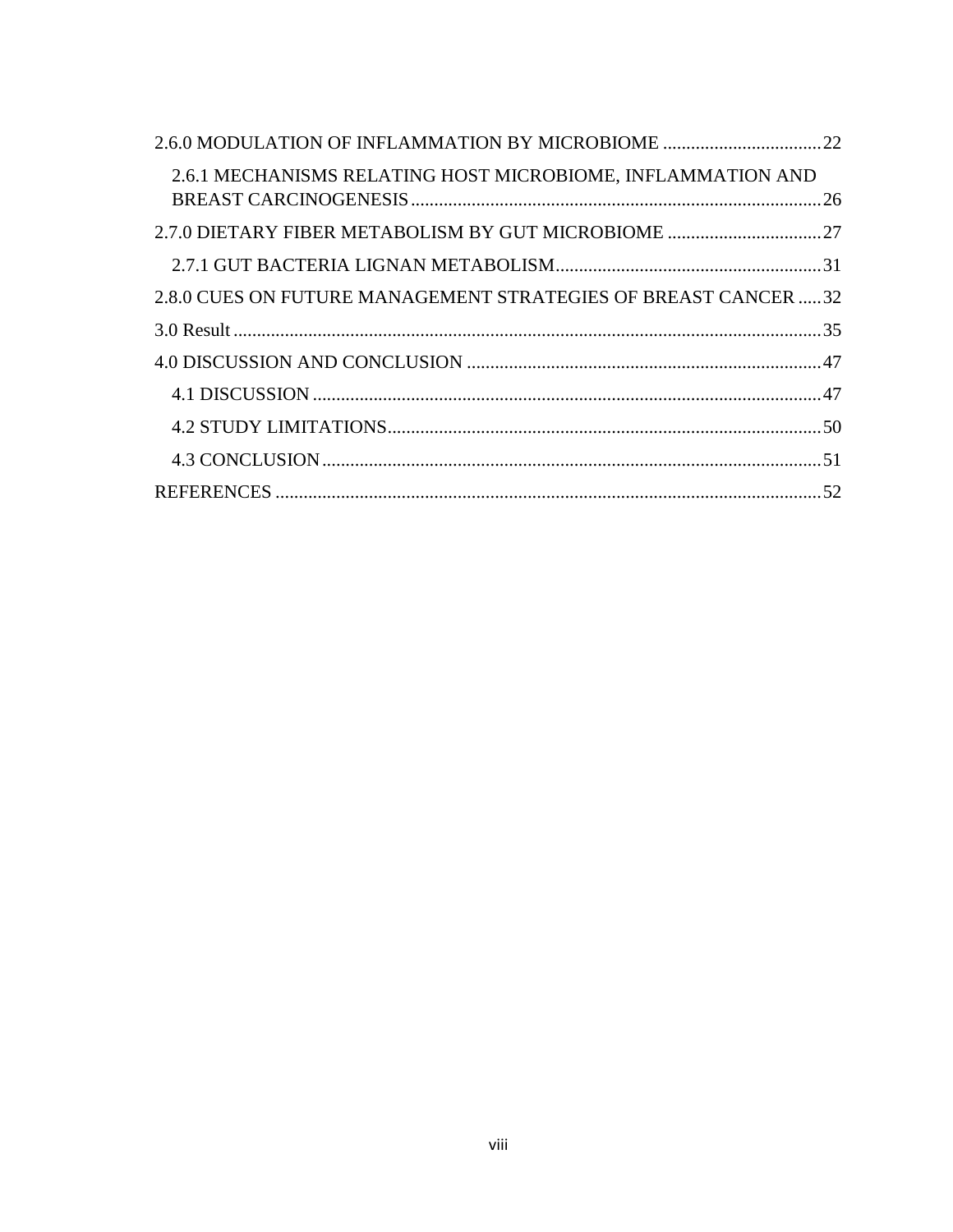| <b>LIST OF TABLES</b> |  |  |  |
|-----------------------|--|--|--|
|-----------------------|--|--|--|

<span id="page-11-0"></span>

| <b>Table</b>                                                                                                                         | Page |
|--------------------------------------------------------------------------------------------------------------------------------------|------|
| Table 1. Roles of microbiome on immune system and carcinogenesis                                                                     | 22   |
| Table 2. Impact of some substrates metabolize by gut microbiome on breast<br>carcinogenesis                                          | 34   |
| Table $3(a)$ . studies showing effect of gut microbiome in breast carcinogenesis from<br>Western world (2000-2017)                   | 36   |
| Table 3(b), studies showing effect of gut microbiome on breast carcinogenesis in other<br>parts of the world (2000-2017).            | 38   |
| Table 4(a). Articles from Western world showing Diet-Breast carcinogenesis (DBC)<br>relationship from 2000-2017                      | 40   |
| Table 4(b). Articles from other parts of the world (others) showing Diet-Breast<br>carcinogenesis (DBC) relationship from 2000-2017. | 42   |
| Table 5. Showing DBC in articles from Western world and others.                                                                      | 44   |
| Table 6. Showing DBC in articles from Western world and others before 2010                                                           | 45   |
| Table 7. Showing DBC in articles from Western world and others after 2010.                                                           | 46   |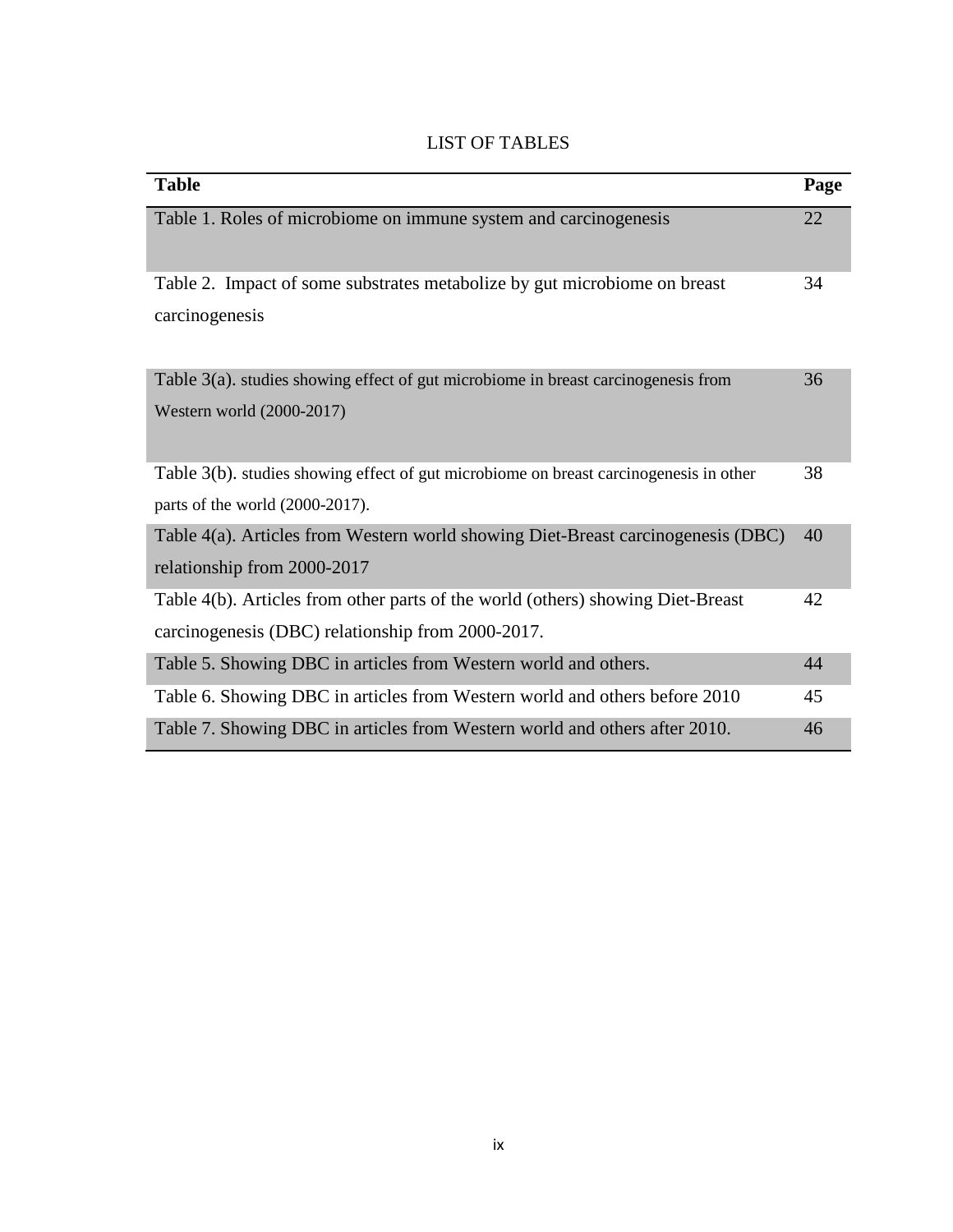<span id="page-12-0"></span>

| <b>Figure</b>                                                               | Page |
|-----------------------------------------------------------------------------|------|
| Figure 1. The estrobolome and enterohepatic circulation of estrogens        | 10   |
| Figure 2. How gut bacteria affect metabolism of ethanol leading to breast   | 14   |
| carcinogenesis                                                              |      |
| Figure 3. How microbial-metabolized nitric oxide modulates the molecular    | 15   |
| pathways of breast carcinogenesis                                           |      |
| Figure 4. How CDT induces DNA damage and cooperates with CIF to prevent DNA | 18   |
| repair as well as disruption of cell cycle                                  |      |
|                                                                             |      |
| Figure 5. Schematic overview of how inflammation contributes to cancer.     | 23   |
|                                                                             |      |
| Figure 6. Multiple targets for the action of phytoestrogens                 | 29   |

## LIST OF FIGURES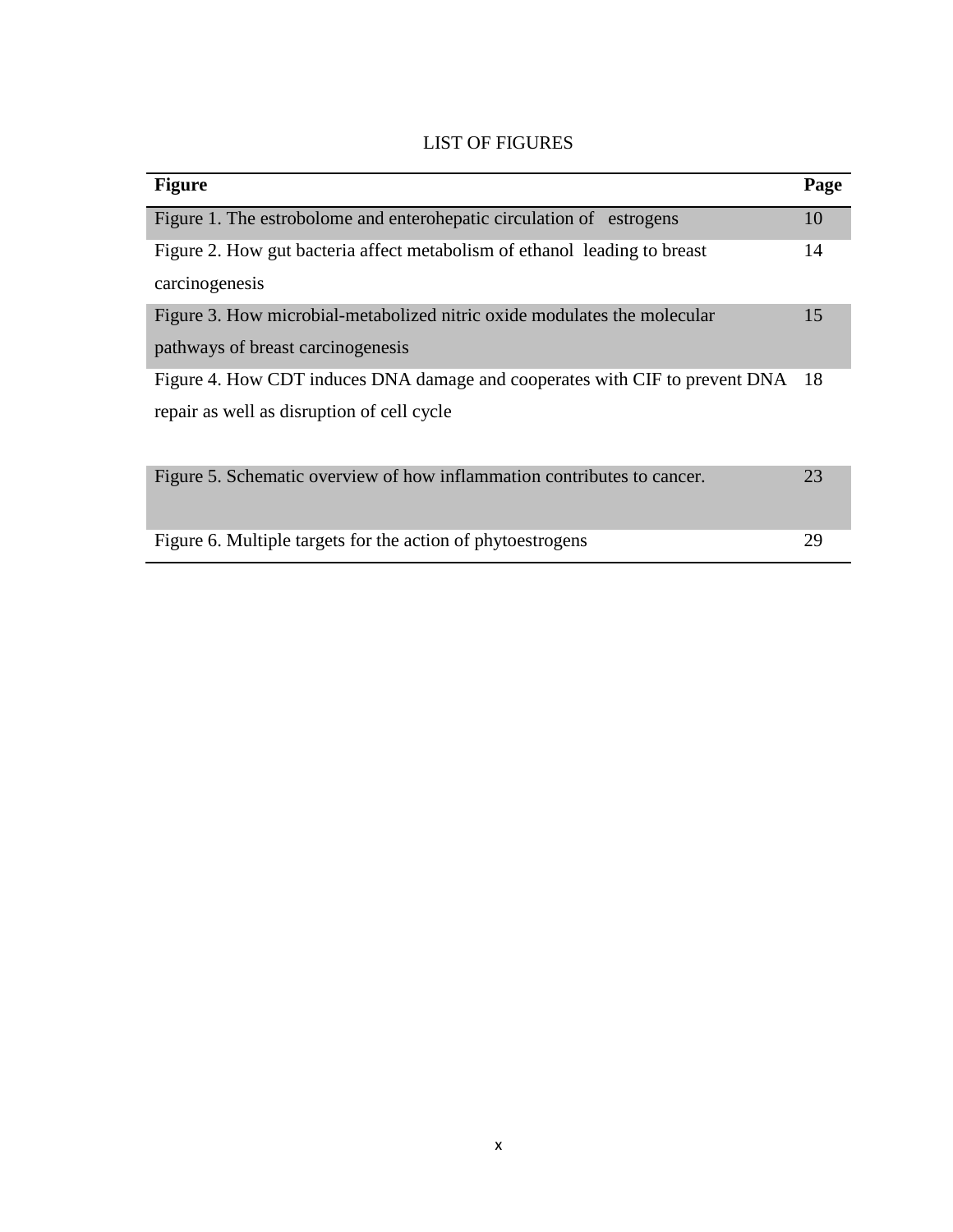<span id="page-13-0"></span>

| <b>Abbreviations</b> | <b>Meanings</b>                        |
|----------------------|----------------------------------------|
| <b>ATM</b>           | Ataxia-telangiectasia mutated          |
| BC                   | <b>Breast cancer</b>                   |
| <b>BRCA</b>          | <b>Breast Cancer gene</b>              |
| CCL <sub>5</sub>     | Chemokine (C-C motif) Ligand 5         |
| CD                   | <b>Cluster of Differentiation</b>      |
| <b>CDK</b>           | Cyclin-dependent kinase                |
| <b>CDT</b>           | Cytolethal distending toxin            |
| <b>CIF</b>           | Cycle inhibiting factor                |
| <b>CSC</b>           | <b>Cancer Stem Cell</b>                |
| CXCL12               | Chemokine (C-X-C motif) ligand 12      |
| CXCR1                | C-X-C chemokine receptor 1             |
| <b>CYP</b>           | Cytochrome P450                        |
| <b>DCA</b>           | Deoxycholic acid                       |
| <b>DDR</b>           | <b>DNA Damage Response</b>             |
| <b>DSB</b>           | Double strand break                    |
| E1                   | Estrone                                |
| E2                   | Estradiol                              |
| E <sub>3</sub>       | Estriol                                |
| <b>EBV</b>           | <b>Epstein-Bar Virus</b>               |
| <b>EMT</b>           | Epithelial mesenchymal transition      |
| END                  | Enterodiol                             |
| <b>ENL</b>           | Enterolactone                          |
| <b>EPEC</b>          | Enteropathogenic                       |
| ER                   | <b>Estrogen Receptor</b>               |
| <b>ERK</b>           | Extracellular signal-regulated kinases |
| <b>FA-BRCA</b>       | Fanconi Anaemia/BRCA                   |
| GI                   | Gastrointestinal                       |

### ABBREVIATIONS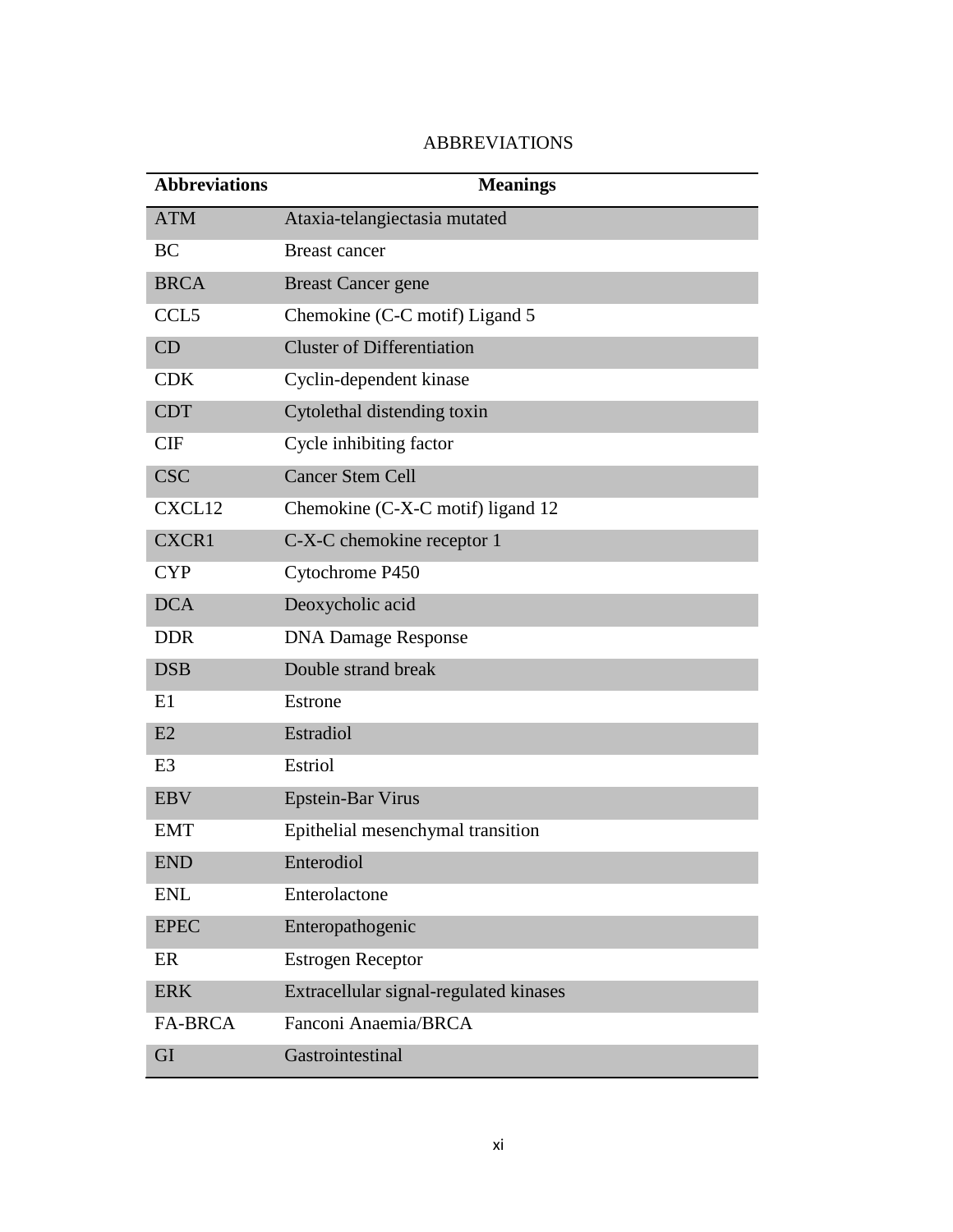| H2S               | Hydrogen Sulfide                                               |
|-------------------|----------------------------------------------------------------|
| HER <sub>2</sub>  | Human epidermal growth factor receptor                         |
| <b>HPV</b>        | Human Papilloma Virus                                          |
| <b>IECs</b>       | Intestinal epithelial cells                                    |
| IL                | Interleukin                                                    |
| iNKT              | <b>Invariant Natural Killer T cells</b>                        |
| <b>LCA</b>        | Lithocholic acid                                               |
| <b>MAPK</b>       | Mitogen-activated protein kinase                               |
| M-cells           | Microfold cells                                                |
| <b>MDSC</b>       | Myeloid derived suppressor cell                                |
| miRNA             | Micro-RNA                                                      |
| MRE11             | Double-strand break repair protein                             |
| <b>MSCs</b>       | <b>Mesenchymal Stem Cells</b>                                  |
| $NF - \kappa B$   | Nuclear factor kappa-light-chain-enhancer of activated B cells |
| <b>NGS</b>        | <b>Next Generation Sequencing</b>                              |
| <b>NKC</b>        | <b>Natural Killer Cell</b>                                     |
| <b>NLR</b>        | Neutrophils-to-Lymphocytes rate                                |
| <b>NOC</b>        | N-nitroso Compound                                             |
| <b>NOD</b>        | Nucleotide-binding Oligomerization Domain                      |
| NOS <sub>2</sub>  | Nitrogen Oxide Synthase 2                                      |
| <b>NSAIDs</b>     | Non-Steroid Anti-Inflammatory Drugs                            |
| <b>O-DMA</b>      | 0-desmethylangolensin                                          |
| RAD <sub>50</sub> | DNA repair protein                                             |
| <b>RNS</b>        | <b>Reactive Nitrogen Species</b>                               |
| <b>ROS</b>        | <b>Reactive Oxygen Species</b>                                 |
| <b>SCFA</b>       | Short Chain Fatty Acid                                         |
| <b>SFB</b>        | Segmented filamentous bacteria                                 |
| <b>SRB</b>        | <b>Sulfate-Reducing Bacteria</b>                               |
| $TGF-\beta$       | Tumor growth factor $\beta$                                    |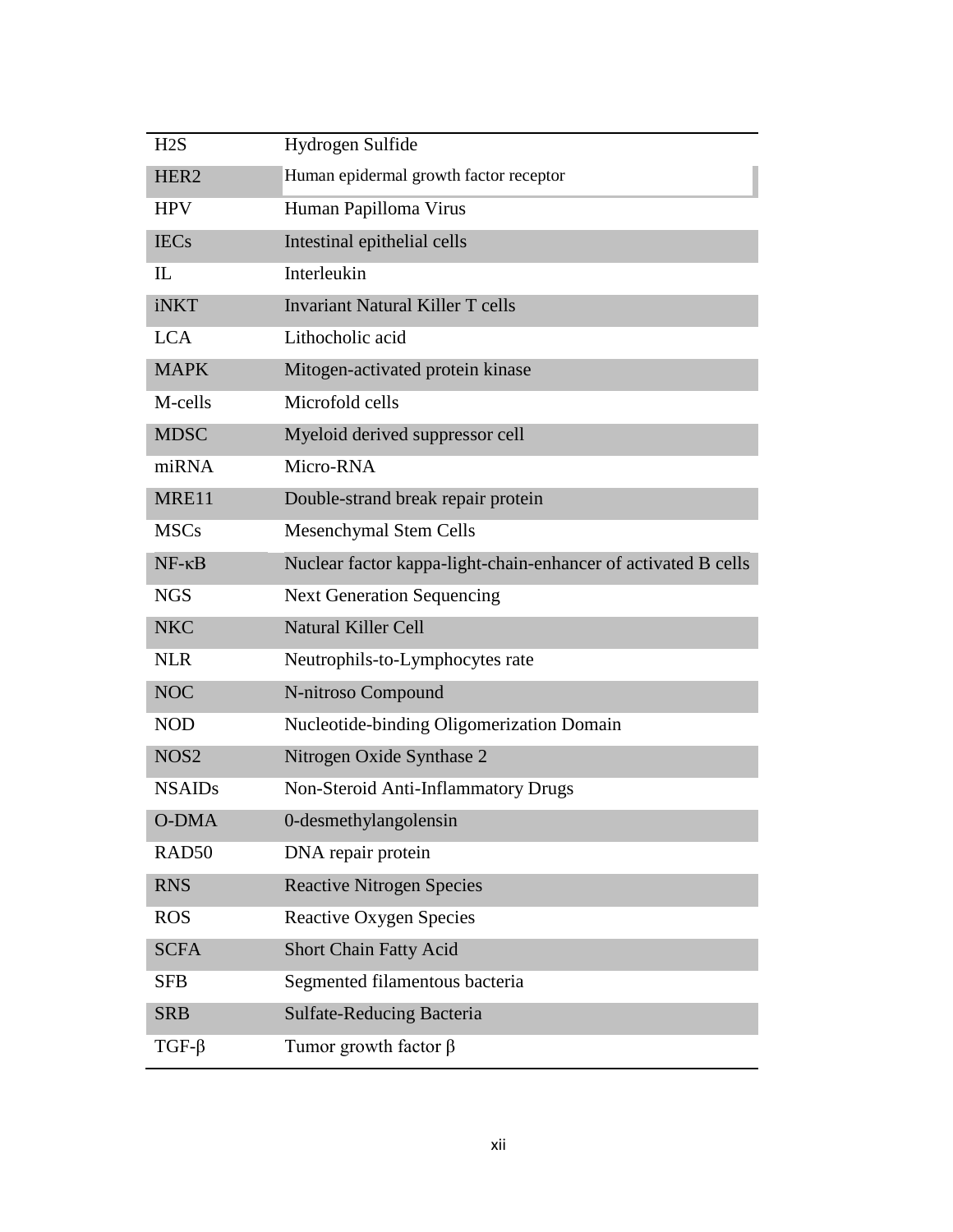| <b>TLR</b>  | <b>Toll-Like Receptor</b>          |
|-------------|------------------------------------|
| <b>TNF</b>  | <b>Tumor Necrotic Factor</b>       |
| <b>TREG</b> | Regulatory T cells                 |
| VEGF        | Vascular Endothelial Growth Factor |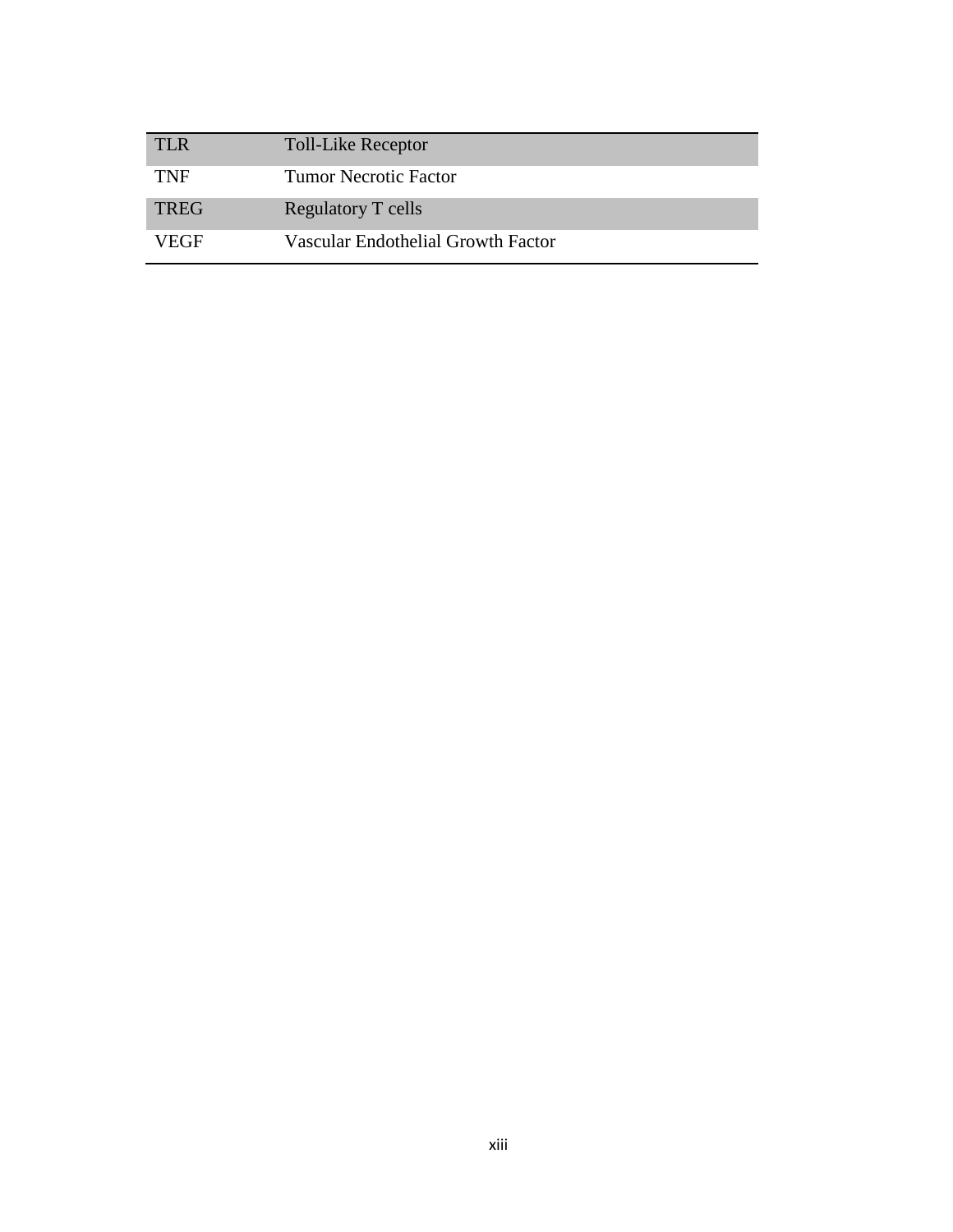#### <span id="page-16-0"></span>1.0 INTRODUCTION

Breast cancer is one of the most prevalent cancers in women [Ahmedin *et al.,* 2004]. The risk and incidence rate of breast cancer is much higher in the western world compared to other parts of the world [Siegel *et al.,* 2015]. Adoption of western lifestyle such as changes in diet contribute to the rise in the incidence of breast cancer [Hiatt *et al.,* 2009], which is been observed in developing countries both in the western world and other part of the world [ACS 2016]. Despite this high incidence rate and numerous researches in the field of breast cancer, scientists are yet to understand the etiopathogenic factors leading to breast tumor [Mazhar *et al.,* 2006]. Researches has shown that among breast cancer patient only a certain proportions are genetically predisposed or exposed to carcinogenic substances, indicating the need for more research. In the quest to determine etiopathogenic factors leading to breast cancer, scientists are focusing on the human-microbiome, considering the role played by some bacteria in the development of colon cancers. It has been indicated that antibiotics and some anti-inflammatory drugs such as aspirin, reduced the risk of breast cancer in women [Ness and Cauley 2004; Harris *et al.,* 2005]. Gastrointestinal [GI] tract bacteria not only trigger colonic tumors but also elicit the formation of mammary and prostate gland tumors in a susceptible mouse models [Poutahidis *et al.,* 2013; Rao *et al*., 2006]. Recently, a study by Lakritz and colleagues showed that human milk-borne microbes were found to inhibit mammary neoplasm in predisposed mice model [Lakritz *et al*., 2013], and the effect is transferred to subsequent generations [Poutahidis *et al.,* 2015]. The effect of the hostmicrobiome could range from protection against cancer to promoting its initiation and progression [Sun and Kato 2016]. The host-microbiome interaction should be an interesting factor in the study of cancer. It is evident that a rich and dynamic individual-specific microbial interaction involves microbial signaling of host cells that affect metabolic, inflammatory, neurological, immunogenic, and host-defense functions [Sun and Kato 2016: Tlaskalová-Hogenová *et al.,* 2011]. Host-microbiome interactions could be direct and local on mucosal surface, e.g. gastrointestinal tract lumen. Alternatively, these interactions could be indirect and distant, involving immunological factors like cytokines, hormonal or other metabolites [Thomas *et al.,* 2017]. Therefore, human cancers should be ideally considered against a background of host-microbiome interaction.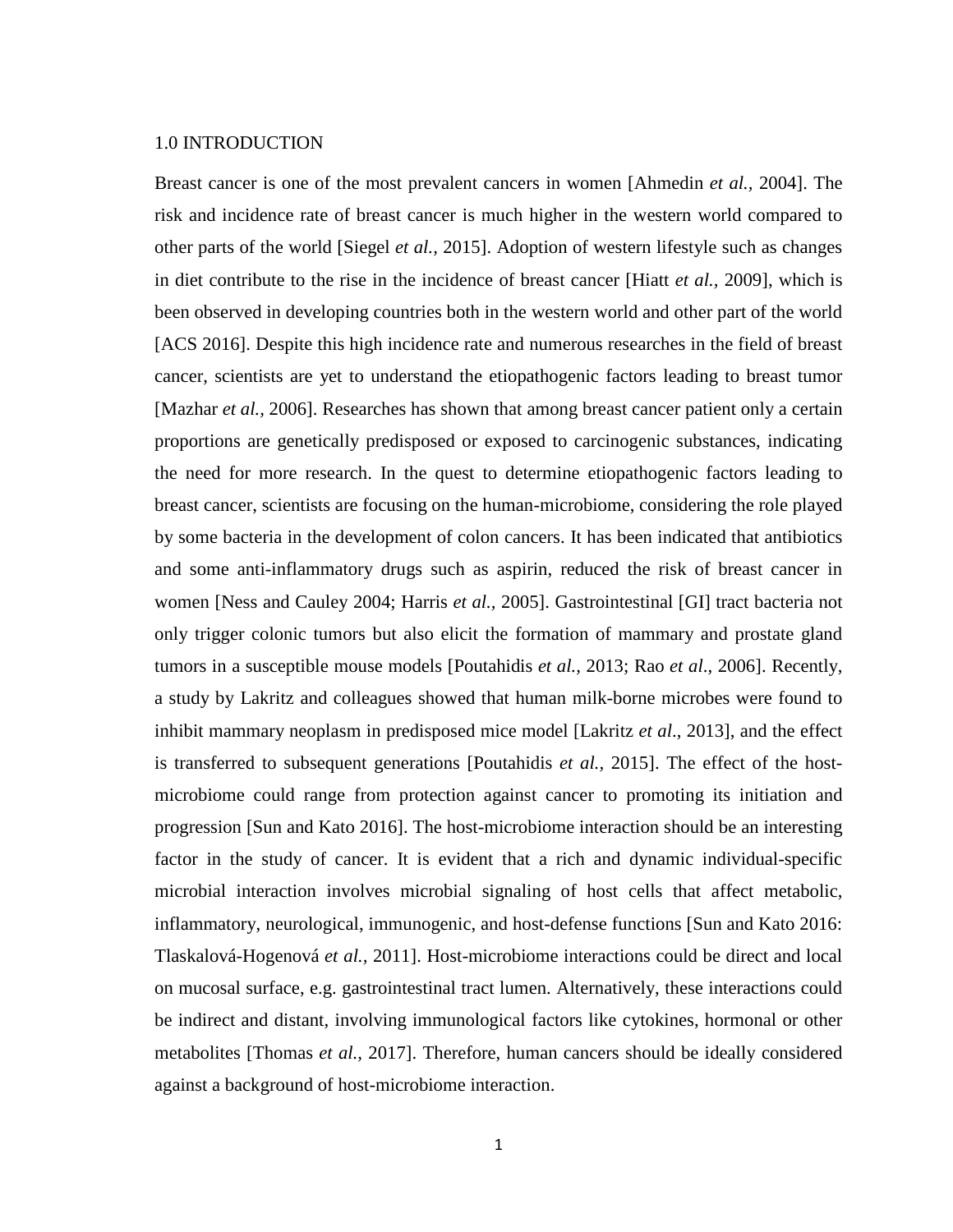Specifically for breast cancer, there is convincing evidence that some gut bacteria modulate the level of circulating estrogens in the human body system [Flores *et al.,* 2012]. Estrogen and its metabolites are good mediators of breast cancer. These data put forth that the interindividual variation in microbial-aid-metabolism may have implications on mammary cancer development. Furthermore, a study by Flores *et al*., [2012] support the proposition that breast cancer risk in postmenopausal women could be modulated by systemic estrogens levels that correlate with variation in fecal microbiota diversity. Therefore, we hypothesized that a dysbiotic microbiome can be an etiologic factor that can lead to breast tumor formation and that microbiome interplays with many of the previously familiar risk factors like age, alcohol, diet, obesity, and physical activity.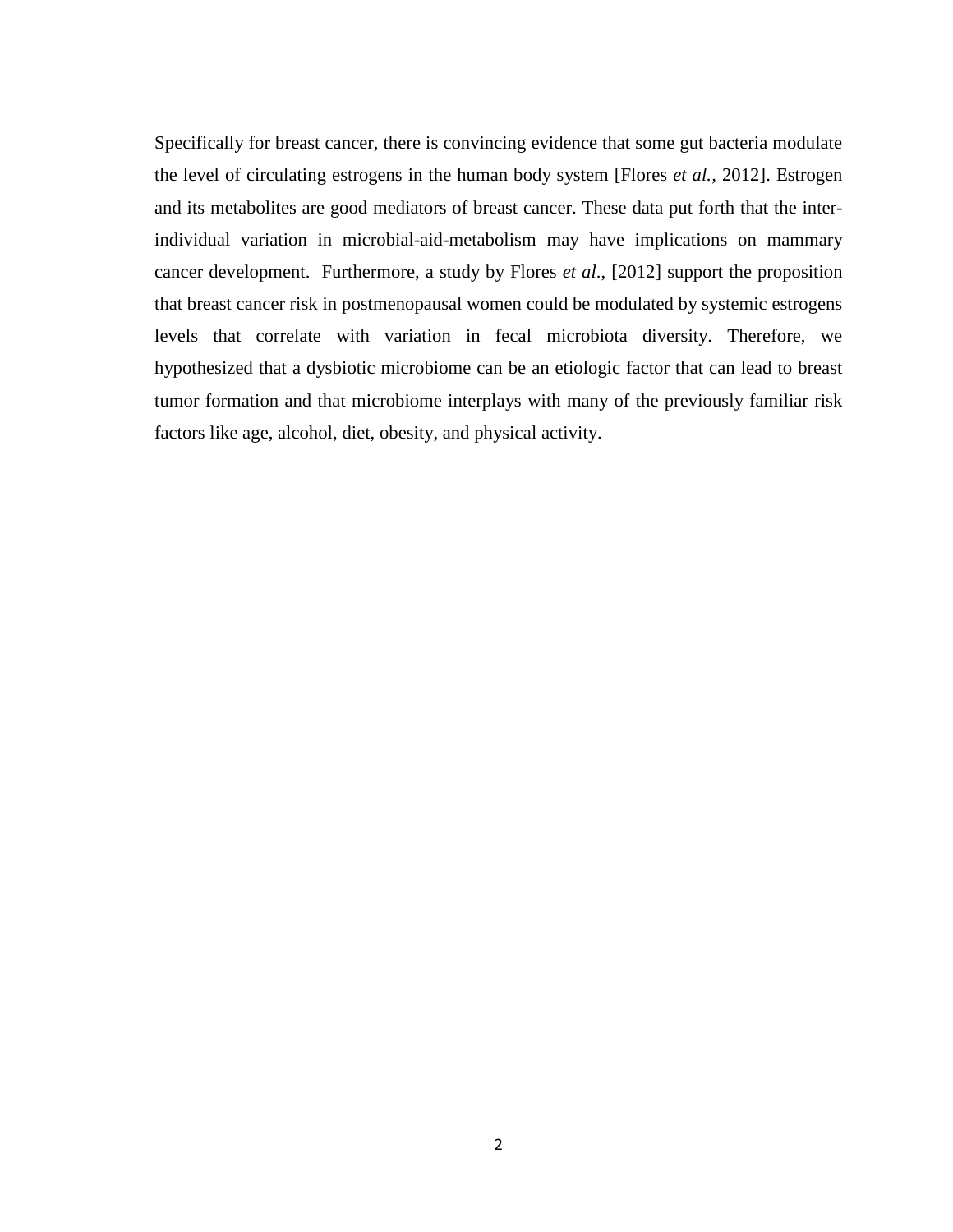#### <span id="page-18-0"></span>1.1 AIM OF THE THESIS

This study aimed to extend the scope of gut microbiome-diet's role outside the gastrointestinal domain, specifically investigating pathways by which the microbiome modulates breast cancer.

### <span id="page-18-1"></span>1.2 SIGNIFICANCE OF STUDY

This work summarizes the role of host's gut microbiome in relation with diet in modulating the risk of breast cancer development.

### <span id="page-18-2"></span>1.3 METHODOLOGY

Specific criteria were defined in order to collect articles on the subject matter from Pubmed query using the search criteria (MeSH Terms: gastrointestinal microbiome; breast neoplasms), with this query, a wide range of articles were collected with care. The search was restricted to effect of gut microbiome on breast carcinogenesis that were published from 2000 to 2017 and divided into articles from western world and other parts of the world (Others).

Epidemiological studies of breast cancer risk and dietary patterns were selected from Pubmed query to gather articles related to the subject on was built (MeSH Terms: diet; breast neoplasms) with this query, a wide range of articles were collected from year 2000 to 2017. A total of 43 articles were collected, 22 from Western world and 21 from other parts of the world.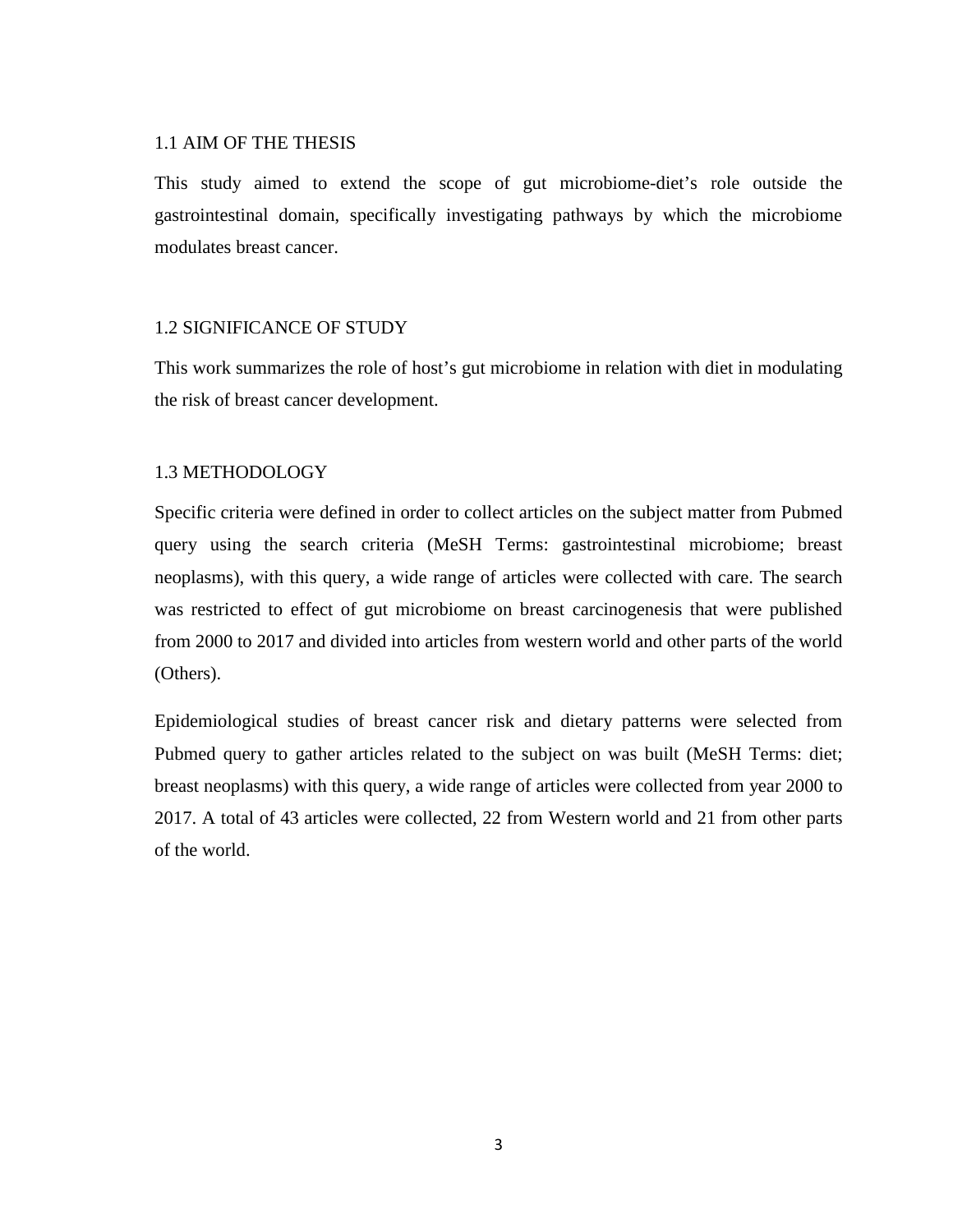#### <span id="page-19-0"></span>2.0 THE HUMAN MICROBIOME

Human body is born consisting of virtually only its own eukaryotic human cells and a few bacterial cells originating from the mother's vagina during birth, with *lactobacilli* dominating the environment, resembling that of the mother's vagina [Palmer *et al.,* 2007]. However, over the first several years of life our oral cavity, skin surface, gut and other parts of the body are colonized by tremendous diversity of microorganisms. This microbial community is called the human-microbiome. It contains ten times as many cells as our own indigenous cells which also account for several pounds of body weight and magnitude. The microbiome encodes more genes in the body than the human genome, encoding functions that are not evolved in human genes [Human microbiome project consortium 2012; Xu *et al.,* 2007]. These microbial cells are regarded as commensal, having a symbiotic relationship with the human host, helping in digestion of food, nutrient reclamation, absorption of minerals, breakdown of dietary toxins [Shapira *et al.,* 2013], and maintaining the host immune system [Qin *et al.,* 2010]. In turn, the human provides optimal habitat, supplying the microbial cells with nutrients and protection from predators like nematodes and roundworms [Bultman 2014; Ley *et al.,* 2006; Gill *et al.,* 2006], and are mostly found within the lumen of gastrointestinal tract, while others are found within the extra-intestinal sites of the body [Bultman 2014]. Difference among host individuals regarding this symbiotic relationship with microbiota is postulated to alter susceptibility to many malignancies through several pathways: detoxification, nutrition, homeostasis, immune tolerance, metabolism, and especially inflammation [Zhu *et al.,* 2013; Sheflin *et al.,* 2014]. Host microbiome has long been known to play a role in human health [Qin *et al.,* 2010].

#### <span id="page-19-1"></span>2.0.1 HOST INFLUENCES ON THE MICROBIOME

In addition to colonization of pathogenic organisms in the gut, aging, environmental factor and life style like smoking, antibiotics, xenobiotics, hormones and diets disrupt the normal composition of the human microbiome community, leading to disturbed microbiome ecology [dysbiosis] [Cho and Blaser 2012]. This can leads to abnormalities in the host's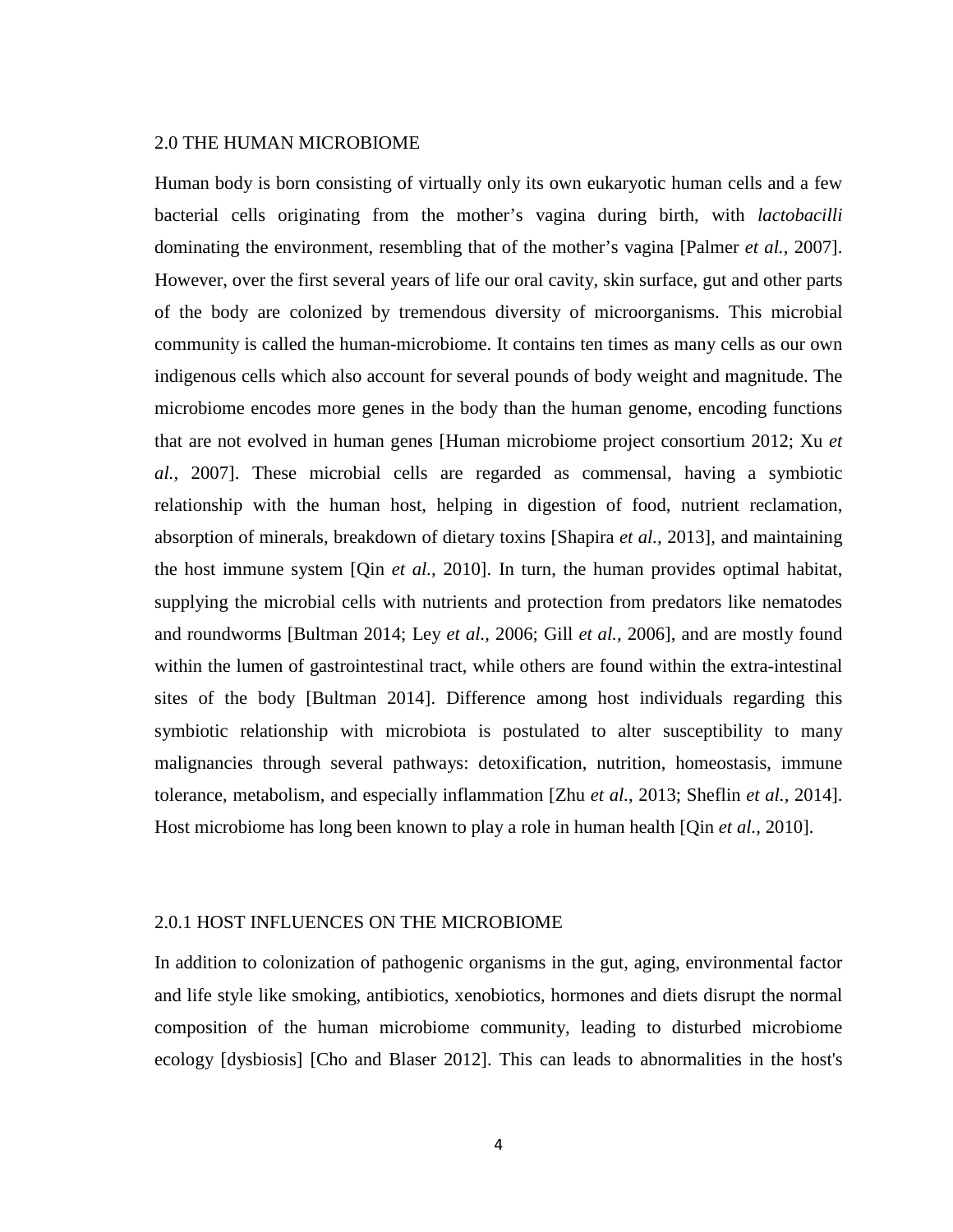immune system, inflammation, and vulnerability to more pathogenic organisms [Sheflin *et al*., 2014]. Aging not only affect the activity of cells in the body but it alters the proportion of *Firmicutes* to *Bacteroidetes*, the two dominant bacterial phyla in the guts microbiome [Human microbiome project consortium 2012]. The intestinal microbiome of newborns and infants is dominated by *Bacteroidetes* unlike in adult individuals where *Firmicutes* were the dominant species. An increased population of *Bacteroides* and *Proteobacteria* phylum is seen in elderly individuals [Stewart and Wild 2015; Mariat *et al*., 2009]. These concepts are relevant to oncogenesis, which is generally age-related [Bultman 2014]. A multi-step hypothesis of oncogenesis by Nordling [1953] proposed that 4-6 somatic cell mutations are required for cancer development. Cho and Blaser [2012] proposed that age-related microbiota shifts can contribute to the aforementioned multi-step process. Microbes inhabiting the biological system can contribute to somatic mutagenesis by secreting genotoxic substances, increasing cell proliferation, synthesizing pro-mutagenic metabolites [Vanhoutvin *et al*., 2009].

#### <span id="page-20-0"></span>2.0.2 MICROBIOME AND CANCER

Dysbiotic state in the microbiome can be as a result of different factors as mentioned earlier, which are also well established factors that help in the development of intestinal and extra-intestinal disease like cancer. Genetic defects that affect the immune system of the intestinal epithelia, favors the formation of dysbiotic state and inflammatory diseases such as Crohn's diseases that increases risk of tumor formation [Dzutsev *et al.,* 2015]. Thus, most of the carcinogenic risk factors are shown to favor the development of dysbiosis [Dzutsev *et al.,* 2015]. The association between dysbiosis and carcinogenesis has gain more interest considering the effect of chronic antibiotics use with an increased in colorectal cancer incidence [Ou *et al.,* 2014]. Several gut microbiota metabolites directly target the epithelial cells of the intestine in mediating oncogenic effects as in the case of hydrogen sulfide and genotoxins. Some microbial metabolites, such as short chain fatty acids [SCFA] aid in suppressing tumorigenesis [Louis *et al*., 2014]. Intestinal-microbiota-effect on carcinogenesis goes beyond the intestinal environment. Altering the intestinal microbiome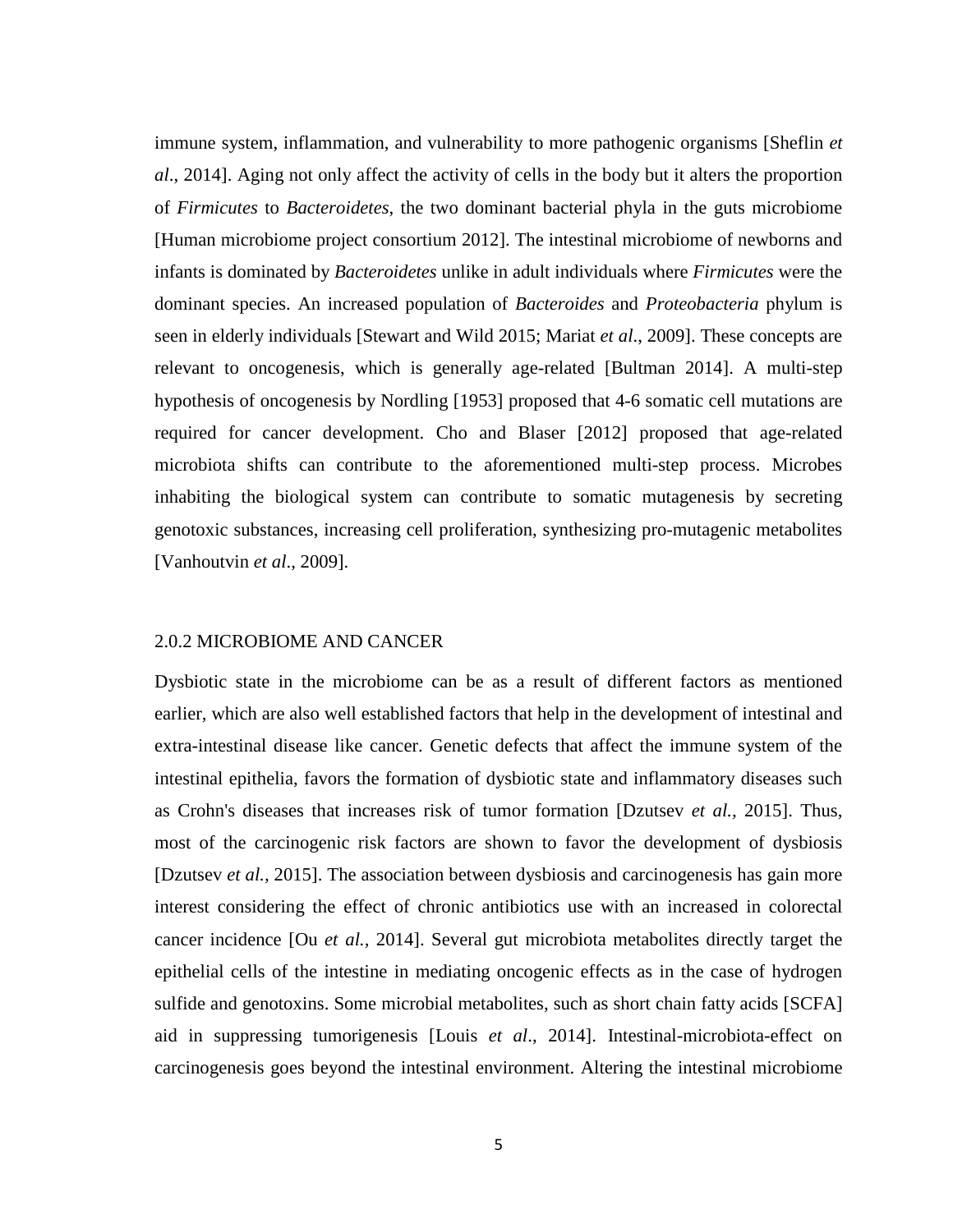shows to influence the incidence and progression of extra-intestinal cancers, including the liver cancer and breast cancer in rat models [Yoshimoto *et al.,* 2013; Dapito *et al.,* 2012]. Studies aiming to find a correlation between gastrointestinal [GI] microbiome and breast cancer are quite limited [Yang *et al.,* 2017]. These findings are reflections of distribution of bacteria and their by-products towards influencing neoplasm [Yoshimoto *et al*., 2013], and also in accordance with epidemiological findings revealing the use of antibiotics, and dysbiosis in increasing the risk of extra-colonic cancer incidence, like the breast cancer [Xuan *et al*., 2014; Velicer *et al.*, 2004]. Diet-microbiome relationship could play acts a double-edged sword role in the modulation of breast carcinogenesis [Hullar *et al.,* 2014]. Gut microbiome can influences breast carcinogenesis indirectly by metabolizing host diet into either toxic substances or beneficial substance that can lead to or prevent the development of breast cancer respectively, most of the effects of diet on breast carcinogenesis occurs only with the intervention of gut microbiome through metabolism [Shapira *et al.,* 2013]. In a dysbiotic state pathogenic microbes can contributes to the formation of cancers directly by secreting genotoxic substances in the body [Nougayrède *et al.,* 2006].

#### <span id="page-21-0"></span>2.0.3 BREAST CANCER

Analysis has shown that breast cancer [BC] is ranked as the second deadliest cancer disease in women [Pevsner-Fischer *et al.,* 2016]: estimating to about one in every eight women can develop this malignancy during their life time. Breast cancer in women claims the life of about half a million women annually in the world [Siegal *et al*., 2015; Stewart & Wild 2014]. There are five different subtypes of breast cancer cells which develop from different cell lines viz: luminal A, luminal B, normal-like, HER2-enriched, and basal-like [Liu *et al.,* 2014]. Not all breast cancer patients are genetically pre-disposed to genetic aberrations; this draws our attention to the role of environmental factor in the pathology of the disease. Breast cancer has several risk factors which are modifiable, this includes: use of menopausal hormone therapy, cigarette smoking, parity, body mass index, physical activity, breastfeeding, oral contraceptive use, and consumption of alcohol [Bardowell *et al*., 2013; Nickels *et al.,* 2013], and now host microbiome is gaining more attention as an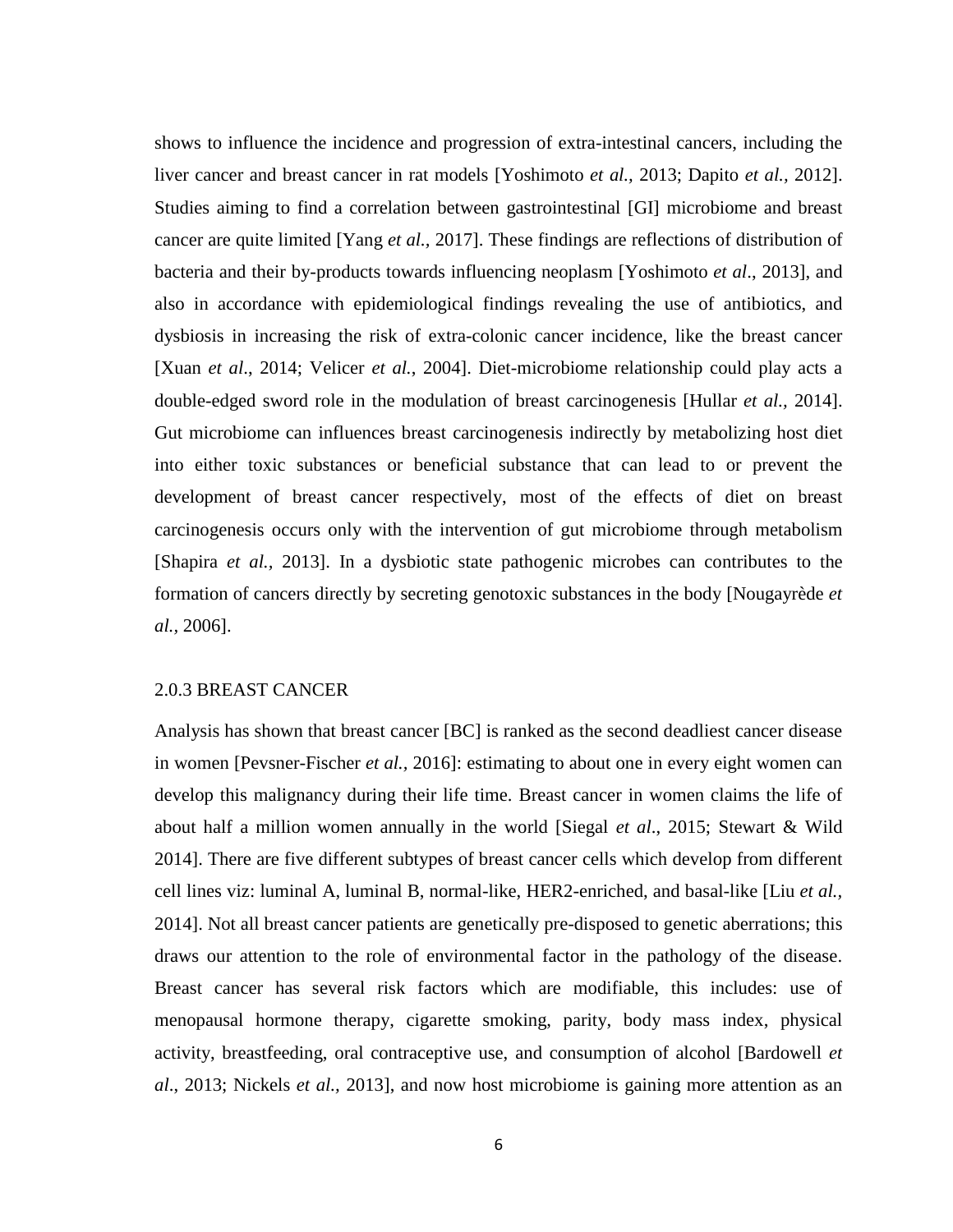additional risk factor. These known factors may have the ability to modify an individual's susceptibility to cancer by decreasing the genetic expression at the epigenome level [Hieken *et al.,* 2016; Liu *et al.,* 2014].

#### <span id="page-22-0"></span>2.0.4 BREAST CANCER AND MICROBIOME

Research by Urbaniak *et al.* indicates the presence of microbiota in the breast tissue, but the relationship between this microbiota with breast carcinogenesis is yet to be concluded [Urbaniak *et al*., 2016; Xuan *et al.,* 2014; Antonsson *et al*., 2011]. Significant epidemiological studies have shown the presence of human papilloma virus [HPV] and epstein-bar virus [EBV] which were believed to be involved in breast malignancy formation [Khan *et al*., 2008; Kroupis *et al*., 2006; Frega *et al*.,2012], while other researches failed to have such correlation [Lindel *et al*.,2007]. Role of bacteria in breast carcinogenesis have been overlooked in the past years until after the discovery of the effect of gut bacteria in colon cancer. The link or association between cancer disease and intestinal microbiome was first suggested in a research after a germ free mouse model were injected with a carcinogenetic substances 2-2-dimethyl-4-aminobiphenyl [DMAB] in various part of their body. These germ free mouse models show a significantly reduced breast and colon cancer burden compared with the conventional mouse. This study failed to indicate which organ's microbiota is linked with the breast carcinogenesis modulations.

Using next generation sequencing [NGS] techniques, Xuan and his colleagues analyzed the microbiota in tumors and normal adjacent tissues from estrogen receptor positive [ER+] BC patients and tissues from healthy donors. Similar compositions of microbial cells were detected in the breast tissues with an increased proportion of *Methylobacterium radiotolerans* in tumor tissues while a higher proportion of *Sphingomonas yanoikuyae* is detected in healthy breast tissues. Decrease in microbial load is observed in the mammary tumor tissue with a decrease in the strength of antibacterial response mechanisms against tumor tissue; these include TLR and NOD receptors which are as a result of decline in numbers of *S. yanoikuyae* in tumor tissue, suggesting that this organism may have probiotic functions [Xuan *et al.,* 2014]. Microbial studies describe *Sphingomonas yanoikuyae* as gram-negative bacterium that is able to express glycosphingolipid, a compound that can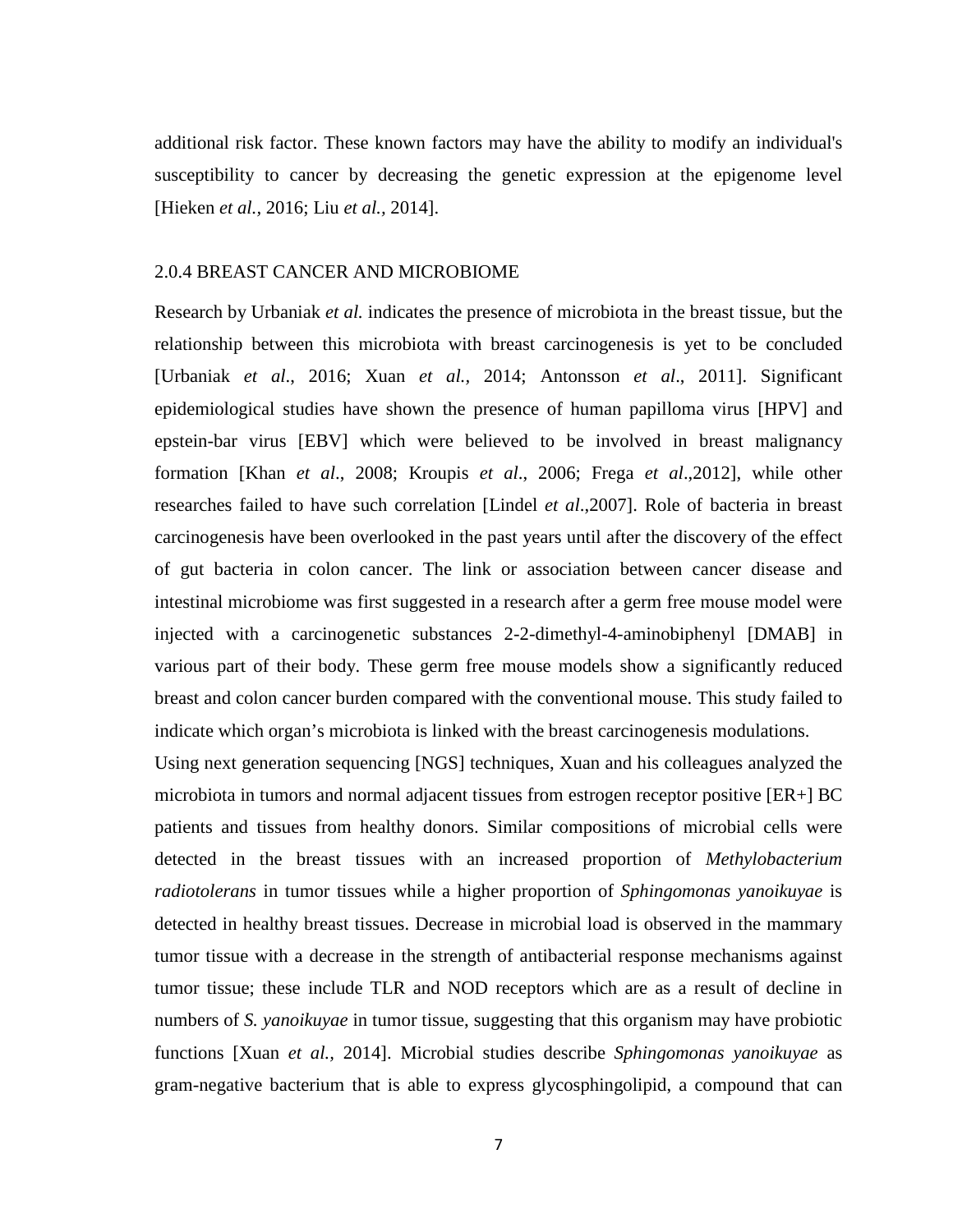activate cells that mediate innate immunity such as natural killer cells [NKCs], macrophages and dendritic cells. NKCs are important mediators of cancer immunesurveillance with a central role in controlling breast cancer metastasis. NKCs kill tumor cells in an *in-vitro* and *in-vivo* models, and inhibits active tumor growth in mice that lack endogenous protective lymphocytes [Bassiri *et al*., 2013; Kubota *et al.,* 2009; Antonsson *et al*., 2011]. The roles of breast microbiota in shaping the local immune response, providing protective function or promoting tumorigenesis in the microenvironment needs further investigation. The primary bacterial phylum found in breast tissue of women who have no clinical signs, symptoms or history of breast infection were *Proteobacteriacaea* and *Firmicutes*- a composition that is significantly different from that of the GI tract and other body organs where members of this phylum make a small proportion [Lagier *et al.,*2012]. Chan *et al.,* [2016] suggest that Proteobacteria colonize the breast tissue due to their affinity to fatty acid which is found in abundant in breast tissue. Other pathogenic bacteria able to metabolize fat such as *Enterobacteriaceae, Psuedomonas*, and *Streptococcus agalactiae,* were also found in breast tissues.

In another research by Urbaniak *et al.,* [2016], *Bacillus, Enterobacteriacaea, Staphylococcus, E.coli, Strep.epidermidis* are found in abundance in breast tumor tissue compared to the healthy breast tissue, while there is a decrease in the amount of lactic acid bacteria within the tumor tissues which are known for their beneficial effects. The bacteria found in the tumor tissue with the exception of *Bacilli*, are known to induce DNA doublestrand breaks in Hela cells using the γH2AX phosphorylation assay [Mariat *et al.,* 2009]. *Bacillus* on the other hand is known to metabolize the hormone progesterone into a compound; that is relatively in abundant within breast tumor environment and is believed to promote tumor development, known as 5-alpha-pregnane-3, 20-dione [5αp] [Ojanotko-Harri *et al.,* 1990; Wiebe *et al.,* 2000; Wiebe 2007]. *Sphingomonadaceae* family though present in both women with no breast cancer history and women with breast cancer history, is found in abundance in women who have no history of breast cancer. Bacteria of the genus *Alistipes* on the other hand are found in abundant in women with history of breast cancer from human ductal fluid samples [Xuan *et al.,*2014], which have an enzymatic activity of beta-glucuronidase that may promote cancer [Humblot *et al.,* 2007; de Moreno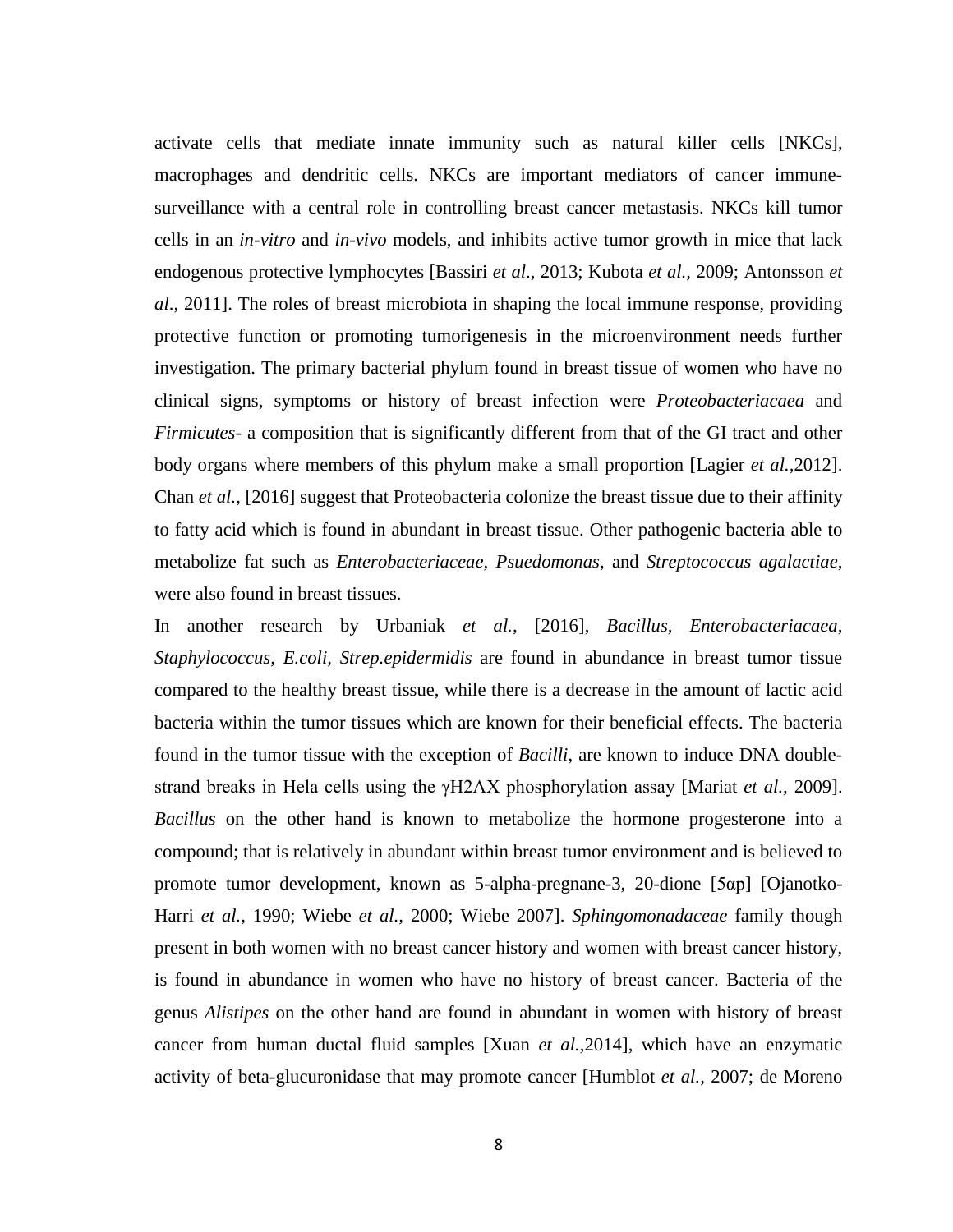de LeBlanc and Perdigon 2005]. Several studies show that prolonged use of antibiotic increases the risk of breast cancer both in human [Boursi *et al.,* 2015; Velicer *et al.,* 2004], and in transgenic mice [Rossini *et al.,* 2006]. This is indicative that microbiome dysbiosis can leads into the development of breast tumor.

In the future bacterial load in the breast can be used as a diagnostic tool for breast cancer.

### POSSIBLE MECHANISMS USED BY MICROBIOME IN MODULATING BREAST **CARCINOGENESIS**

Metabolism of endogenous and exogenous substances, immune regulation and obese status, are all potential related factors of breast cancer development which are all related to microbiome.

### <span id="page-24-0"></span>2.1.0 ESTROGEN METABOLISM BY GUT MICROBIOME

Diet intake can alter the function of microbiome pool in a host's body system. As mentioned earlier, microorganisms contain genes that codes for enzymes used for certain metabolisms that cannot be conducted by host digestive enzymes. Production of protective and/or harmful metabolites by microbes in the guts depends on dietary intake [Richards *et al.,* 2016]. This indicates that dietary intake and commensal bacteria in the gut can influence malignancy like cancer within and outside the gut. Gut microbiome has a unique metabolic role that can support the mechanisms by which gut microbiome 1) - alter the level of circulating endogenous compounds e.g. steroid hormones that influences breast tumorigenesis, 2) - synthesize metabolites from diets that can be harmful to the host.

Apart from the well known risk factors for BC; circulating estrogens increase breast cancer risk in postmenopausal women [Key *et al*., 2011; Fuhrman *et al*., 2012; Eliassen *et al.,* 2011; Dallal *et al*., 2013]. Estrogens are C-18 steroid hormones derived from the stepwise reduction of C-27 cholesterol. The main forms of endogenous estrogens are estradiol [E2, predominant in non-pregnant premenopausal women], estrone [E1, predominant in women at menopausal stage], and estriol [E3, predominant during pregnancy stage] [Gruber *et al.,* 2002]. Free or protein-bound estrogens exert different biological effects as they circulate in the blood [Kwa *et al.,* 2016]. Parent estrogen [E2, E1] undergo hepatic metabolism where a hydroxylation process occurs at C-2, C-4, or C-16 positions of the steroid ring. This results into the synthesis of estrogenic metabolites that vary from the parent estrogen in terms of their hormonal potency and half-life [Zhu *et al.,* 2006]. Estrogens are conjugated in the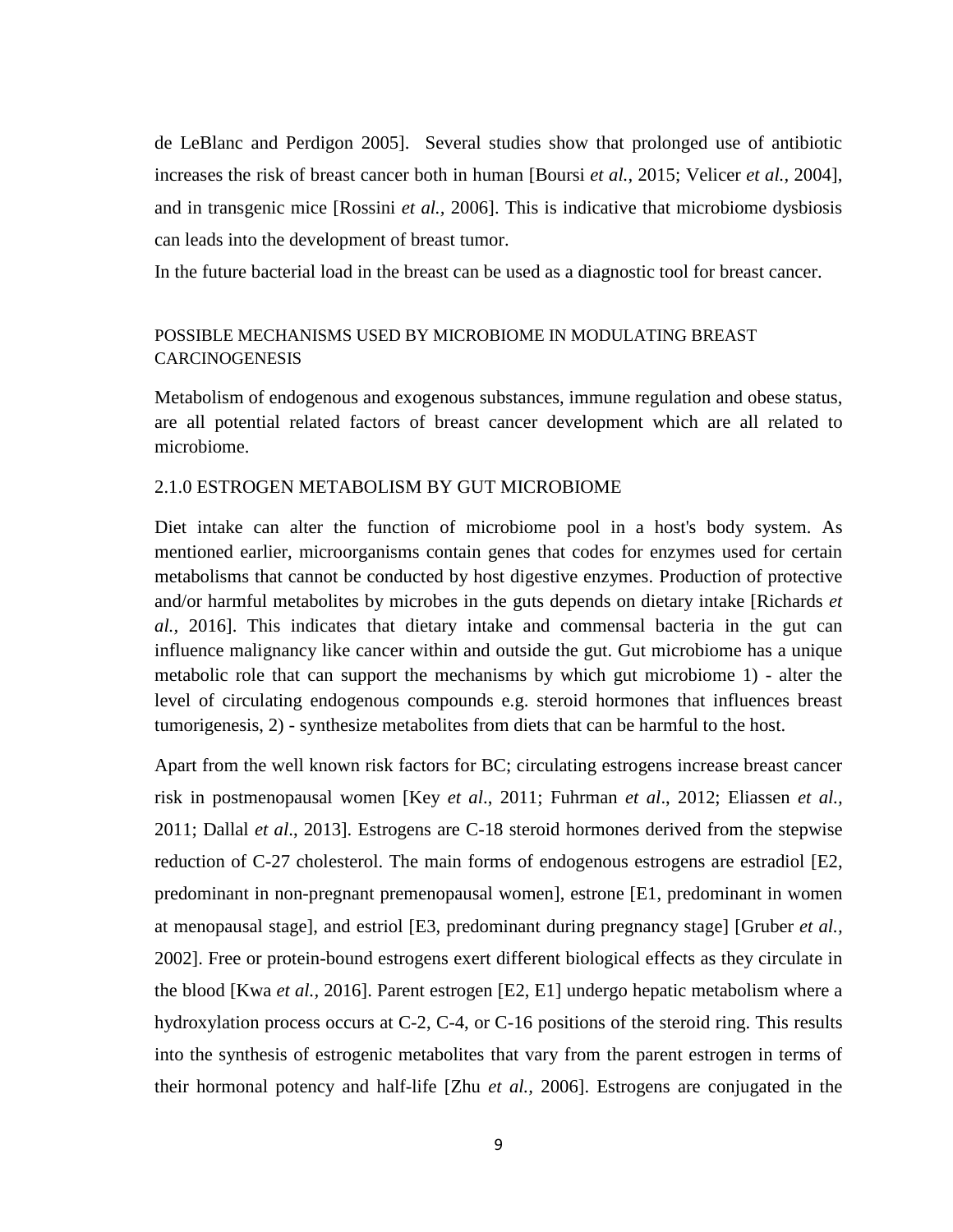liver to make them less potent through glucuronidation or sulfonation by hydroxylation before undergoing excretion through the bile [Zhu *et al.,* 1998], urine and feces [Raftogianis *et al.,* 2000]. It has been hypothesized that systemic estrogens can be modulated by gastrointestinal microbiome [Plottel *et al.,* 2011]. Conjugated estrogen excreted from the liver through the bile are deconjugated by gut bacteria that posses βglucuronidase activity, leading to the reabsorption of estrogen back to the circulatory system [Gloux *et al*., 2011; McIntosh *et al*., 2012] ( Figure 1).



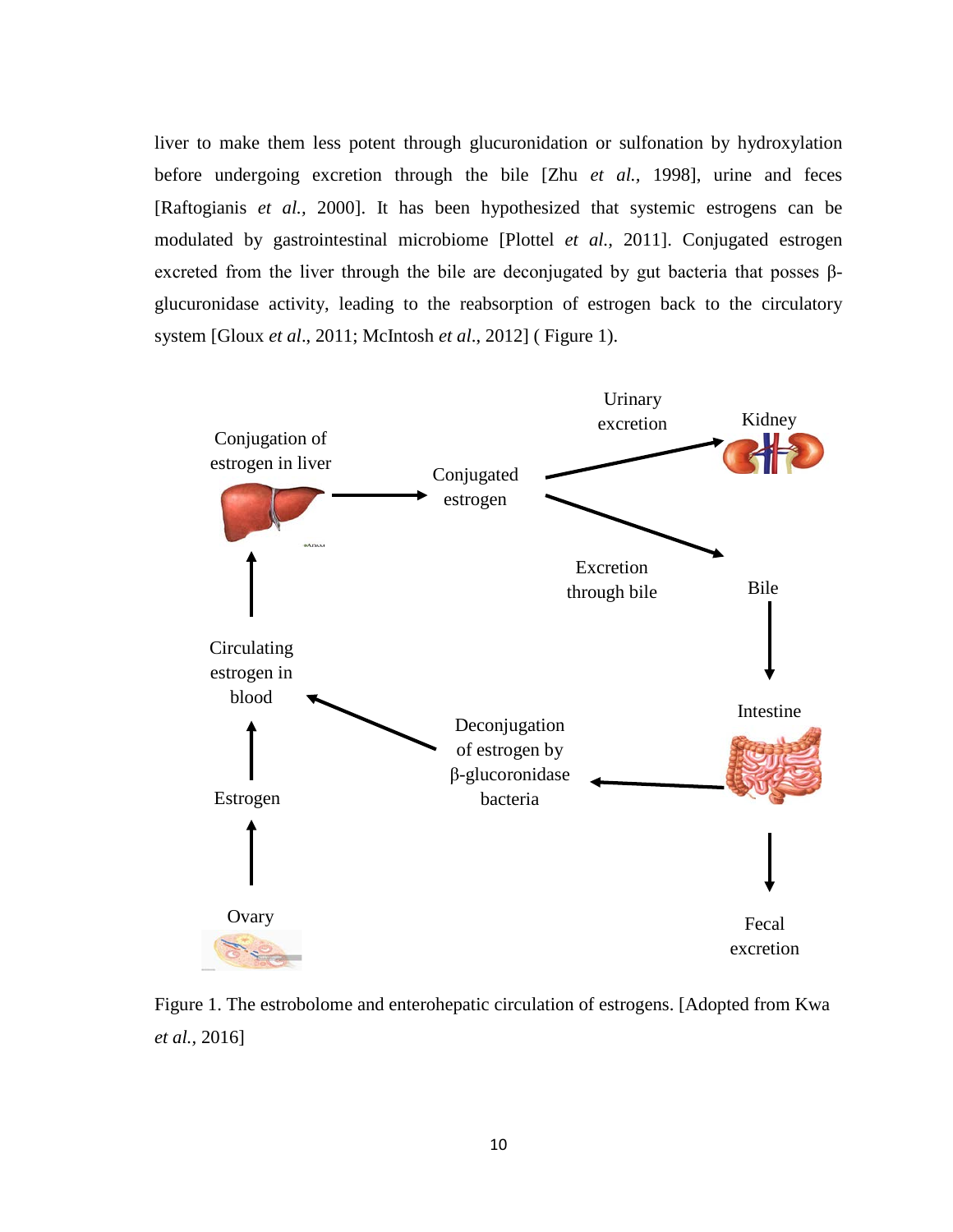Microbial β-glucuronidases has been known to catalyze the hydrolysis of endogenous βglucuronides produced in the liver and exogenous β-glucuronides found in the diet [Blaut & Clavel 2007]. After hepatic glucurinidation, many metabolites, steroid hormones, and xenobiotics are excreted into the intestine through the bile. The effect of gut bacteria on these substances promotes reabsorption of their previous respective aglycones into the enterohepatic circulation. Bacteria possess different β-glucuronidase genes that are used in estrogen deconjugation. GUS gene a well characterized β-glucuronidase gene is found in bacteria colonizing human GI tract [Gloux *et al.,* 2011; Beaud *et al.,* 2005], whereas, BG gene has more recently been described using metagenomic analysis. BG gene is expressed in *Bacteroidetes* while, gus gene is mostly in *Firmicutes* phyla of the GI microbiota [McIntosh *et al*., 2012]. Diet intake can modulate the activity of bacterial β-glucuronidase in the gut. Several researches show an increase in fecal β-glucuronidase activity in healthy humans consuming diets high in fat or protein while a decreased activity is observed in fiber diet consumption [McIntosh *et al.,* 2012; Wallace *et al*., 2010]. Bacterial population density control the β-glucoronidase activity as shown from a culture of *E.coli*, suggesting the effect of quorum sensing in enzyme activity expressions [Al-Hussaini *et al*., 2011].

Approximately 80% of breast cancer cells express the estrogen-receptor [ER], making ER+ breast cancer the most prevalent breast cancer type [Al-Hussaini *et al.,* 2011]. A study by Fuhrman *et al*., [2012] showed that breast cancer in postmenopausal women is correlated with high level of estradiol, estrone and estrone sulfate circulating in their body. Relationships between circulating levels of estrogen, breast cancer risk, and intestinal microbial activity have been described [Plottel *et al.,* 2011].

### <span id="page-26-0"></span>2.1.1 MOLECULAR MECHANISMS LINKING MICROBIAL-DERIVED ESTROGEN METABOLITES AND BREAST CARCINOGENESIS

Estrogens and their metabolites are able to form DNA adducts on breast cells, which eventually cause damages to the DNA and lead to breast cancer [Eliassen *et al.,* 2012]. The most common estrogen metabolite in the breast tissue is E2, which can initiate breast cancer using two pathways. The first involves the release of DNA-estrogen [estradioladenine-guanine] adducts from the DNA backbone which subsequently leaves the de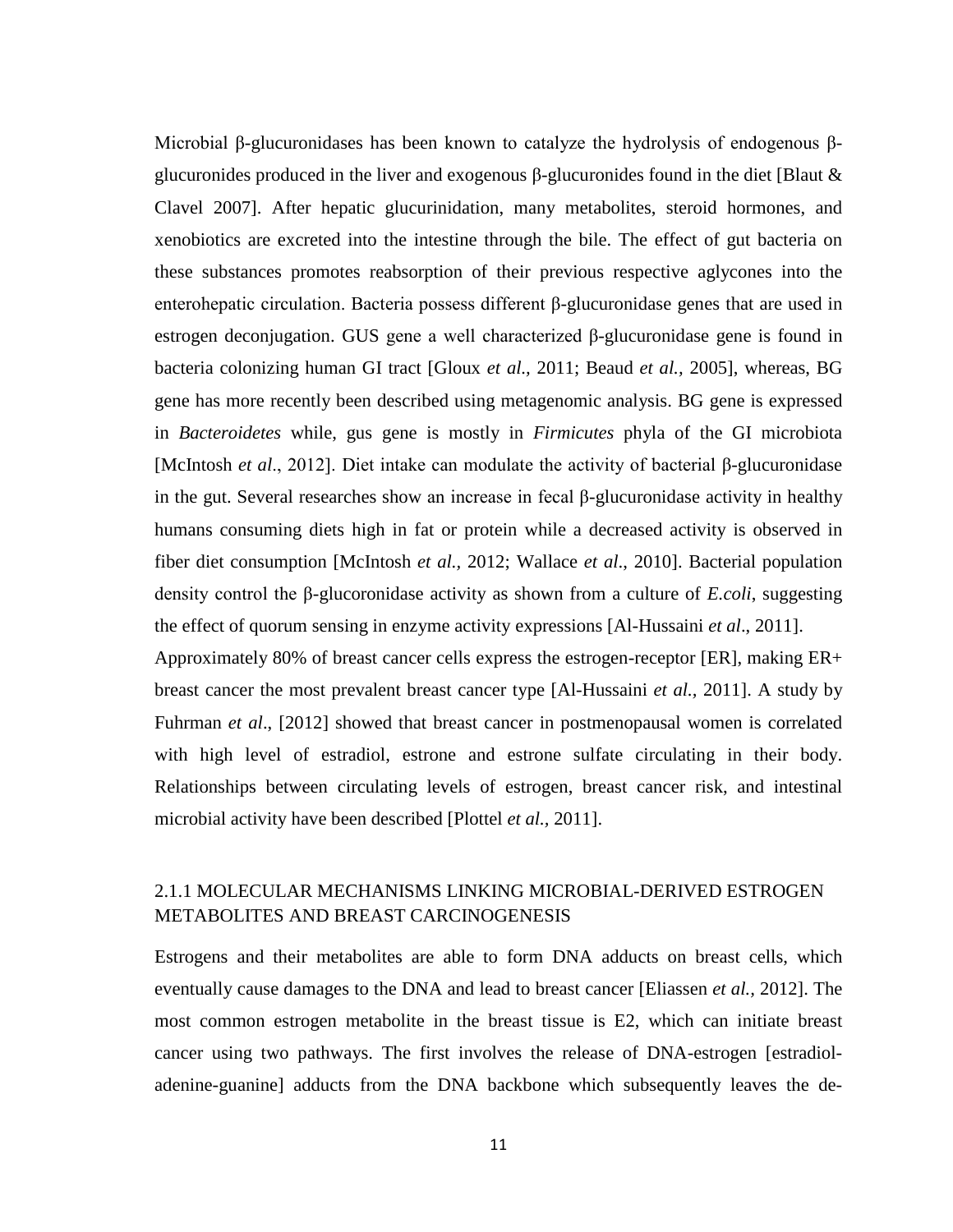purinated sites error-prone in DNA repair mechanisms. The second pathway involves generation of reactive oxygen species [ROS] such as superoxide anion. This occur from redox cycling of 4-OH to 3-4 estradiol quinine, which causes oxidative DNA damage. CYP1A1 and CYP1B1 hydroxylate endogenous estrogen E2 to catechol estrogens, 2 hydroxyestradiol [2-OHE2] and 4-hydroxyestradiol [4-OHE2] respectively. The latter, is been oxidized to form 3,4-quinone [E2-3,4-Q]. E2-3,4-Q can destabilizes the glycosylated bond of DNA by covalently binding to the adenine and/or guanine producing unstable adducts of 4-OHE2-1-N3- adenine and 4-OHE2-1-N7-guanine creating mutagenic apurinic [AP] sites due to the depurination of the glycosidic bond [Li *et al*., 2004]. Studies show that accumulation of 4-OHE2 and catechol-O-methyltransferase [COMT] inhibitors can induce ataxia-telangiectasia mutated [ATM]-dependent γH2AX in MCF-7 cells [Van Duursen *et al*., 2004]. Estrogen metabolites can also undergo redox cycling generating oxygen free radicals in the form of superoxide. The superoxide generated damage DNA-bound guanine to form 8-oxo-guanine. The unstable quinine adducts [4-OHE2] and 8-oxo-guanine bases are deleted from the affected DNA segments through depurination [Yue *et al*., 2010]. These depurinated sites are susceptible to mutations in an error-prone DNA repair mechanism. Subsequent increase in estrogen metabolites through the effect of gut microbiome activity can lead to accumulation of mutations which will then contribute to breast cancer development [Yager *et al*., 2006]. Another mechanism used by estrogen is the activation of estrogen receptor α [ERα]. ERα plays a vital role in regulating/altering DNA repair and DNA damage response [DDR] by regulating key effector proteins ATM, ATR, CHK1, BRCA, and p53 [Caldon, 2014].

#### <span id="page-27-0"></span>2.2.0 OXIDATION OF ETHANOL TO PRODUCE ACETALDEHYDE

Excess consumption of alcoholic beverages is considered as an important factor that can increase the rate of many cancer incidences. Qian *et al.,* [2014], performed a case control study in the Sub-Saharan Africa among 2139 women with invasive breast cancer and 2590 controls. They found that alcohol consumption contributes to the development of breast cancer. The relationship between incidence of breast cancer and alcohol consumption is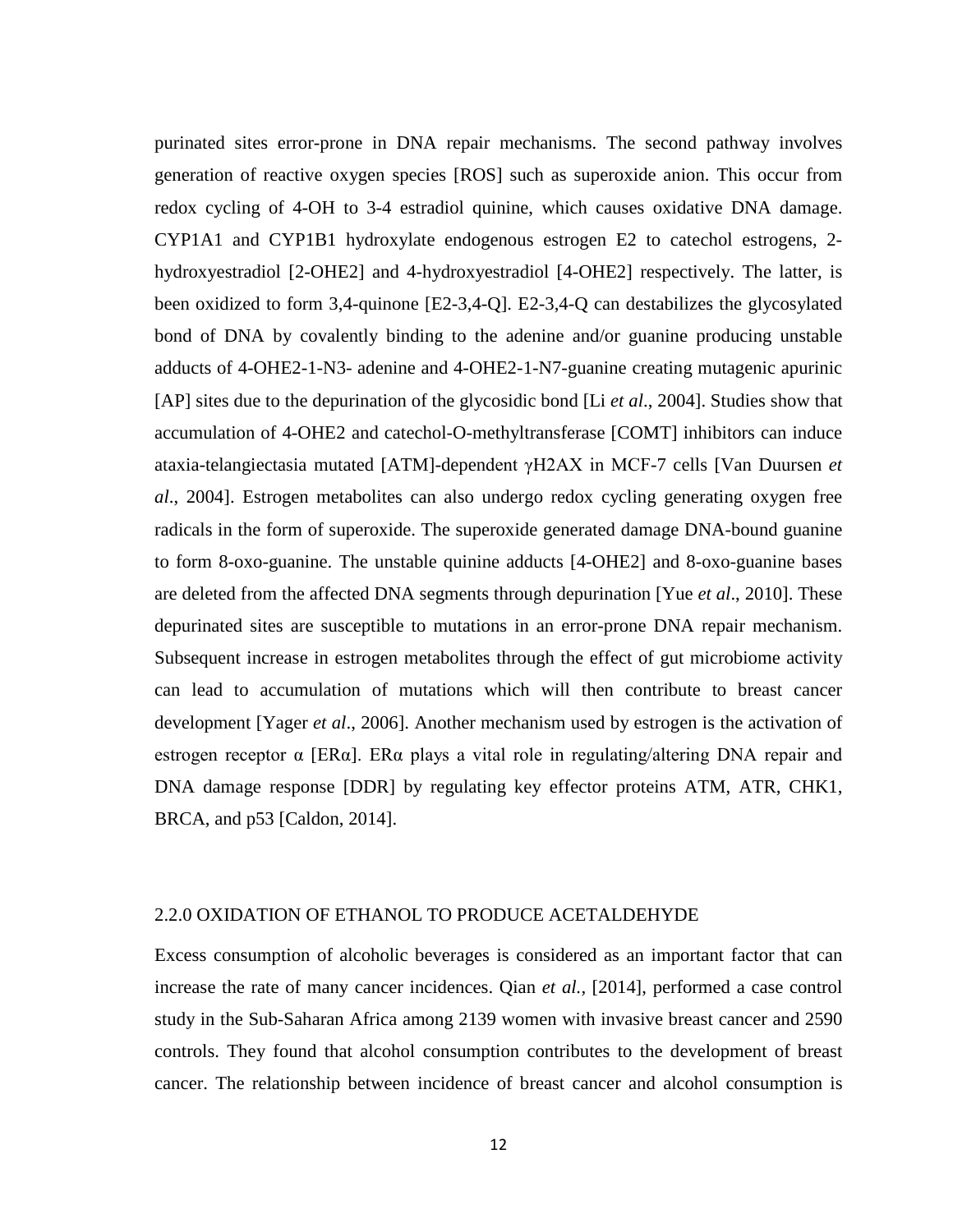irrespective of BRCA mutation predisposition [Bissonauth *et al.,* 2009; Dennis *et al.,* 2011]. Chronic alcohol consumption triggers the overgrowth of gut bacteria and also increases the level of bile acids in the biological system. Ethanol does not exert a carcinogenic effect but its immediate oxidative product acetaldehyde is carcinogenic on cells. Microorganisms in the guts contribute to the carcinogenic effect of ethanol consumption by oxidizing it to yield acetaldehyde. Antibiotic such as ciprofloxacin have been used to examine the effect of colonic bacteria in the oxidation of ethanol to acetaldehyde. Ciprofloxacin reduce the amount of aerobic bacteria in the gut which also shows a decrease in the elimination rate of ethanol by about 10% in rat models [Tillonen *et al.,* 1999]. Overgrowth of gut microorganisms due to excessive ethanol/alcohol consumption contributes to the production and accumulation of acetaldehyde from ethanol, leading to increased concentration of acetaldehyde in the intestinal lumen as well as in the blood [Zhong and Zhou 2014]. Accumulation of acetaldehyde reduces the amount of *Bacteroidetes* while increasing the population of *Proteobacteria*, leading to a dysbiotic state in gastrointestinal microbiome. *E.coli*, a *Proteobacteria*, metabolizes alcohol to acetaldehyde via alcohol dehydrogenase. Accumulation of acetaldehyde subsequently induces DNA damage and inactivates Fanconi Anaemia/BRCA [FA-BRCA] network in liver and breast cells [Abraham *et al*., 2011]. Acetaldehyde has an electrophilic nature enabling it to bind to a cellular proteins and DNA causing a morphological and functional impairment such as inactivation of the cellular protein 06-methylguanine transferase which affect DNA repair mechanism [Huycke and Gaskins 2004]. Alcohol exposure causes a disturbed gut microbiota homeostasis which result in intestinal barrier dysfunction [Zhong *et al.,* 2015]. Translocation of bacteria and/or its metabolites from the intestine to other organs occur only if there is intestinal barrier dysfunction. Substances like peptidoglycans escape to other tissue when there is intestinal barrier dysfunction. Study by Xie *et al*., found the expression of Toll-like receptor 2 [TLR2] in breast cancer cell line MDA-MB-231 with high metastatic characteristic. They found that peptidoglycans of infectious bacterium *Staphylococcus aureus* are responsible for the metastasis of the MDA-MB-231 cancer cells in vitro. Peptidoglycans induced the phosphorylation of TAK1 and IκB in the TLR2-NF-κB pathway and also stimulate IL-6 and TGF-β secretion in the cancer cells. [Figure 2].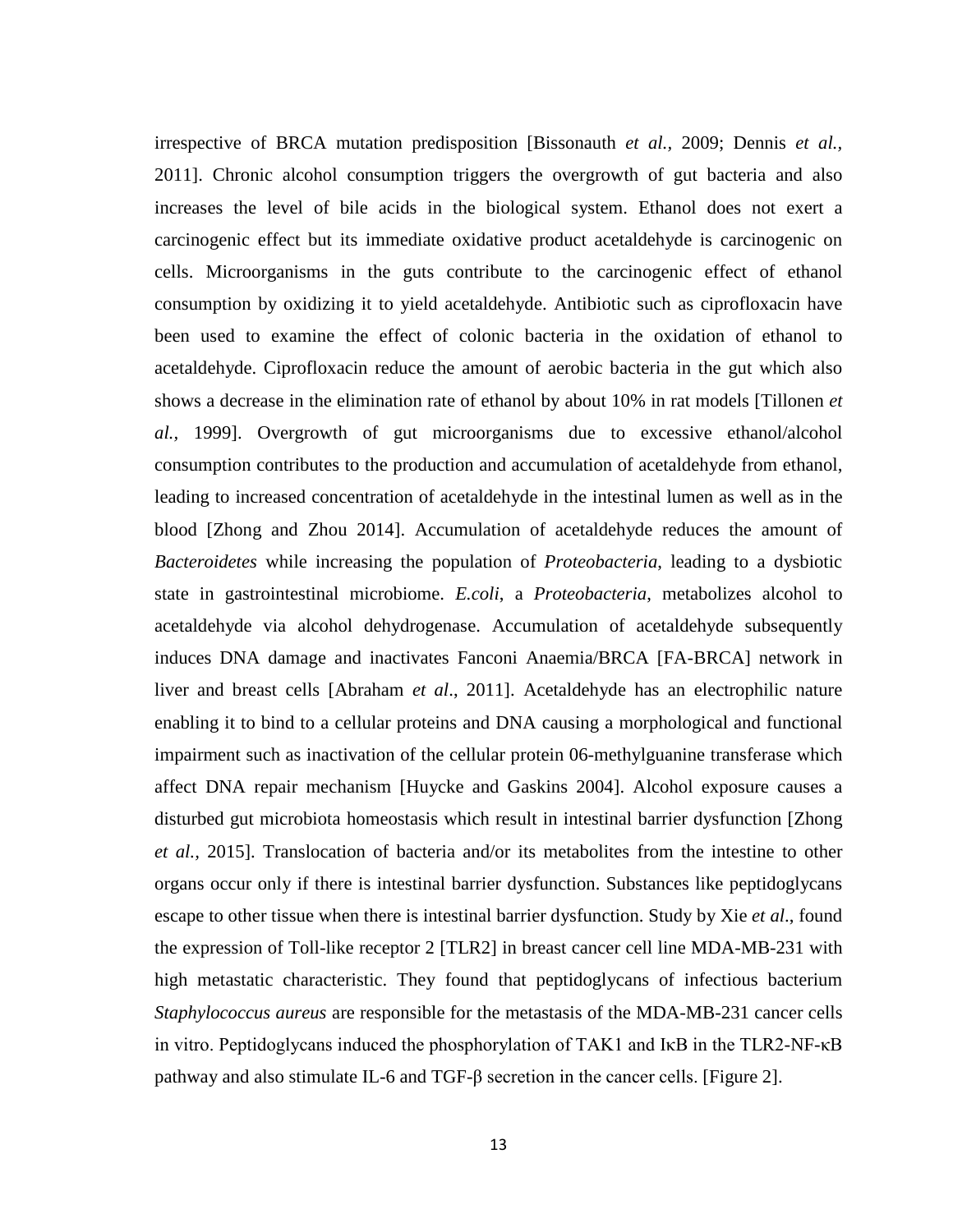

Figure 2. How gut bacteria affect metabolism of ethanol leading to breast carcinogenesis. [Adopted from Huycke and Gaskins 2004]

### <span id="page-29-0"></span>2.3.0 METABOLISM OF NITROGENOUS SUBSTRATES

High intake of protein can increase the level of diet-derived protein compounds such as branched chain fatty acids, phenylacetic acids, N-nitroso compounds [NOCs], ammonia and polyamines in the colon [Windey *et al*., 2012; *Ou et al*., 2013]. Gut bacteria mostly the *Bacteroides* spp. and few from *Firmicutes* phylum, ferments aromatic amino acids to produce bioactive products, including phenylacetic acid, p-cresol, indoles, and phenols. Nnitroso compounds [NOCs], a nitrogenous product, cause DNA alkylation which can lead to mutation in affected cell [Louis *et al.,* 2014]. A positive significant correlation between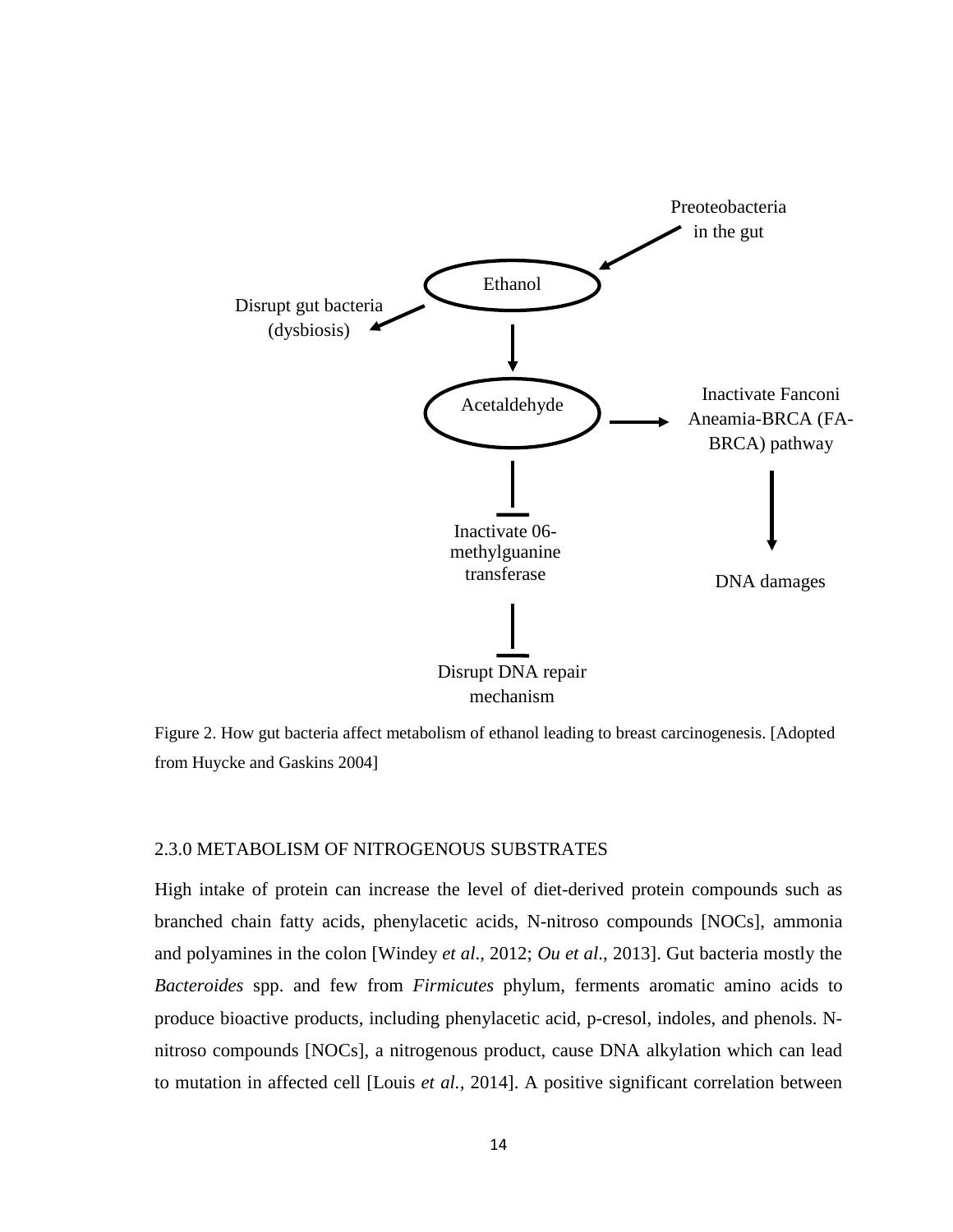dietary N-nitroso compounds and colorectal cancer in western world populations has been observed [Loh *et al*., 2011]. N-nitroso compounds can be formed endogenously via nitrosation of amine derived from fermentation of proteins by microbes in the large intestine. *Proteobacteria* are probably the major contributors of nitrosation reactions in the gut that reduces amine to N-nitroso compounds. Nitric oxide synthase 2 [NOS2], an example of nitroso compounds have the ability to induce Akt phosphorylation in breast tissue by activating the P13/Akt/BAD pro-survival pathway in a breast tumor [Ridnour *et al*., 2012]. Disruption of intestinal barrier leads to penetration of nitroso compound into other organs such as breast tissue. Nitric oxide compounds may have a genotoxic or angiogenesis properties in breast tissue. Presence of nitric oxide in tumor cells induces vascular endothelial growth factor [VEGF] on tumors. Nitric oxides metabolites e.g. nitrite genotoxic effects by nitrosative deamination and DNA strand breakage [XU *et al*., 2002][Figure.3].



<span id="page-30-0"></span>Figure 3. How microbial-metabolized nitric oxide modulates the molecular pathways of breast carcinogenesis. [Adopted from Ridnour *et al.,* 2012]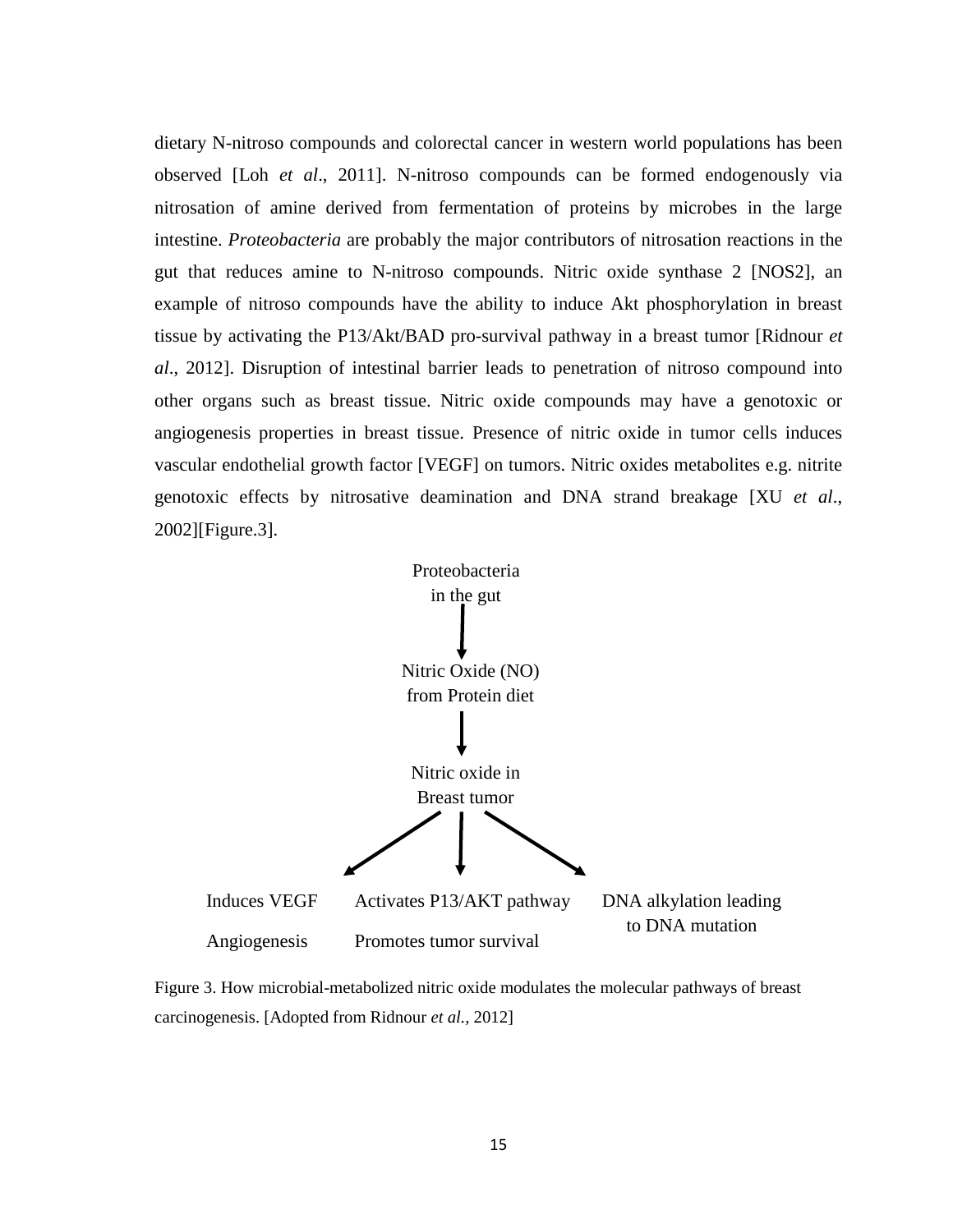#### 2.4.0 BACTERIAL GENOTOXINS

Bacteria can indirectly modulate carcinogenic processes in a host by modulation og toxic metabolites, induction of chronic inflammation as well as activation of non-classical oncogenes NF-κB. Several gram-negative bacteria effectors may contribute to tumor initiation and progression. There are some substances secrete by gram-negative bacteria that can directly modulate carcinogenesis, these are known as cyclomodulins [Nougayrède *et al*., 2006]. These cyclomodulins can either promote cell proliferation by blocking apoptosis [e.g. cytotoxic necrotizing factor (CNF) produced by *E.coli*] or can induce DNA damage by contributing to acquisition of genomic instability. Bacterial substances able to promote genomic instability are regarded as genotoxins. The three widely known genotoxins are: Typhoid toxin, cytolethal distending toxin [CDT], and colibactin produced by *salmonella typhi*, gram-negative bacteria, and strains of phylogenetic group B2 of *E.coli*  respectively [Nougayrède *et al*., 2006]. Cytolethal distending toxin [CDT] was first isolated from gram-negative bacteria *E.coli*, and *Campylobacter* spp. These toxins were found to induce cytotoxicity and DNA damage in cultures of mammalian cells [Heywood *et al*., 2005]. CDT is a product of three-operon viz: cdtA, cdtB and cdtC that synthesize proteins of 25.5-29.9kDa. CdtB is the active subunit which presents a canonical four layered-fold structure of the DNase I family, and it have the ability to cleave naked DNA and promote single and double strand breaks in cells [Fedor *et al*., 2013]. Binding of CdtB catalytic domain with  $Mg^{2+}$  impairs the CDT intoxication activity.

### <span id="page-31-0"></span>2.4.1 MOLECULAR MECHANISMS OF ACTION OF CDT ON CELL-CYCLE KINETICS

CDT has homology to type 1 DNA and is able to cause DNA degradation [Grasso *et al.,* 2015]. After the production of double strand break [DSB] on DNA by CDT, ATM pathway respond by initiating DNA damage checkpoints and phosphorylation of γH2AX, around DSB site. Double strand repair protein MRE11 and DNA repair protein RAD50 are recruited to the lesion. This leads to the phosphorylation of p53, CHK2 and CDC25 to activate checkpoints and initiate cell cycle arrest at G1/S and G2/M [Alaoui-El-Azher *et al*., 2010]. These checkpoints help to provoke cell cycle arrests, in order for DNA repair to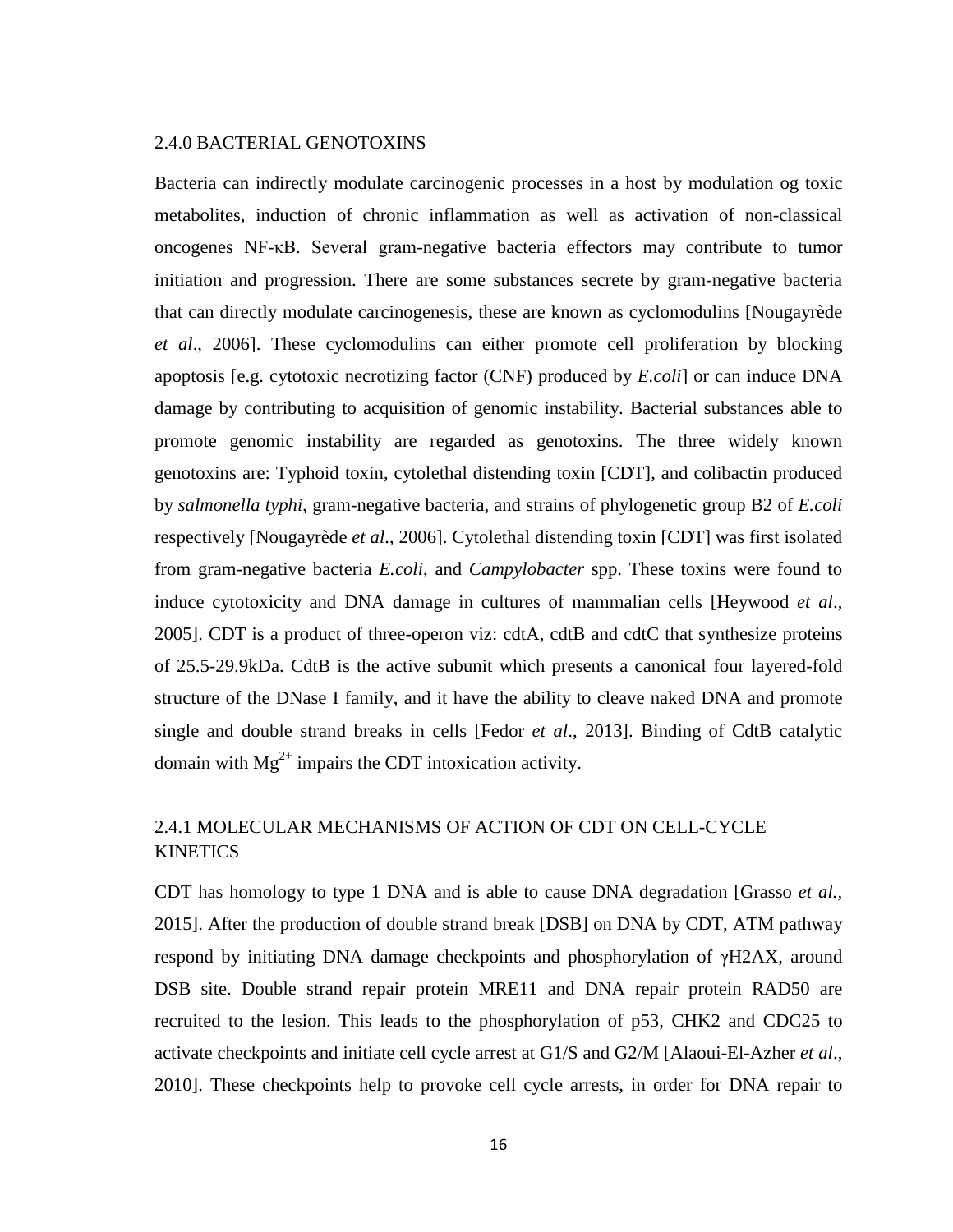occur. CDT synergistically cooperates with cycle inhibiting factor [CIF] to cause cell cycle arrest. CIF are found in some gram negative bacteria like enteropathogenic [EPEC] *E.coli*. The bacteria inject this toxin into the infected epithelial cells, Cif arrest the cells at G2/M phase [Marches *et al*., 2003] causing a unique alterations in the host cell that lead to attachment of cytoskeleton to the affected host' cell. Attachment of the cytoskeleton prevents mitosis. DNA synthesis can be initiated afterward, but nuclear division does not occur [Mager 2006] [Figure. 4].

Western diet and alcoholic beverages disrupt the microbiome pool of the guts promoting the proliferation of gram negative *Proteobacteria* such as *E.coli* and *Compylobacter* spp. *E.coli* releases endotoxins CDT and CIF which have the ability to cause DNA damage on epithelial tissues and also compromise the immune system of the body by inhibiting mitosis in the lymphocytes. Low count of lymphocytes is related with increase in the risk of breast cancer [Dejea *et al.,* 2013].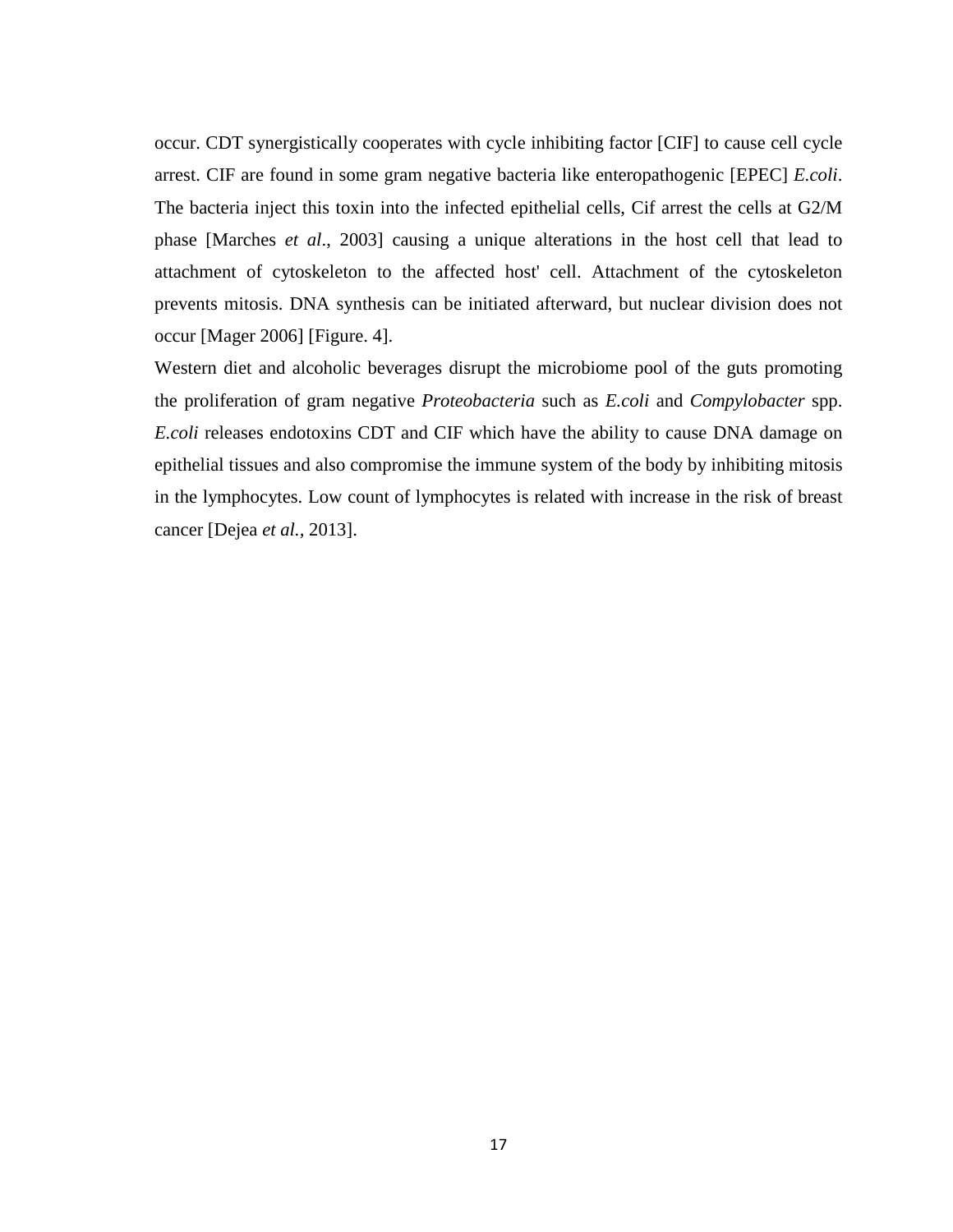

Figure 4. How CDT induces DNA damage and cooperates with CIF to prevent DNA repair as well as disruption of cell cycle. [Adopted from Levi *et al.,* 2015]

### <span id="page-33-0"></span>2.5.0 MICROBIOME' ROLE IN IMMUNE MODULATION AND BREAST CARCINOGENESIS

Modulation of host immune system by microbiome is a contributing factor towards tumorigenesis, metastasis, chronic inflammation, maintenance of gut epithelial cells, and regulating the amount of circulating neutrophils. These effects hold a prominent potential for cancer prevention and treatment strategies [Shapira *et al*., 2013]. The gastrointestinal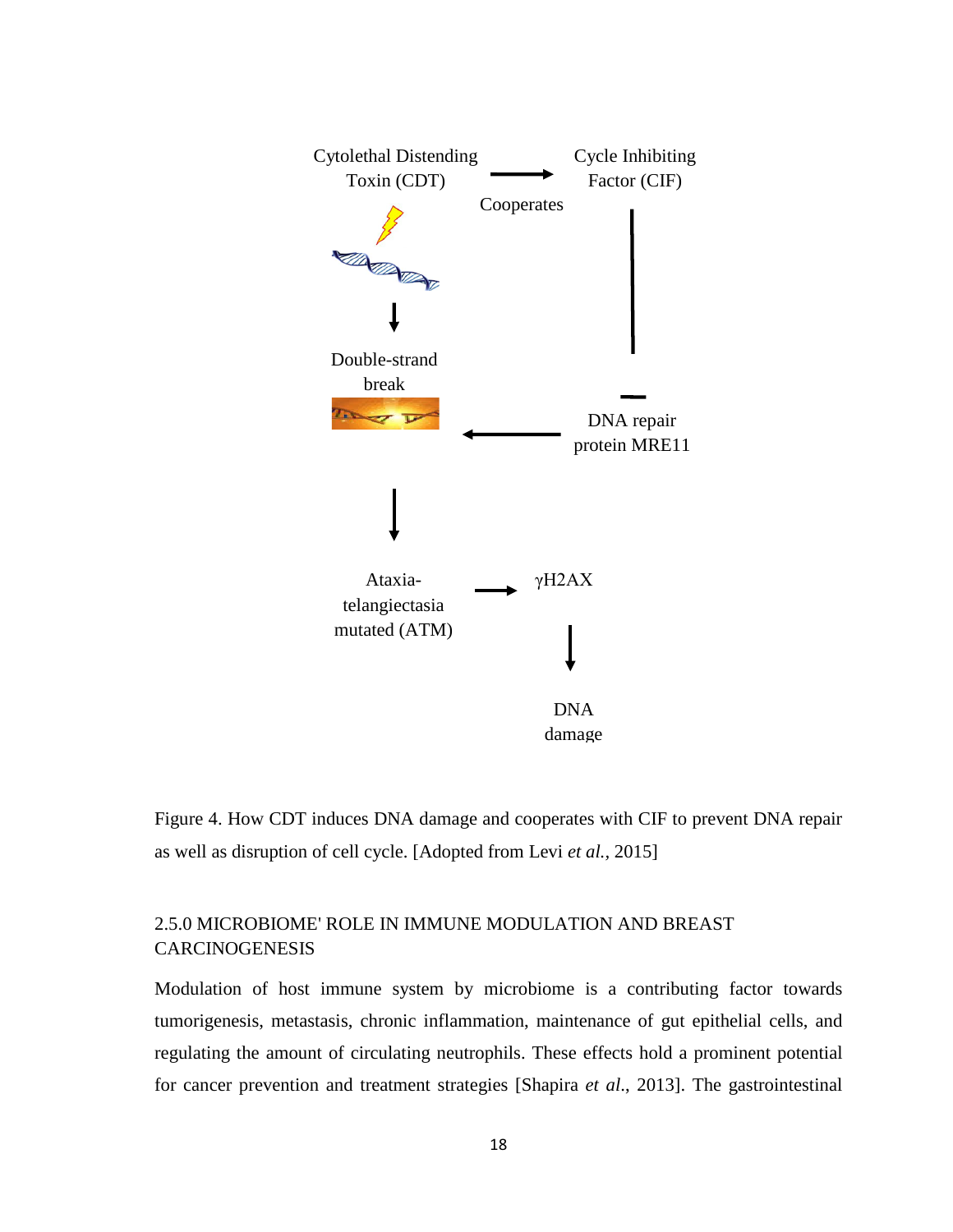tract covers the largest surface of the human body where microbial products interact with the immune system. It has become clear that equilibrium of systemic health is routinely enforced by activities of CD4+ T-regulatory [TREG] cells along mucosal surfaces [Belkaid and Hand 2014]. These lymphocytes play a complex role by modulating host immune system during an acute inflammatory response, and subsequently regaining suppressive roles that limit deleterious pathological sequela of chronic smoldering inflammation [Wing and Sakaguchi, 2010; Bollrath and Powrie 2013; Round and Mazmanian, 2010]. Experiment using preclinical models shows that intestinal bacteria modulates TREG activity in restoring homeostasis in the body following environmental insults [Levkovich *et al*., 2014; Smith *et al*., 2013; Brisson *et al.,* 2015]. These studies on TREG cells solidify a pivotal role for gut microbiota in shaping systemic immune tone and responses.

Poor diets and life style like chronic alcohol consumption can promote the development of pathogenic bacteria in the gut disrupting the epithelial barrier and increasing the risk for developing inflammatory diseases and cancer. A compromised gut epithelial barrier allow the translocation of pathogenic bacteria and its metabolites thereby affecting systemic immunity and inflammatory index which can lead to cancer in distant sites e.g. breast tissue [Iida *et al*., 2013]. Immuno-competent hosts have efficient T-regulatory [Treg] cell responses in respond to microbial challenges. This helps restore gut epithelial homeostasis. Disruptive events on the epithelia of GI tract increase risk for microbial translocations together with systemic immune cell trafficking [Varada *et al*., 2007]. Translocation of harmful bacteria metabolites into distant organs like breast can increase their systemic inflammatory index which can leads to formation of cancer cells in the tissues [Varada *et al*., 2007]. One of the ways that bacteria can modulate cancer development is by providing a healthy immune system. This alone can provide an explanation for perplexing increase in the incidence of cancers arising from epithelia of colon and breast in countries with stringent hygienic practices [Ness and Cauley, 2004]. Chronic antibiotic use disrupts the constructive bacterial-immune enhancement in the body process leading to higher rates of breast malignancy in women [Velicer *et al*., 2004; Rossini *et al.,* 2006]. Therefore, ways in which gut microbiota stimulate inherent host homeostatic properties are an attractive target for systemic good health approaches using probiotic bacteria or microbial product vaccines.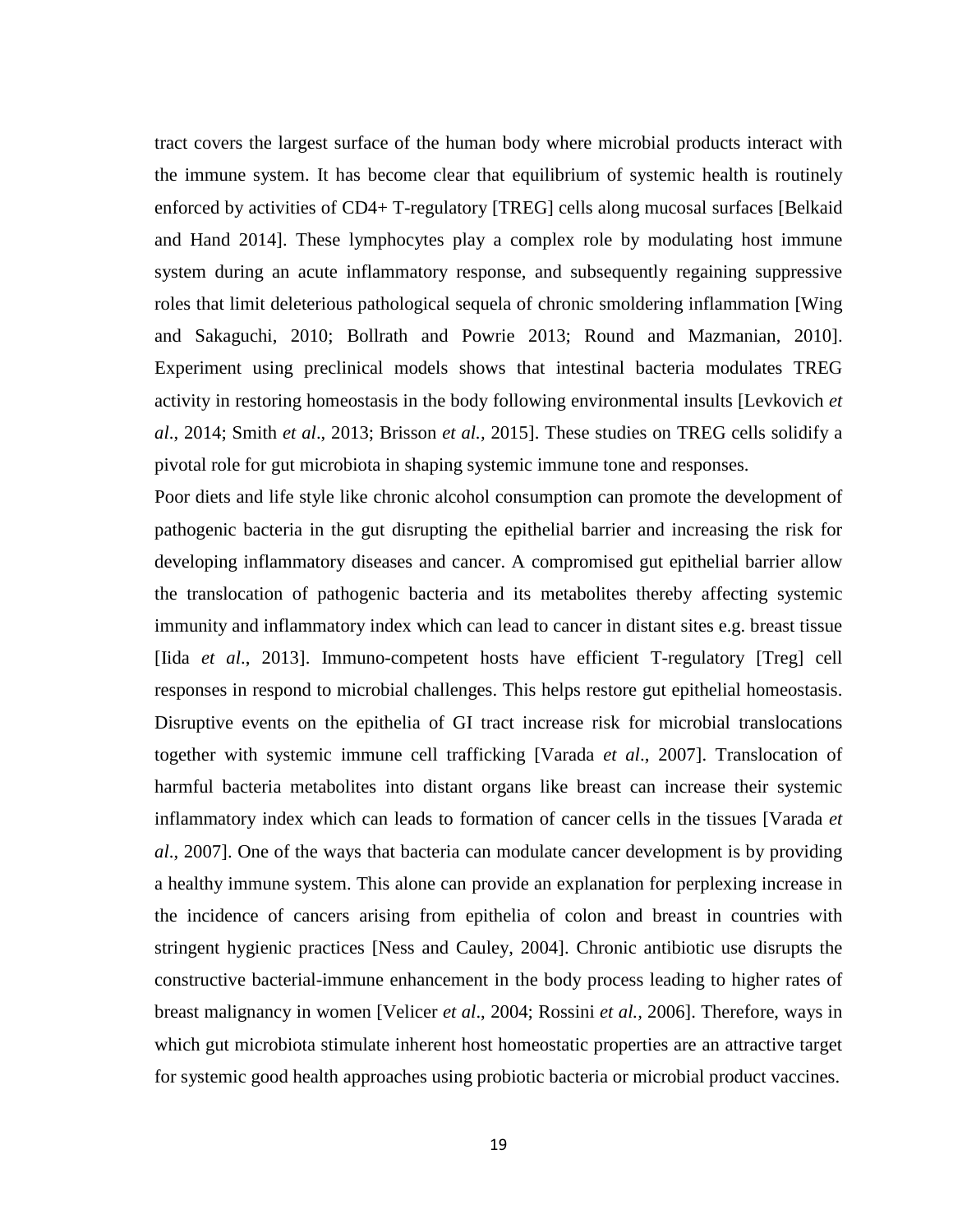Efforts in understanding the relationship between the intestinal microbiome and systemic immune system comes from studies using gnotobiotic rodents. A decrease in the size of the intestinal Peyer's patches of the spleen is observed in gnotobiotic models which help in modulating distant organs immune system [Jung *et al.,* 2010]. The size of the pancreas and the number of beta-cells are also abridged [Sudo *et al*., 2004]. Due to the decrease in the microbiota-derived peptidoglycans in gnotobiotic animals, number and functions of neutrophils in serum and bone marrow also decrease. The effects of human microbiome on the immune system is determine through colonization, and observing subsequent changes in gnotobiotic rodents. *Lactobacillus reuteri*: a gut microbiota, triggered host immune system CD4+, CD25+ lymphocytes to inhibit breast cancer progression [Lakritz *et al.,* 2014]. Natural killer T-lymphocytes cell which are capable of eliminating breast tumor cells are activated after exposure to glycosphingolipids of *Sphingomonas*'s [of Proteobacteria phylum] antigen [Hix *et al*., 2011]. Invariant Natural Killer T [iNKT] cells play an integral role in controlling the metastasis of breast tumor which is properly developed in the presence of *Sphingomonas* bacteria in the biological system [Wei *et al*., 2010; Franchi *et al*., 2009]. Presence of *Sphingomonas* activates Nucleotide-binding Oligomerization Domain [NOD 1] stimulating the formation of effector CD8+ antitumor cytotoxic T-cells that helps in combating breast tumor progression [Franchi *et al*., 2009; Mercier *et al.,* 2012; Gritzapis *et al*., 2008]. Inflammation decreases the proportion of *Sphingomonas* and prevents proper development of CD8+ antitumor cytotoxic T cells [Gritzapis *et al*., 2008]. CD8+Tcells are the most potent immune cells capable of eliminating foreign antigens and breast tumor cells. From the  $12<sup>th</sup>$  week of gestation, differentiation of T-cells begins in the thymus until 9 months of age when the thymus regresses through involution [Gui *et al.,* 2012]. This is replaced in part by the interactions between multiple organisms in the microbiome and cells of the immune system [Maynard *et al.,* 2012; Chung *et al*., 2012]. Such interactions occur with the help of multi-fenestrated Microfold cell [M-cells] lining the Peyer's patches.

Dendritic cells in the Peyer's patches sample have direct contact with the microbial contents mostly segmented filamentous bacteria [SFB] of the intestines and adapt the immune responses to the antigenic load, these microbial organisms are required for an effective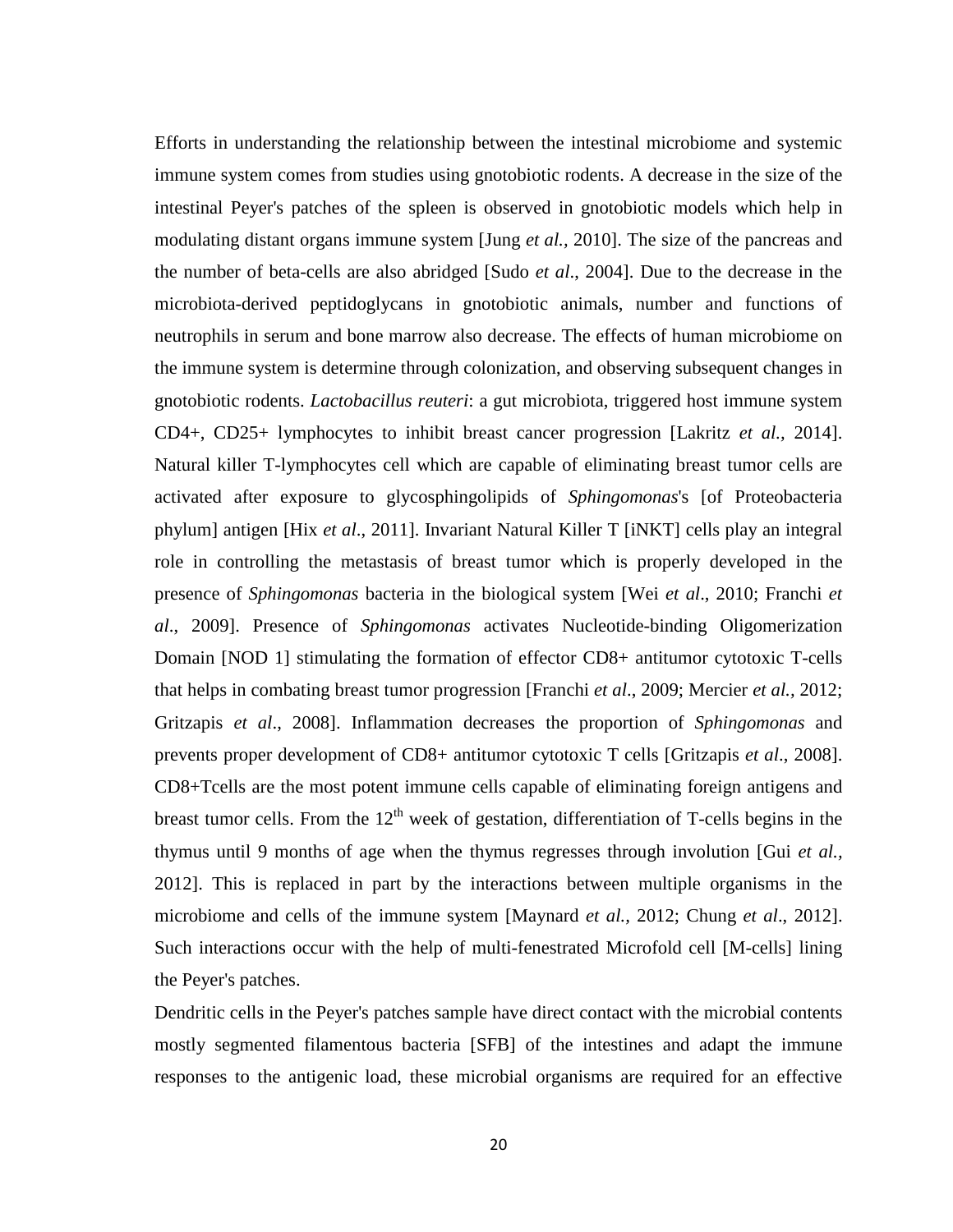maturation of CD4+ helper cells and CD8+ effector cytotoxic T cells [Nanno *et al.,* 1986]. [Table 1]. There is a correlation between the number of CD8+ effector T-cells infiltrating breast tumors with patients survival [Mahmoud *et al*., 2011]. Diet rich in fats cause a dysbiotic state in the gut microbiome favoring the colonization of *Fusobacterium nucleatum* capable of killing immature lymphocytes in the Peyer's patches [Kaplan *et al*., 2010]. This causes an overall decrease in the amount of circulating systemic lymphocytes. Studies show that high neutrophils-to-lymphocytes rate [NLR] is associated with poor survival in patients diagnosed with several types of cancer [Chua *et al*., 2011; Kaneko *et al.,* 2012; Guthrie *et al.*, 2013; Margolis *et al*., 2007]. Loi *et al*., [2013] examined 2000 node positive breast cancer patients and found a significant reduction in the risk of breast cancer relapse and death due to infiltration of tumor stroma with lymphocytes. Risk of cancer relapse reduces by 17% with a 10% increase in the amount of lymphocytes independent of stage at diagnosis and patients' age [p< 0.0001] [Loi *et al.,* 2013]. In another study, over 170 triple negative breast cancer patients followed up over 8 years after the diagnosis, patients with more lymphocytes infiltrating their tumors [approx.  $36/mm^2$ ] were associated with 60% recurrence-free survival whilst patients with fewer lymphocytes [approx. 20/mm<sup>2</sup>] having less than 20% recurrence-free survival [West *et al.*, 2013]. These indicate that NLR ratio is associated with survival of patients with breast cancer.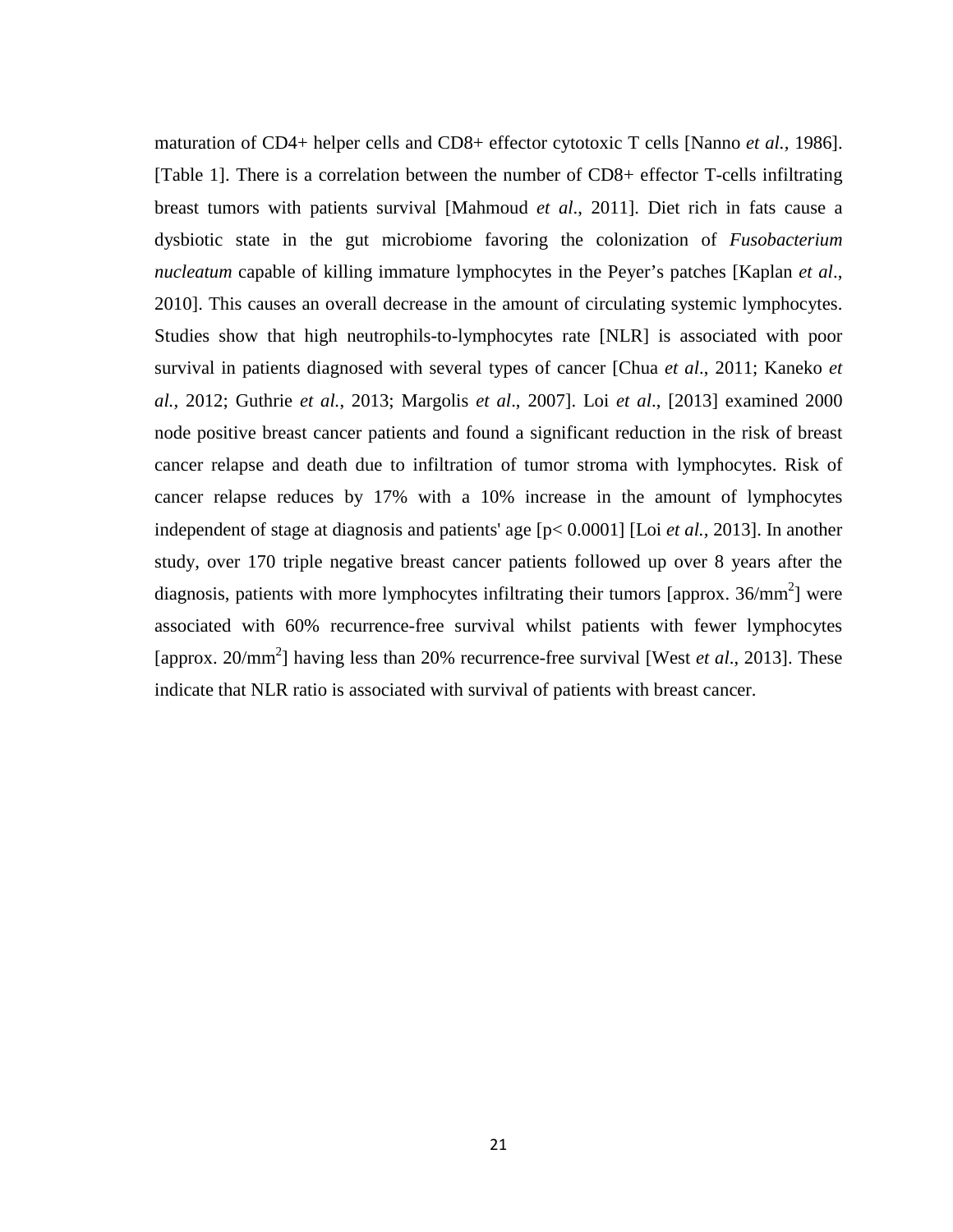| Microbial species      | Effect on immune    | Role in carcinogenesis        | References      |
|------------------------|---------------------|-------------------------------|-----------------|
|                        | system              |                               |                 |
|                        |                     |                               |                 |
| Firmicutes phylum:     | Triggers CD4+ and   | Inhibit progression of breast | Lakritz et al., |
| Lactobacillus reuteri  | $CD25+$             | cancer                        | 2014            |
|                        |                     |                               |                 |
| Proteobacteria phylum: | activates CD8+T-    | Eliminate breast tumor        | Mahmoud et      |
| Sphingomonas species   | cells               |                               | al., 2011       |
|                        |                     |                               |                 |
| Fusobacteria:          | Directly kills      | Lower systemic lymphocytes    | Kaplan et al.,  |
|                        |                     |                               |                 |
| Fusobacterium          | immature            | promotes growth and           | 2010            |
| nucleatum              | lymphocytes         | metastasis of breast tumor    |                 |
|                        |                     |                               |                 |
| Actnobacterium         | Type 1 T-helper Th1 | Protects against inflammation | Sun and Kato    |
| phylum:                | non-inflammatory    | and cancer                    | 2016            |
| <i>Bifidobacterium</i> | cells               |                               |                 |
|                        |                     |                               |                 |

# **Table 1 Roles of microbiome on the host immune system and carcinogenesis**

# 2.6.0 MODULATION OF INFLAMMATION BY MICROBIOME

A great awareness was experienced in the last decade on the role of chronic inflammation in inducing immune-suppression and cancer. Rudolf Virchow in the nineteenth century hypothesized that inflammation could have a role in the development and progression of cancer, identifying the occurrence of this disease in the sites prone to chronic inflammation [Botta *et al.,* 2014].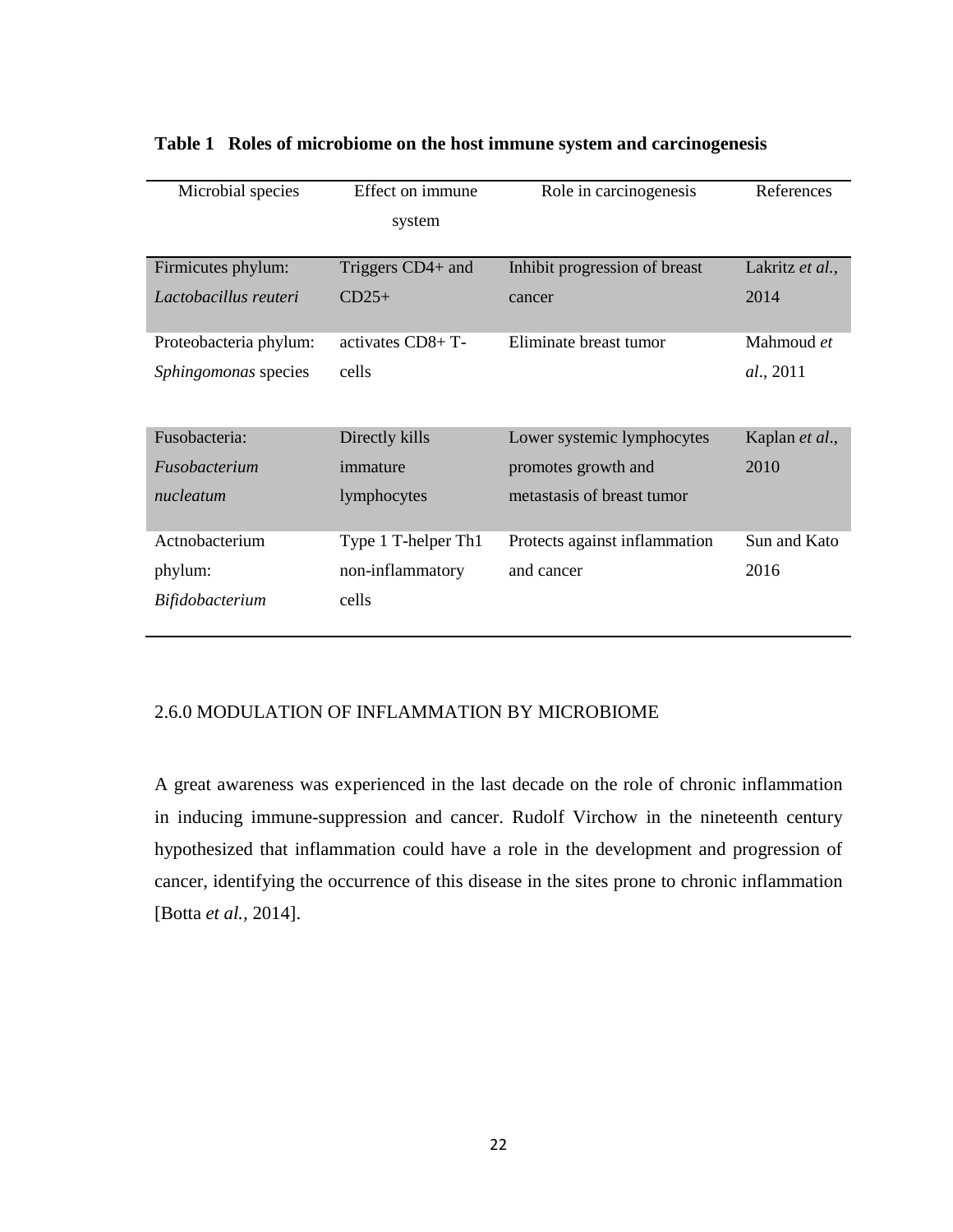

Figure 5. Schematic overview of how inflammation contributes to cancer. [Adopted from Zhang 2011].

The purpose of inflammation in the body is to protect by confining a damage region, thereby attracting immune cells to the region to eliminate the invading pathogens. This will subsequently promotes wound healing of affected tissues. An unexpected event can occur in some cases, where the body can sustain a long-term inflammatory state in response to a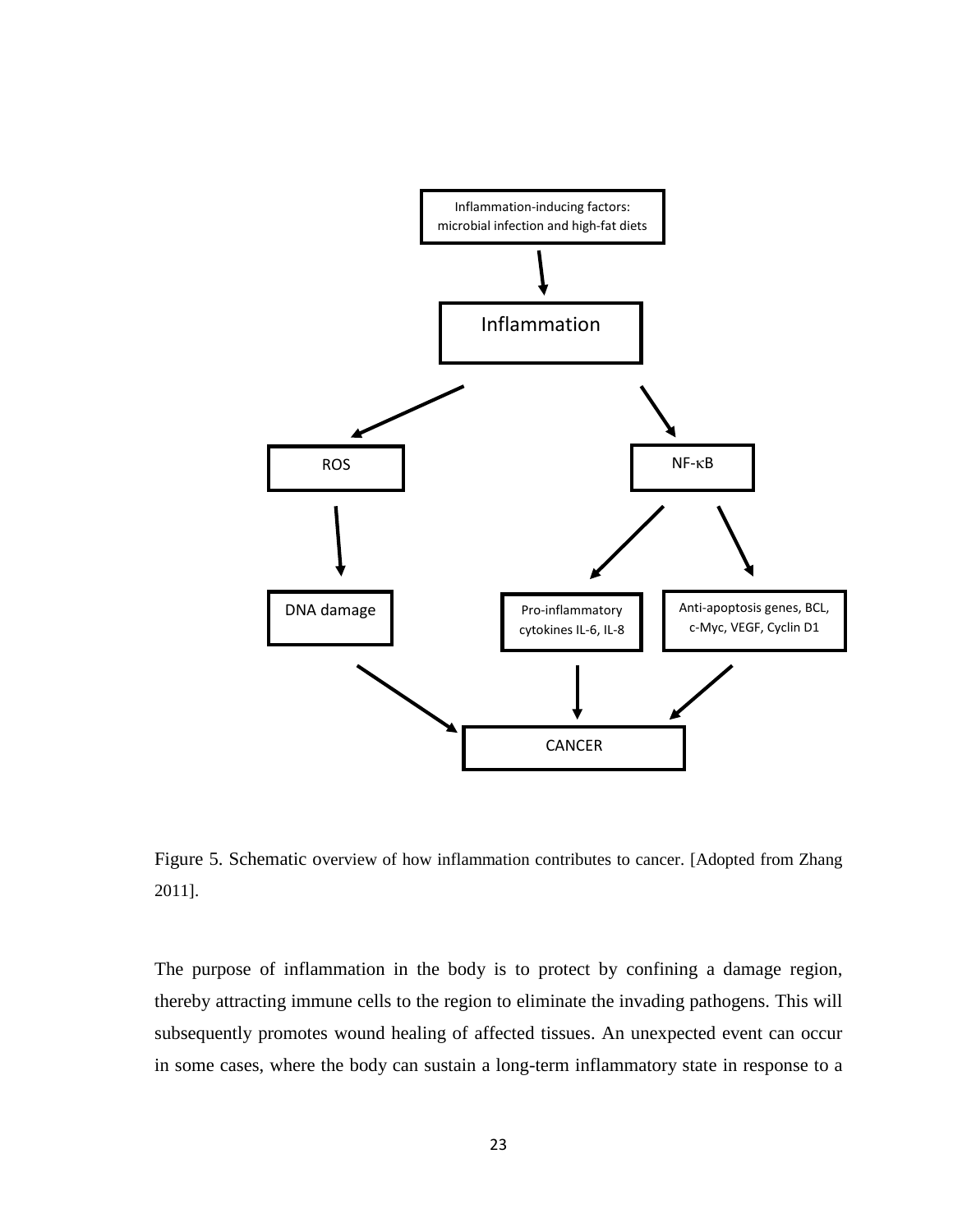lingering, low-grade infection or due to cross of boundary by commensal bacteria as seen in inflammatory bowel diseases [IBD] [Strober *et al*., 2013] (figure 5). Hanahan and Weinberg [2010] proposed a six cornerstone hallmarks of cancer, which are almost entirely cancer cell autonomous characteristics. These characteristics are: resistance to cell death; resistance to tumor suppression; increased proliferation; replicative immortality; angiogenesis; induction of invasion. Inflammation is now regarded as a new hallmark of cancer due to the fact that almost all cancer cells have a characteristic of inflammation during tumor formation [Hanahan and Weinberg, 2011]. Non-Steroidal anti-Inflammatory drugs [NSAIDs] show a protective role against different tumors and this also confirmed the role of inflammation in carcinogenesis [Farraye *et al.,* 2010; Ullman & Itzkowitz 2011]. It is widely accepted that inflammation contributes to breast malignancy. Furthermore, a number of reports indicate that inflammation can enhance the effects of all other hallmarks of cancer, using different mechanisms [Hanahan and Weinberg 2011]. For instance, cytokines can serve as growth factors and as anti-apoptotic factor to cancer cells, thereby enabling cancer cells with uncontrolled proliferations [Kalimuthu and Se-Kwon 2013]. Synergistic effect of chemokines and cytokines that are produced by intra-tumoral immune cells can activate angiogenesis; cause oncogenic mutations and loss of tumor suppressor proteins by activating epigenetic and miRNA-based pathways of gene silencing [Grivennikov *et al.,* 2010]. The immune cells can promote cancer cell invasion and metastasis by forming a cell-to-cell junction [Grivennikov *et al*., 2010; Grivennikov 2013]. Microbial cells like bacteria are important factors in the development of cancers that develop from the epithelium surface such as breast cancer. Several findings, from epidemiological studies of patients down to molecular studies of modified mice models have led to acceptance that cancer and microbial driven inflammation are linked [Trinchieri 2012; Ben-Neriah and Karim 2011]. As discussed above, chronic inflammation can increase the risk of developing cancer and this can be triggered by microbial infection, microbial derived autoimmune disease and other inflammatory conditions with unknown origin.

Host-microbiome interaction is a constant relationship which is very important for maintaining an array of indispensable biological functions. This relationship presents the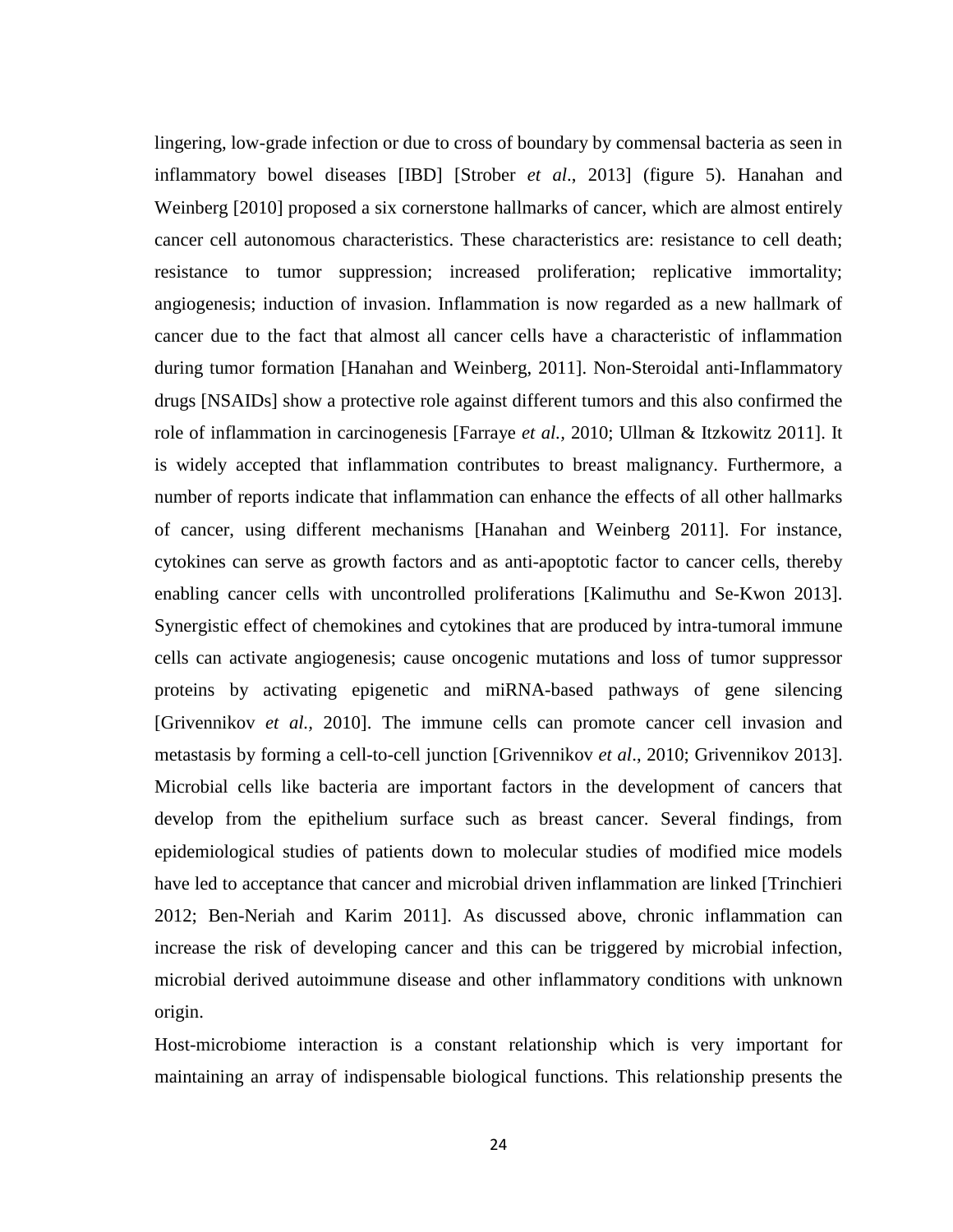host with difficult problems such as how to eliminate harmful pathogen without disrupting commensal microbes. Different mechanism are tried to solve this problem, but in one way or the other, the commensal microbes are disrupt and disease follows. It still also not cleared whether it is the altered microbiome that leads to a disease or is the altered microbiome a product of the disease. This likely depends on the circumstances of the disease in question [Francescone *et al*., 2014; Candela *et al*., 2014]. However, microbiome exerts a deleterious effect on host cells using three distinct mechanisms: direct interaction with intestinal epithelial cell [IECs]; stimulation of pro-inflammatory immune response cascades; production of immune and epithelial-modulatory metabolites. Pro-inflammatory cytokines and chemokines such as IL-1, IL-6, IL-8, TNF-α, MCP-1, CCL5 and CXCL12 play vital role in breast carcinogenesis [Goldberg and Schwertfeger 2010]. Inter-leukine-6 [IL-6] is transiently induced by monocyte-derived MCP-1 which drive a feed-forward inflammatory signaling pathway [or cascade] that leads to production of IL-6 [Rokavec *et al*., 2012], showing a relationship between IL-6 and breast carcinogenesis. Breast cancer stem cells are characterized by treatment resistance and relapse after therapy [Kakarala and Wicha 2008]. IL-6 enhances the recruitment of bone marrow derived mesenchymal stem cells [MSCs] to the site of developing breast tumor and also helps in the production of CXCL7 in MSCs. This effect encourages the proliferation of breast cancer stem cell population [Liu *et al*., 2012]. IL-6 also promotes the expansion of breast cancer stem cells by driving an inflammatory loop, and provides resistance to Trastuzumab in HER2+ breast cancer [Korkava *et al.,* 2012]. The above studies suggest that IL-6 is one of the most important cytokines associated with breast cancer progression and treatment. Breast cancer stem cell population and systemic metastasis is reduced following the blockage of IL-8/CXCR1 signaling pathway. This indicates that inhibiting this pathway may improve the therapeutic effect of traditional chemotherapy targeting cancer stem cell population [Ginestier *et al*., 2010]. Hence, chemokines and inflammatory cytokines promote breast cancer development and metastasis by acting on the cancer stem cell [CSC] population, and blocking relevant signaling pathways in CSC may represent attractive therapeutic targets [Korkava *et al*., 2011].

Presence of cytokine and chemokine profiles in tumor microenvironment indicates that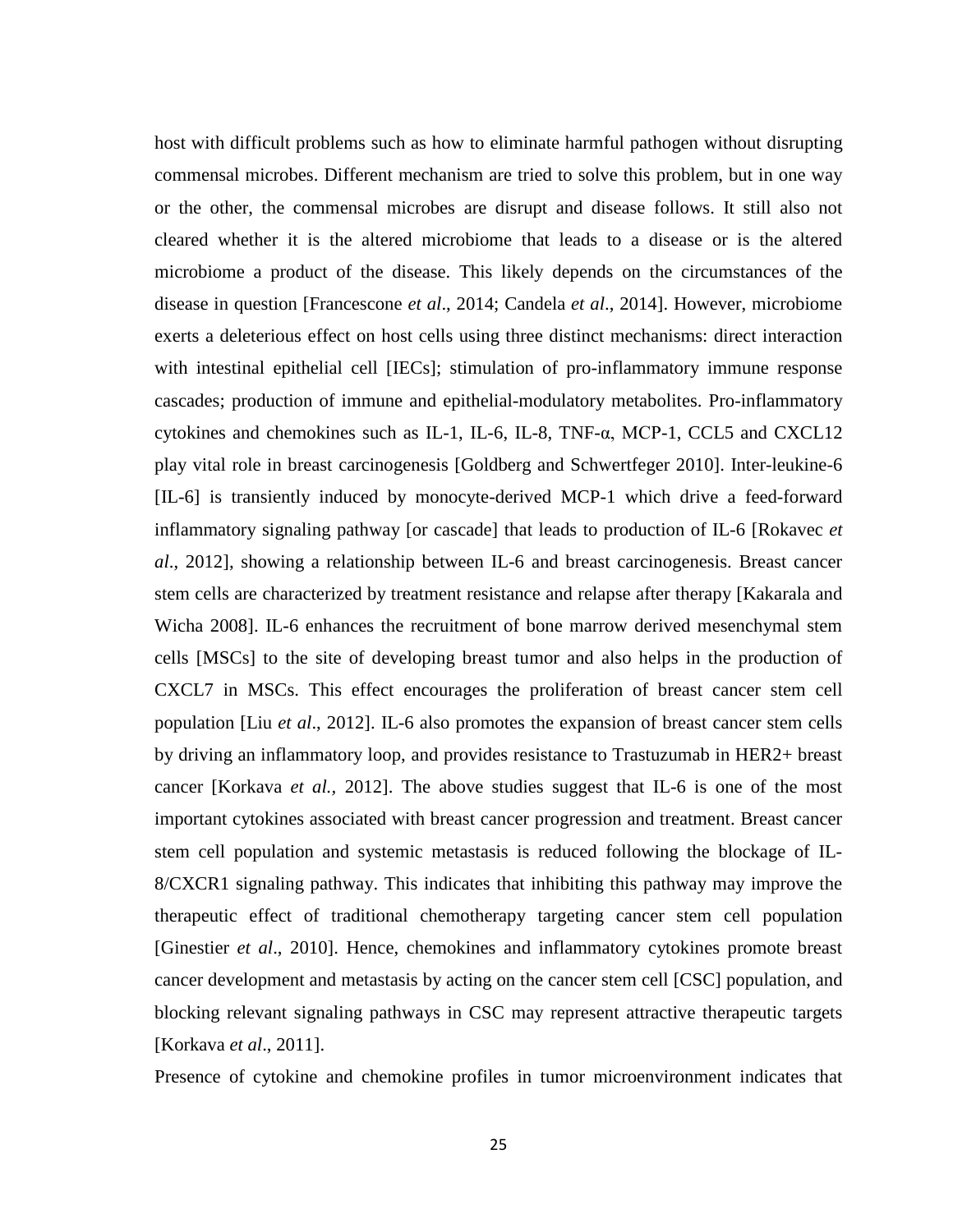cancer chemotherapy induces the production of TNF-α in endothelial cells. This enhances tumor cell's CXCL1/2 production through NF-κB activation, which, in turn, aids in recruitment of CD11b+Gr1+ MDSCs. These cells release S100A8/9, an inflammatory modulator that activates the p70S6K and ERK1/2 signaling pathways and subsequently provides a survival advantage for both primary and metastatic tumor cells. Interrupting the CXCL1/2-S100A8/9 axis by CXCR2 inhibition increases the effectiveness of chemotherapy [Acharyya *et al*., 2012]. TNF-α can also promote breast cancer metastasis by inducing the epithelial-mesenchymal transition [EMT] through the NK-κB-mediated transcriptional activation of Twist1 [Li *et al.,* 2012]. Additionally, the microRNA miR-520/373 family acts as a tumor-suppressor in ER negative breast cancers by reducing the production of IL-6 and 8 through negatively regulating NF-κB-mediated transcription and TGF-β-activated signaling pathway [Keklikoglou *et al*., 2012]. A study shows that IL-18 recently identified as a cytokine that contributes to Doxorubicin resistance in breast cancer treatment [Yao *et al*., 2011].

# 2.6.1 MECHANISMS RELATING HOST MICROBIOME, INFLAMMATION AND BREAST CARCINOGENESIS

Significant microbial associated effects on tumor inflammation progress are supported from a study by Rutkowski *et al.,* [2015] in TLR5-responsive mice. In these oncogenic K-ras activated and p53 ablated models, there is a fast progression of mammary tumor tissues. Absence of TLR5 signaling in same model is resulted in a different microbial cell composition with a slow mammary tumor progression. Microbial signaling through TLR5, leads to increased secretion of IL-6 and tumor growth. This is suggesting that microbiome is able to promote tumor progression via inflammation in a TLR5 dependent manner. In the quest to determine effect of microbial-derived inflammation on tumor tissues, Lakritz focused on specific bacterium [*H. hepaticus*] on mice that are predisposed to breast cancer. They found that mice infected with *H. hepaticus* showed an increase in breast tumor load compared to the non-infected control models. This increased tumor load is characterized by broad neutrophil infiltration into the tumor. Reduction of neutrophils from the tumor slows down the tumor development [Lakritz *et al*., 2015]. Findings in mouse models suggested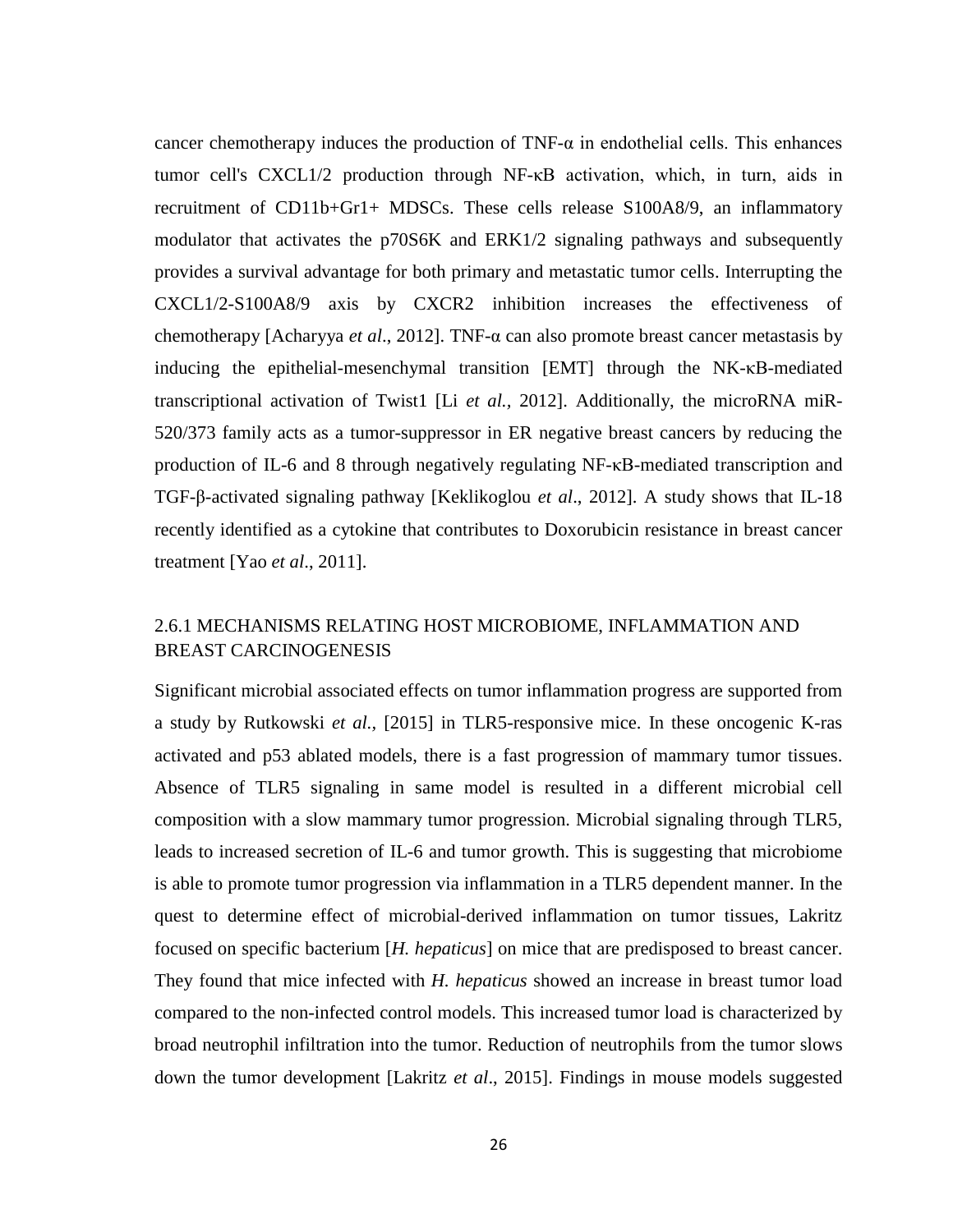that certain gut bacteria trigger systemic events that lap over primary pro-carcinogenic signaling by reducing the quantity of systemic inflammatory index of pro-inflammatory cytokine and inflammatory cells [Erdman and Poutahidis 2015]. Gut microbiome also stimulates the expression of cytokines that can affect systemic immunity response. This is evident from a study in which germ free mice colonized with gut microbiota is used and an upregulation of cytokines that are known to influence adaptive and innate immunity such as IL-1, IL-8, IL-10, TNF, and IFN-γ, components is shown [Larsson *et al*., 2012]. The above studies reveal that individual or whole microbiome can promote mammary tumor progression via inflammation using multiple mechanisms. In contrast, gut microbiota are shown in some circumstances to prevent carcinogenic process in epithelial cells distal from the intestine such as breast tissue [Belkaid and Hand 2014]. This indicates the possibility of using microbial models as novel targets for therapeutic and preventive ways for breast carcinogenesis.

## 2.7.0 DIETARY FIBER METABOLISM BY GUT MICROBIOME

As stated early, host microbiome aid in the digestion of foods that are indigestible by the human digestive enzymes e.g. dietary fibers. Fibers are part of plants cell wall that is classified as soluble and insoluble dietary fibers. Human intestinal microbiota are able to ferment soluble dietary fibers such as arabinoxylans, inulin, lignans, beta-glucans, amylase resistance starches, fructans and pectins into short chain fatty acids [SCFA], while they are not able to ferment insoluble fibers like cellulose, dextrins, waxes, lignins and chitins [Topping and Clifton 2001]. Lignan is a very important soluble dietary fiber which is found mostly in soy, fruits, whole grains and vegetables. While banana and onion contains arabinoxylans fibers, other fruits contain large quantity of fructans and pectins [Saarinen *et al.,* 2010]. Presence of high concentrations of soluble fiber in the distal ileum and colon increases the growth and maintenance of beneficial *Bifidobacterium* [member of the Actinobacteria phylum], commensal species from *Bacteroidetes* and anti-inflammatory *Faecalibacterium prausnitzii* [a *Firmicute*] [Hippe *et al.,* 2011]. Using 16S ribosomal tagged probes by fluorescent In Situ hybridization [FISH], Benus *et al*., [2010] shows 80% reduction in *Roseburia intestinalis*, *Faecalibacterium prausnitzii,* and short chain fatty acid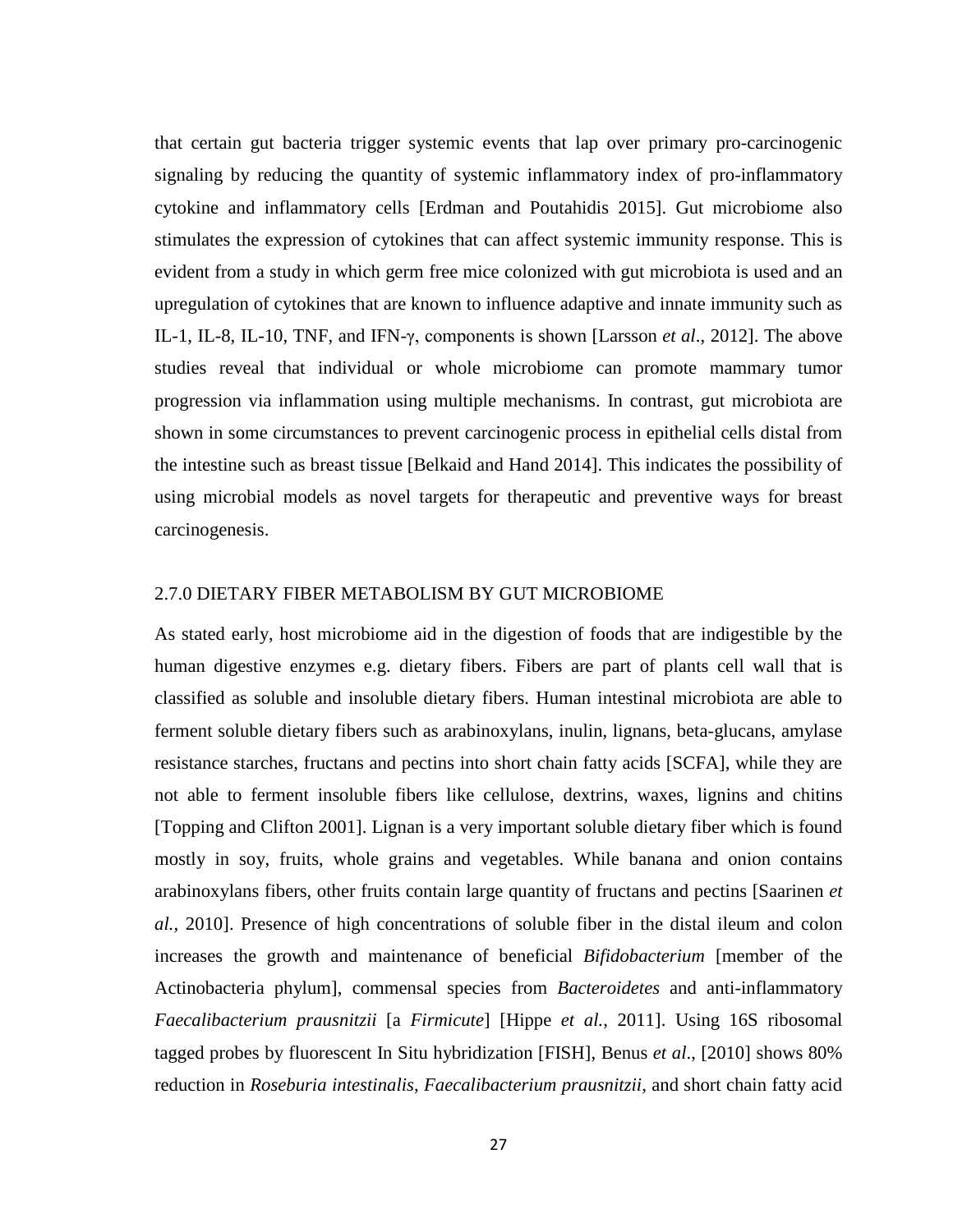[SCFA] in 14 healthy volunteers after consuming fiber-free diets for 2 weeks, followed by 2 weeks of a low fiber diet [<5 grams/day]. *Firmicutes* and *Bacteroidetes* within the intestinal microbiota are able to metabolize dietary lignans into potent phytoestrogens enterodiol [END] and its oxidative product enterolactone [ENL] that are readily absorbed into the bloodstream thereby, modulating the effect of estrogen in breast carcinogenesis [Wang *et al*., 2010]. SCFA, a product of bacterial fermentation, is shown to affect mucosal immune system through G-protein coupled receptors by inducing the production and increased function of Treg and IL-18 [Singh *et al.,* 2014]. Phytoestrogens are plant estrogens having similar structure as estrogens in human with weak estrogenic actions. Several major classes of plants estrogens exist all having different dietary sources, but the most intensively investigated phytoestrogens are the isoflavones. Figure 6 shows the effects of phytoestrogens.

It is found that Asian populations who consume high concentration of dietary soy products with isoflavanone have lower incidence rate of breast cancer. This led to further research on protective effect of soy food consumption on breast cancer and other hormone dependent cancers with phytoestrogen the prime target [Miller and Snyder 2012]. Gut bacteria and glucosidase breaks down phytoestrogens into their respective aglycones leading to more efficient absorption [Bilal *et al*., 2014]. Two immediate aglycones of phytoestrogen: genistein and deidzein, are further metabolized by intestinal bacteria to 0 desmethylangolensin [O-DMA] and equol, respectively. Less than 50% of the world population can produce equol while about 90% are able to produce 0-DMA [Patisaul and Jefferson, 2010]. Genetic and microbiome pool are contributing factors that determine the amount of phytoestrogens metabolized and absorbed [Snedeker and Hay 2012]. Absorbed phytoestrogen aglycones are conjugated to glucuronic acids in hepatic circulation which are subsequently, de-conjugated prior to excretion with urinary concentrations increasing in parallel to consumption [Karr *et al*., 1997].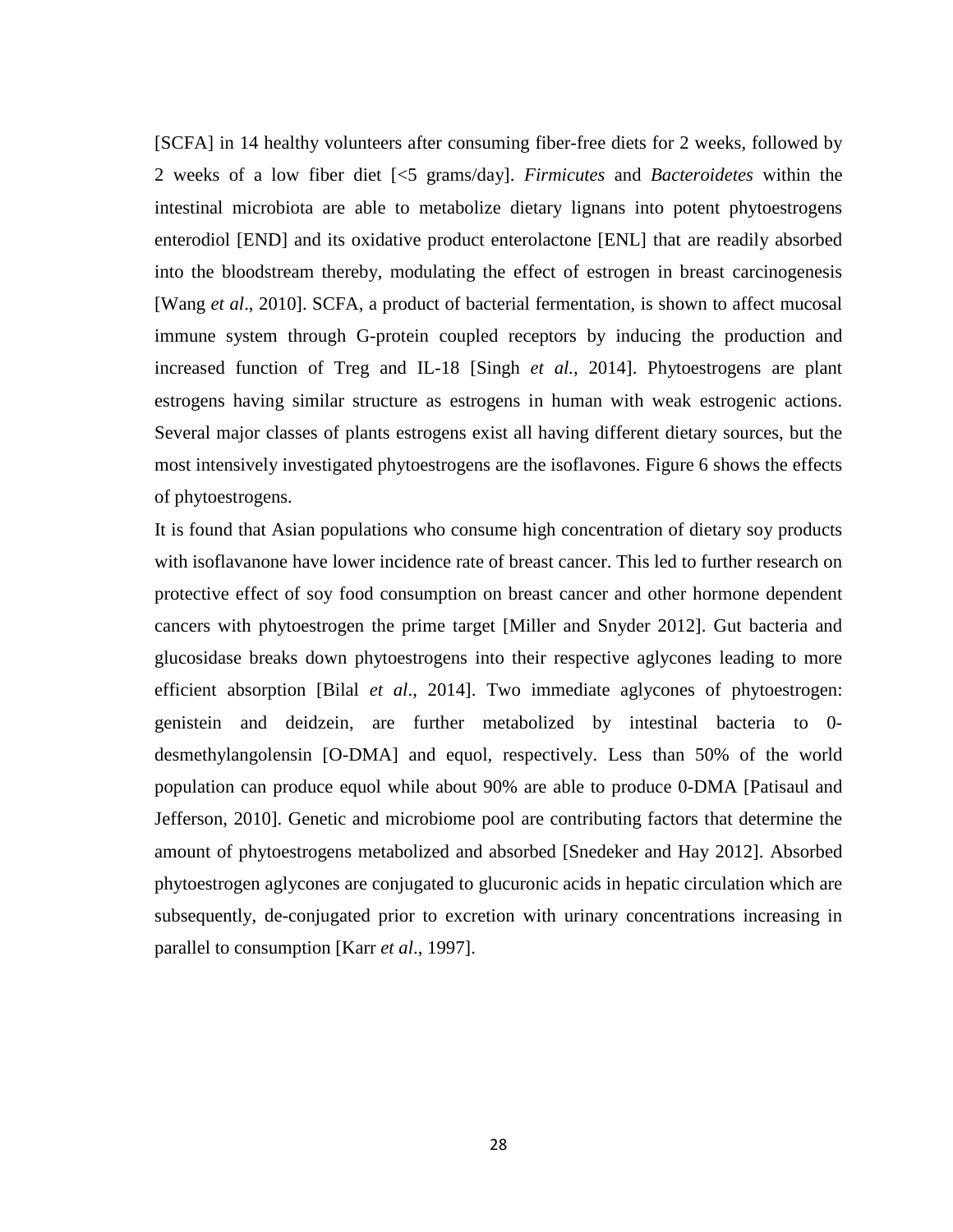

Figure 6. Multiple targets for the action of phytoestrogens. [Adopted from Martin *et al.,* 2007]

The two major hormonal receptors in the breast tissue estrogen receptors  $\alpha$  and  $\beta$  are encoded by different genes with different role in gene regulations and tissue distributions [Thomas and Gustafsson 2011]. They also have differential effects in estrogen-sensitive tissue and in breast tissue, ERα activation can stimulate proliferation whilst ERβ activation antagonized the effect of ERα. This is believed to be mediated by dimerization of ERβ with ERα [Thomas and Gustafsson 2011; Saji *et al*., 2005]. In breast tumour the ratio of ERα to ERβ is raised and there is increased tumor aggressiveness in those that are  $ERβ$  negative [Saji *et al*., 2005]. Phytoestrogen has a weak relative binding affinity [RBA] to ERs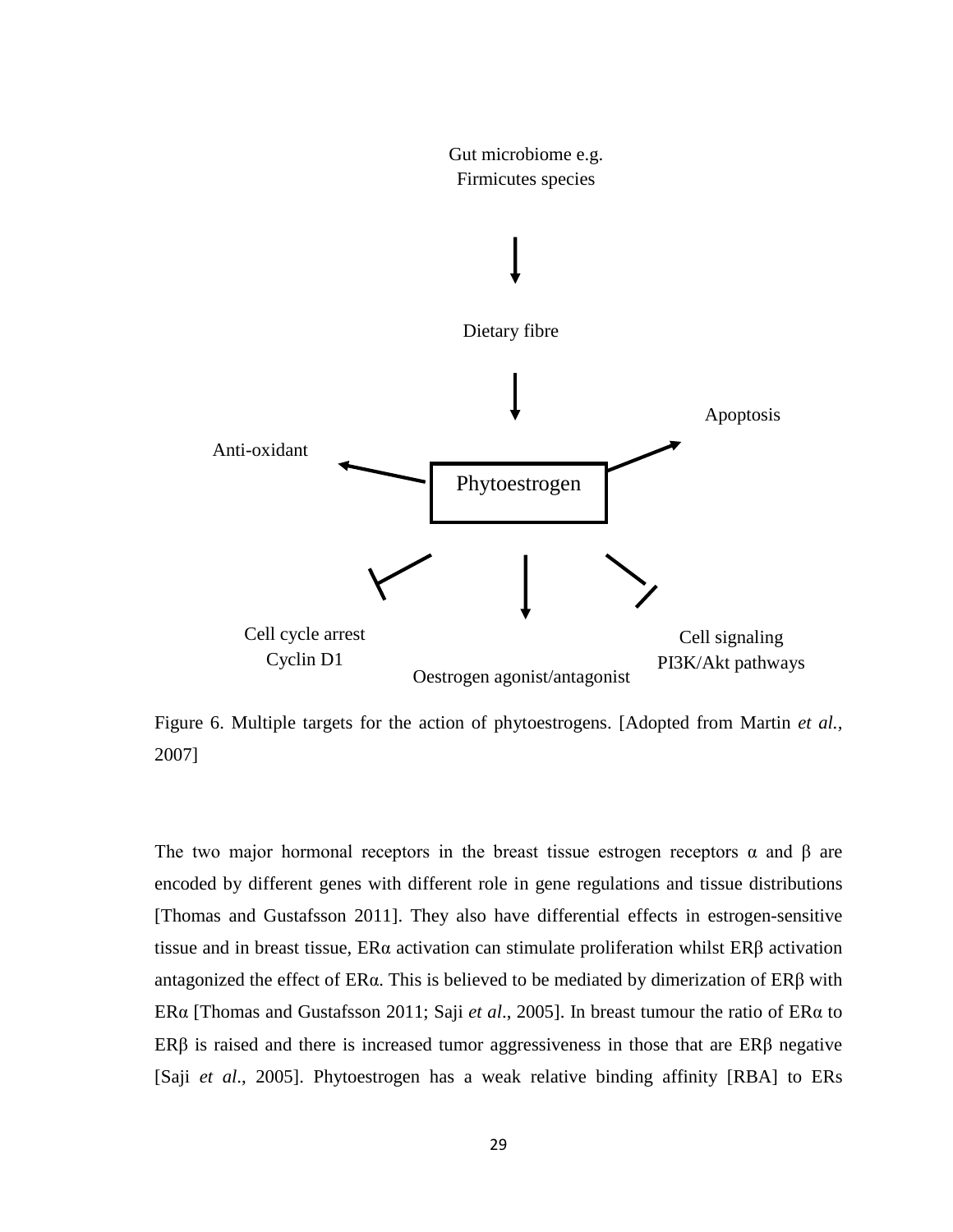compare to hormonal estradiol. Aglycones of phytoestrogen such as daidzein and genistein posses a 9-10 fold increase in the affinity for ERβ than ERα [Kuiper *et al.,* 1998]. A study shows that concentration of total genistein and diadzein were 20-40 folds higher than oestradiol equivalents in breast adipose/ glandular tissue after dietary intake supplement [Bolca *et al.,* 2010]. The ability of phytoestrogens to accumulate and activate ERβ in the breast tissue may have some clinical significance. Over-saturating dose of phytoestrogens  $[\geq]10 \text{ }\mu\text{mol/L}]$  is required to induce apoptosis or at least inhibit cell growth in breast tissue [Leclercq and Jacquot 2014]. Nevertheless, phytoestrogens can also act on cell surface estrogen receptors or interact with cytokine signaling pathways and growth factor. Therefore, it is shown that phytoestrogens can modulate the responses to growth factors or activate/ inhibit kinases which may alter ligand-independent transcriptional activity of oestrogen receptors, NF-κB and AP-1 [Heldring *et al.,* 2007]. Genistein acts as a tyrosine kinase inhibitor and has been shown to alter the expression of PI3/Akt pathway and extracellular regulated kinase [ERK] [Barnes 2010]. Long-term treatment of breast cancer cells with dietary genistein [8-10 mol/L] down-regulate the expression of Akt [Anastasius *et al.,* 2009]. Regarding growth-repressing effect of ERβ and cell signaling, Cotrim *et al.,* [2013] showed that activation of the MEK 1/2 and PI3K/Akt pathways inhibited the  $ER\beta$ growth-mediated repression in breast cancer cells.

Recently researchers focused on the action of phytoestrogens in modulating the expression of proteins regulating the cell cycle and apoptosis. Cyclins are a group of proteins that regulate transition of the cell cycle through the G1, S, G2 and M phases, and through uniting with cyclin-dependent kinases [CDKs], they initiate gene transcription that regulates the cell cycle. Cyclin D1 is regarded as an oncogene and is over-expressed in more than 50% of breast cancer. It regulates G1 to S phase of the cell cycle [Tobin and Bergh 2012]. High concentration of phytoestrogens  $[\geq]10 \mu$ mol/L range] inhibits expression of Cyclin D1 [Chen and Sun 2012; Rahal and Simmen 2010]. In some studies it has no effect on Cyclin D1 [Waite *et al.,* 2005; Seo *et al.,* 2011]. CDK [CDIs] are able to regulate the activity of Cyclin/CDK complex [Chu 2008]. The two most extensively investigated CDI's are p21 [CIP1/WAF1] and p27 [Kip1] and the expression of p21 is controlled by p53 [a tumor suppressor gene] [May & May 1999] which has many other actions including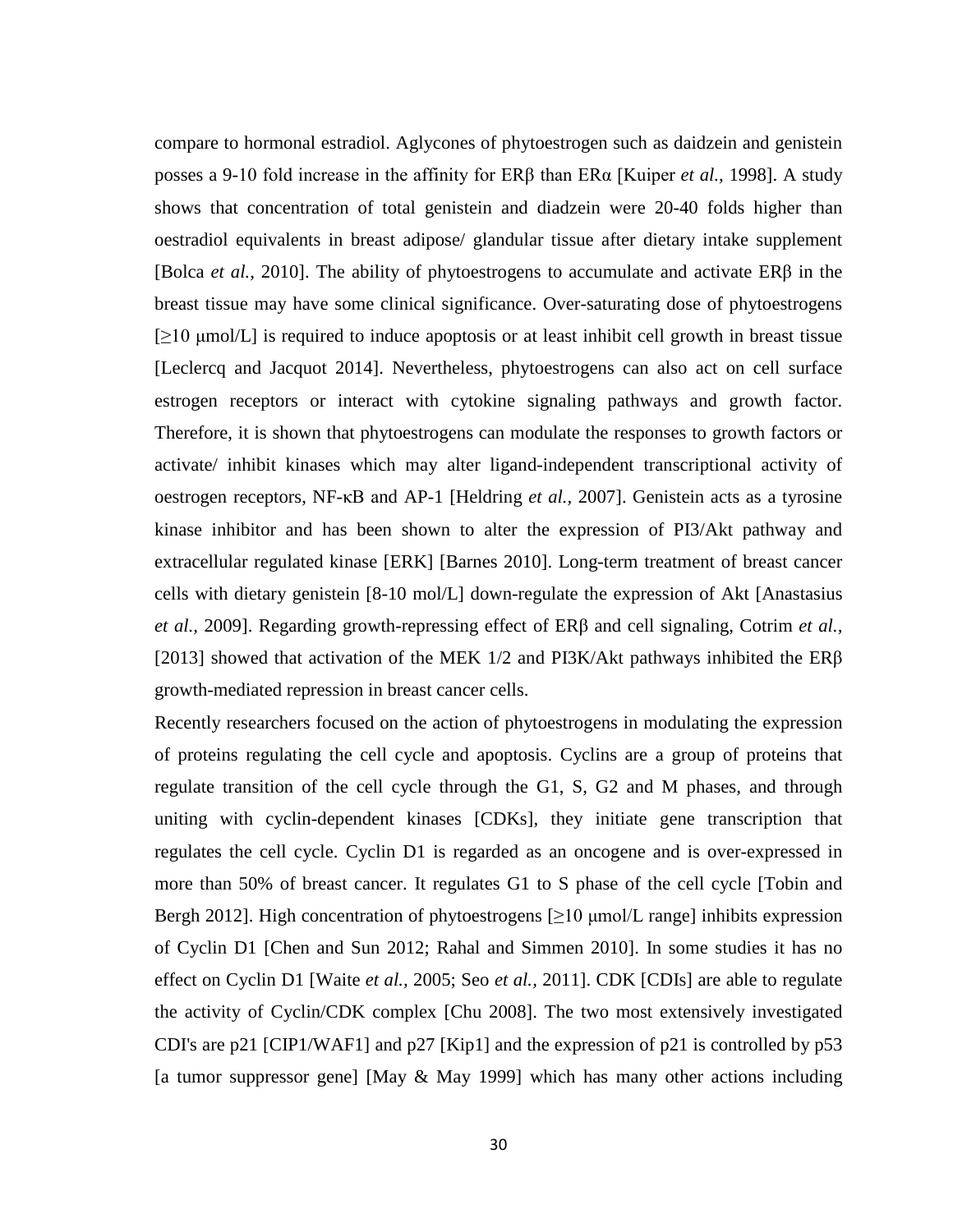inducing apoptosis [Haupt *et al.,* 2003]. An *in-vitro* study shows that high doses of phytoestrogen are shown to increase the expressional activity of p21, p27 and p53 [Seo *et al*., 2011; Sakamoto *et al*., 2010; Hsieh *et al*., 2011], with parallel changes in the reduction of cyclin D1. Both *in vivo* [Liu *et al.,* 2012] and *in vitro* studies [Sakamoto *et al*., 2010, and Rajah *et al*., 2012] have shown that phytoestrogens increase the Bax/Bcl-2 ratio and stimulate apoptosis.

## 2.7.1 GUT BACTERIA LIGNAN METABOLISM

In an experiment by Mabrok *et al.,* [2011] gnotobiotic rat models with mammary tumor are infected with some strains of gut bacteria. The microorganisms in the rat models convert plants lignans into enterolignans which shows anticancer effects. Notable decrease in mammary tumor was observed by increasing tumor apoptosis. This is in conjunction with an epidemiological study that shows inverse relationship between high blood level of phytoestrogens and risk of breast cancer [Ward and Kuhnle 2010]. A case study involving over 6,000 women with estimated lignans consumption to 3 times per week shows a 50% reduction in breast cancer among premenopausal women irrespective of their weight [Cotterchio *et al*., 2008]. Similar study was taken by the UK Women's Cohort Study 35,000 women to analyze the effect of whole grain fiber and fruit fibre consumption on risk of breast cancer. It shows that premenopausal women with  $\geq$ 13 grams of whole grain fiber and 30 grams of total fiber consumption per day had a 50% reduction in risk of breast cancer. However, a lower reduction was observed in women whose total daily fibre came mostly from fruits which accounts to only 35% lower risk [Cade *et al.,* 2007]. Effect of high fiber diets on the risk of breast cancer occurrence extends also to postmenopausal women even though there is compositional change in the ratio of *Firmicutes* to *Bacteroidetes* in the gut microbiome with age [Mariat *et al*., 2009]. In effort to check the effect of fibre on postmenopausal women, 51,000 volunteers are examined over the course of 8 years. The result shows that women with  $\geq 30$  grams of fiber intake from fruit and whole grains had 34% decrease in breast cancer risk compare to those with lesser consumption quantity. This indicates that lignan fibre is more protective than fruit and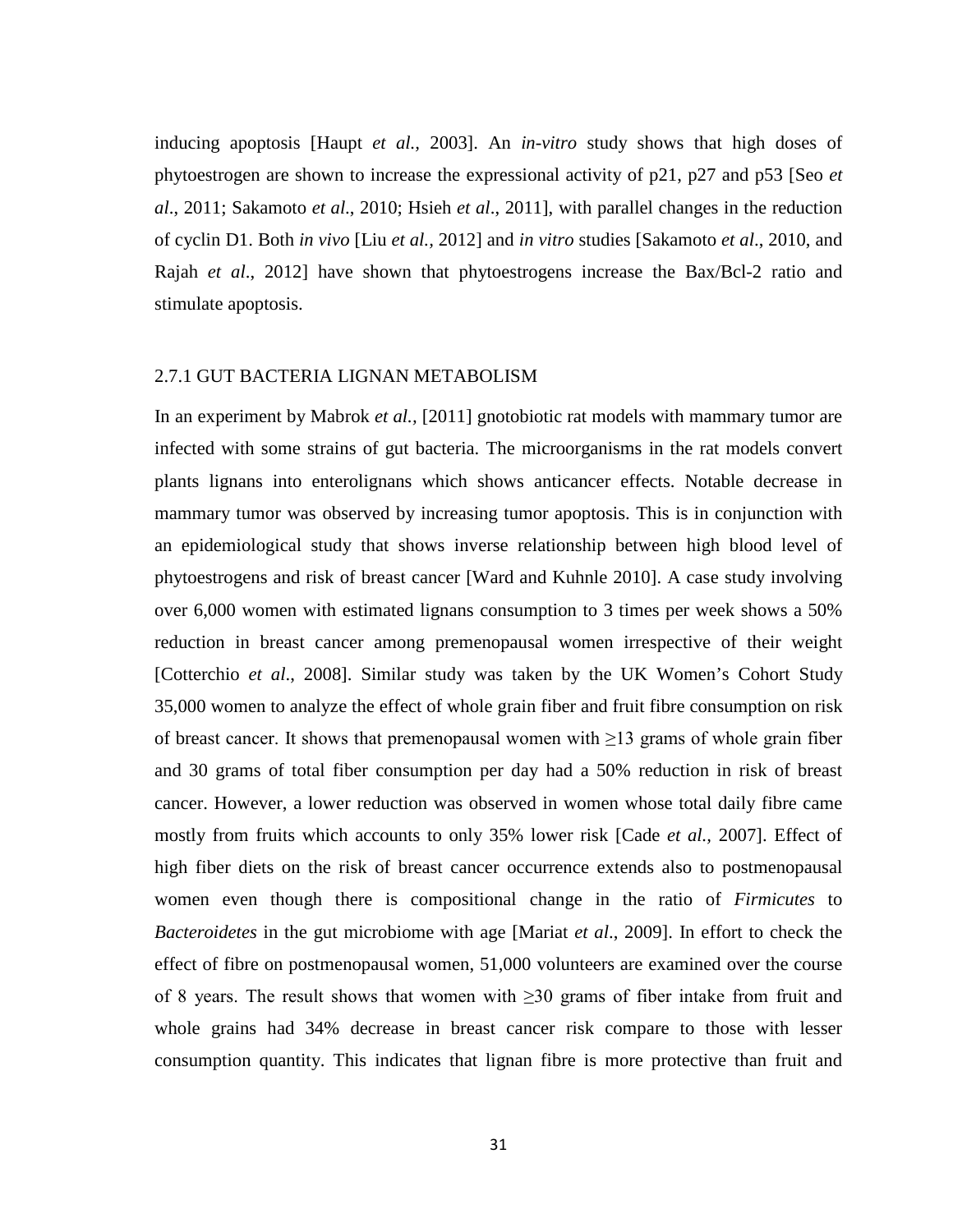vegetable fiber [Cade *et al.,* 2010]. In another study of premenopausal women with benign breast disease who are at risk of having breast cancer were asked to undergo a baseline periareolar fine needle aspiration [RPFNA] and were then monitored on a diet which included daily plant lignans [intervention] for one year. Serum enterolactone was measured before and after the intervention. There is a nine-fold increase in serum enterolactone from the baseline after intervention. After one year, a repeated RPFNA showed atypia in only half of the women with nine-fold increase in serum enterolactones from baseline levels, treated with diets rich in lignans [Fabian *et al.,* 2012]. Serum enterolactone, a product of microbiome fermentation of dietary lignans, appear to have protective as well as preventive effects in breast cancer. Equol, which is synthesized from deidzein by human intestinal flora, is biologically more active than any other isoflavone aglycone.

#### 2.8.0 CUES ON FUTURE MANAGEMENT STRATEGIES OF BREAST CANCER

Previous and recent studies indicates that chronic or frequent use of antibiotics either for medication of certain infections or for hygiene purposes increases the risk for breast carcinogenesis [Ness and Cauley 2004; Velicer *et al.,* 2003]. As discussed earlier, microbial cells in a human host is 10 fold the number of host cells and exert some genes and enzymes that helps in the metabolism of certain food substances that cannot be digest by the host's enzymes, therefore, antibiotics can disrupt the metabolizing effect of gut bacteria from food to cancer-protective metabolites. Chronic antibiotics used in some instances disrupt the commensal microbiota that are known to perform protective role in the host, while making the environment friendly to pathogenic microbes to proliferate and induce bacterial genotoxins or metabolize harmful metabolites that can act as procarcinogenic for both intestinal and extra-intestinal environments [Table 2]. Velicer *et al*., [2004] indicates that antibiotic-use, disturb gut microbial community leading modulation of the expression of factors such as T-lymphocytes, cytokines and prostaglandins that are known as inflammatory mechanisms in the host. Other factors include disruption of immune mechanism, estrogen and phytochemical substance metabolism through gut microbiome. Rao *et al*., [2007] hypothesized that the quest for a stringent hygiene life style and frequent use of antibiotics as practiced by western populace, weakens the interleukin 10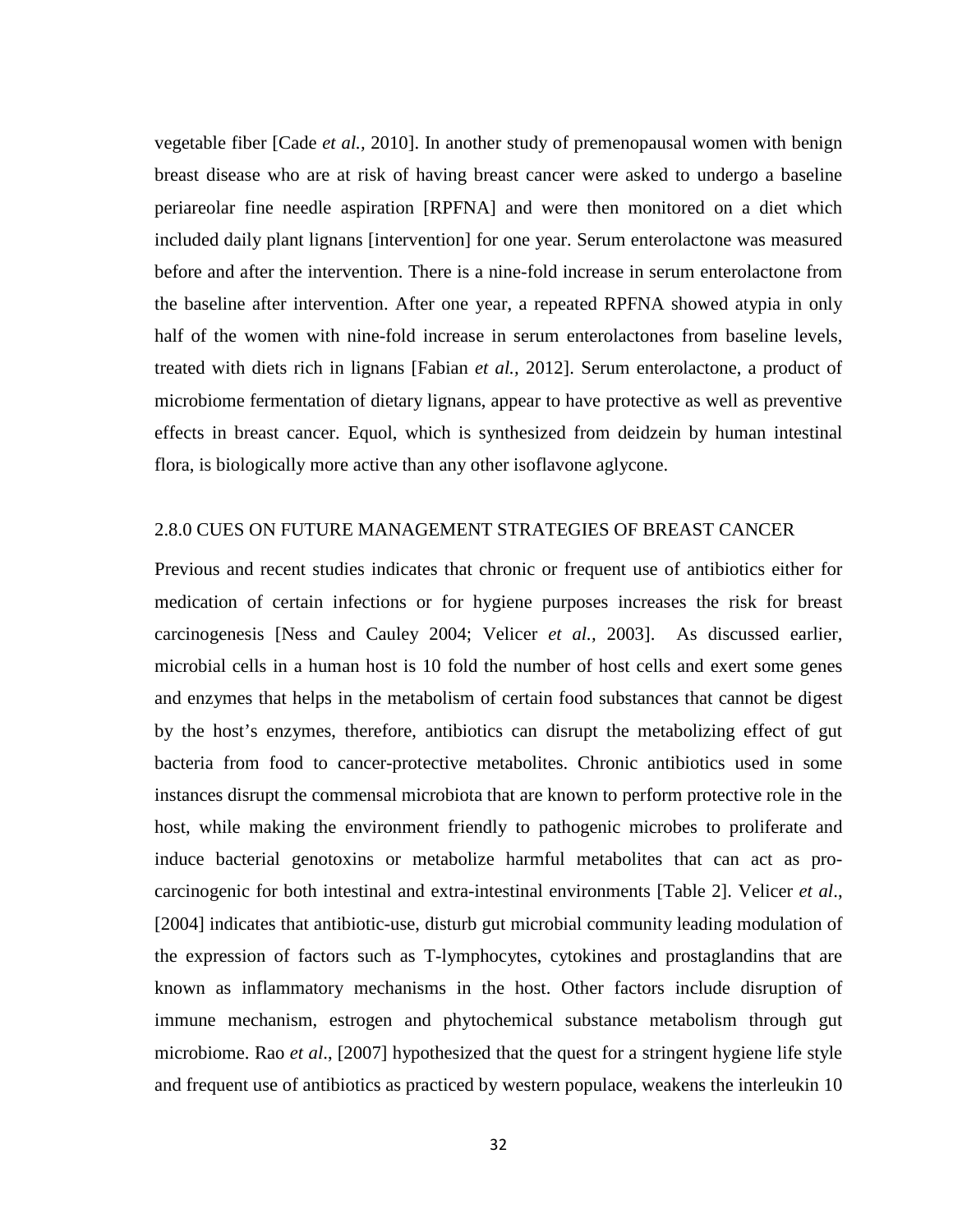[IL-10], exposing individuals toward developing inflammation associate cancers such as breast cancer [Ness and Cauley 2004; Schwabe and Jobin 2013].

Apart from the scenarios discussed above, host's dietary habits [such as high fat diet, red meat diet and excessive alcohol consumption] can influences dysbiosis and bacterial translocation in the host's microbiome and subsequent production of detrimental metabolites such as hydrogen peroxide, estrogen, bile acid nitric oxide, acetaldehyde etc which increases risk of breast carcinogenesis. High fiber diets can influence gut microbiome to produce or metabolize substances such as butyrate and phytoestrogens that can reduce the risk of developing breast cancer. Dietary interventions by consuming high lignan and probiotic rich food, and avoiding junk diets is a possible mechanism that can be used to curtail the rate of breast cancer incidence and death tolls.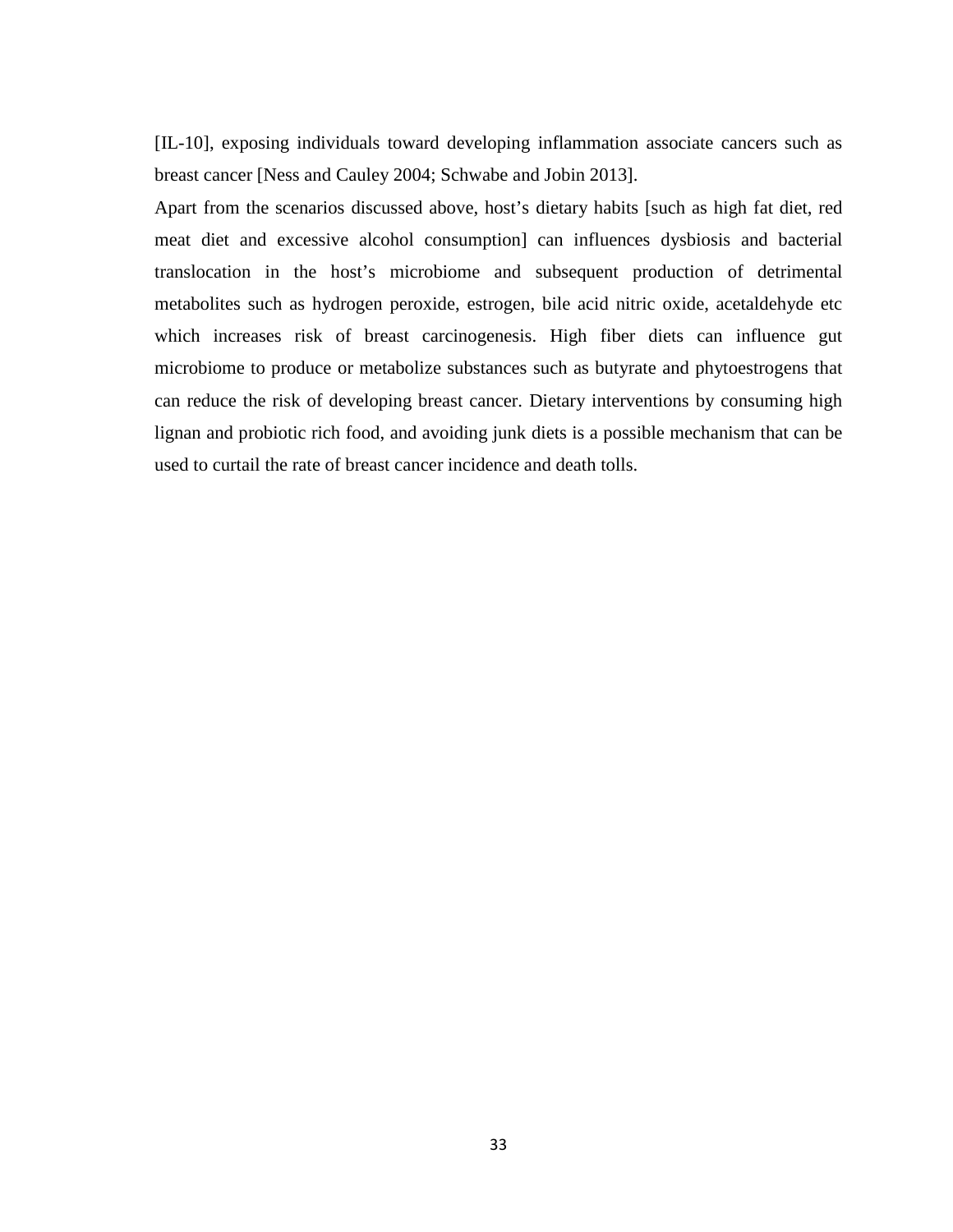Table 2. Impact of some substrates metabolized by gut microbiome on breast carcinogenesis. [Adopted from Blaut and Clavel 2007]

| Substrates           | Substrate metabolism<br>Microbial species |                               | Impact on host                      |  |
|----------------------|-------------------------------------------|-------------------------------|-------------------------------------|--|
| Endogenous           | Estrogen to Estradiol (E2) and            | <b>Bacterial</b><br>species   | Increases systemic level of         |  |
| estrogen             | Estrone (E1)                              | $\beta$ -<br>containing       | circulating estrogen aglycones      |  |
|                      |                                           | glucoronidase                 | which is associated with breast     |  |
|                      |                                           | activity,<br>mostly           | cancer risk.                        |  |
|                      |                                           | <b>Bacteroides</b>            |                                     |  |
| Ethanol              | Oxidation<br>of<br>ethanol<br>to          | Proteobacteria<br>that        | Disrupt<br>intestinal<br>barrier    |  |
|                      | acetaldehyde                              | alcohol<br>contains           | induces<br><b>DNA</b><br>integrity, |  |
|                      |                                           | dehydrogenase                 | damage, and activates FA-           |  |
|                      |                                           | enzymes e.g. E.coli           | BRCA in liver and breast            |  |
|                      |                                           |                               | tissue                              |  |
| in<br>Nitrate<br>red | Reduction of nitrate<br>$N-$<br>to        | Multiple gut bacteria         | Induces Akt phosphorylation         |  |
| meat                 | nitroso compounds [NOC] e.g.              | including Bacteroides         | and promotes angiogenesis in        |  |
|                      | Nitric<br>oxide<br>synthase<br>2          | and<br>Proteobacteria         | breast tumor                        |  |
|                      | $[NOS2]$ .                                | species.                      |                                     |  |
| Phytoestrogen        | deidzein<br>Phytoestrogen<br>and          | <b>Firmicutes</b><br>Multiple | effect<br>Antagonize<br>the<br>of   |  |
| from<br>dietary      | genistein are converted to equol          | species in the gut e.g.       | hormonal estrogen, increases        |  |
| fibres               | and 0-desmethylangolensin [O-             | Lactobacillus                 | apoptosis<br>in<br>breast<br>tumor  |  |
|                      | DMA] respectively                         |                               | tissue.<br>down<br>regulate<br>the  |  |
|                      |                                           |                               | expression of Akt in breast         |  |
|                      |                                           |                               | tissue etc.                         |  |
|                      |                                           |                               |                                     |  |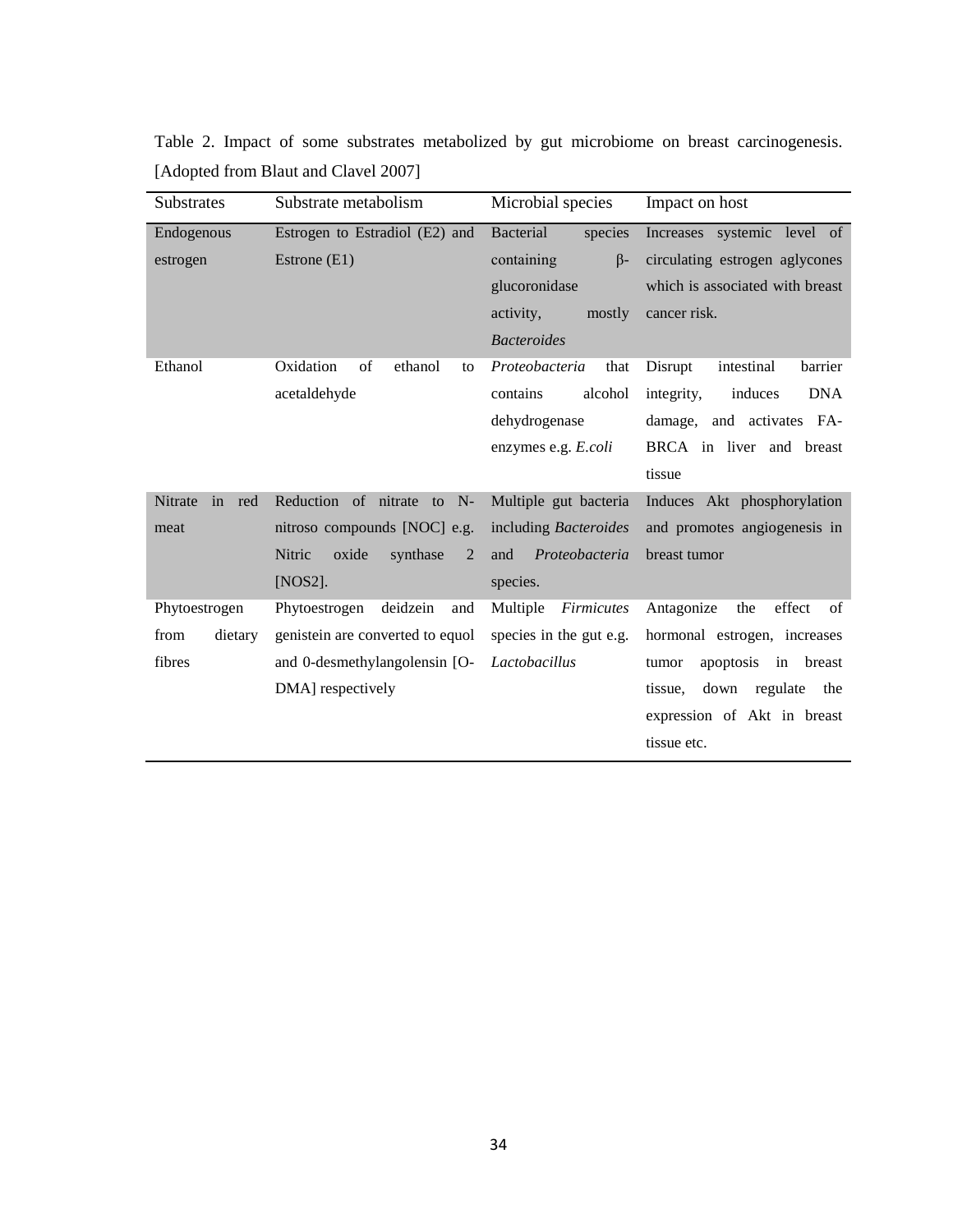#### 3.0 RESULT

Twenty-three (23) original articles studied the role of gut microbiome in breast cancer including both human and animal studies. Different heterogeneous methods were used and different microbial organisms were considered. However, some bacteria are augmented such as *Closteridia*; *E.coli* and *Blautia* while beneficial bacterial species are diminished in breast cancer such as *Lactobacillus* species. The augmented species were found to increase systemic level of estrogen while *Lactobacillus* species helps in promoting systemic immunity. A significant increase in the number of researches conducted in other part of the world showing a positive effect of prudent diet in the risk of breast carcinogenesis (P=0.0452). This could be a factor that promotes the reduction in the risk of breast cancer in developing country compare with Western developed countries. Host microbiome plays a vital role in modulating diets to affect breast cancer risk.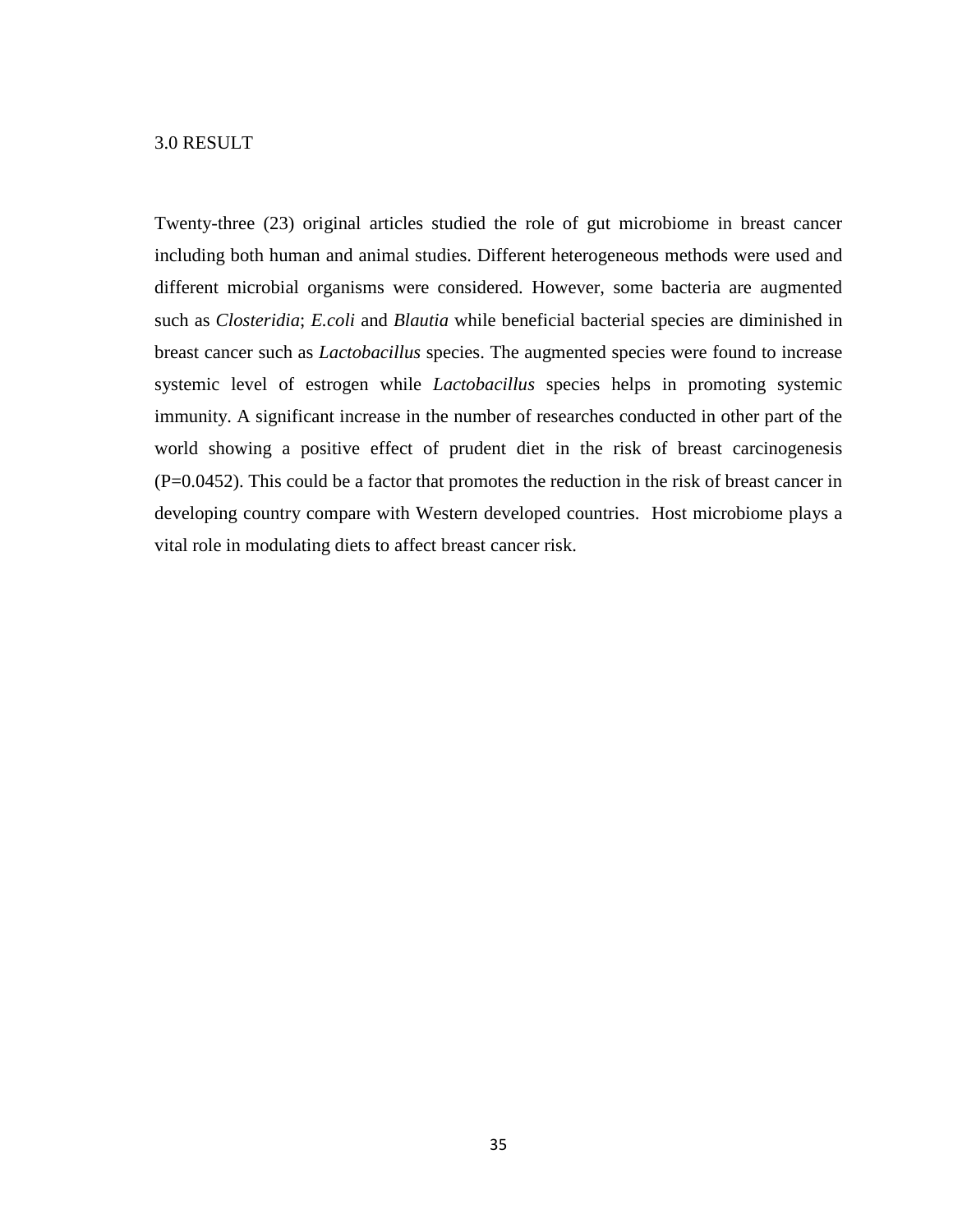Number of articles showing effects of diets on breast carcinogenesis from 2000-2017

Total number of articles sourced  $= 23$ 

Total number of articles from Western world  $= 14$ 

Total number of articles from other parts of the world (others) = 09

Table 3(a) studies showing effect of gut microbiome in breast carcinogenesis from Western world (2000-2017)

| <b>Authors</b>    | Location     | <b>Type of study</b> | <b>Conclusion</b>                                     |
|-------------------|--------------|----------------------|-------------------------------------------------------|
| Attraplsi<br>et   | California   | sectional<br>Cross   | Composition of gastrointestinal microbiome is         |
| al., 2014         | and Illinois | study                | unalike between BC patients<br>and<br>abnormal-       |
|                   |              |                      | mammography controls.                                 |
| Bard<br>al.<br>et | <b>USA</b>   | sectional<br>Cross   | Significant differences were observed for absolute    |
| 2015              |              | study                | numbers of total bacteria as well as absolute         |
|                   |              |                      | numbers and/or proportions for some studied           |
|                   |              |                      | bacterial groups according to clinical stages of BC.  |
|                   |              |                      | Suggesting the role of GI microbiome in the           |
|                   |              |                      | development of BC.                                    |
| De Spiegeleer     | <b>USA</b>   | Experimental         | Shows how microbiome promotes angiogenesis in         |
| et al., 2015      |              | study                | breast tumor using quorum sensing peptides.           |
| Flores et al.,    | <b>USA</b>   | sectional<br>Cross   | Intestinal microbial richness and functions influence |
| 2012              |              | study                | levels of non-ovarian estrogens                       |
| Fuhrman<br>et     | <b>USA</b>   | Case control study   | Estrogen metabolites that are metabolized by gut      |
| al., 2012         |              |                      | bacteria increase risk of breast cancer.              |
| Fuhrman<br>et     | <b>USA</b>   | Cross<br>sectional   | Women with a more diverse gut microbiome exhibit      |
| al., 2014         |              | study                | an elevated urinary ratio of hydroxylated estrogen    |
|                   |              |                      | metabolites to parent estrogen                        |
|                   |              |                      |                                                       |
| Geodart et al.,   | <b>USA</b>   | Population based     | Postmenopausal women with breast cancer have          |
| 2015              |              | case-control study   | altered composition and estrogen-dependent low        |
|                   |              |                      | diversity of their gut microbiota                     |
|                   |              |                      |                                                       |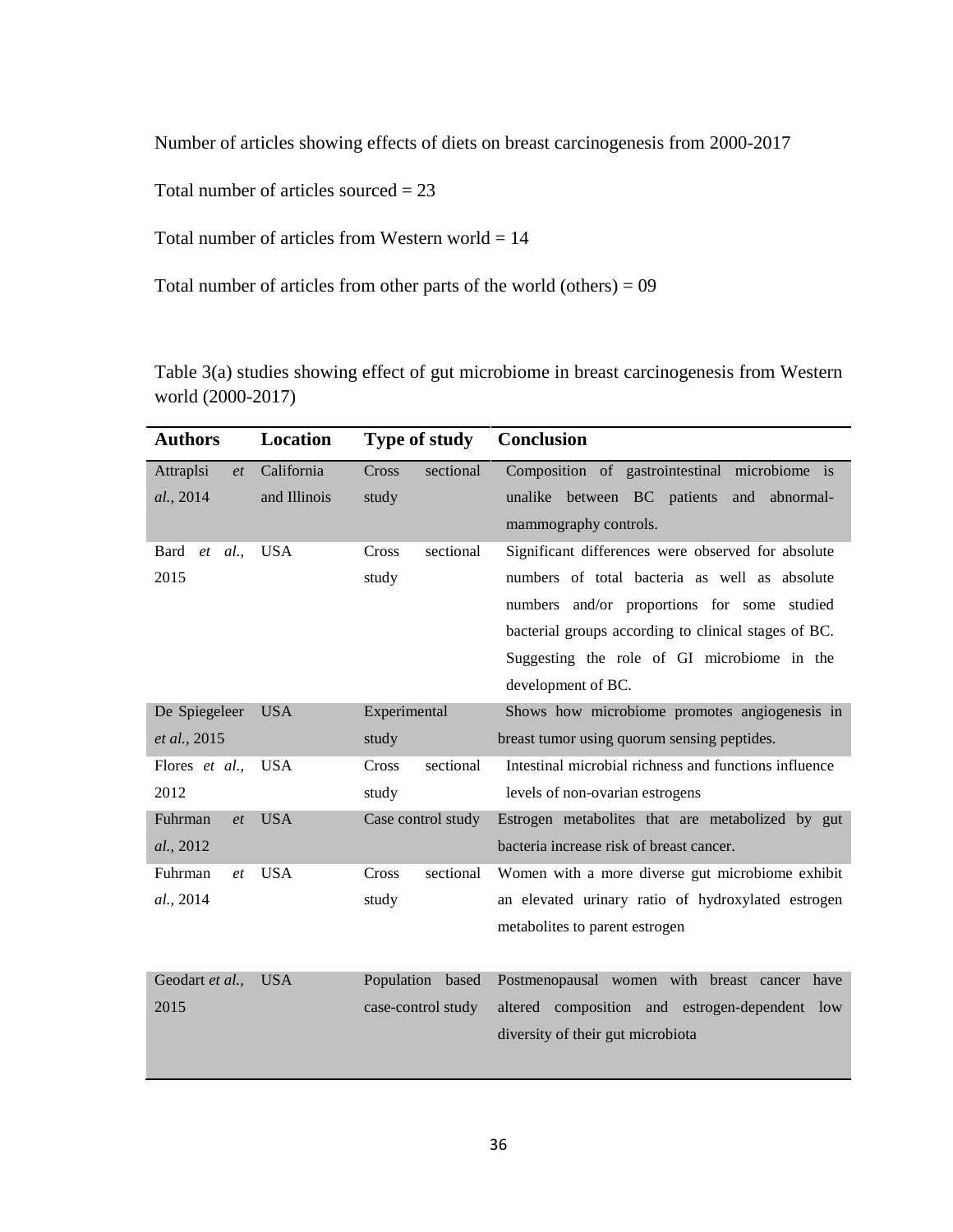| Lakritz et al.,   | <b>UK</b>  | Experimental       | Gut bacteria Lactibacillus reuteri ATCC-PTA-6475       |
|-------------------|------------|--------------------|--------------------------------------------------------|
| 2014              |            | study              | trigger CD4+; CD8+ lymphocytes and inhibits            |
|                   |            |                    | mammary neoplasia.                                     |
| Mabrok et al.,    | Germany    | Experimental       | Gut bacterial conversion of plant lignans<br>to        |
| 2012              |            | study              | enterolignans beneficially influences their anticancer |
|                   |            |                    | effects.                                               |
| Moore et al.,     | <b>USA</b> | Case control study | Lower urinary bacterial-metabolized estrogen level is  |
| 2016              |            |                    | associated with reduced postmenopausal BC risk         |
|                   |            |                    | Shanghai women than in Asian American women with       |
|                   |            |                    | higher risk of BC.                                     |
| Rao et al.,., USA |            | Experimental       | The study shows that gut pathogen Helicobacter         |
| 2006              |            | study              | hepaticus significantly promotes mammary tumor in      |
|                   |            |                    | mouse model.                                           |
| Rutkowski et      | <b>USA</b> | Experimental       | TLR5-dependent<br>commensal<br>bacterial<br>promotes   |
| al.,., 2015       |            | study              | malignant progression at extra-mucosal locations like  |
|                   |            |                    | breast by increasing systemic IL-6.                    |
| Trang et al.,.,   | France     | Case control study | The feacal bacteria composition of the patients is     |
| 2016              |            |                    | similar but higher percentage of C. leptum, F.         |
|                   |            |                    | <i>prausnitzii</i> , and <i>Blautia</i> species        |
| Xuan et al.,.,    | <b>USA</b> | Experimental       | Microbial dysbiosis is associated with formation of BC |
| 2014              |            | study              | with a reduction in the number of microbes in BC       |
|                   |            |                    | patients                                               |

Fourteen 14 studies from Western world all signifying that gut microbiome in relation with diet modulates breast carcinogenesis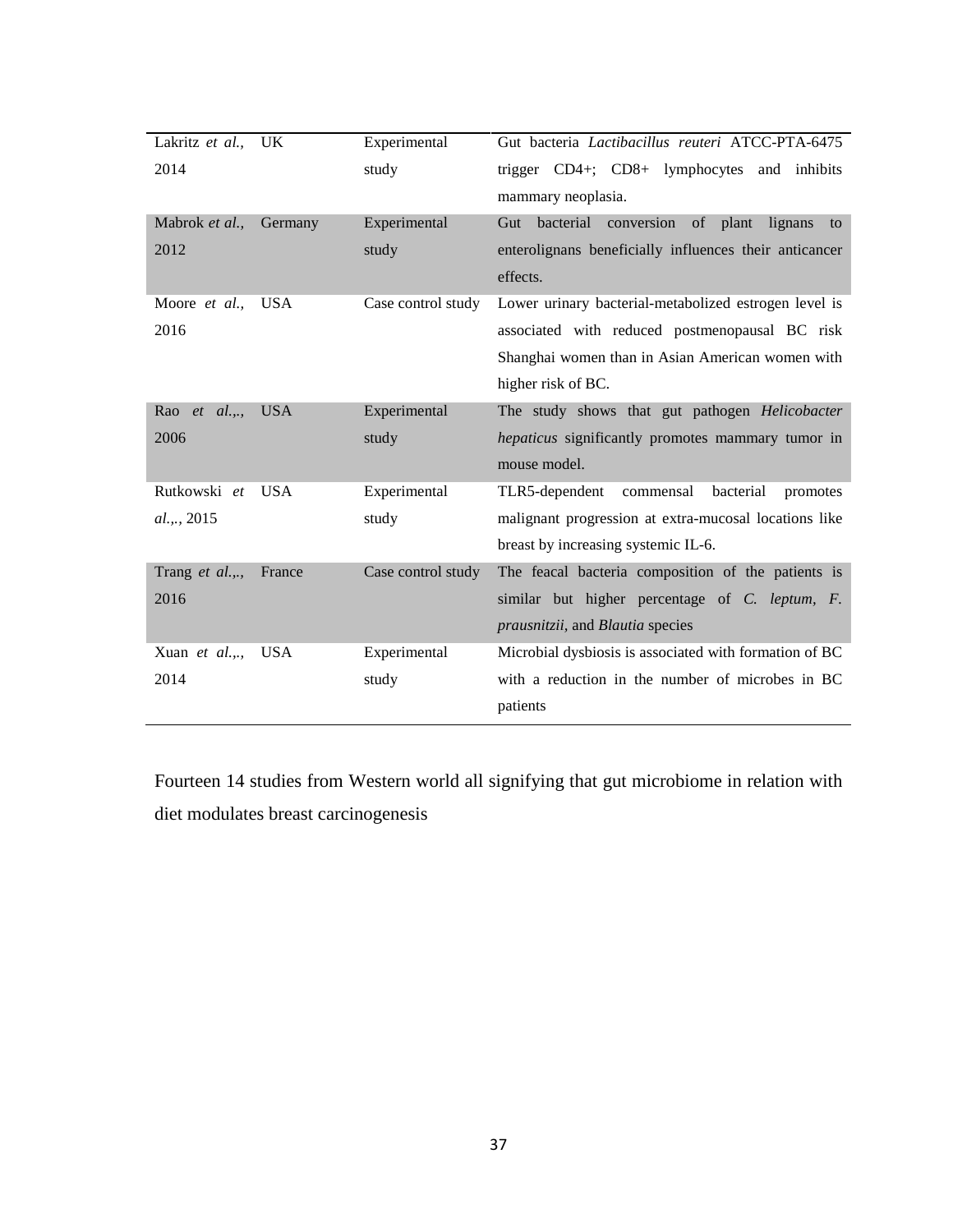Table 3(b) studies showing effect of gut microbiome on breast carcinogenesis in other parts of the world (2000-2017).

| Author               | Location  | <b>of</b><br><b>Type</b> | <b>Conclusion</b>                                                   |
|----------------------|-----------|--------------------------|---------------------------------------------------------------------|
|                      |           | study                    |                                                                     |
| Aragon<br>et         | Argentina | Experimental             | Breast tumor growth is avoided or delayed after stimulation of      |
| al.,., 2014          |           | study                    | immune response against it, due to the presence of gut              |
|                      |           |                          | microbiota Lactobacillus casei CRL431.                              |
| Dallal<br>et         | Iran      | Experimental             | Lactobacillus casei increases the production of IFN-y; IL-12        |
| al.,., 2012          |           | study                    | and natural killer (NK) cells decreasing the growth rate of         |
|                      |           |                          | mammary tumor in mice model.                                        |
| Fooladi<br>et        | Iran      | Experimental             | Lactobacillus acidophilus can promote immune response and           |
| al.,., 2015          |           | study                    | increases antitumor response by increasing the production of        |
|                      |           |                          | IFN-γ.                                                              |
| Maroof<br>et         | Iran      | Experimental             | Lactobacillus acidophilus causes a significant decrease in          |
| al., 2012            |           | study                    | tumor growth and an increase in the number of IFN- $\gamma$ ; IL-4; |
|                      |           |                          | $TGF-\beta; and lymphocytes$                                        |
| Miyoshi<br><i>et</i> | Japan     | Case<br>control          | High serum estrone conjugated by gut bacteria is responsible        |
| al., 2003            |           | study                    | for significant increase breast cancer risk                         |
| Poojary<br>et        | India     | Experimental             | Corynebacterium species should be considered as on eof the          |
| al., 2017            |           | study                    | causative agents of breast abscess.                                 |
| Rachid<br>et         | Argentina | Experimental             | Lactobacillus helveticus decrease growth rate of mammary            |
| al., 2005            |           | study                    | tumors by increasing apoptosis in tumor and decreasing the          |
|                      |           |                          | production of pro-inflammatory cytokines IL-6.                      |
| Wang et al.,         | China     | Experimental             | Gut bacterial-biotransformation of dietary flaxseed into            |
| 2010                 |           | study                    | enterodiol which is protective against BC.                          |
| Yazdi et al.,        | Iran      | Experimental             | Immunomodulatory cytokine IL-12 production is upgraded in           |
| 2010                 |           | study                    | the presence of Lactobacillus acidophilus, which helps in           |
|                      |           |                          | restraining the growth of breast tumor.                             |

Nine (9) studies from other parts of the world showing how commensal gut microbiome influences the risk of breast carcinogenesis by up-regulating systemic host immunity.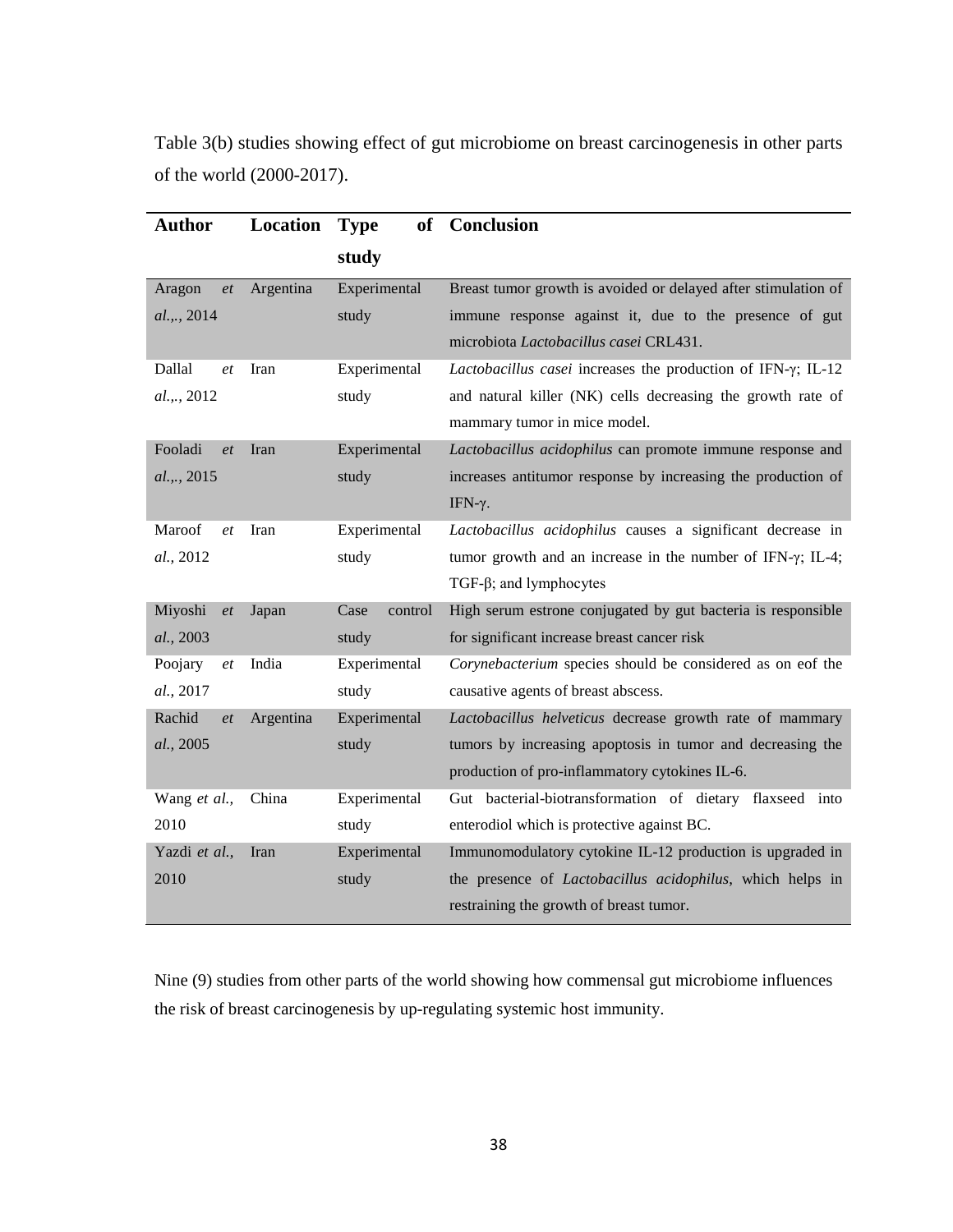Number of articles showing effects of diets on breast carcinogenesis from 2000-2017

Total number of articles sourced  $= 43$ 

Total number of articles from Western world  $= 22$ 

Total number of articles from other parts of the world (others) = 21

Diet-breast carcinogenesis (DBC) relationship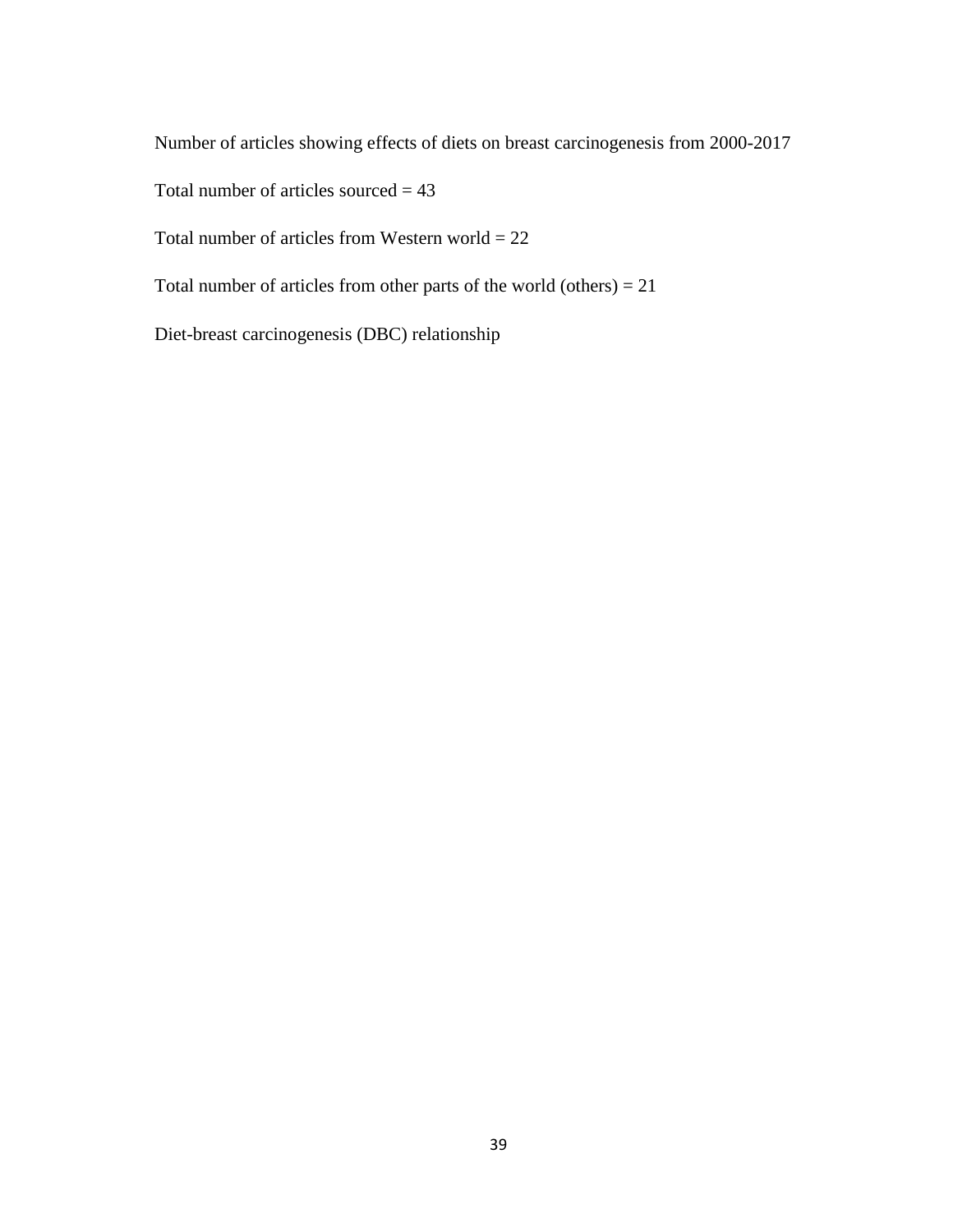Table 4(a). Articles from Western world showing Diet-Breast carcinogenesis (DBC) relationship from 2000-2017

| <b>Authors</b>                     | <b>Location</b> | <b>Conclusion</b>                                        | Yes | N <sub>0</sub>   |
|------------------------------------|-----------------|----------------------------------------------------------|-----|------------------|
| Adebamowo<br>et                    | <b>USA</b>      | This finding suggests that there is no association       |     | $^{+}$           |
| al 2005                            |                 | between diet pattern and BC risk.                        |     |                  |
| Agurs-collins<br>et                | <b>USA</b>      | The study indicates that prudent diet pattern may        | $+$ |                  |
| al 2009                            |                 | protect against BC in some black women.                  |     |                  |
| Bessaoud <i>et</i><br><i>al</i>    | France          | BC risk is associated with type of diet.                 |     | $+$              |
| 2012                               |                 |                                                          |     |                  |
| Buck et al 2011                    | Germany         | No association between healthy and unhealthy diet        |     | $^{+}$           |
|                                    |                 | with BC risk                                             |     |                  |
| Cade et al 2011                    | <b>UK</b>       | Consumption of Mediterranean-type diet does not          |     | $\boldsymbol{+}$ |
|                                    |                 | show any strong association with BC risk.                |     |                  |
| Castello<br>al<br>$et$             | Spain           | Thus study shows the harmful effect of Western diet      | $+$ |                  |
| 2014                               |                 | on BC risk.                                              |     |                  |
| Catsburg<br><sub>al</sub><br>et    | <b>USA</b>      | Plant-based diet with limited red meat intake may +      |     |                  |
| 2015                               |                 | be associated with a reduced risk in BC in               |     |                  |
|                                    |                 | postmenopausal women.                                    |     |                  |
| Cottet et al 2009                  | France          | Avoidance of Western-type diet with high intake of $+$   |     |                  |
|                                    |                 | diet comprising of fruits and vegetables may             |     |                  |
|                                    |                 | contribute to substantial reduction in BC risk.          |     |                  |
| Demetriou et al                    | Cyprus          | Diet rich in fish, vegetables, legumes and olive oil $+$ |     |                  |
| 2012                               |                 | may favorably influences the risk of BC.                 |     |                  |
| Edefonti<br>al<br>$et\hskip-6.5cm$ | Italy           | Vitamins, animal products and fiber food pattern         | $+$ |                  |
| 2008                               |                 | may be associated with a reduced risk of BC.             |     |                  |
| Fung et al 2005                    | <b>USA</b>      | An overall association between prudent and               |     |                  |
|                                    |                 | Western diet with a decrease in BC risk is not           |     |                  |
|                                    |                 | observed.                                                |     |                  |
| Link et al 2013                    | California      | With a greater consumption of a plant-based dietary      | $+$ |                  |
|                                    |                 | pattern, there is a reduction in BC risk.                |     |                  |
| Männistö<br><i>al</i><br>et        | Netherlands     | The study suggests that diet may not have a role in      |     | $+$              |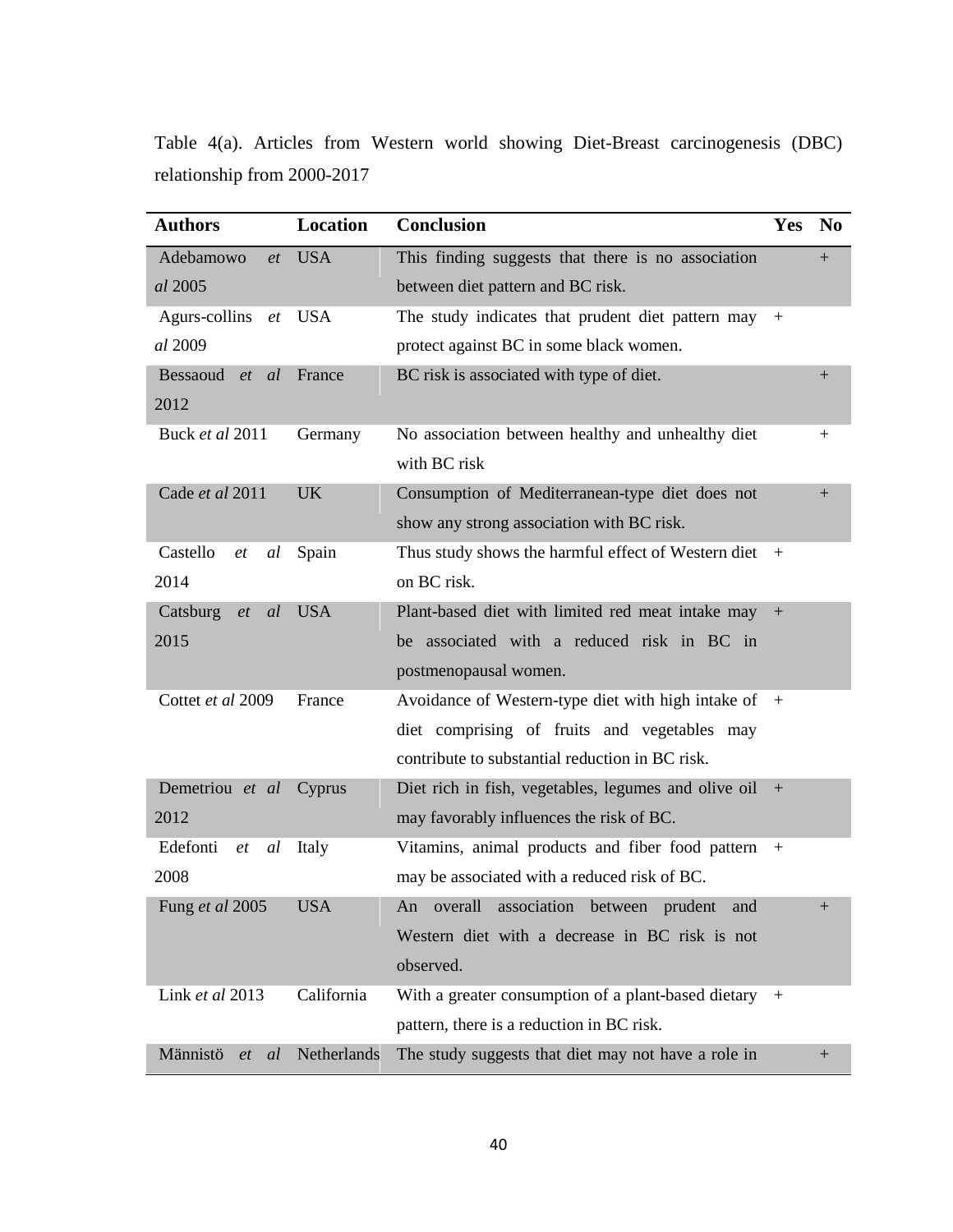| 2005                  |            | the etiology of breast cancer.                             |     |
|-----------------------|------------|------------------------------------------------------------|-----|
| Mourouti et al Greece |            | Healthy dietary pattern seems to favorable in not          | $+$ |
| 2015                  |            | having BC among women                                      |     |
| Murtaugh et al        | <b>USA</b> | There is no significance association between BC            | $+$ |
| 2008                  |            | risk and dietary pattern                                   |     |
| Nkondjock<br>and      | Canada     | The result suggest that risk of BC may not be in           | $+$ |
| Ghadirian 2005        |            | conjunction with food pattern                              |     |
| Sant et al 2007       | Italy      | Result indicates that salad vegetables dietary pattern     | $+$ |
|                       |            | protects against BC.                                       |     |
| Sieri et al 2004      | Italy      | Diet rich in olive oil and vegetables protects against $+$ |     |
|                       |            | BC.                                                        |     |
| Terry et al 2001      | Sweden     | Result does not show any association between BC            | $+$ |
|                       |            | risk and dietary pattern                                   |     |
| Van Ryswyk et Canada  |            | Risk of breast cancer is not modulated by diet in          | $+$ |
| <i>al</i> 2016        |            | some Canadian women.                                       |     |
| Velie et al 2005      | <b>USA</b> | Traditional southern diet protects against BC risk.        | $+$ |
| Wu <i>et al</i> 2009  | <b>USA</b> | Dietary pattern with intake of meat/starches and           | $+$ |
|                       |            | higher legumes is associated with lower BC risk.           |     |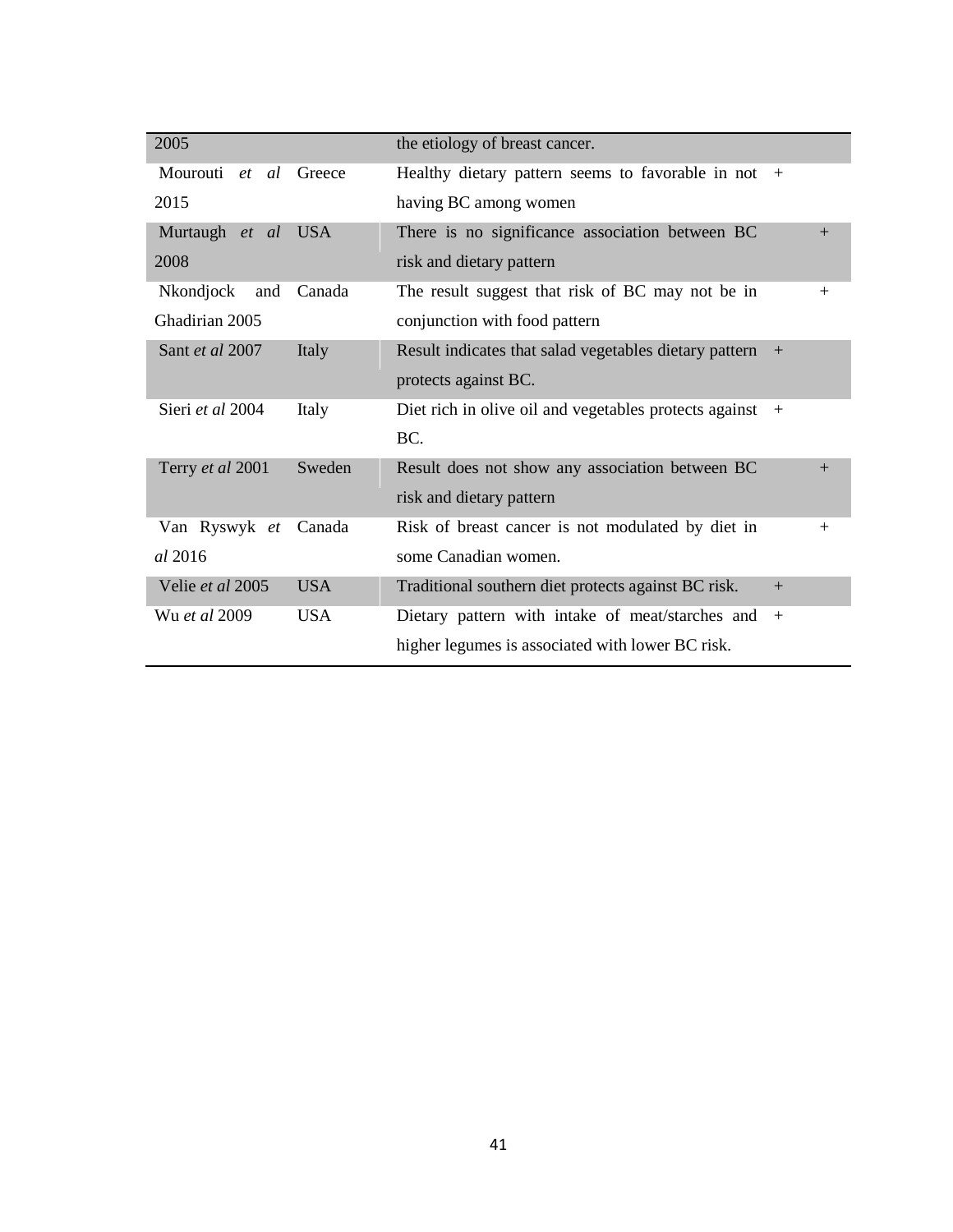Table 4(b) Articles from other parts of the world (others) showing Diet-Breast carcinogenesis (DBC) relationship from 2000-2017.

| Authors                   | location  | Conclusion                                                 | Yes                | <b>No</b>    |
|---------------------------|-----------|------------------------------------------------------------|--------------------|--------------|
| Ahmadnia et al            | Iran      | Milk and diary items reduce risk of BC unlike meat         | $+$                |              |
| 2016                      |           | products.                                                  |                    |              |
| Baglietto et al           | Australia | Dietary pattern rich in salad and fruit might protect      | $+$                |              |
| 2010                      |           | against invasive BC.                                       |                    |              |
| Bao et al 2012            | China     | Western dietary pattern is associated with increased BC    | $+$                |              |
|                           |           | risk.                                                      |                    |              |
| <b>Butler</b><br>et<br>al | Singapore | This study concludes that diet rich in vegetables and      | $+$                |              |
| 2010                      |           | fruits have an early protective effect on BC risk.         |                    |              |
| Cho et al 2010            | Korea     | Seafood and vegetables is associated with decrease in      |                    | $^{+}$       |
|                           |           | BC risk.                                                   |                    |              |
| Cui et al 2007            | China     | Western dietary pattern increases risk of breast cancer in | $+$                |              |
|                           |           | Chinese women                                              |                    |              |
| Hirose<br>al<br>et        | Japan     | Fatty foods and Japanese pattern have negative effect on   | $+$                |              |
| 2007                      |           | BC risk.                                                   |                    |              |
| Jordan<br>al<br>et        | Tanzania  | Fat intake is associated with increase in BC.              | $\hspace{0.1mm} +$ |              |
| 2012                      |           |                                                            |                    |              |
| Karimi<br>et<br>al        | Iran      | A healthy dietary pattern is associated with decrease in   | $+$                |              |
| 2014                      |           | risk of BC.                                                |                    |              |
| Kojima<br>et<br>al        | Japan     | There is no significant association between dairy and      |                    | $\mathrm{+}$ |
| 2016                      |           | vegetable diet pattern with BC risk.                       |                    |              |
| Lu et al 2016             | China     | Chinese-traditional dietary pattern might favor the effect | $+$                |              |
|                           |           | of BC risk in Chinese women                                |                    |              |
| Marchioni et al Brazil    |           | Western type diet promotes risk of BC                      |                    |              |
| 2008                      |           |                                                            |                    |              |
| Mobarakeh<br>et           | Iran      | Prudent diet could protect against BC risk among Iranian   | $+$                |              |
| al 2014                   |           | women.                                                     |                    |              |
| Ronco<br>al<br>et         | Uruguay   | Western diet affect the risk of BC in women                | $+$                |              |
| 2006                      |           |                                                            |                    |              |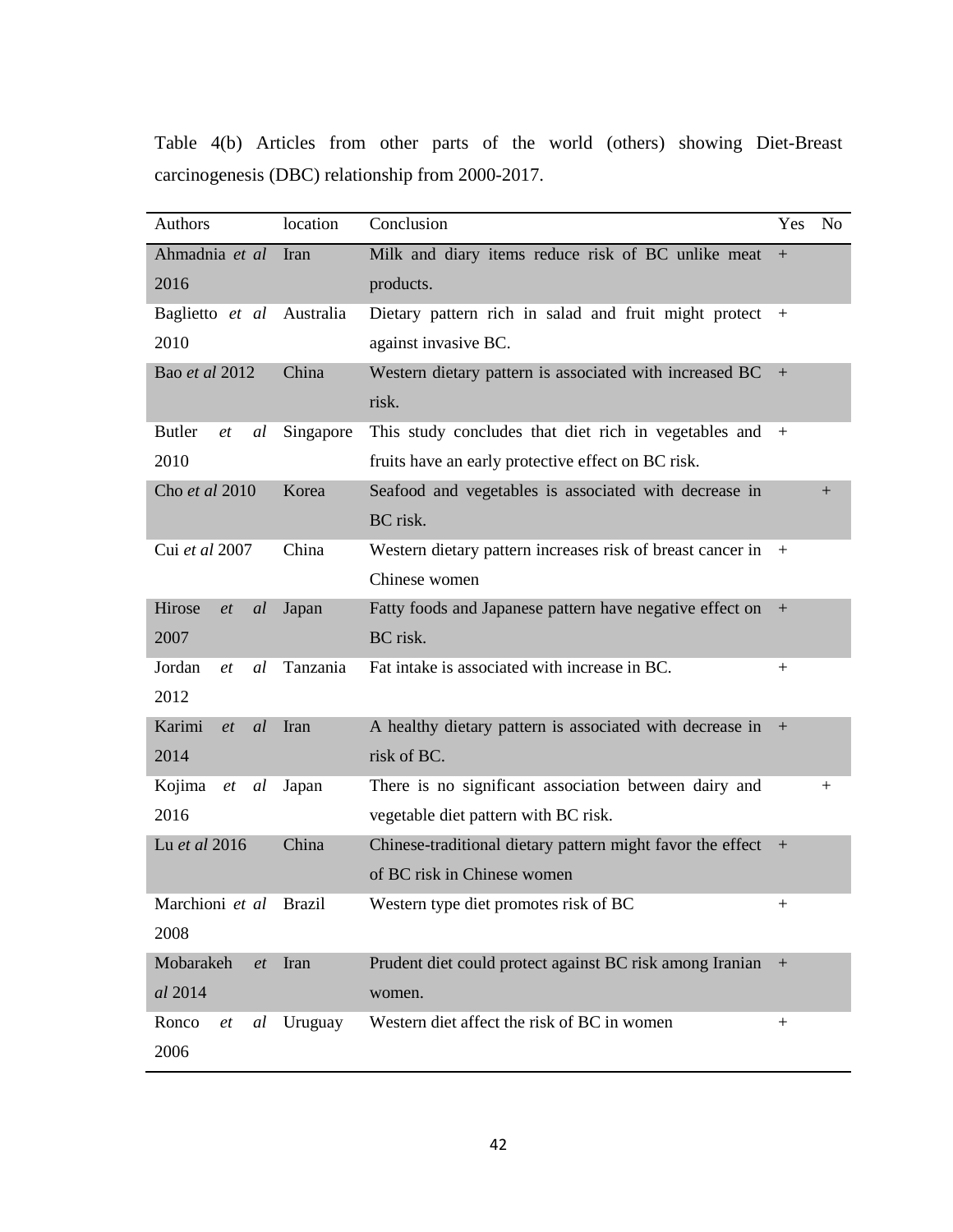| Ronco<br>et              | <i>al</i> Uruguay | There is no significance in BC risk with dietary pattern    | $+$ |
|--------------------------|-------------------|-------------------------------------------------------------|-----|
| 2010                     |                   |                                                             |     |
| Shin <i>et al</i> 2016   | Japan             | Western diet increases the risk of BC in Japanese $+$       |     |
|                          |                   | women.                                                      |     |
| Tajaddini et al Iran     |                   | Prudent diet such as boiled potato, legumes and wheat +     |     |
| 2015                     |                   | bread reduces risk of BC                                    |     |
| Tumas<br>al<br>et        | Argentina         | Starchy foods showed a promoting effect in the risk of $+$  |     |
| 2014                     |                   | BC.                                                         |     |
| Wu et al 2013            | Taiwan            | Meat and high fat intake is associated with higher $BC +$   |     |
|                          |                   | risk.                                                       |     |
| Yu et al 2010            | Korea             | Dietary pattern rich in vegetable is associated with $+$    |     |
|                          |                   | reduced risk of breast cancer.                              |     |
| <b>Zhang</b><br>et<br>al | China             | Diet characterized with high vegetable/milk/soy and low $+$ |     |
| 2011                     |                   | meat is associated with lower risk of BC.                   |     |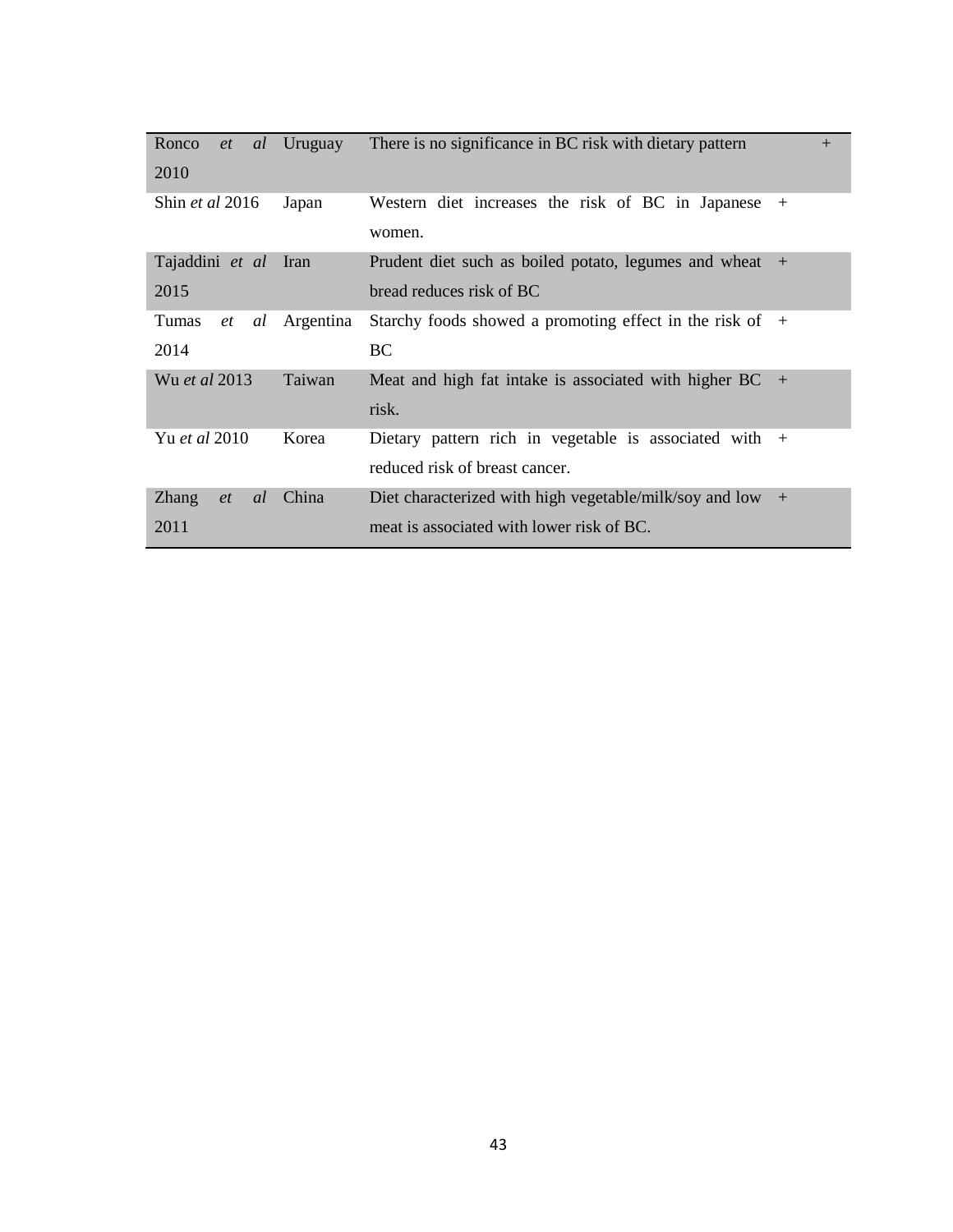Table 5. Showing DBC in articles from Western world and others from 2000-2017

| $P=0.0452$ |
|------------|
|            |
|            |

|                | Western world Others Total |    |    |
|----------------|----------------------------|----|----|
| <b>DBC</b>     |                            |    |    |
| Yes            | 12                         | 18 | 30 |
| N <sub>0</sub> | 10                         | 3  | 13 |
| Total          | 22                         | 21 | 43 |

P=0.0452 Significant difference. Other countries tend to have higher freq of articles those say Yes for DBC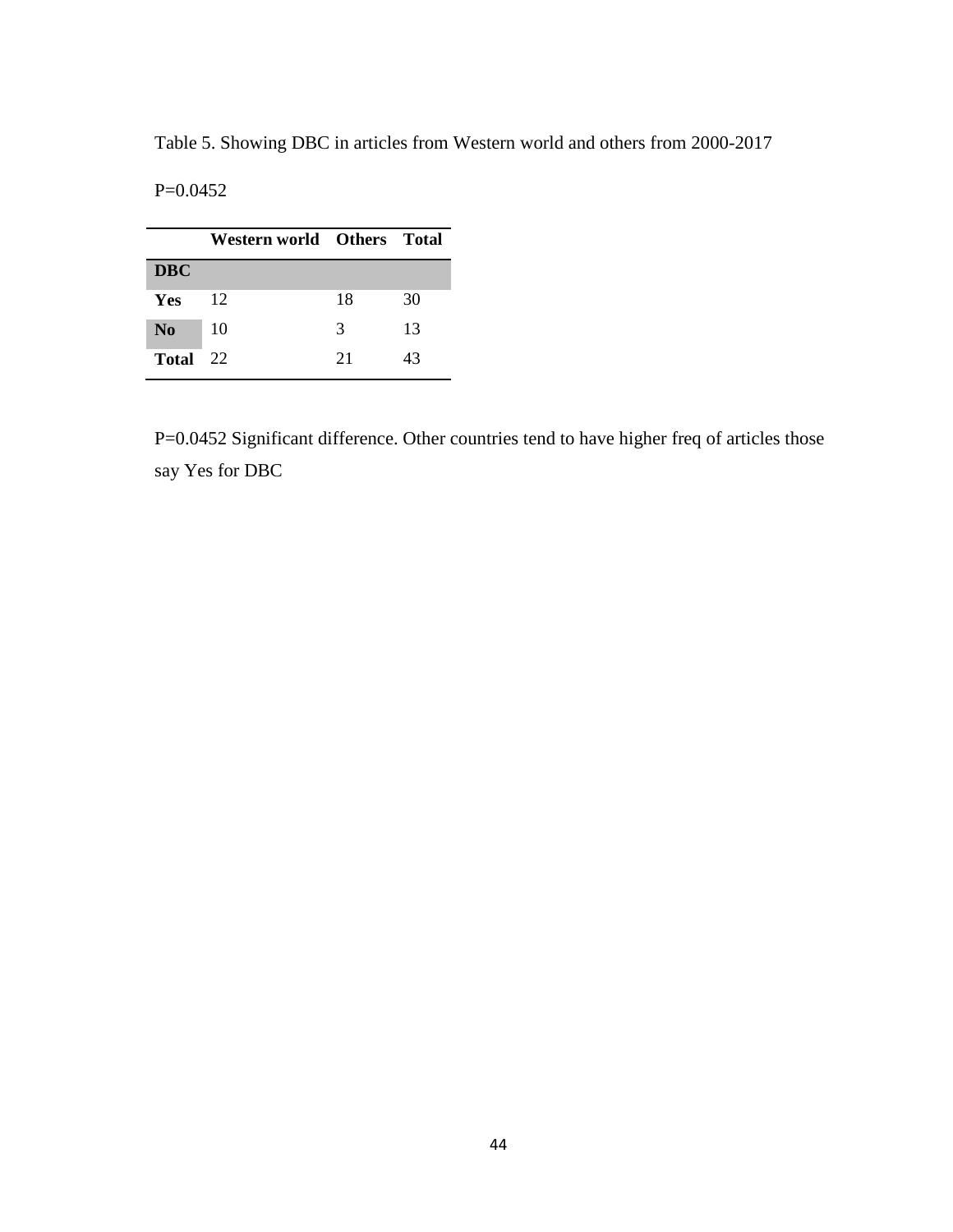Table 6 Showing DBC in articles from Western world and others before 2010

P=0.2374

|                | Western world Others Total |    |    |
|----------------|----------------------------|----|----|
| <b>DBC</b>     |                            |    |    |
| Yes            | 07                         | 04 | 11 |
| N <sub>0</sub> | 06                         | 00 | 06 |
| <b>Total</b>   | 13                         | 04 | 17 |

P= 0.2374 no significant difference between western countries and others in the number of articles that say YES on effect of diets on breast carcinogenesis.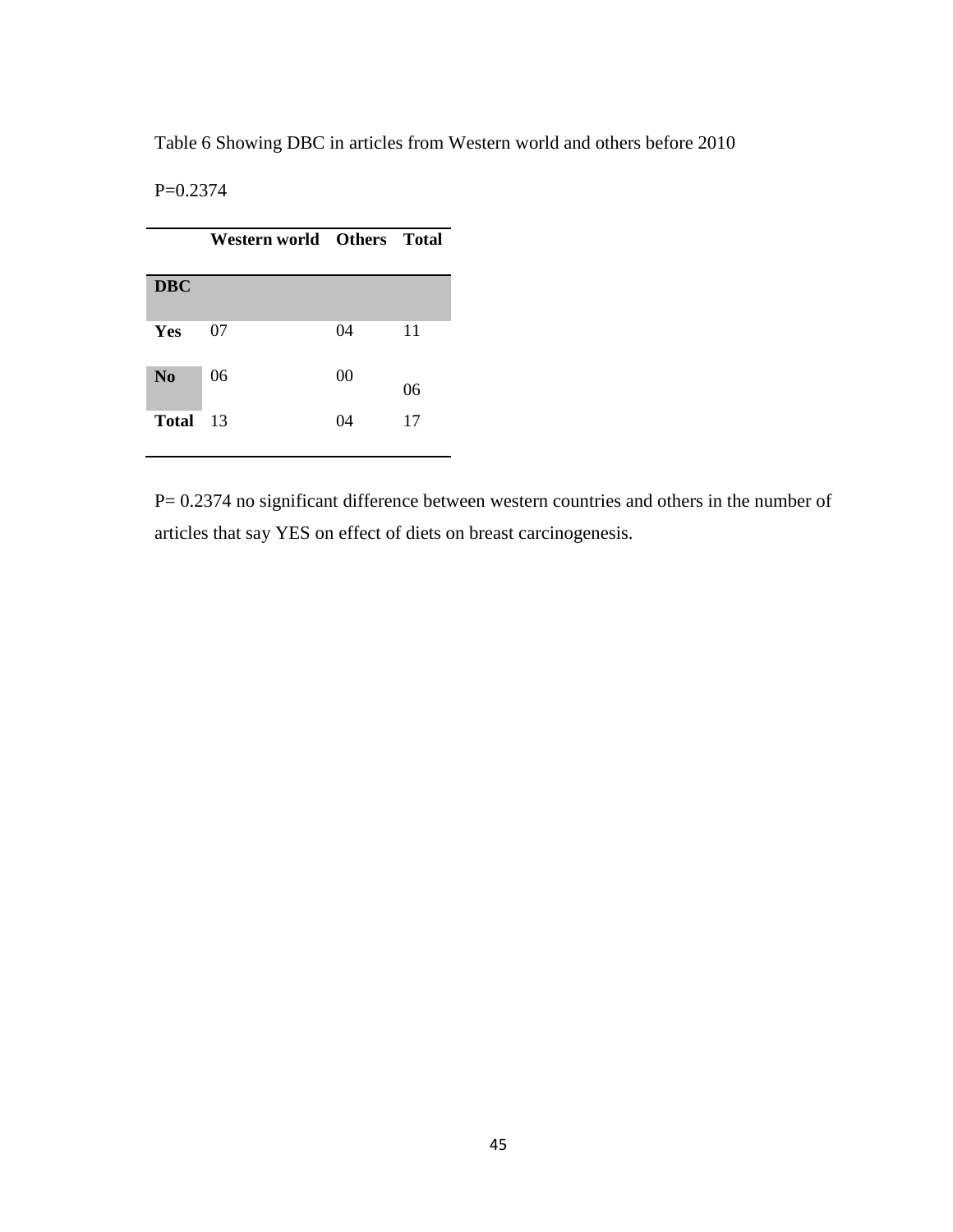Table 7 Showing DBC in articles from Western world and others after 2010.

P=O.1881

|                | Western world Others Total |    |    |
|----------------|----------------------------|----|----|
| <b>DBC</b>     |                            |    |    |
| Yes            | 05                         | 14 | 19 |
| N <sub>0</sub> | 04                         | 03 | 07 |
| <b>Total</b>   | 09                         | 17 | 26 |

P=0.1881 no significant difference between western countries and others in the number of articles that say YES on effect of diets on breast carcinogenesis.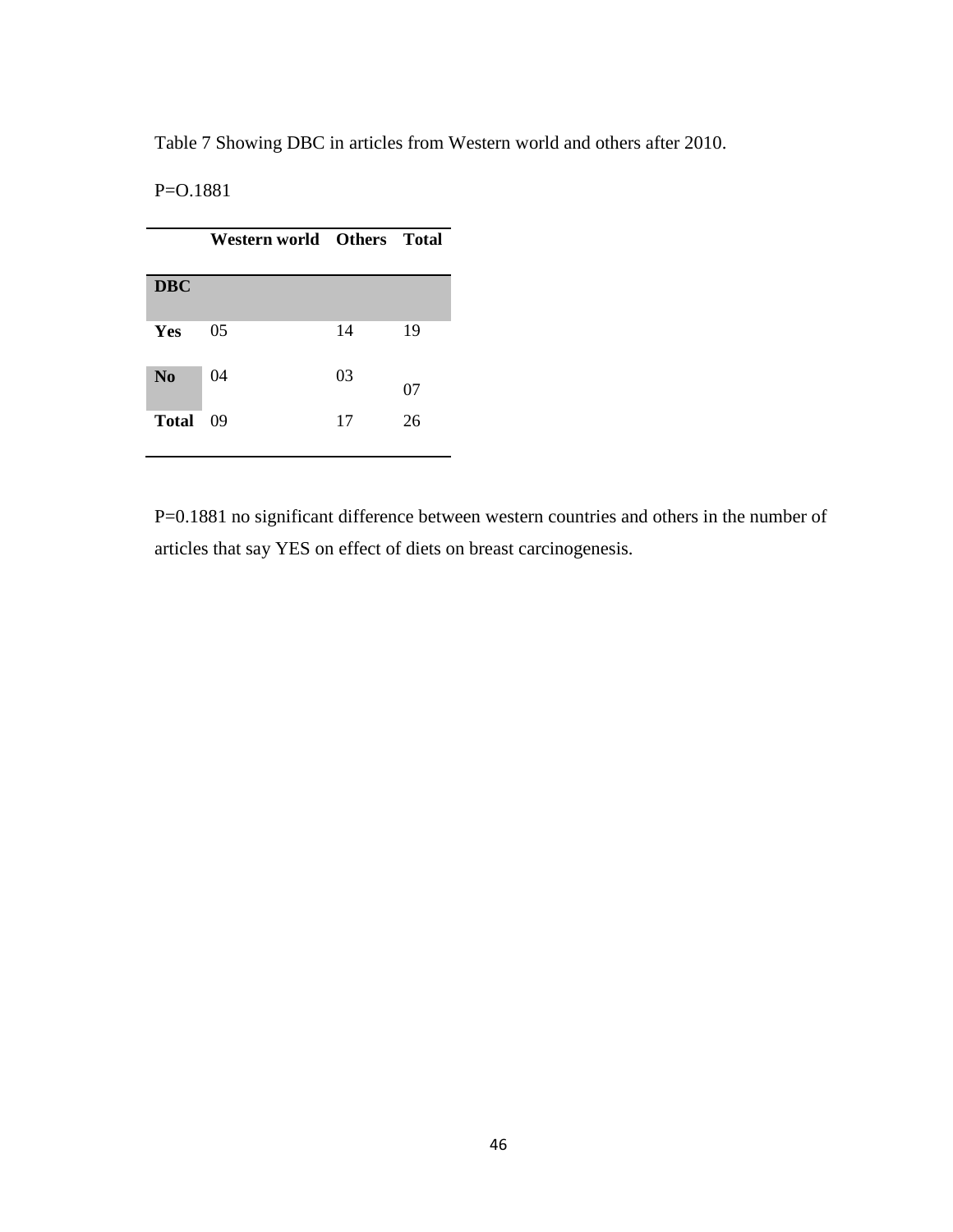#### 4.1 DISCUSSION

Breast cancer incidence differs around the world with a vast difference between the Western and Asian population [Soerjomataram *et al.,* 2008]. Eastern-born child of immigrants has been shown to have same breast cancer risk incidence as the western compatriot despite their ancestral differences. Environmental factors such as diet; are considered as the major players in such situations considering the fact that changes in genes do not occur over just a single generation [Nasseri *et al.,* 2007]. Environmental diet and host microbiome have shown an influential role towards initiating carcinogenesis such as colorectal cancer and lungs cancer [Louis *et al.,* 2014]. Knowledge towards understanding the interrelationship between our microbiome and the type of diets we consume hold a possible influence in modifying the course of many diseases from digestive disorders to cancer malignancies within and outside the intestine. As shown in table  $4(a)$  and  $4(b)$  forty three studies within a time frame of 2000-2017 from Western world and other part of the world show the influence of diet pattern on breast carcinogenesis, with articles from other parts of the world showing significant figure on relevant of diet on breast cancer risk than studies from Western world (P=0.0452). The overall studies shows that Western diet [red meat, refined grains, and high-fat dairy products] have a slight significance in promoting risk of breast cancer from the results of dietary patterns of BC patients both in Western world and other parts of the world. This is in conjunction with study by Smith-Warner *et al.,* [2001]. Effect of western diet could be a factor that leads to higher incidence rate of BC in Western world and other developing countries with changing dietary pattern to Western diet. This is evident that a broad and deeper understanding about our microbial community and its interaction with diet can help in decreasing the risk of breast cancer development as well as preventing its re-occurrence, using dietary therapies in the future. Previous studies have focus on the role of viruses and some specific bacteria towards development of cancers. For example *Helicobacter pylori*, is been associated with the development of colon cancer, likewise Human Papilloma virus [HPV] with breast cancer. In this review,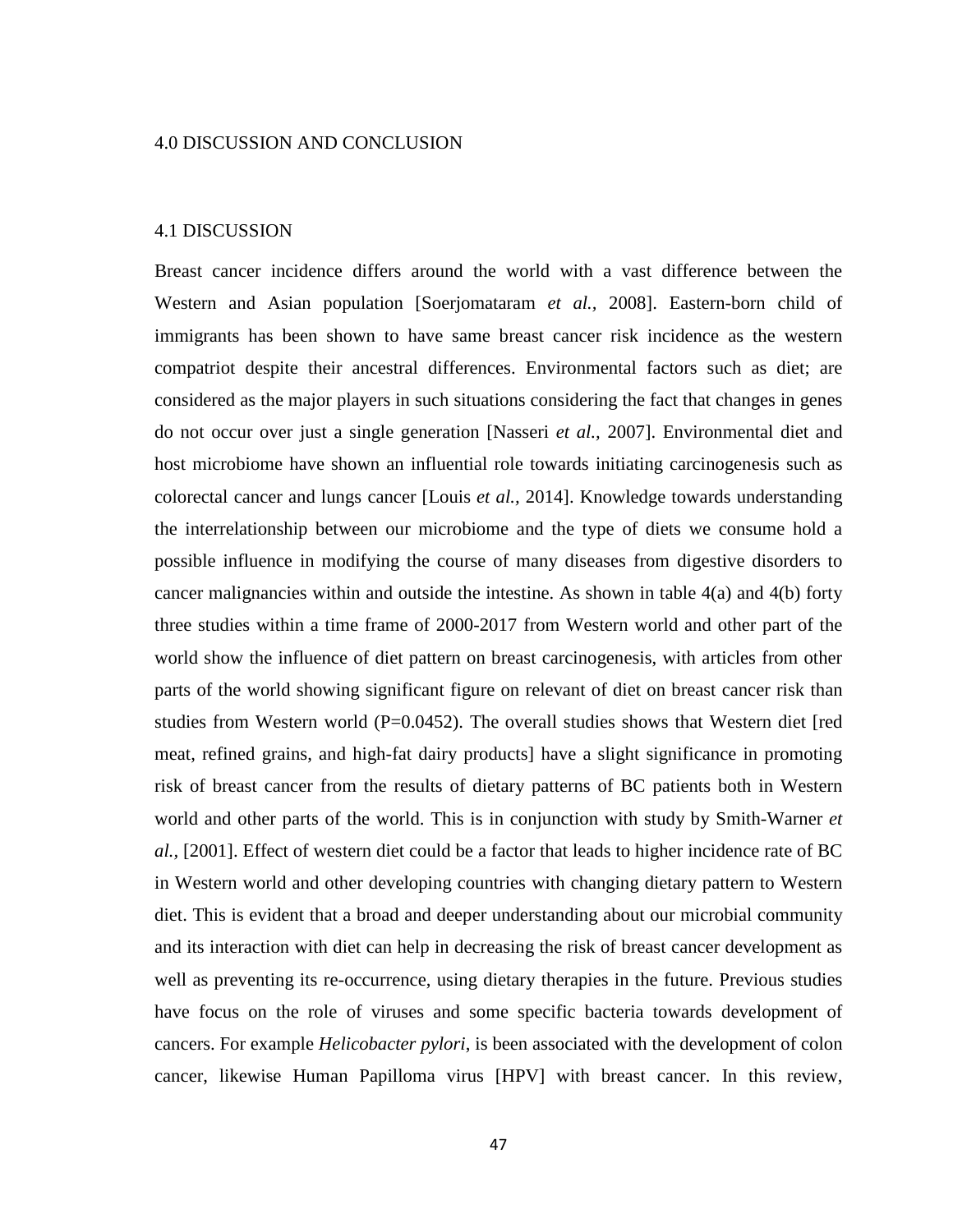mechanisms used by gut microbiome toward development of breast cancer are considered. Host microbiome used several mechanisms to increase the risk of breast cancer occurrence, this includes: secretion of genotoxins, stimulation of chronic inflammation, suppression of systemic immunity, synthesis or metabolism of toxic metabolites, and modulation of estrogenic burden.

Studies on microbiota-cancer relationship focus on local effects of organ-specific microbiota, as in the case of *Helicobacter* and colon cancer, but with recent researches emphasis were put forward, looking into the contribution of gut microbiota in the development of distal organs' cancer such as the breast. Multiple researches has indicate that a dysbiotic gut microbiome modulate systemic immunity, metabolize toxic substances such as bile acid, influences chronic inflammation and increases the amount of estrogens circulating in the body, which are all factors that aid in the development of breast malignancy [Hörmannsperger *et al.,*2012; Levkovich *et al.,* 2014]. Information that is revised in table 3(a) and 3(b) from clinical studies on direct relationship between gastrointestinal microbiome and breast cancer from BC patients suggest that, there is a compositional change in the microbiome pool of BC patients compare to healthy controls, with an increase in the number of estrogen metabolizing bacteria and pathogenic organisms such as members from the *Clostridia* genus. Other observable trait is how commensal bacteria that are augmented with prudent diet (diet rich in vegetables, milk etc) helps in reducing the effect or development of breast cancer which is most found in Asian populace. These studies show the possible effect of dysbiosis in the gut and poor diet in modulating breast neoplasm**.** Another interesting factor to consider is the mechanism or factor that disturbs the microbial composition, leading to dysbiosis. Dysbiotic state in the gut microbiome can arise through poor dieting. Studies have shown how western diet and chronic antibiotics use destabilize the gut microbiome, reducing the amount of bacterial community and elevating the level of harmful gram negative bacteria such as the *Clostridia* and *Proteobacteria* species that can perform the aforementioned task leading to systemic cancer development [Sheflin *et al.,* 2014; Schippa and Conte 2014]. Indeed, in this review, several examples on how alterations of host microbiome influence pathways that lead to the development of breast cancer have been explained. Altered microbiota components may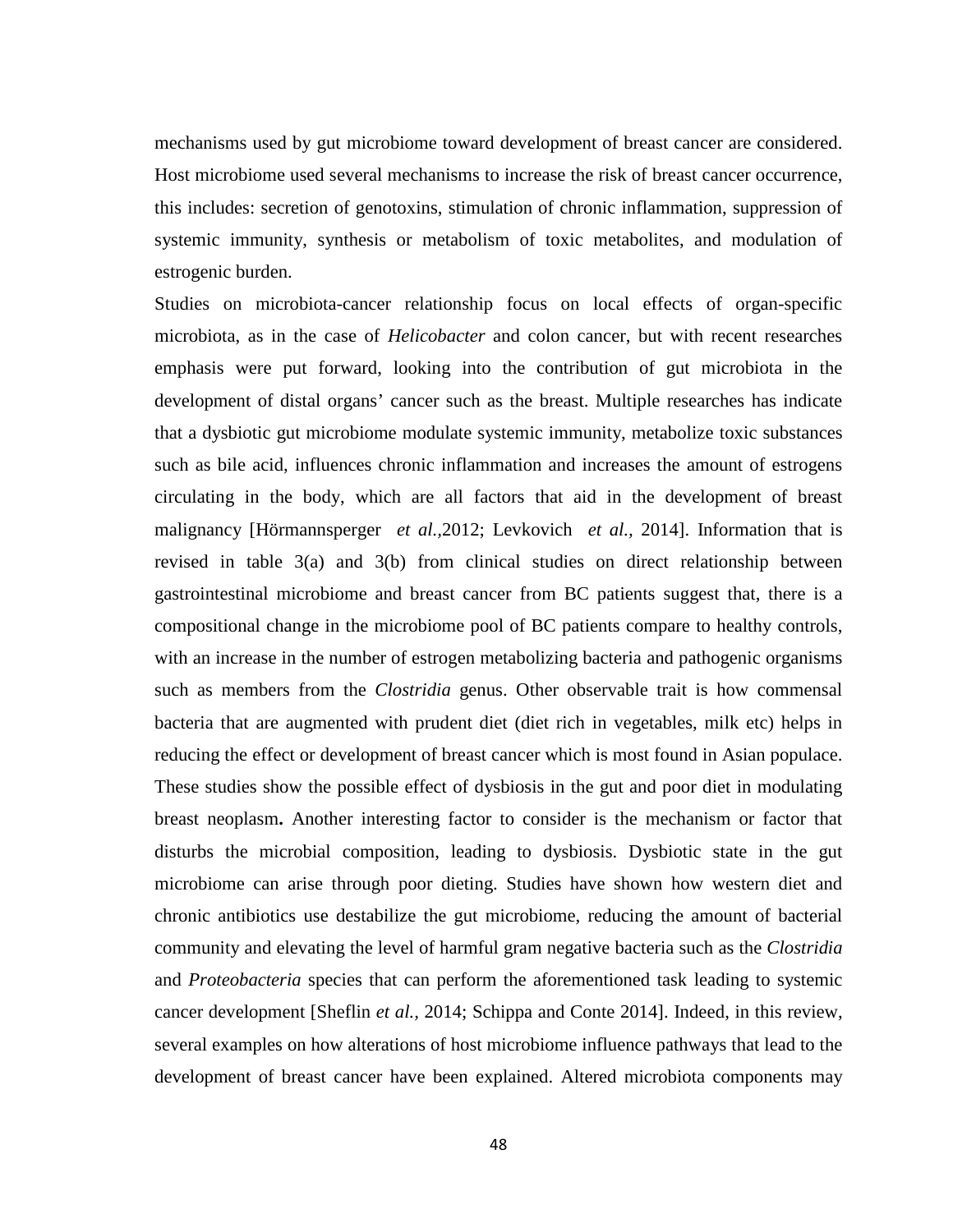lead to immune modulation due to deficiency in TLR-5 which leads to tumor progression [Pfirschke *et al.,* 2015]. It is very important for oncologists to focus on the causality of the association between cancer and microbiome in promoting carcinogenesis, considering how chronic anti-biotic use disrupt the gut microbiome which in turns initiate or promotes breast tumor as shown in some studies like Rossini *et al.,* [2006], Velicer *et al*., [2004], and Tamim *et al*., [2008].

In the past, scientists only put emphasis on viral entities as the only microbial agents that can cause cancer. Recently, studies on involvement of bacteria toward development and prevention of tumor have gained the interest of scientists. Study by Kwa *et al.,* [2016] has shown how host microbiome influences the level of estrogen in the systemic circulation by deconjugation of conjugated estrogen in the guts. Estrogens are well known factors that initiate the development of breast cancer by activating estrogen receptors in the breast tissue. Gut microbiome not only helps in promoting breast carcinogenesis, but it also plays a role in alleviating the progression of breast tumor as it is discussed earlier through the metabolism of plant derived estrogen from dietary fibers known as phytoestrogen. Gut microbiome metabolize phytoestrogens into two important potent anti-cancer substances deidzein and genistein.

In summary, the host and microbiome are two components that make up the "Holobiome", with a complex communication system between them. This symbiotic relationship between the host and the microbiome continuously affects both entity and helps maintain a healthy state and steady homeostasis. Slight alteration or cross of boundaries between host and microbiome results in detrimental effect on the host health which leads to emergence of multifactorial diseases, such as cancer. Detailed understandings about the factors that help maintain a protective balance between host and microbiome have the potential to underline a novel therapeutic approach for diseases like cancer. Extensive research will likely focus on the roles of the organ-specific microbiome and tumor formation in cancer development and progression will likely be the main focus in the future.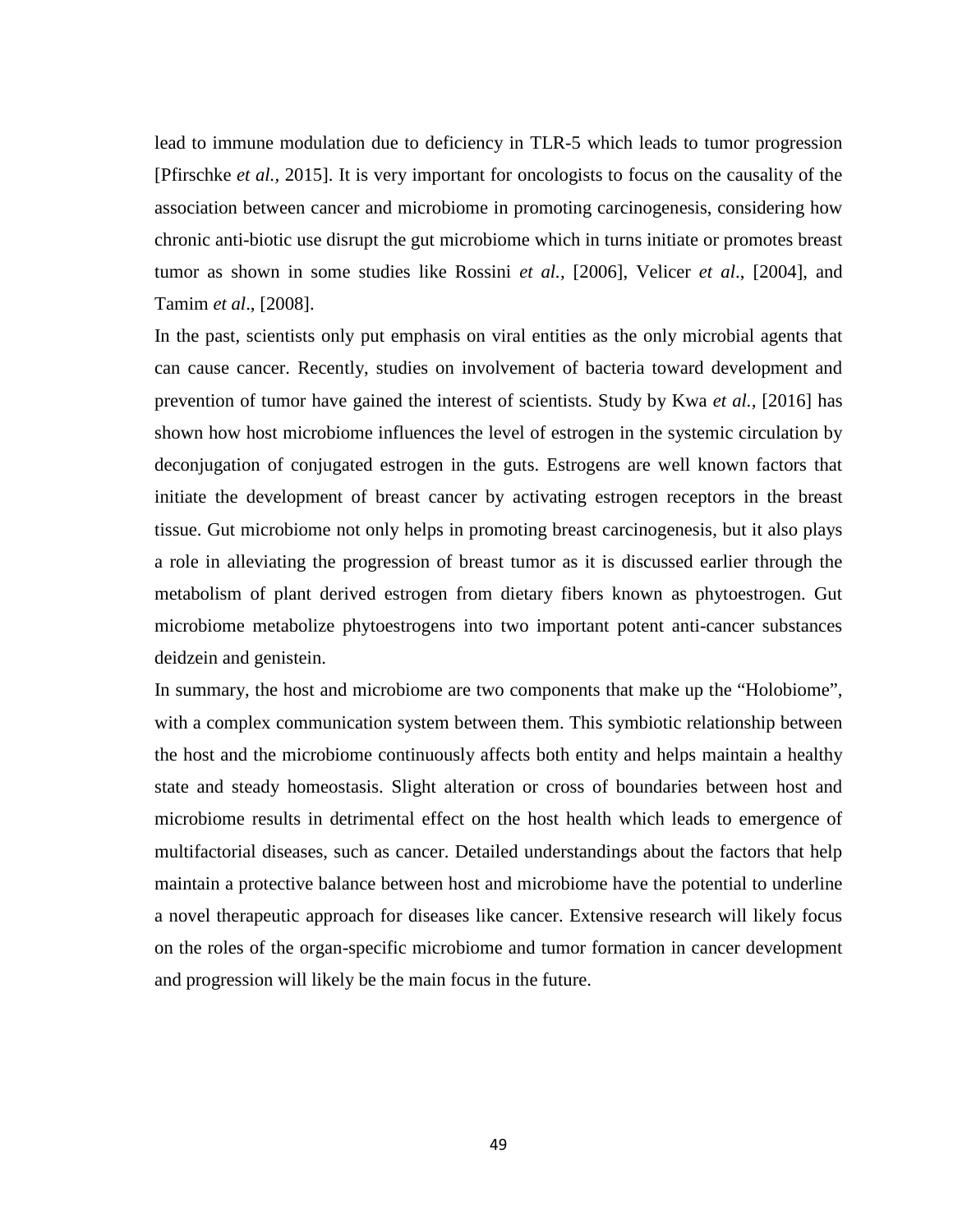# 4.2 STUDY LIMITATIONS

This study has a limitation with regards to the quantity of articles extracted for the role of microbiome in breast cancer; very few researches were conducted in this field which has also lead to a setback in the study. Second limitation is that a meta-analysis should be run in order to get a standard result but this cannot be done due to the limited amount of articles that discuss on this field of interest.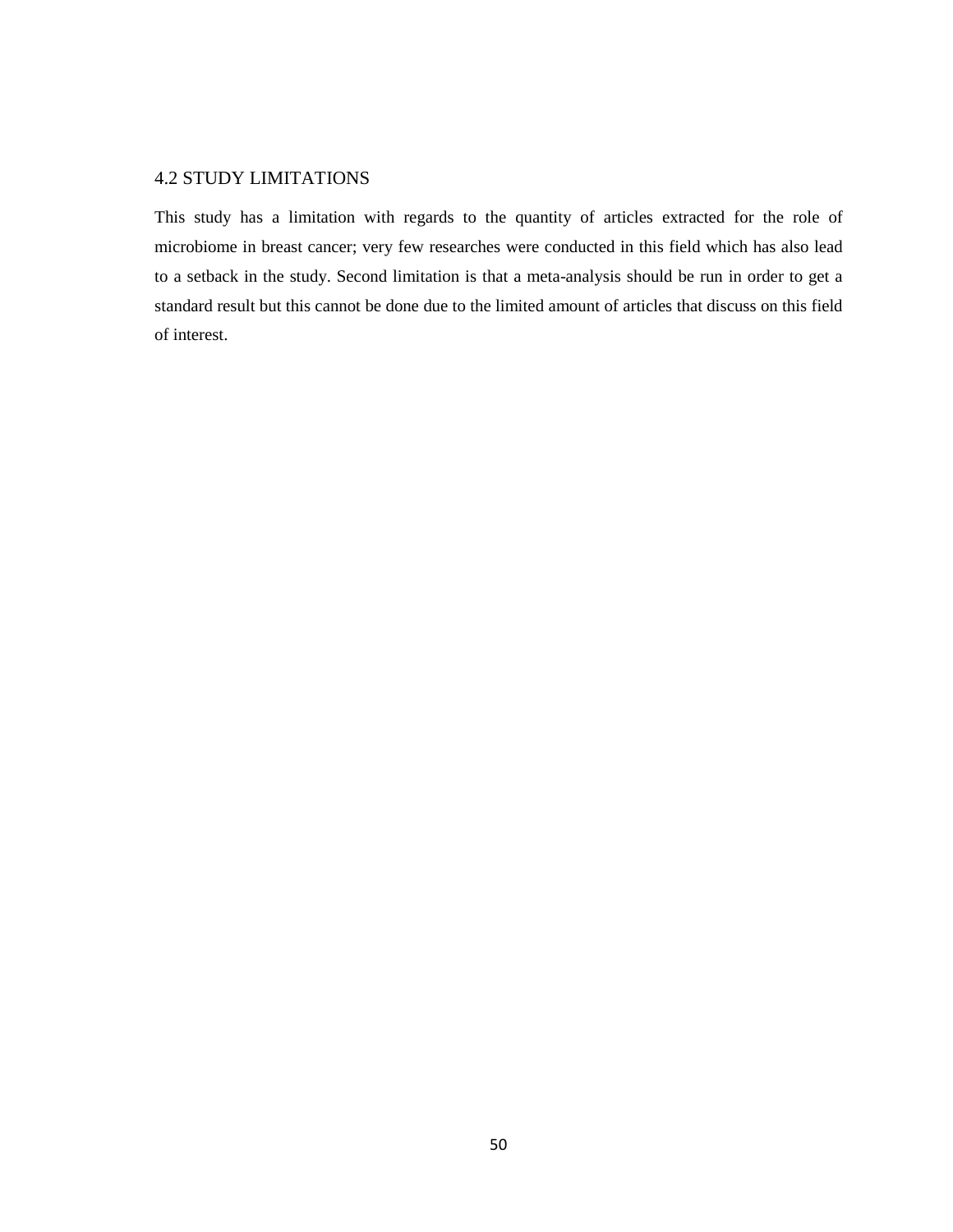#### 4.3 CONCLUSION

Gut microbiome is assumed to be one of the environmental factors that could modulate the risk of breast carcinogenesis considering the fact that few percentages of breast cancer patients are genetically predisposed. There is growing evidence showing that host microbiome functions in preventing and promoting our health by limiting proliferation, inflammation and encouraging apoptosis in terms of cancer. This is only achievable in a balanced eubiotic gut microbiome. All the data discussed above indicates how disrupted microbiome pool (dysbiosis) can lead to the development and progression of breast tumor using multiple mechanisms. A dysbiotic state, caused either through poor diet or foul life style; in the gut microbiome allows the colonization of harmful microbes that can promote inflammation, release of carcinogenic microbial-derived metabolites and production of genotoxins. However, more evidence is required from clinical trials to identify a direct connection between gastrointestinal microbiome and risk of breast cancer. With better understanding of changes that can lead to dysbiosis, scientist can be able to find ways to manipulate the gut microbiome in order to avoid alterations of certain pathways that can lead to cancer formation. Interplay between diet and microbiome as well as stringent use of antibiotics in developing countries might be the reason for high breast cancer incidence.

In the future more elaborate clinical and bench-based studies are required to confirm the association between microbiome, diet and breast carcinogenesis in order to modulate new therapeutic strategies and mechanisms of improving human health.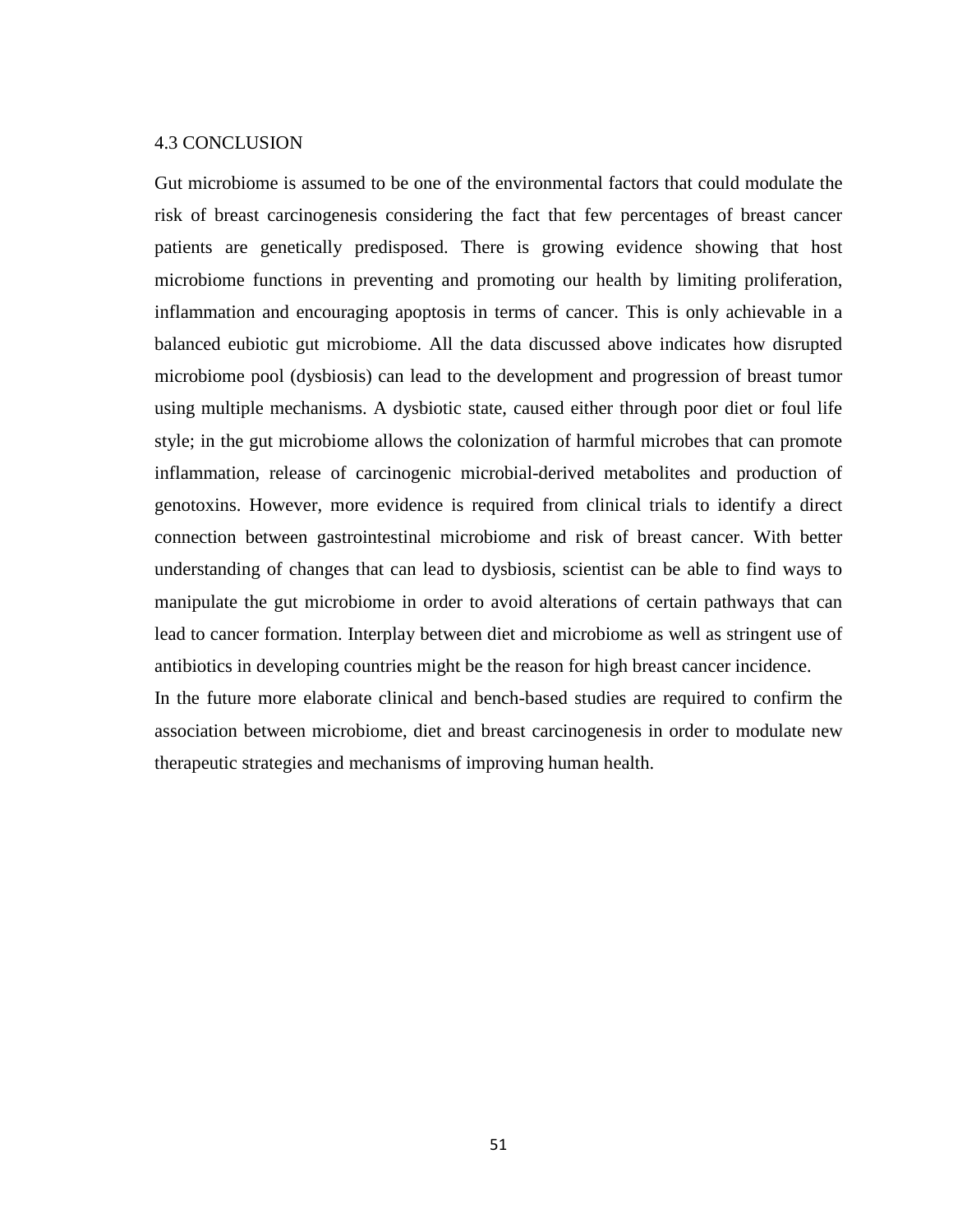#### REFERENCES

- ACS American Cancer Society, (2016). *Breast Cancer Facts and Figures* 2015-2016. Atlanta: American Cancer Society.
- Adebamowo, C. A., Hu, F. B., Cho, E., Spiegelman, D., Holmes, M. D., & Willett, W. C. (2005). Dietary patterns and the risk of breast cancer. *Annals of epidemiology*, *15*(10), 789-795.
- Adlercreutz, H., & Järvenpää, P. (1982). Assay of estrogens in human feces. *Journal of steroid biochemistry*, *17*(6), 639-645.
- Adlercreutz, H., & Martin, F. (1980). Biliary excretion and intestinal metabolism of progesterone and estrogens in man. *Journal of steroid biochemistry*, *13*(2), 231-244.
- Agurs-Collins, T., Rosenberg, L., Makambi, K., Palmer, J. R., & Adams-Campbell, L. (2009). Dietary patterns and breast cancer risk in women participating in the Black Women's Health Study. *The American journal of clinical nutrition*, *90*(3), 621-628.
- Ahmadnia, Z., Joukar, F., Hasavari, F., Roushan, Z. A., & Khalili, M. (2016). Dietary Patterns and Risk of Breast Cancer in Women in Guilan Province, Iran. *Asian Pacific journal of cancer prevention: APJCP*, *17*(4), 2035-2040.
- Ahmedin Jemal, D. V. M., Tiwari, R. C., Murray, T., Ghafoor, A., Samuels, A., Ward, E., ... & Thun, M. J. (2004). Cancer statistics, 2004. *CA A Cancer Journal for Clinicians*, 8-29.
- Albeituni, S. H., & Yan, J. (2013). The effects of  $\beta$ -glucans on dendritic cells and implications for cancer therapy. *Anti-Cancer Agents in Medicinal Chemistry (Formerly Current Medicinal Chemistry-Anti-Cancer Agents)*, *13*(5), 689-698.
- Al-Hussaini, H., Subramanyam, D., Reedijk, M., & Sridhar, S. S. (2011). Notch signaling pathway as a therapeutic target in breast cancer. *Molecular cancer therapeutics*, *10*(1), 9-15.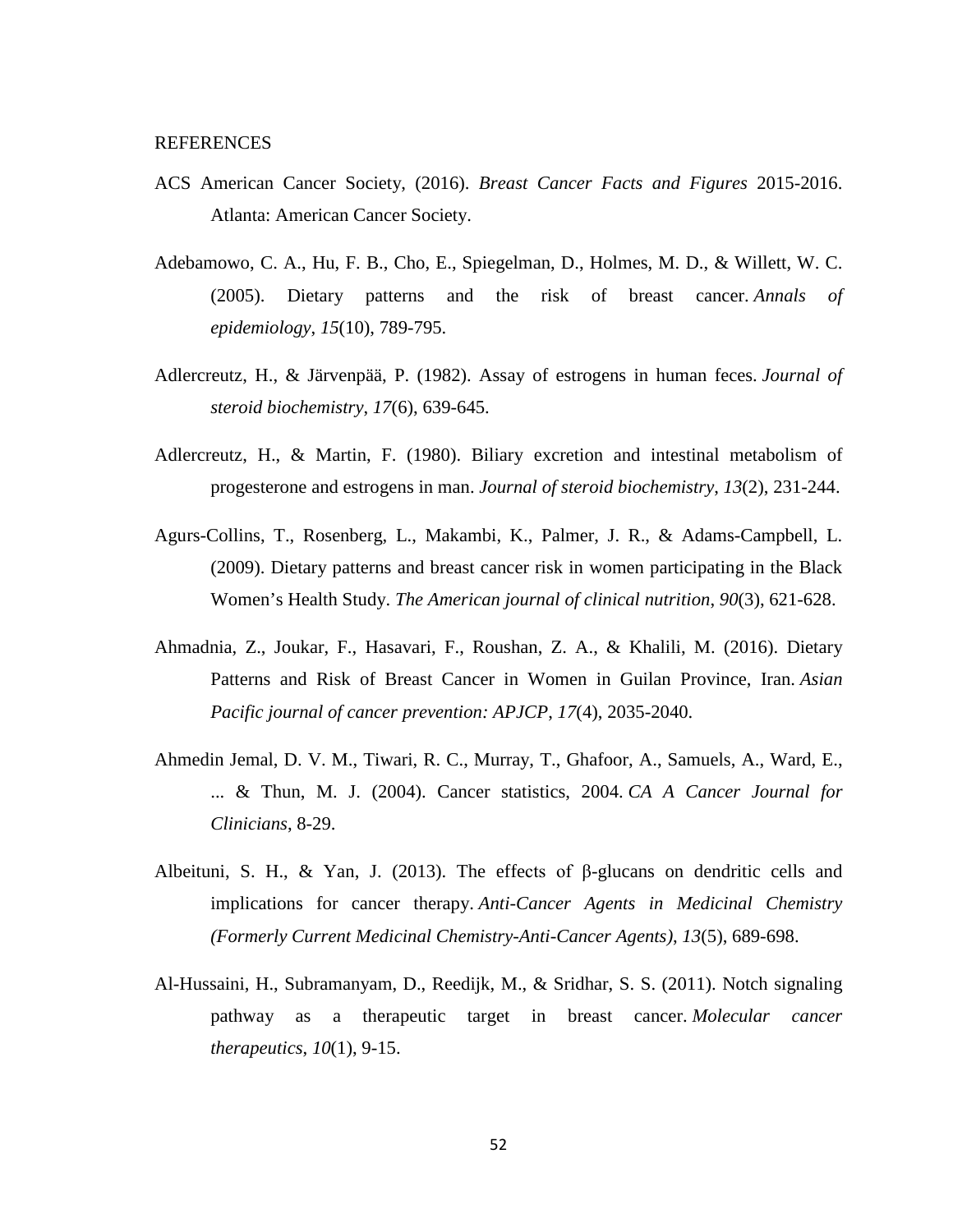- Anastasius, N., Boston, S., Lacey, M., Storing, N., & Whitehead, S. A. (2009). Evidence that low-dose, long-term genistein treatment inhibits oestradiol-stimulated growth in MCF-7 cells by down-regulation of the PI3-kinase/Akt signalling pathway. *The Journal of steroid biochemistry and molecular biology*, *116*(1), 50-55.
- Antonsson, A., Spurr, T. P., Chen, A. C., Francis, G. D., McMillan, N. A., Saunders, N. A., ... & Bennett, I. C. (2011). High prevalence of human papillomaviruses in fresh frozen breast cancer samples. *Journal of medical virology*, *83*(12), 2157-2163.
- Aragón, F., Carino, S., Perdigón, G., & de LeBlanc, A. D. M. (2014). The administration of milk fermented by the probiotic Lactobacillus casei CRL 431 exerts an immunomodulatory effect against a breast tumour in a mouse model. *Immunobiology*, *219*(6), 457-464.
- Attraplsi S, Mutlu E. (2014). Fecal microbiota composition in women in relation to factors that may impact breast cancer development. *Am J Gastroenterol*: S183.
- Baglietto, L., Krishnan, K., Severi, G., Hodge, A., Brinkman, M., English, D. R., ... & Giles, G. G. (2011). Dietary patterns and risk of breast cancer. *British journal of cancer*, *104*(3), 524-531.
- Bard, J. M., Luu, H. T., Dravet, F., Michel, C., Moyon, T., Pagniez, A., ... & Bobin-Dubigeon, C. (2015). Relationship between intestinal microbiota and clinical characteristics of patients with early stage breast cancer. *The FASEB Journal*, *29*(1 Supplement), 914-2.
- Bardowell, S. A., Parker, J., Fan, C., Crandell, J., Perou, C. M., & Swift-Scanlan, T. (2013). Differential methylation relative to breast cancer subtype and matched normal tissue reveals distinct patterns. *Breast cancer research and treatment*, *142*(2), 365-380.
- Barnes, S. (2010). The biochemistry, chemistry and physiology of the isoflavones in soybeans and their food products. *Lymphatic research and biology*, *8*(1), 89-98.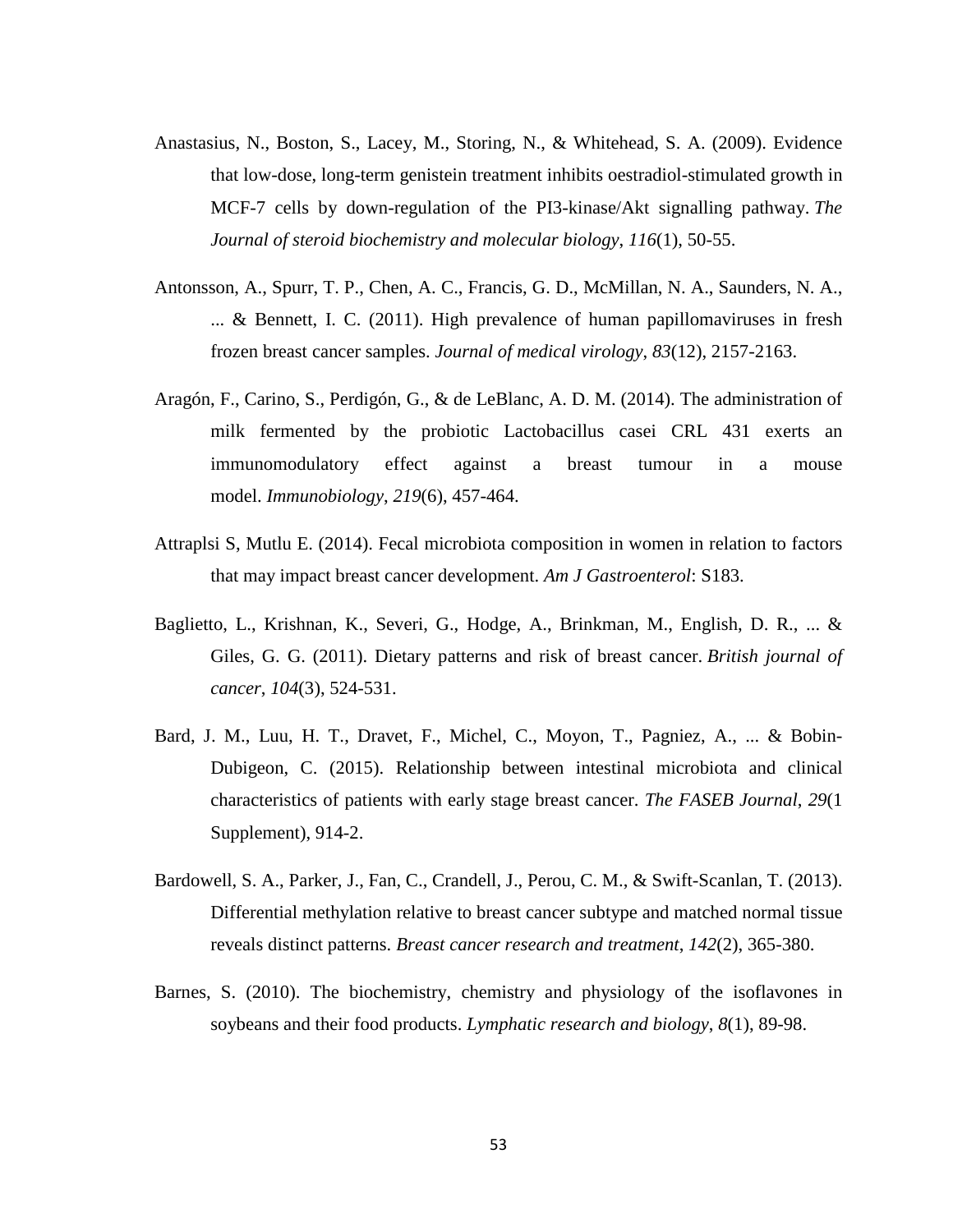- Bassiri, H., Das, R., & Nichols, K. E. (2013). Invariant NKT cells: Killers and conspirators against cancer. *Oncoimmunology*, *2*(12), e27440.
- Baumgarten, S. C., & Frasor, J. (2012). Minireview: inflammation: an instigator of more aggressive estrogen receptor (ER) positive breast cancers. *Molecular Endocrinology*, *26*(3), 360-371.
- Beaud, D., Tailliez, P., & Anba-Mondoloni, J. (2005). Genetic characterization of the βglucuronidase enzyme from a human intestinal bacterium, Ruminococcus gnavus. *Microbiology*, *151*(7), 2323-2330.
- Belkaid, Y., & Hand, T. W. (2014). Role of the microbiota in immunity and inflammation. *Cell*, *157*(1), 121-141.
- Ben-Neriah, Y., & Karin, M. (2011). Inflammation meets cancer, with NF-[kappa] B as the matchmaker. *Nature immunology*, *12*(8), 715-723.
- Benus, R. F., van der Werf, T. S., Welling, G. W., Judd, P. A., Taylor, M. A., Harmsen, H. J., & Whelan, K. (2010). Association between Faecalibacterium prausnitzii and dietary fibre in colonic fermentation in healthy human subjects. *British Journal of Nutrition*, *104*(5), 693-700.
- Bessaoud, F., Tretarre, B., Daurès, J. P., & Gerber, M. (2012). Identification of dietary patterns using two statistical approaches and their association with breast cancer risk: a case-control study in Southern France. *Annals of epidemiology*, *22*(7), 499- 510.
- Bilal, I., Chowdhury, A., Davidson, J., & Whitehead, S. (2014). Phytoestrogens and prevention of breast cancer: The contentious debate. *World journal of clinical oncology*, *5*(4), 705.
- Bissonauth, V., Shatenstein, B., Fafard, E., Maugard, C., Robidoux, A., Narod, S., & Ghadirian, P. (2009). Risk of Breast Cancer Among French‐Canadian Women,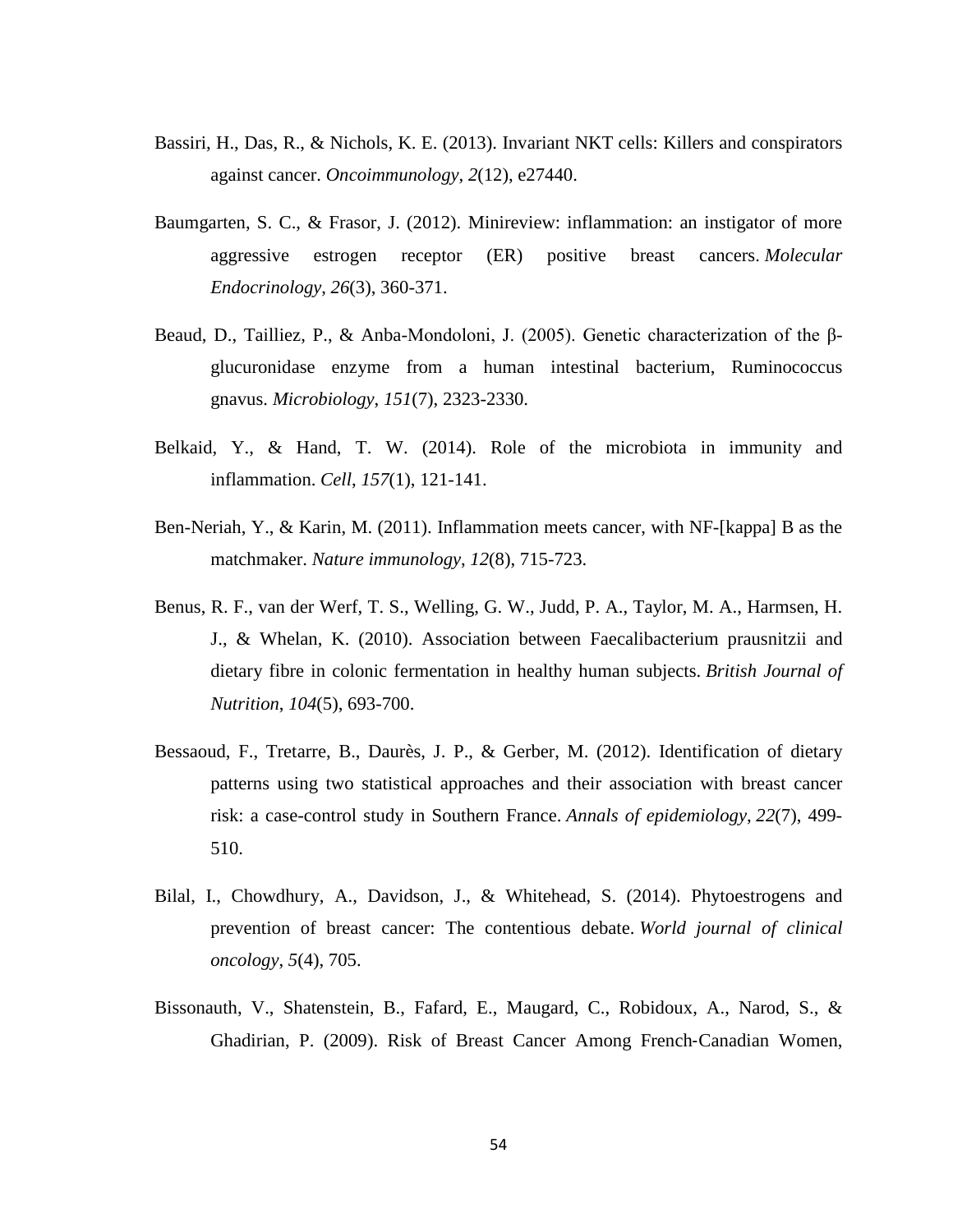Noncarriers of More Frequent BRCA1/2 Mutations and Consumption of Total Energy, Coffee, and Alcohol. *The breast journal*, *15*(s1).

- Blaut, M., & Clavel, T. (2007). Metabolic diversity of the intestinal microbiota: implications for health and disease. *The Journal of nutrition*, *137*(3), 751S-755S.
- Bolca, S., Urpi-Sarda, M., Blondeel, P., Roche, N., Vanhaecke, L., Possemiers, S., ... & Heyerick, A. (2010). Disposition of soy isoflavones in normal human breast tissue. *The American journal of clinical nutrition*, *91*(4), 976-984.
- Bollrath, J., & Powrie, F. M. (2013, November). Controlling the frontier: regulatory T-cells and intestinal homeostasis. In *Seminars in immunology* (Vol. 25, No. 5, pp. 352- 357). Academic Press.
- Botta, C., Gullà, A., Correale, P., Tagliaferri, P., & Tassone, P. (2014). Myeloid-derived suppressor cells in multiple myeloma: pre-clinical research and translational opportunities. *Frontiers in oncology*, *4*.
- Boursi, B., Mamtani, R., Haynes, K., & Yang, Y. X. (2015). Recurrent antibiotic exposure may promote cancer formation–Another step in understanding the role of the human microbiota?. *European Journal of Cancer*, *51*(17), 2655-2664.
- Brisson, L., Pouyet, L., N'guessan, P., Garcia, S., Lopes, N., Warcollier, G., ... & Carrier, A. (2015). The thymus-specific serine protease TSSP/PRSS16 is crucial for the antitumoral role of CD4+ T Cells. *Cell reports*, *10*(1), 39-46.
- Buck, K., Vrieling, A., Flesch-Janys, D., & Chang-Claude, J. (2011). Dietary patterns and the risk of postmenopausal breast cancer in a German case–control study. *Cancer Causes and Control*, *22*(2), 273-282.
- Bultman, S. J. (2014). Emerging roles of the microbiome in cancer. *Carcinogenesis*, *35*(2), 249-255.
- Butler, L. M., Wu, A. H., Wang, R., Koh, W. P., Yuan, J. M., & Mimi, C. Y. (2010). A vegetable-fruit-soy dietary pattern protects against breast cancer among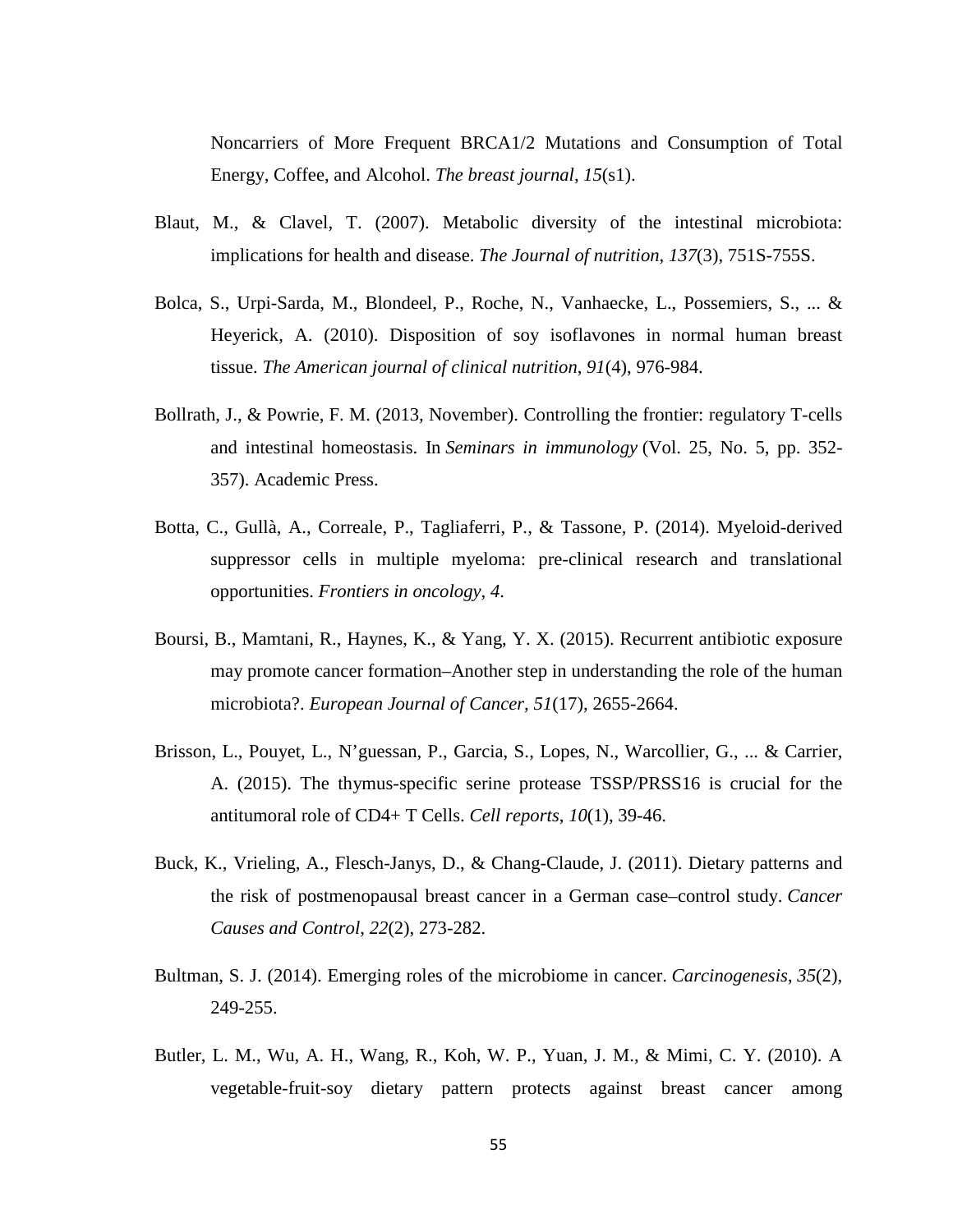postmenopausal Singapore Chinese women. *The American journal of clinical nutrition*, *91*(4), 1013-1019.

- Cade, J. E., Burley, V. J., & Greenwood, D. C. (2007). Dietary fibre and risk of breast cancer in the UK Women's Cohort Study. *International journal of epidemiology*, *36*(2), 431-438.
- Cade, J. E., Taylor, E. F., Burley, V. J., & Greenwood, D. C. (2010). Common dietary patterns and risk of breast cancer: analysis from the United Kingdom Women's Cohort Study. *Nutrition and cancer*, *62*(3), 300-306.
- Cade, J. E., Taylor, E. F., Burley, V. J., & Greenwood, D. C. (2011). Does the Mediterranean dietary pattern or the Healthy Diet Index influence the risk of breast cancer in a large British cohort of women?. *European journal of clinical nutrition*, *65*(8), 920-928.
- Candela, M., Guidotti, M., Fabbri, A., Brigidi, P., Franceschi, C., & Fiorentini, C. (2011). Human intestinal microbiota: cross-talk with the host and its potential role in colorectal cancer. *Critical reviews in microbiology*, *37*(1), 1-14.
- Candela, M., Turroni, S., Biagi, E., Carbonero, F., Rampelli, S., Fiorentini, C., & Brigidi, P. (2014). Inflammation and colorectal cancer, when microbiota-host mutualism breaks. *World journal of gastroenterology: WJG*, *20*(4), 908.
- Castelló, A., Pollán, M., Buijsse, B., Ruiz, A., Casas, A. M., Lope, V., ... & de Juan-Ferré, A. (2014). Spanish Mediterranean diet and other dietary patterns and breast cancer risk: case–control EpiGEICAM study. *British journal of cancer*, *111*(7), 1454-1462.
- Catsburg, C., Kim, R. S., Kirsh, V. A., Soskolne, C. L., Kreiger, N., & Rohan, T. E. (2015). Dietary patterns and breast cancer risk: a study in 2 cohorts. *The American journal of clinical nutrition*, *101*(4), 817-823.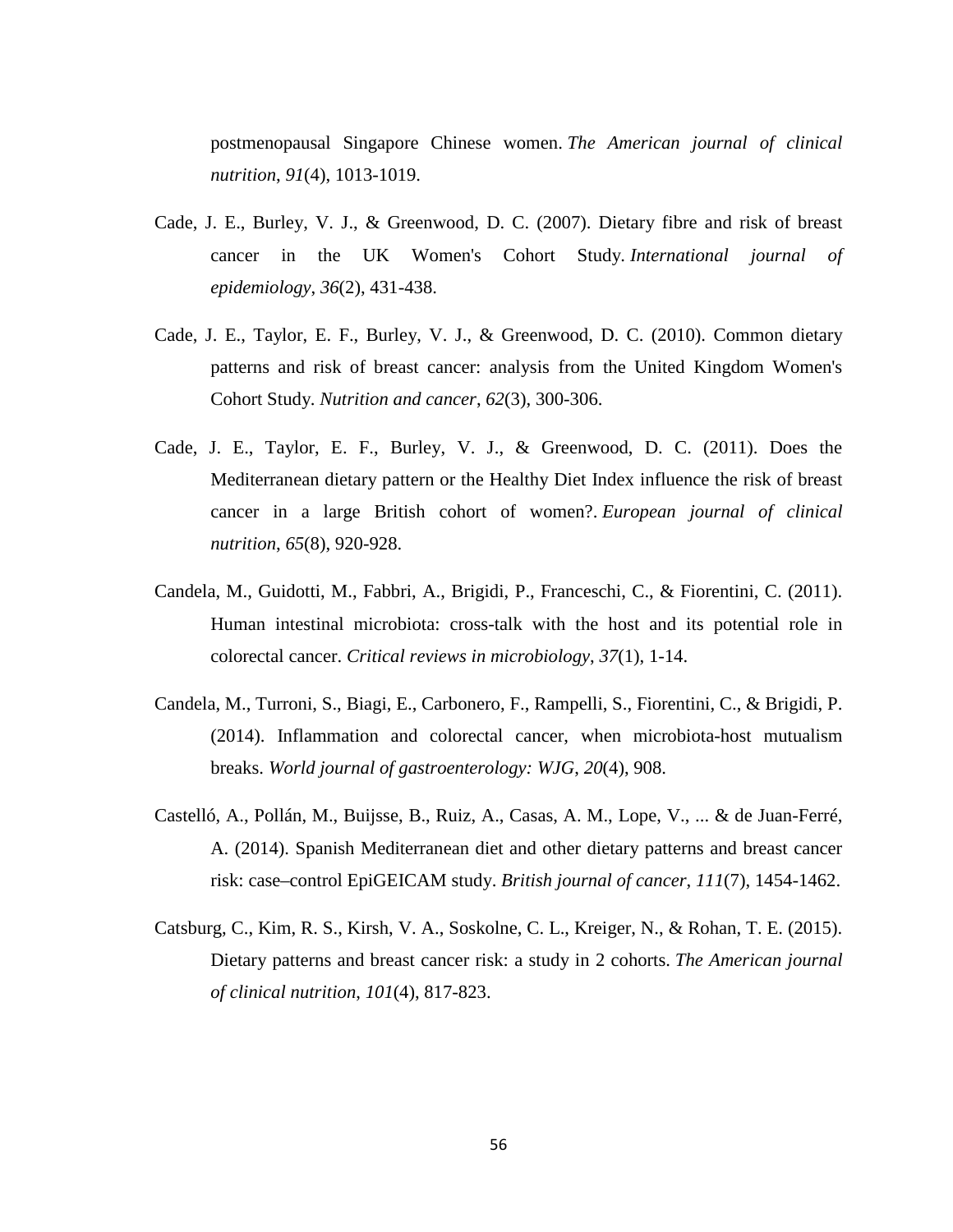- Chan, A. A., Bashir, M., Rivas, M. N., Duvall, K., Sieling, P. A., Pieber, T. R., ... & Lee, D. J. (2016). Characterization of the microbiome of nipple aspirate fluid of breast cancer survivors. *Scientific reports*, *6*, 28061.
- Chen, J., & Sun, L. (2012). Formononetin-induced apoptosis by activation of Ras/p38 mitogen-activated protein kinase in estrogen receptor-positive human breast cancer cells. *Hormone and Metabolic Research*, *44*(13), 943-948.
- Cho, I., & Blaser, M. J. (2012). The human microbiome: at the interface of health and disease. *Nature Reviews Genetics*, *13*(4), 260-270.
- Cho, S. H., Choi, M. H., Lee, W. Y., & Chung, B. C. (2009). Evaluation of urinary nucleosides in breast cancer patients before and after tumor removal. *Clinical biochemistry*, *42*(6), 540-543.
- Cho, Y. A., Kim, J., Shin, A., Park, K. S., & Ro, J. (2010). Dietary patterns and breast cancer risk in Korean women. *Nutrition and cancer*, *62*(8), 1161-1169.
- Chu, I. M., Hengst, L., & Slingerland, J. M. (2008). The Cdk inhibitor p27 in human cancer: prognostic potential and relevance to anticancer therapy. *Nature Reviews Cancer*, *8*(4), 253-267.
- Chua, W., Charles, K. A., Baracos, V. E., & Clarke, S. J. (2011). Neutrophil/lymphocyte ratio predicts chemotherapy outcomes in patients with advanced colorectal cancer. *British journal of cancer*, *104*(8), 1288-1295.
- Chung, H., Pamp, S. J., Hill, J. A., Surana, N. K., Edelman, S. M., Troy, E. B., ... & Umesaki, Y. (2012). Gut immune maturation depends on colonization with a hostspecific microbiota. *Cell*, *149*(7), 1578-1593.
- Costarelli, V., & Sanders, T. A. (2001). Plasma bile acids and risk of breast cancer. *IARC scientific publications*, *156*, 305-306.
- Cotrim, C. Z., Fabris, V., Doria, M. L., Lindberg, K., Gustafsson, J. Å., Amado, F., ... & Helguero, L. A. (2013). Estrogen receptor beta growth-inhibitory effects are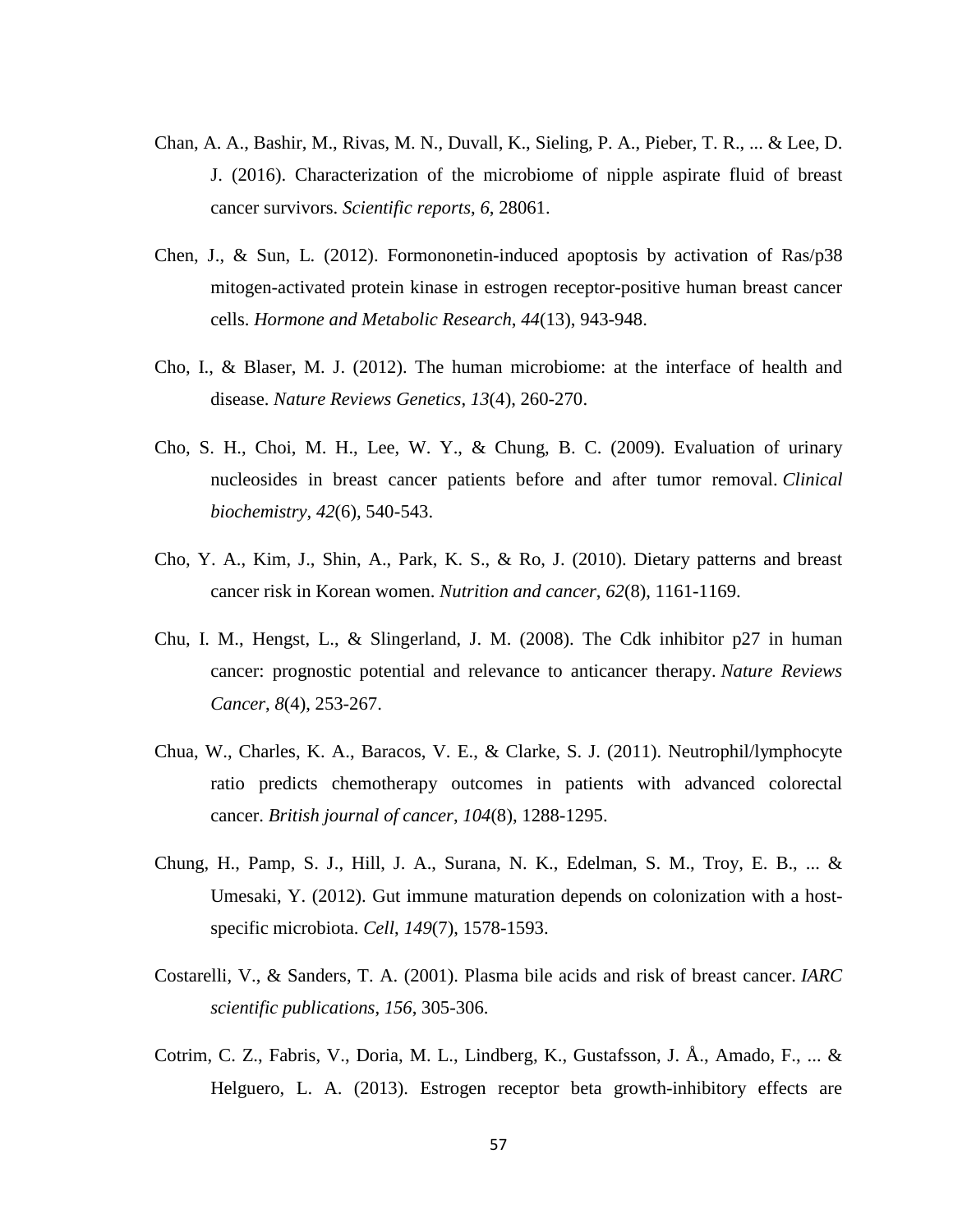repressed through activation of MAPK and PI3K signalling in mammary epithelial and breast cancer cells. *Oncogene*, *32*(19), 2390-2402.

- Cotterchio, M., Boucher, B. A., Kreiger, N., Mills, C. A., & Thompson, L. U. (2008). Dietary phytoestrogen intake—lignans and isoflavones—and breast cancer risk (Canada). *Cancer Causes & Control*, *19*(3), 259-272.
- Cottet, V., Touvier, M., Fournier, A., Touillaud, M. S., Lafay, L., Clavel-Chapelon, F., & Boutron-Ruault, M. C. (2009). Postmenopausal breast cancer risk and dietary patterns in the E3N-EPIC prospective cohort study. *American journal of epidemiology*, *170*(10), 1257-1267.
- Cui, X., Dai, Q., Tseng, M., Shu, X. O., Gao, Y. T., & Zheng, W. (2007). Dietary patterns and breast cancer risk in the shanghai breast cancer study. *Cancer Epidemiology and Prevention Biomarkers*, *16*(7), 1443-1448.
- Dallal, C. M., Tice, J. A., Buist, D. S., Bauer, D. C., Lacey Jr, J. V., Cauley, J. A., ... & Fuhrman, B. J. (2013). Estrogen metabolism and breast cancer risk among postmenopausal women: a case–cohort study within B~ FIT. *Carcinogenesis*, *35*(2), 346-355.
- Dallal, M. M. S., Yazdi, M. H., Holakuyee, M., Hassan, Z. M., Abolhassani, M., & Mahdavi, M. (2012). Lactobacillus casei ssp. casei induced Th1 cytokine profile and natural killer cells activity in invasive ductal carcinoma bearing mice. *Iranian Journal of Allergy, Asthma and Immunology*, *11*(2), 183.
- De Moreno de LeBlanc, A., & Perdigón, G. (2005). Reduction of b-Glucuronidase and nitroreductase activity by yoghurt in a murine colon cancer model. *Biocell*, *29*(1), 15-24.
- De Spiegeleer, B., Verbeke, F., D'Hondt, M., Hendrix, A., Van De Wiele, C., Burvenich, C., ... & Wynendaele, E. (2015). The quorum sensing peptides PhrG, CSP and EDF promote angiogenesis and invasion of breast cancer cells in vitro. *PloS one*, *10*(3), e0119471.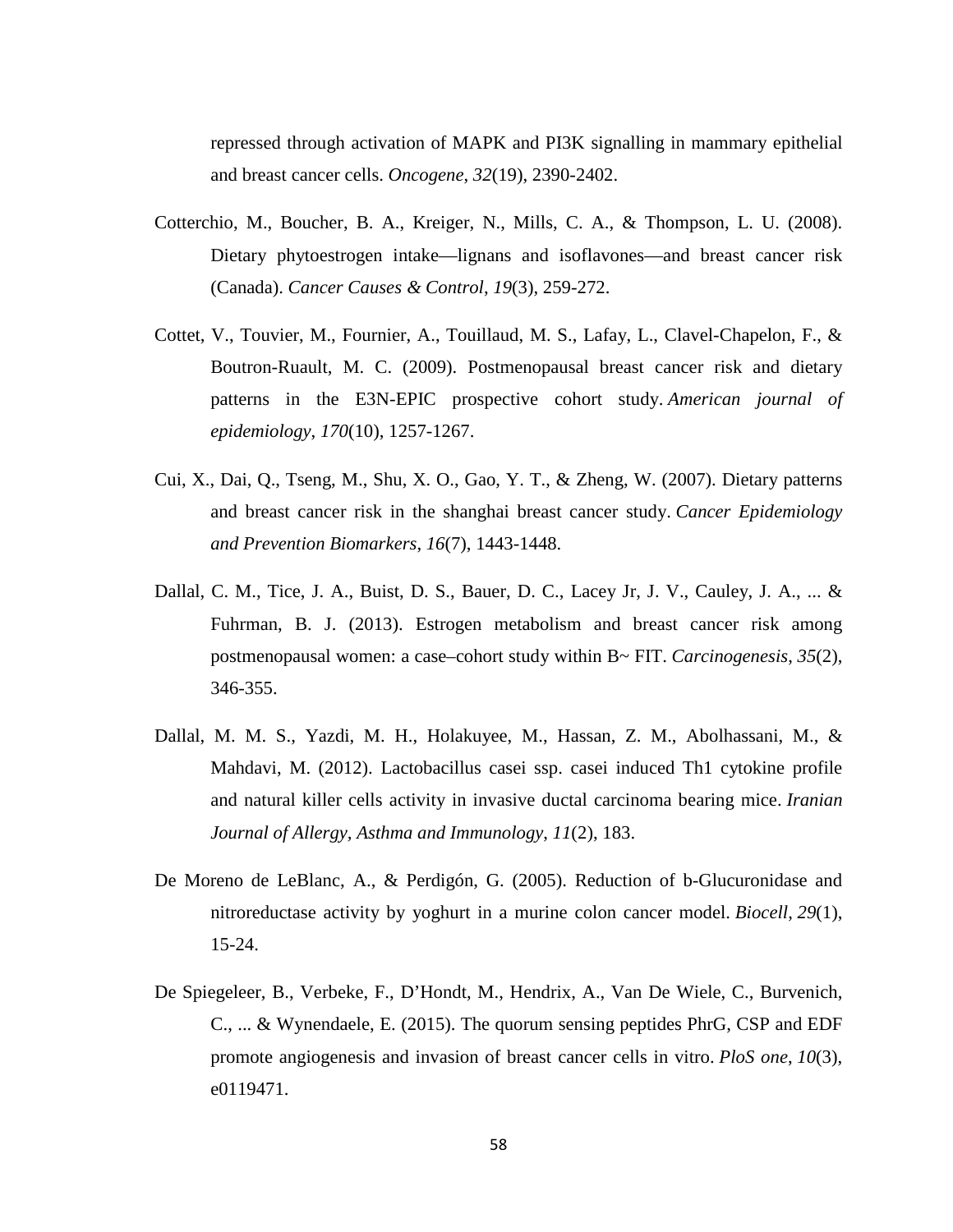- Dejea, C., Wick, E., & Sears, C. L. (2013). Bacterial oncogenesis in the colon. *Future microbiology*, *8*(4), 445-460.
- Demetriou, C. A., Hadjisavvas, A., Loizidou, M. A., Loucaides, G., Neophytou, I., Sieri, S., ... & Kyriacou, K. (2012). The mediterranean dietary pattern and breast cancer risk in Greek-Cypriot women: a case-control study. *BMC cancer*, *12*(1), 113.
- Dennis, J., Krewski, D., Côté, F. S., Fafard, E., Little, J., & Ghadirian, P. (2011). Breast Cancer Risk in Relation to Alcohol Consumption and BRCA Gene Mutations–A Case‐Only Study of Gene‐Environment Interaction. *The breast journal*, *17*(5), 477- 484.
- Dzutsev, A., Goldszmid, R. S., Viaud, S., Zitvogel, L., & Trinchieri, G. (2015). The role of the microbiota in inflammation, carcinogenesis, and cancer therapy. *European journal of immunology*, *45*(1), 17-31.
- Edefonti, V., Decarli, A., Vecchia, C. L., Bosetti, C., Randi, G., Franceschi, S., ... & Ferraroni, M. (2008). Nutrient dietary patterns and the risk of breast and ovarian cancers. *International journal of cancer*, *122*(3), 609-613.
- Eliassen, A. H., Spiegelman, D., Xu, X., Keefer, L. K., Veenstra, T. D., Barbieri, R. L., ... & Ziegler, R. G. (2012). Urinary estrogens and estrogen metabolites and subsequent risk of breast cancer among premenopausal women. *Cancer research*, *72*(3), 696- 706.
- Erdman, S. E., & Poutahidis, T. (2015). Gut bacteria and cancer. *Biochimica et Biophysica Acta (BBA)-Reviews on Cancer*, *1856*(1), 86-90.
- Fabian, C. J., Kimler, B. F., Zalles, C. M., Petroff, B. K., Metheny, T., Phillips, T. A., ... & Cornelison, T. L. (2012). Reduction in Ki-67 in benign breast tissue of high-risk premenopausal women with the SERM acolbifene.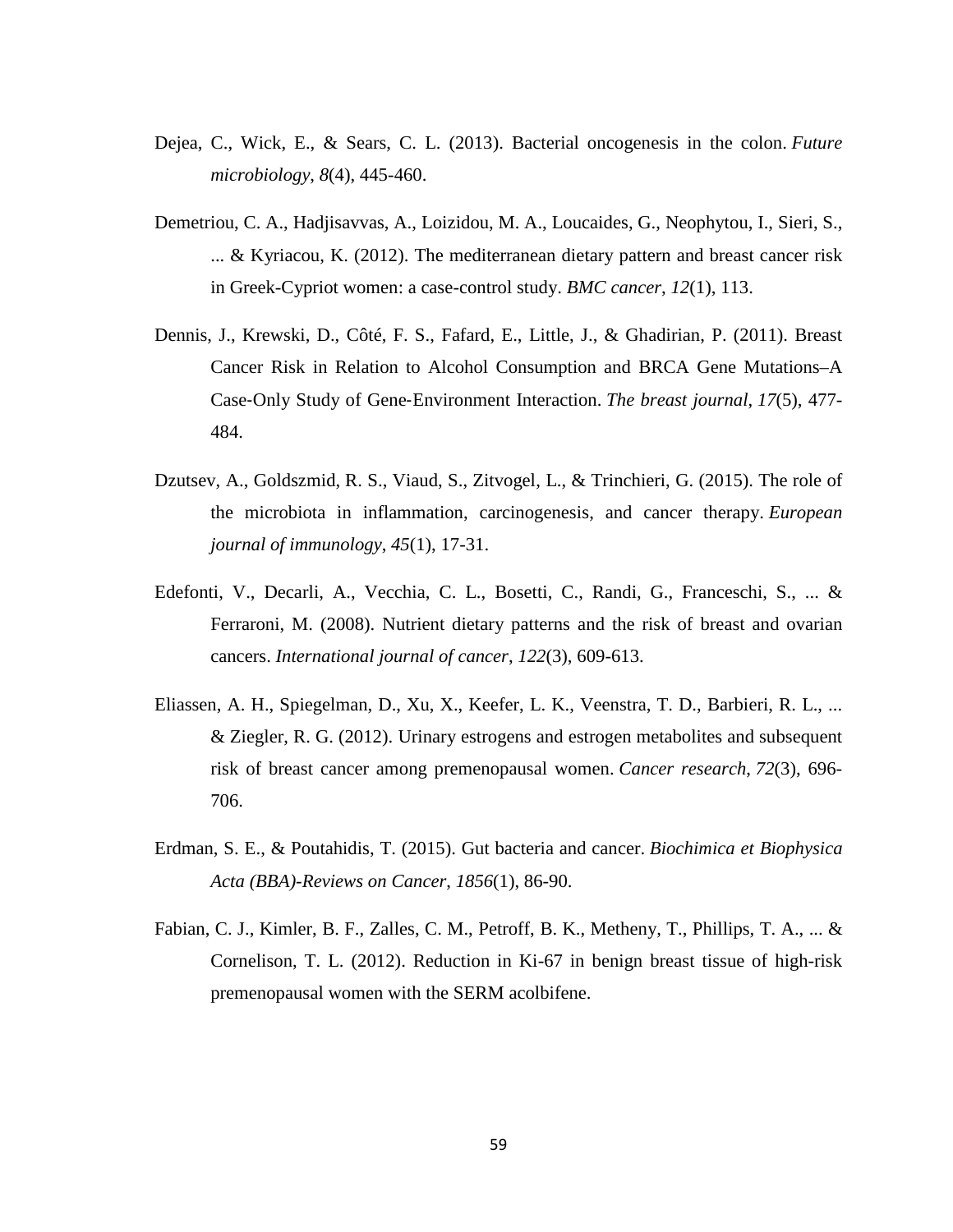- Farraye, F. A., Odze, R. D., Eaden, J., & Itzkowitz, S. H. (2010). AGA technical review on the diagnosis and management of colorectal neoplasia in inflammatory bowel disease. *Gastroenterology*, *138*(2), 746-774.
- Fedor, Y., Vignard, J., Nicolau‐Travers, M. L., Boutet‐Robinet, E., Watrin, C., Salles, B., & Mirey, G. (2013). From single‐strand breaks to double‐strand breaks during S-phase: a new mode of action of the Escherichia coli Cytolethal Distending Toxin. *Cellular microbiology*, *15*(1), 1-15.
- Flores, R., Shi, J., Fuhrman, B., Xu, X., Veenstra, T. D., Gail, M. H., ... & Goedert, J. J. (2012). Fecal microbial determinants of fecal and systemic estrogens and estrogen metabolites: a cross-sectional study. *Journal of translational medicine*, *10*(1), 253.
- Fooladi, A. A. I., Yazdi, M. H., Pourmand, M. R., Mirshafiey, A., Hassan, Z. M., Azizi, T., ... & Dallal, M. M. S. (2015). Th1 cytokine production induced by Lactobacillus acidophilus in BALB/c mice bearing transplanted breast tumor. *Jundishapur journal of microbiology*, *8*(4).
- Francescone, R., Hou, V., & Grivennikov, S. I. (2014). Microbiome, inflammation and cancer. *Cancer journal (Sudbury, Mass.)*, *20*(3), 181.
- Franchi, L., Warner, N., Viani, K., & Nuñez, G. (2009). Function of Nod‐like receptors in microbial recognition and host defense. *Immunological reviews*, *227*(1), 106-128.
- Frega, A., Lorenzon, L., Bononi, M., De Cesare, A., Ciardi, A., Lombardi, D., ... & French, D. (2011). Evaluation of E6 and E7 mRNA expression in HPV DNA positive breast cancer. *European journal of gynaecological oncology*, *33*(2), 164-167.
- Fuhrman B.J., Catherine Schairer, Mitchell H. Gail, Boyd-Morin, Xia Xu, Laura Y. Sue, Saundra S. Buys, Claudine Isaacs, Larry K. Keefer, Timothy D. Veenstra, Christine D. Berg, Robert N. Hoover, Regina G. Ziegler. (2012). Estrogen Metabolism and Risk of Breast Cancer in Postmenopausal Women. J Natl Cancer Inst ;104:326–339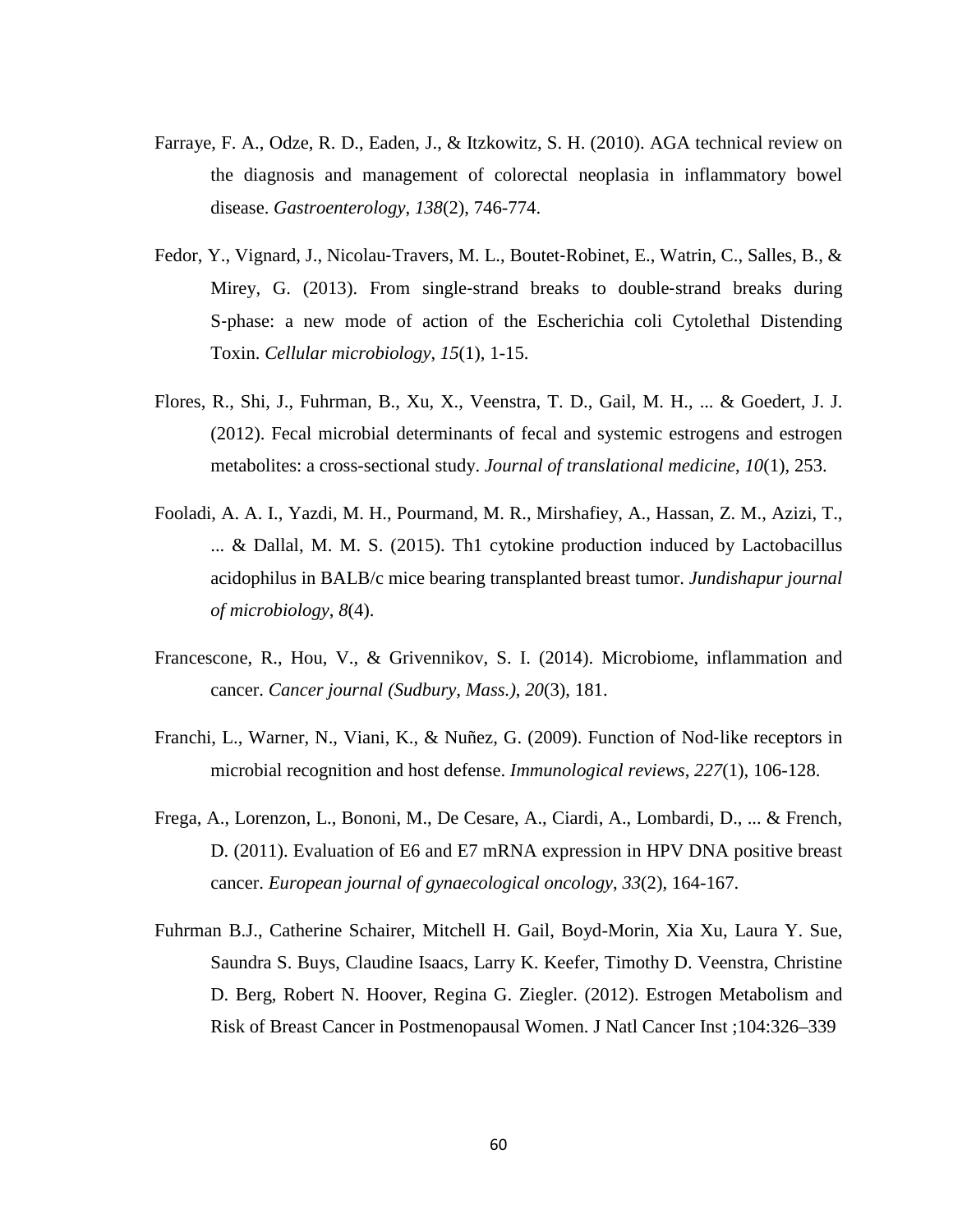- Fuhrman BJ, Feigelson HS, Flores R, Gail MH, Xu X, Ravel J, (2014). Associations of the fecal microbiome with urinary estrogens and estrogen metabolites in postmenopausal women. J Clin Endocrinol Metab. 2014;99:4632–40. doi:10.1210/jc.2014-2222.
- Fuhrman, B. J., Schairer, C., Gail, M. H., Boyd-Morin, J., Xu, X., Sue, L. Y., ... & Berg, C. D. (2012). Estrogen metabolism and risk of breast cancer in postmenopausal women. *Journal of the National Cancer Institute*, *104*(4), 326-339.
- Fung, T. T., Hu, F. B., Holmes, M. D., Rosner, B. A., Hunter, D. J., Colditz, G. A., & Willett, W. C. (2005). Dietary patterns and the risk of postmenopausal breast cancer. *International journal of cancer*, *116*(1), 116-121.
- Gill, S. R., Pop, M., DeBoy, R. T., Eckburg, P. B., Turnbaugh, P. J., Samuel, B. S., ... & Nelson, K. E. (2006). Metagenomic analysis of the human distal gut microbiome. *science*, *312*(5778), 1355-1359.
- Gloux, K., Berteau, O., Béguet, F., Leclerc, M., & Doré, J. (2011). A metagenomic βglucuronidase uncovers a core adaptive function of the human intestinal microbiome. *Proceedings of the National Academy of Sciences*, *108*(Supplement 1), 4539-4546.
- Goedert JJ, Jones G, Hua X, Xu X, Yu GQ, Flores R, et al. Investigation of the association between the fecal microbiota and breast cancer in postmenopausal women: a population-based case-control pilot study. J Natl Cancer Inst. 2015;107:djv147. doi:10.1093/jnci/djv147.
- Goldberg, J., & L Schwertfeger, K. (2010). Proinflammatory cytokines in breast cancer: mechanisms of action and potential targets for therapeutics. *Current drug targets*, *11*(9), 1133-1146.
- Grasso, F., & Frisan, T. (2015). Bacterial genotoxins: merging the DNA damage response into infection biology. *Biomolecules*, *5*(3), 1762-1782.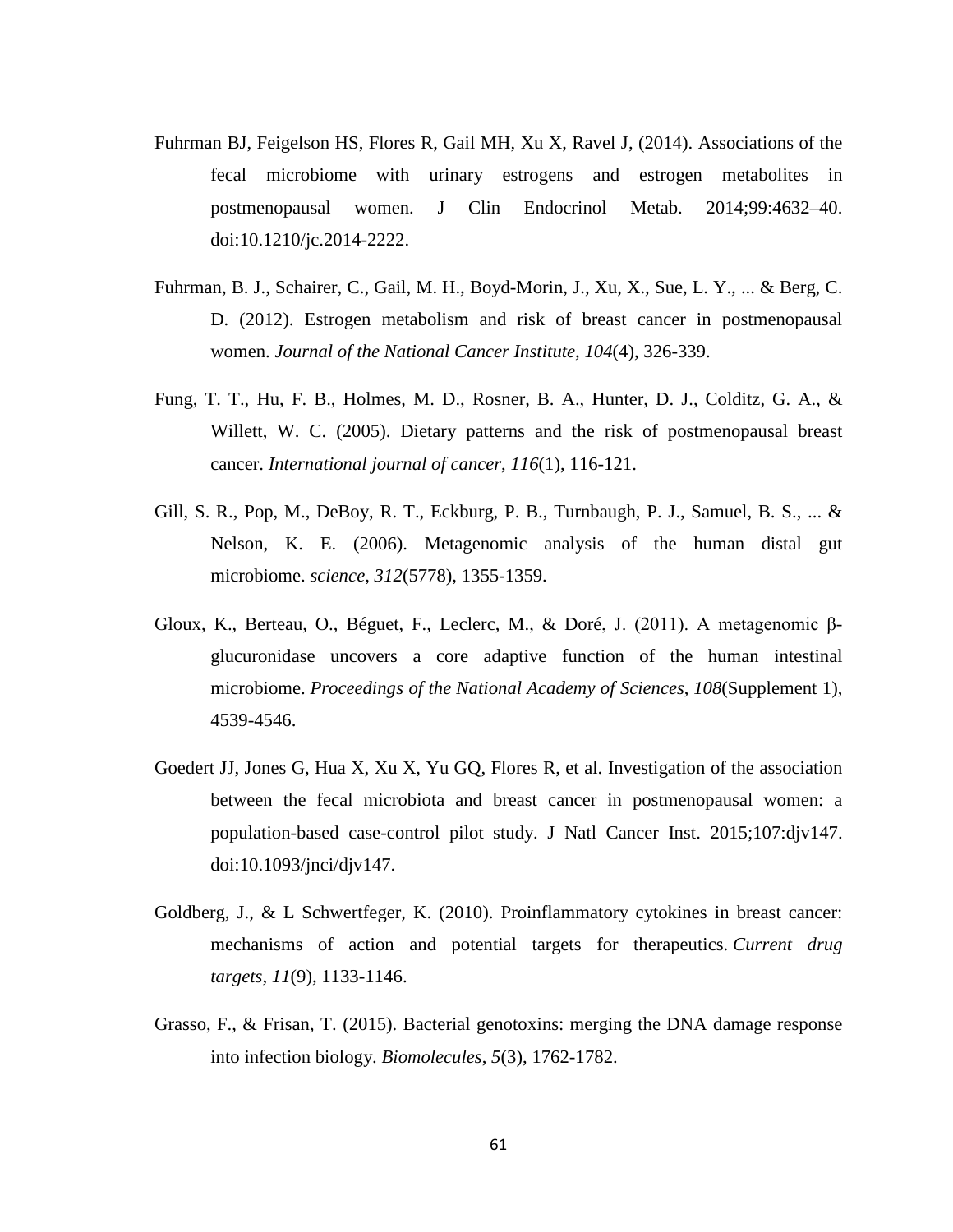- Gritzapis, A. D., Voutsas, I. F., Lekka, E., Tsavaris, N., Missitzis, I., Sotiropoulou, P., ... & Baxevanis, C. N. (2008). Identification of a novel immunogenic HLA-A\* 0201 binding epitope of HER-2/neu with potent antitumor properties. *The Journal of immunology*, *181*(1), 146-154.
- Grivennikov SI. (2013)."Inflammation and colorectal cancer: colitis-associated neoplasia."*Semin Immunopathol* 35:229-244.
- Grivennikov, S. I., Greten, F. R., & Karin, M. (2010). Immunity, inflammation, and cancer. *Cell*, *140*(6), 883-899.
- Gruber, C. J., Tschugguel, W., Schneeberger, C., & Huber, J. C. (2002). Production and actions of estrogens. *New England Journal of Medicine*, *346*(5), 340-352.
- Gui, J., Mustachio, L. M., Su, D. M., & Craig, R. W. (2012). Thymus size and age-related thymic involution: early programming, sexual dimorphism, progenitors and stroma. *Aging and disease*, *3*(3), 280.
- Guthrie, G. J., Charles, K. A., Roxburgh, C. S., Horgan, P. G., McMillan, D. C., & Clarke, S. J. (2013). The systemic inflammation-based neutrophil–lymphocyte ratio: experience in patients with cancer. *Critical reviews in oncology/hematology*, *88*(1), 218-230.
- Hanahan, D., & Weinberg, R. A. (2000). The hallmarks of cancer. *cell*, *100*(1), 57-70.
- Hanahan, D., & Weinberg, R. A. (2011). Hallmarks of cancer: the next generation. *cell*, *144*(5), 646-674.
- Harris, R. E., Beebe-Donk, J., Doss, H., & Doss, D. B. (2005). Aspirin, ibuprofen, and other non-steroidal anti-inflammatory drugs in cancer prevention: a critical review of non-selective COX-2 blockade. *Oncology reports*, *13*(4), 559-583.
- Haupt, S., Berger, M., Goldberg, Z., & Haupt, Y. (2003). Apoptosis-the p53 network. *Journal of cell science*, *116*(20), 4077-4085.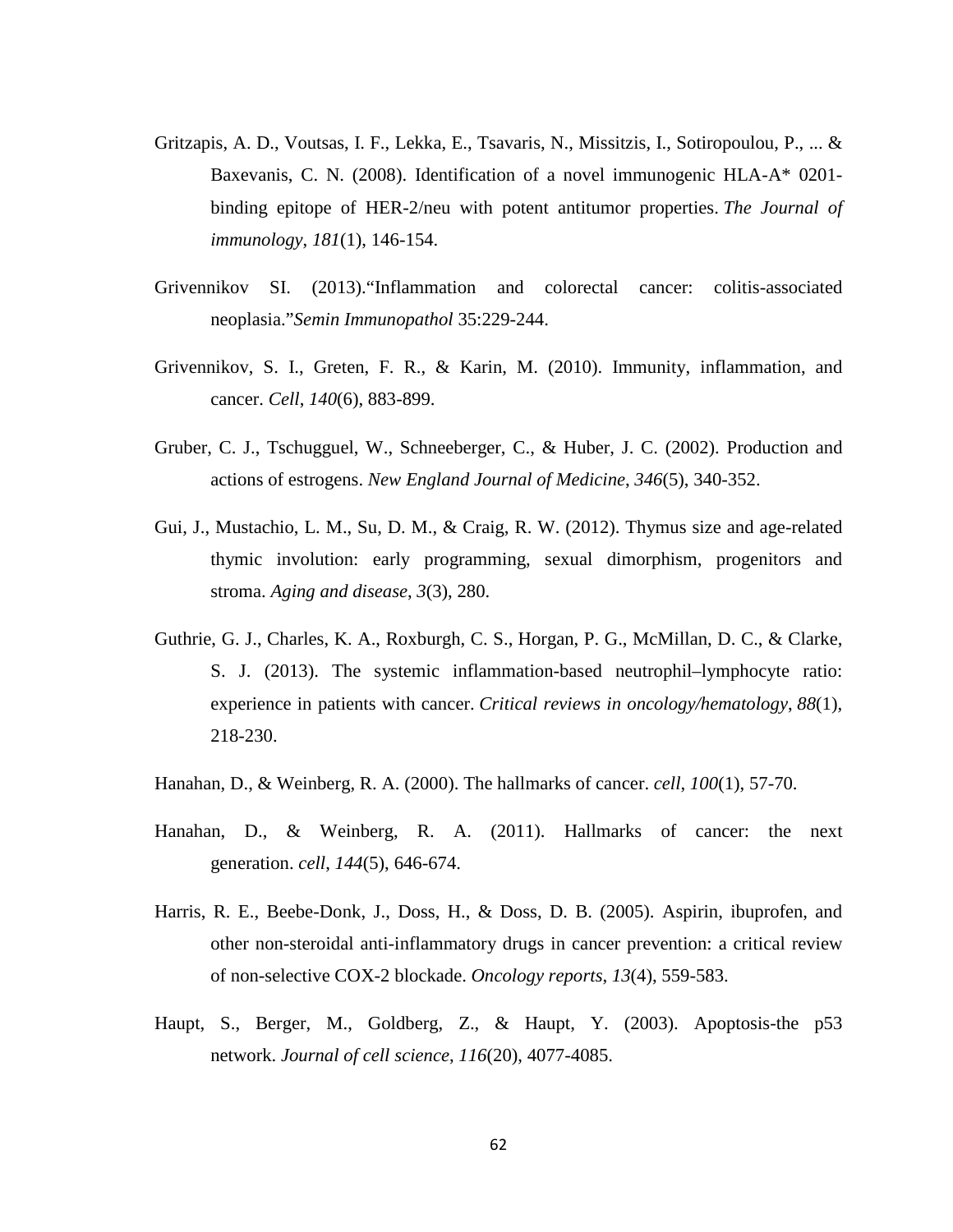- Heldring, N., Pike, A., Andersson, S., Matthews, J., Cheng, G., Hartman, J., ... & Gustafsson, J. Å. (2007). Estrogen receptors: how do they signal and what are their targets. *Physiological reviews*, *87*(3), 905-931.
- Hiatt A.R., Haslam S.Z., & Osuch J. (2009). The Breast Cancer and the Environment Research Centers: Transdisciplinary Research on the Role of the Environment in Breast Cancer Etiology. *Environ Health Perspect:*117(12): 1814-1822.
- Hieken, T. J., Chen, J., Hoskin, T. L., Walther-Antonio, M., Johnson, S., Ramaker, S., ... & Yao, J. Z. (2016). The microbiome of aseptically collected human breast tissue in benign and malignant disease. *Scientific reports*, *6*, 30751.
- Hippe, B., Zwielehner, J., Liszt, K., Lassl, C., Unger, F., & Haslberger, A. G. (2011). Quantification of butyryl CoA: acetate CoA-transferase genes reveals different butyrate production capacity in individuals according to diet and age. *FEMS microbiology letters*, *316*(2), 130-135.
- Hirose, K., Matsuo, K., Iwata, H., & Tajima, K. (2007). Dietary patterns and the risk of breast cancer in Japanese women. *Cancer science*, *98*(9), 1431-1438.
- Hix, L. M., Shi, Y. H., Brutkiewicz, R. R., Stein, P. L., Wang, C. R., & Zhang, M. (2011). CD1d-expressing breast cancer cells modulate NKT cell-mediated antitumor immunity in a murine model of breast cancer metastasis. *PloS one*, *6*(6), e20702.
- Hörmannsperger, G., Clavel, T., & Haller, D. (2012). Gut matters: microbe-host interactions in allergic diseases. *Journal of Allergy and Clinical Immunology*, *129*(6), 1452-1459.
- Hsieh, T. C., Wong, C., John Bennett, D., & Wu, J. M. (2011). Regulation of p53 and cell proliferation by resveratrol and its derivatives in breast cancer cells: an in silico and biochemical approach targeting integrin αvβ3. *International journal of cancer*, *129*(11), 2732-2743.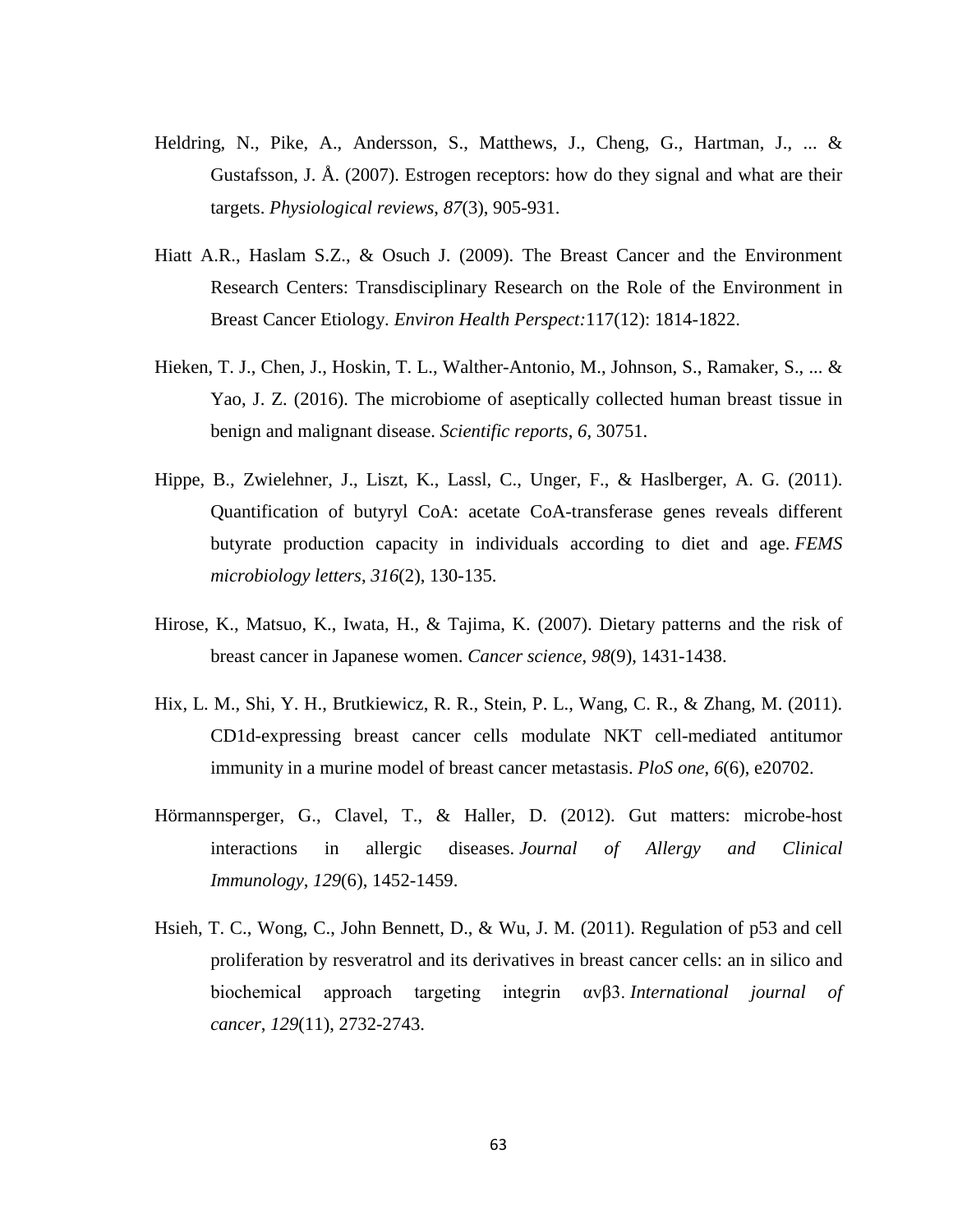- Hullar M.A.J., Burnett-Hartman A.N., & Lampe J.W. (2014). Gut microbes, diet, and cancer. *Cancer Treat Res,* 159: 377-399.
- Human Microbiome Project Consortium. (2012). Structure, function and diversity of the healthy human microbiome. *Nature*, *486*(7402), 207-214.
- Humblot, C., Murkovic, M., Rigottier-Gois, L., Bensaada, M., Bouclet, A., Andrieux, C., ... & Rabot, S. (2007). β-Glucuronidase in human intestinal microbiota is necessary for the colonic genotoxicity of the food-borne carcinogen 2-amino-3-methylimidazo [4, 5-f] quinoline in rats. *Carcinogenesis*, *28*(11), 2419-2425.
- Huycke, M. M., & Gaskins, H. R. (2004). Commensal bacteria, redox stress, and colorectal cancer: mechanisms and models. *Experimental biology and medicine*, *229*(7), 586- 597.
- Iida, N., Dzutsev, A., Stewart, C. A., Smith, L., Bouladoux, N., Weingarten, R. A., ... & Dai, R. M. (2013). Commensal bacteria control cancer response to therapy by modulating the tumor microenvironment. *Science*, *342*(6161), 967-970.
- Jordan, I., Hebestreit, A., Swai, B., & Krawinkel, M. B. (2013). Dietary patterns and breast cancer risk among women in northern Tanzania: a case–control study. *European journal of nutrition*, 1-11.
- Jung, C., Hugot, J. P., & Barreau, F. (2010). Peyer's patches: the immune sensors of the intestine. *International journal of inflammation*, *2010*.
- Kalimuthu, S., & Se-Kwon, K. (2013). Cell survival and apoptosis signaling as therapeutic target for cancer: marine bioactive compounds. *International journal of molecular sciences*, *14*(2), 2334-2354.
- Kaneko, M., Nozawa, H., Sasaki, K., Hongo, K., Hiyoshi, M., Tada, N., ... & Tsuno, N. H. (2012). Elevated neutrophil to lymphocyte ratio predicts poor prognosis in advanced colorectal cancer patients receiving oxaliplatin-based chemotherapy. *Oncology*, *82*(5), 261-268.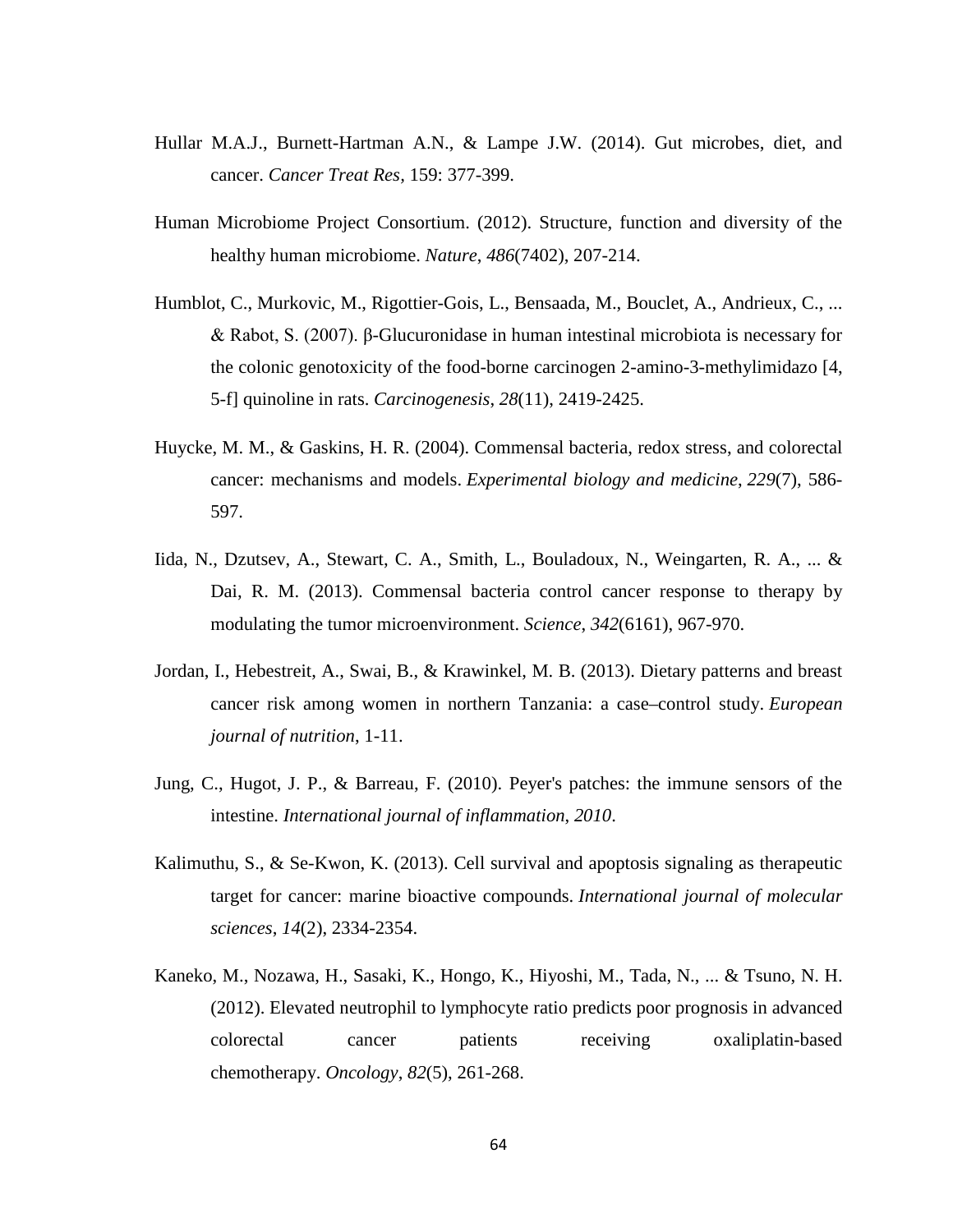- Kaplan, C. W., Ma, X., Paranjpe, A., Jewett, A., Lux, R., Kinder-Haake, S., & Shi, W. (2010). Fusobacterium nucleatum outer membrane proteins Fap2 and RadD induce cell death in human lymphocytes. *Infection and immunity*, *78*(11), 4773-4778.
- Karimi, Z., Jessri, M., Houshiar-Rad, A., Mirzaei, H. R., & Rashidkhani, B. (2014). Dietary patterns and breast cancer risk among women. *Public health nutrition*, *17*(5), 1098- 1106.
- Karr, S. C., Lampe, J. W., Hutchins, A. M., & Slavin, J. L. (1997). Urinary isoflavonoid excretion in humans is dose dependent at low to moderate levels of soy-protein consumption. *The American journal of clinical nutrition*, *66*(1), 46-51.
- Key, T. J., Appleby, P. N., Reeves, G. K., Roddam, A. W., Helzlsouer, K. J., Alberg, A. J., ... & Kaaks, R. (2011). Circulating sex hormones and breast cancer risk factors in postmenopausal women: reanalysis of 13 studies. *British journal of cancer*, *105*(5), 709-722.
- Key, T., Appleby, P., Barnes, I., & Reeves, G. (2002). Endogenous sex hormones and breast cancer in postmenopausal women: reanalysis of nine prospective studies. *Journal of the National Cancer Institute*, *94*(8), 606-616.
- Khan, N. A., Castillo, A., Koriyama, C., Kijima, Y., Umekita, Y., Ohi, Y., ... & Natsugoe, S. (2008). Human papillomavirus detected in female breast carcinomas in Japan. *British journal of cancer*, *99*(3), 408-414.
- Kilkkinen, A., Pietinen, P., Klaukka, T., Virtamo, J., Korhonen, P., & Adlercreutz, H. (2002). Use of oral antimicrobials decreases serum enterolactone concentration. *American journal of epidemiology*, *155*(5), 472-477.
- Kinjo, Y., Wu, D., Kim, G., Xing, G. W., Poles, M. A., Ho, D. D., ... & Kronenberg, M. (2005). Recognition of bacterial glycosphingolipids by natural killer T cells. *Nature*, *434*(7032), 520-525.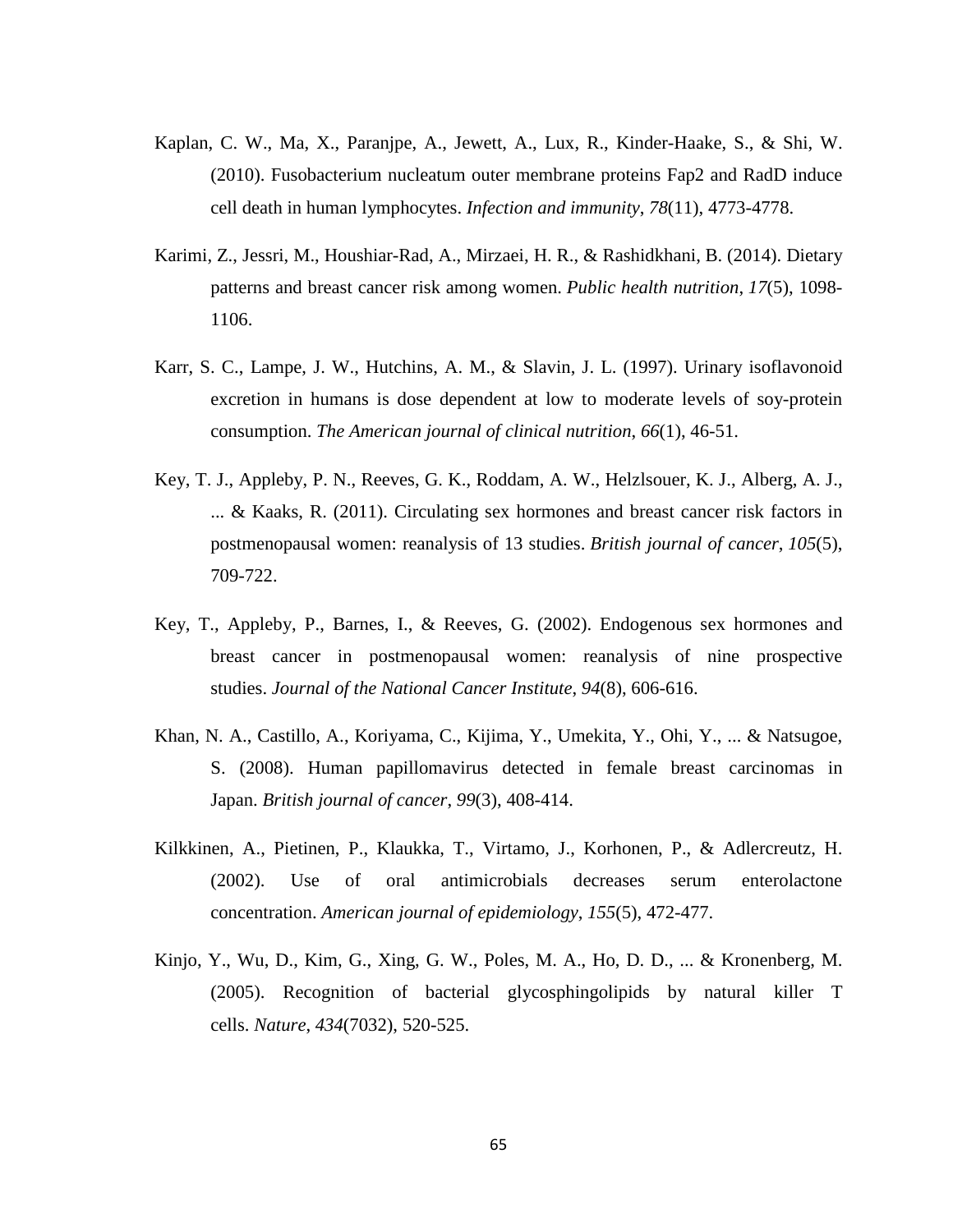- Kojima, R., Okada, E., Ukawa, S., Mori, M., Wakai, K., Iso, H., & Tamakoshi, A. (2017). Dietary patterns and breast cancer risk in a prospective Japanese study. *Breast cancer (Tokyo, Japan)*, *24*(1), 152-160.
- Kroupis, C., Markou, A., Vourlidis, N., Dionyssiou-Asteriou, A., & Lianidou, E. S. (2006). Presence of high-risk human papillomavirus sequences in breast cancer tissues and association with histopathological characteristics. *Clinical biochemistry*, *39*(7), 727- 731.
- Kubota, M., Takimoto, H., Kaneko, M., Inoue, J., & Kumazawa, Y. (2009). Potentiation of murine innate immunity by  $\alpha$ -galacturonosyl-type glycosphingolipids isolated from Sphingomonas yanoikuyae and S. terrae. *Immunopharmacology and immunotoxicology*, *31*(3), 363-369.
- Kwa, M., Plottel, C. S., Blaser, M. J., & Adams, S. (2016). The intestinal microbiome and estrogen receptor–positive female breast cancer. *Journal of the National Cancer Institute*, *108*(8), djw029.
- Lagier, J. C., Million, M., Hugon, P., Armougom, F., & Raoult, D. (2012). Human gut microbiota: repertoire and variations. *Frontiers in cellular and infection microbiology*, *2*.
- Lakritz, J. R., Poutahidis, T., Levkovich, T., Varian, B. J., Ibrahim, Y. M., Chatzigiagkos, A., ... & Erdman, S. E. (2013). Beneficial bacteria stimulate host immune cells to counteract dietary and genetic predisposition to mammary cancer in mice. *International journal of cancer*, *135*(3), 529-540.
- Lakritz, J. R., Poutahidis, T., Mirabal, S., Varian, B. J., Levkovich, T., Ibrahim, Y. M., ... & Lesage, S. (2015). Gut bacteria require neutrophils to promote mammary tumorigenesis. *Oncotarget*, *6*(11), 9387.
- Larsson, E., Tremaroli, V., Lee, Y. S., Koren, O., Nookaew, I., Fricker, A., ... & Bäckhed, F. (2012). Analysis of gut microbial regulation of host gene expression along the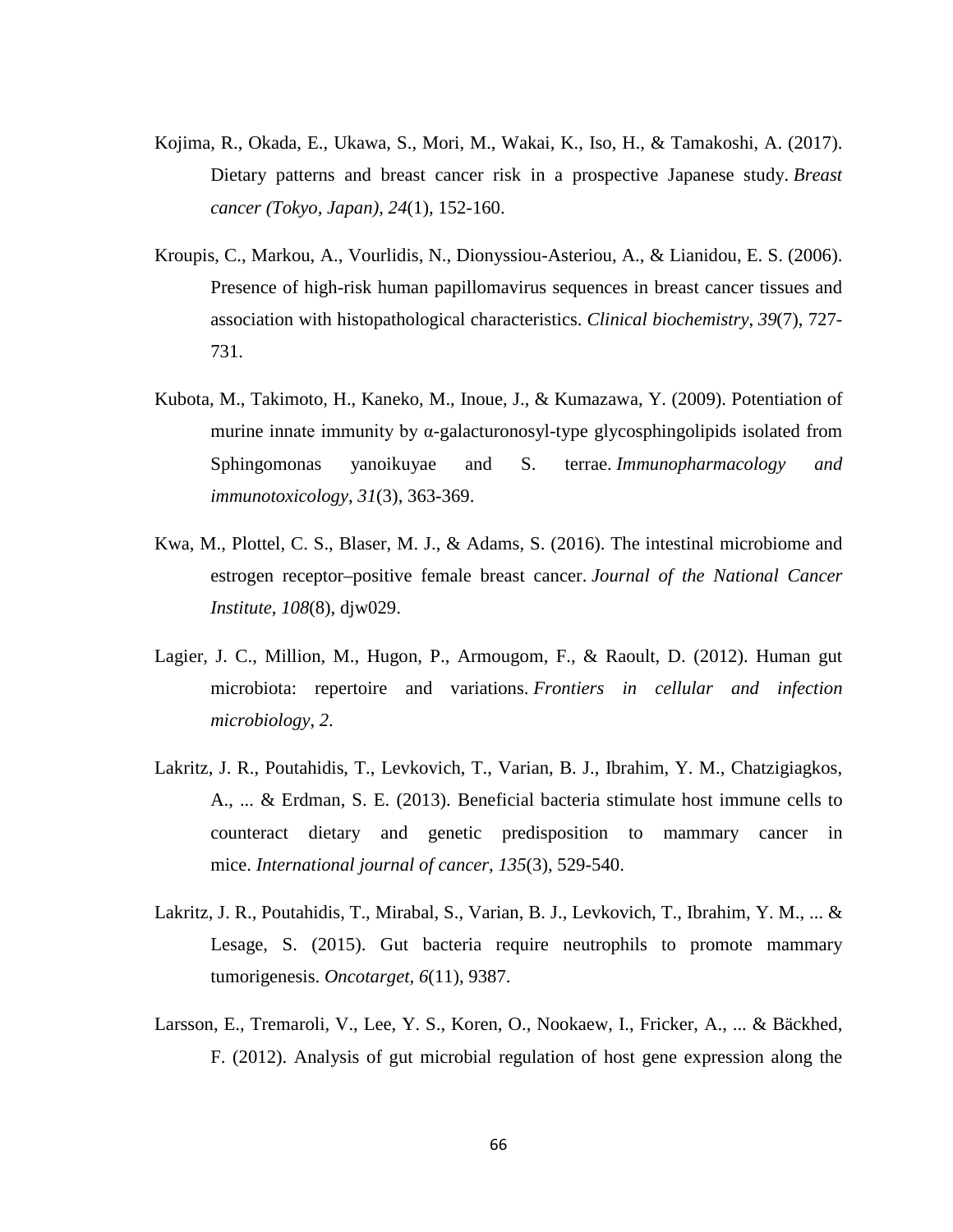length of the gut and regulation of gut microbial ecology through MyD88. *Gut*, *61*(8), 1124-1131.

- Lawson, J. S., Günzburg, W. H., & Whitaker, N. J. (2006). Viruses and human breast cancer.
- Leclercq, G., & Jacquot, Y. (2014). Interactions of isoflavones and other plant derived estrogens with estrogen receptors for prevention and treatment of breast cancer considerations concerning related efficacy and safety. *The Journal of steroid biochemistry and molecular biology*, *139*, 237-244.
- Levi, L. (2015). *Bacterial genotoxins: an interface between infection and cancer biology*. Inst för cell-och molekylärbiologi/Dept of Cell and Molecular Biology.
- Levkovich, T., Poutahidis, T., Cappelle, K., Smith, M. B., Perrotta, A., Alm, E. J., & Erdman, S. E. (2014). 'Hygienic'lymphocytes convey increased cancer risk. Journal of analytical oncology, 3(3), 113.
- Ley, R. E., Turnbaugh, P. J., Klein, S., & Gordon, J. I. (2006). Microbial ecology: human gut microbes associated with obesity. *Nature*, *444*(7122), 1022-1023.
- [Li KM,](https://www.ncbi.nlm.nih.gov/pubmed/?term=Li%20KM%5BAuthor%5D&cauthor=true&cauthor_uid=14578156) [Todorovic R,](https://www.ncbi.nlm.nih.gov/pubmed/?term=Todorovic%20R%5BAuthor%5D&cauthor=true&cauthor_uid=14578156) [Devanesan P,](https://www.ncbi.nlm.nih.gov/pubmed/?term=Devanesan%20P%5BAuthor%5D&cauthor=true&cauthor_uid=14578156) [Higginbotham S,](https://www.ncbi.nlm.nih.gov/pubmed/?term=Higginbotham%20S%5BAuthor%5D&cauthor=true&cauthor_uid=14578156) [Köfeler H,](https://www.ncbi.nlm.nih.gov/pubmed/?term=K%C3%B6feler%20H%5BAuthor%5D&cauthor=true&cauthor_uid=14578156) [Ramanathan R,](https://www.ncbi.nlm.nih.gov/pubmed/?term=Ramanathan%20R%5BAuthor%5D&cauthor=true&cauthor_uid=14578156) [Gross](https://www.ncbi.nlm.nih.gov/pubmed/?term=Gross%20ML%5BAuthor%5D&cauthor=true&cauthor_uid=14578156)  [ML,](https://www.ncbi.nlm.nih.gov/pubmed/?term=Gross%20ML%5BAuthor%5D&cauthor=true&cauthor_uid=14578156) [Rogan EG,](https://www.ncbi.nlm.nih.gov/pubmed/?term=Rogan%20EG%5BAuthor%5D&cauthor=true&cauthor_uid=14578156) [Cavalieri EL.](https://www.ncbi.nlm.nih.gov/pubmed/?term=Cavalieri%20EL%5BAuthor%5D&cauthor=true&cauthor_uid=14578156) (2004). Metabolism and DNA binding studies of 4 hydroxyestradiol and estradiol-3,4-quinone in vitro and in female ACI rat mammary gland in vivo. *Carcinogenesis*; 25(2):289-97.
- Lindel, K., Forster, A., Altermatt, H. J., Greiner, R., & Gruber, G. (2007). Breast cancer and human papillomavirus (HPV) infection: no evidence of a viral etiology in a group of Swiss women. *The breast*, *16*(2), 172-177.
- Link, L. B., Canchola, A. J., Bernstein, L., Clarke, C. A., Stram, D. O., Ursin, G., & Horn-Ross, P. L. (2013). Dietary patterns and breast cancer risk in the California Teachers Study cohort. *The American journal of clinical nutrition*, *98*(6), 1524-1532.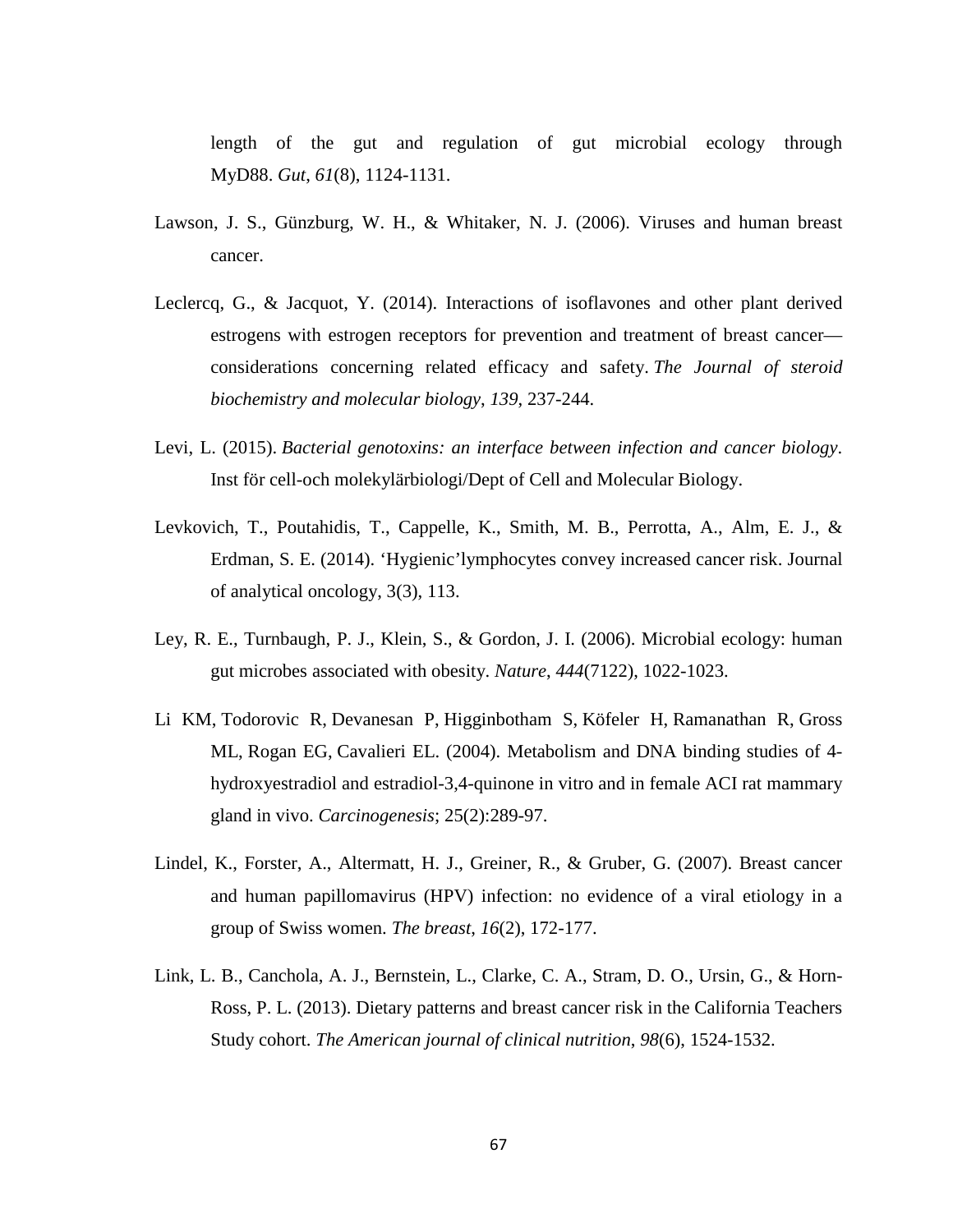- Liu, X., Suzuki, N., Laxmi, Y. S., Okamoto, Y., & Shibutani, S. (2012). Anti-breast cancer potential of daidzein in rodents. *Life sciences*, *91*(11), 415-419.
- Liu, Z., Zhang, X. S., & Zhang, S. (2014). Breast tumor subgroups reveal diverse clinical prognostic power. *Scientific reports*, *4*.
- Loh, Y. H., Jakszyn, P., Luben, R. N., Mulligan, A. A., Mitrou, P. N., & Khaw, K. T. (2011). N-nitroso compounds and cancer incidence: the European Prospective Investigation into Cancer and Nutrition (EPIC)–Norfolk Study. *The American journal of clinical nutrition*, *93*(5), 1053-1061.
- Loi, S., Sirtaine, N., Piette, F., Salgado, R., Viale, G., Van Eenoo, F., ... & De Azambuja, E. (2013). Prognostic and predictive value of tumor-infiltrating lymphocytes in a phase III randomized adjuvant breast cancer trial in node-positive breast cancer comparing the addition of docetaxel to doxorubicin with doxorubicin-based chemotherapy: BIG 02-98. *Journal of clinical oncology*, *31*(7), 860-867.
- Louis, P., Hold, G. L., & Flint, H. J. (2014). The gut microbiota, bacterial metabolites and colorectal cancer. *Nature Reviews Microbiology*, *12*(10), 661-672.
- Lu, S., Huang, X., Yu, H., Yang, J., Han, R., Su, J., ... & Wu, M. (2016). Dietary patterns and risk of breast cancer in Chinese women: a population-based case-control study. *The Lancet*, *388*, S61.
- Luu, T. H., Michel, C., Bard, J. M., Dravet, F., Nazih, H., & Bobin-Dubigeon, C. (2017). Intestinal Proportion of Blautia sp. is Associated with Clinical Stage and Histoprognostic Grade in Patients with Early-Stage Breast Cancer. *Nutrition and cancer*, *69*(2), 267-275.
- Mabrok, H. B., Klopfleisch, R., Ghanem, K. Z., Clavel, T., Blaut, M., & Loh, G. (2011). Lignan transformation by gut bacteria lowers tumor burden in a gnotobiotic rat model of breast cancer. *Carcinogenesis*, *33*(1), 203-208.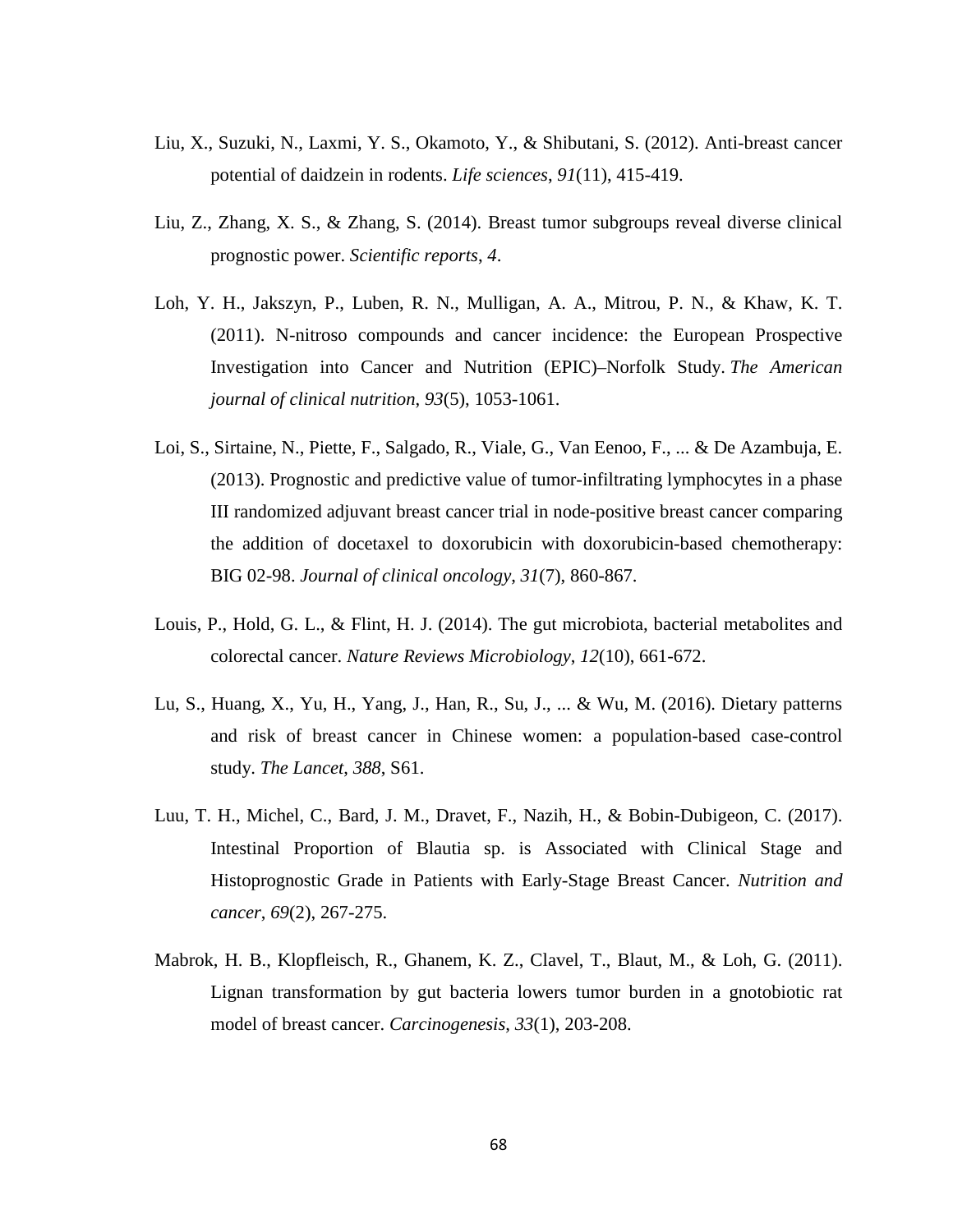- Mager, D. L. (2006). Bacteria and cancer: cause, coincidence or cure? A review. *Journal of translational medicine*, *4*(1), 14.
- Mahmoud, S. M., Paish, E. C., Powe, D. G., Macmillan, R. D., Grainge, M. J., Lee, A. H., ... & Green, A. R. (2011). Tumor-infiltrating CD8+ lymphocytes predict clinical outcome in breast cancer. *Journal of clinical oncology*, *29*(15), 1949-1955.
- Männistö, S., Dixon, L. B., Balder, H. F., Virtanen, M. J., Krogh, V., Khani, B. R., ... & Tan, F. (2005). Dietary patterns and breast cancer risk: results from three cohort studies in the DIETSCAN project. *Cancer Causes and Control*, *16*(6), 725-733.
- Marchès, O., Ledger, T. N., Boury, M., Ohara, M., Tu, X., Goffaux, F., ... & Oswald, E. (2003). Enteropathogenic and enterohaemorrhagic Escherichia coli deliver a novel effector called Cif, which blocks cell cycle G2/M transition. *Molecular microbiology*, *50*(5), 1553-1567.
- Margolis, K. L., Rodabough, R. J., Thomson, C. A., Lopez, A. M., & McTiernan, A. (2007). Prospective study of leukocyte count as a predictor of incident breast, colorectal, endometrial, and lung cancer and mortality in postmenopausal women. *Archives of Internal Medicine*, *167*(17), 1837-1844.
- Mariat, D., Firmesse, O., Levenez, F., Guimarăes, V. D., Sokol, H., Doré, J., ... & Furet, J. P. (2009). The Firmicutes/Bacteroidetes ratio of the human microbiota changes with age. *BMC microbiology*, *9*(1), 123.
- Maroof, H., Hassan, Z. M., Mobarez, A. M., & Mohamadabadi, M. A. (2012). Lactobacillus acidophilus could modulate the immune response against breast cancer in murine model. *Journal of clinical immunology*, *32*(6), 1353-1359.
- Martin, J. H., Crotty, S., & Nelson, P. N. (2007). Phytoestrogens: perpetrators or protectors?. *Future Oncol.* 3: 307-318 [PMID: 17547526 DOI: 10.2217/14796694.3.3.307].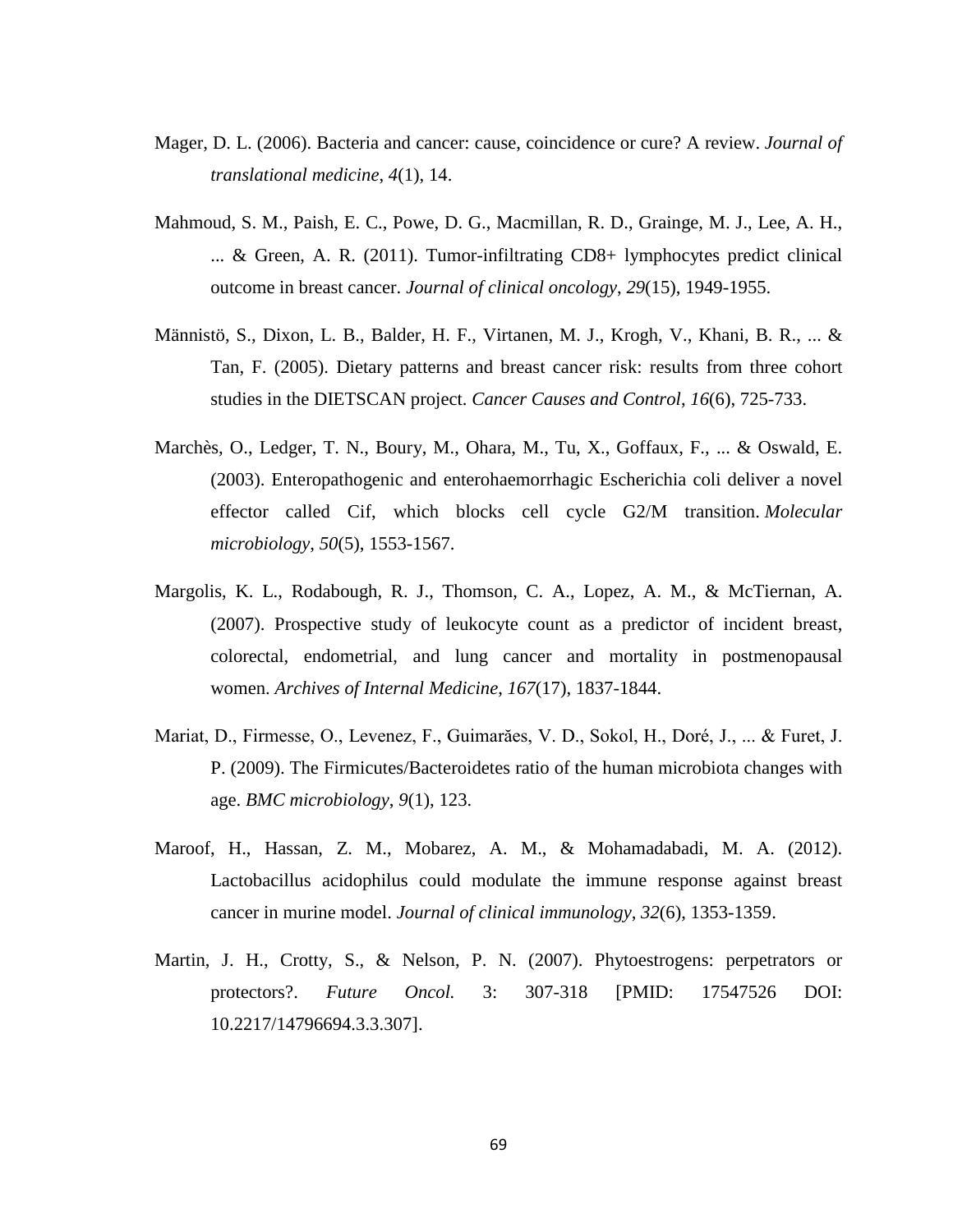- Masuda, Y., Inoue, M., Miyata, A., Mizuno, S., & Nanba, H. (2009). Maitake β-glucan enhances therapeutic effect and reduces myelosupression and nephrotoxicity of cisplatin in mice. *International immunopharmacology*, *9*(5), 620-626.
- Matsui, A., Ikeda, T., Enomoto, K., Hosoda, K., Nakashima, H., Omae, K., ... & Kitajima, M. (2000). Increased formation of oxidative DNA damage, 8-hydroxy-2′ deoxyguanosine, in human breast cancer tissue and its relationship to GSTP1 and COMT genotypes. *Cancer letters*, *151*(1), 87-95.
- May, P., & May, E. (1999). Twenty years of p53 research: structural and functional aspects of the p53 protein. *Oncogene*, *18*(53), 7621-7636.
- Maynard, C. L., Elson, C. O., Hatton, R. D., & Weaver, C. T. (2012). Reciprocal interactions of the intestinal microbiota and immune system. *Nature*, *489*(7415), 231-241.
- Mazhar, D., Ang, R., & Waxman, J. (2006). COX inhibitors and breast cancer. *British journal of cancer*, *94*(3), 346-350.
- McIntosh, F. M., Maison, N., Holtrop, G., Young, P., Stevens, V. J., Ince, J., ... & Louis, P. (2012). Phylogenetic distribution of genes encoding β-glucuronidase activity in human colonic bacteria and the impact of diet on faecal glycosidase activities. *Environmental microbiology*, *14*(8), 1876-1887.
- Mercier, B. C., Ventre, E., Fogeron, M. L., Debaud, A. L., Tomkowiak, M., Marvel, J., & Bonnefoy, N. (2012). NOD1 cooperates with TLR2 to enhance T cell receptormediated activation in CD8 T cells. *PLoS One*, *7*(7), e42170.
- Miller, P. E., & Snyder, D. C. (2012). Phytochemicals and cancer risk: a review of the epidemiological evidence. *Nutrition in Clinical Practice*, *27*(5), 599-612.
- Minelli EB, Beghini AM, Vesentini S, Marchiori L, Nardo G, Cerutti R, et al. Intestinal microflora as an alternative metabolic source of estrogens in women with uterine leiomyoma and breast cancer. Ann N Y Acad Sci. 1990;595:473–9.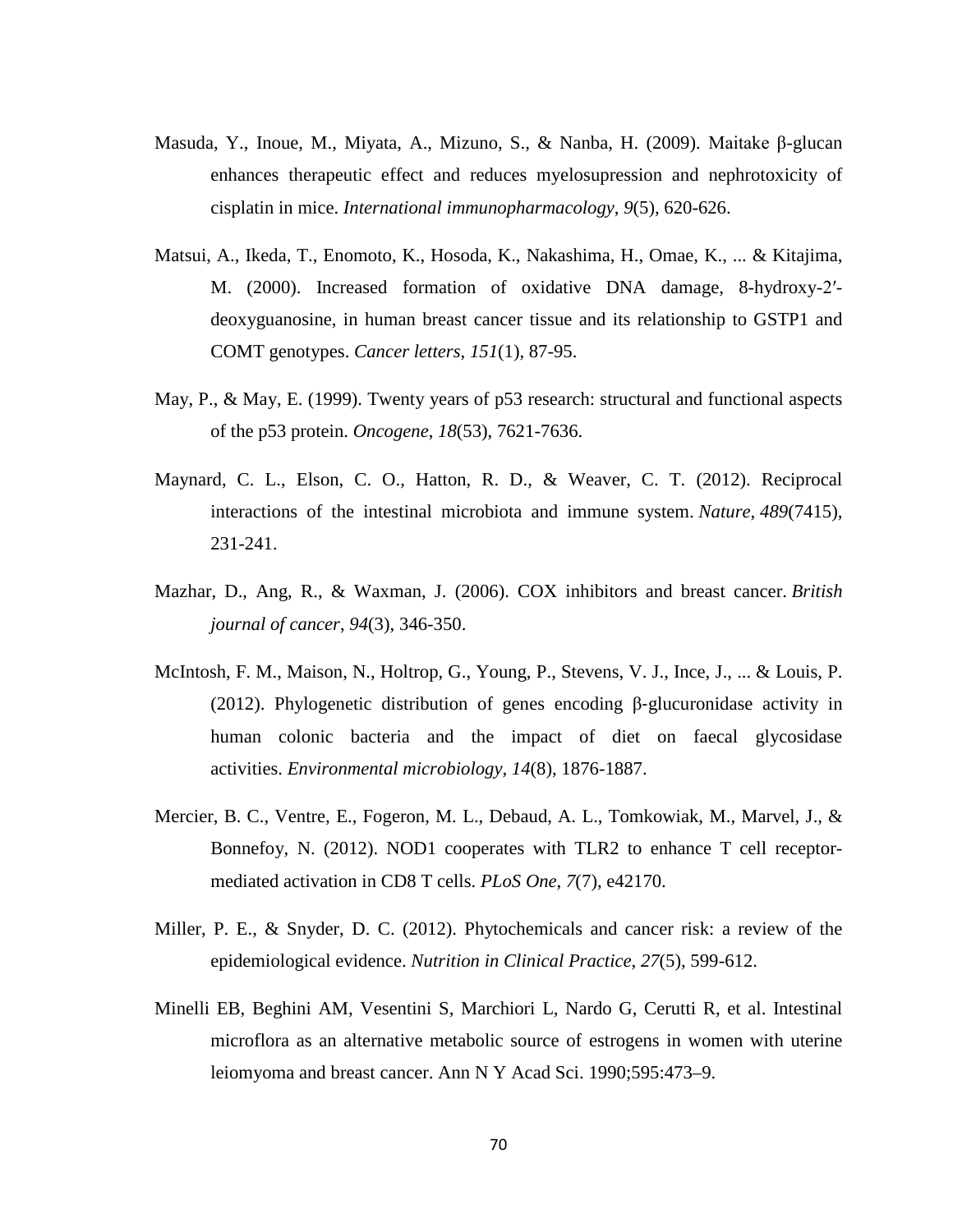- Miyoshi Yasuo, Yoshio Tanji, Tetsuya Taguchi, Yasuhiro Tamaki, and Shinzaburo Noguchi (2003). Association of Serum Estrone Levels with Estrogen Receptorpositive Breast Cancer Risk in Postmenopausal Japanese Women. *Clinical Cancer Research* 2229-2233
- Mobarakeh, Z. S., Mirzaei, K., Hatmi, N., Ebrahimi, M., Dabiran, S., & Sotoudeh, G. (2014). Dietary habits contributing to breast cancer risk among Iranian women. *Asian Pac J Cancer Prev*, *15*(21), 9543-9547.
- Moore, S. C., Matthews, C. E., Ou Shu, X., Yu, K., Gail, M. H., Xu, X., ... & Yang, G. (2016). Endogenous estrogens, estrogen metabolites, and breast cancer risk in postmenopausal Chinese women. *JNCI: Journal of the National Cancer Institute*, *108*(10).
- Morgan, X. C., & Huttenhower, C. (2012). Human microbiome analysis. *PLoS computational biology*, *8*(12), e1002808.
- Mourouti, N., Papavagelis, C., Plytzanopoulou, P., Kontogianni, M., Vassilakou, T., Malamos, N., ... & Panagiotakos, D. (2015). Dietary patterns and breast cancer: a case-control study in women. *European journal of nutrition*, *54*(4), 609.
- Murtaugh, M. A., Sweeney, C., Giuliano, A. R., Herrick, J. S., Hines, L., Byers, T., ... & Slattery, M. L. (2008). Diet patterns and breast cancer risk in Hispanic and non-Hispanic white women: the Four-Corners Breast Cancer Study. *The American journal of clinical nutrition*, *87*(4), 978-984.
- Nanno, M., Morotomi, H., Takayama, H., Kuroshima, T., Tanaka, R., & Mutai, M. (1986). Mutagenic activation of biliary metabolites of benzo (a) pyrene by β-glucuronidasepositive bacteria in human faeces. *Journal of medical microbiology*, *22*(4), 351-355.
- Nasseri, K., Mills, P. K., & Allan, M. (2007). Cancer incidence in the Middle Eastern population of California, 1988–2004. *Asian Pacific journal of cancer prevention: APJCP*, *8*(3), 405.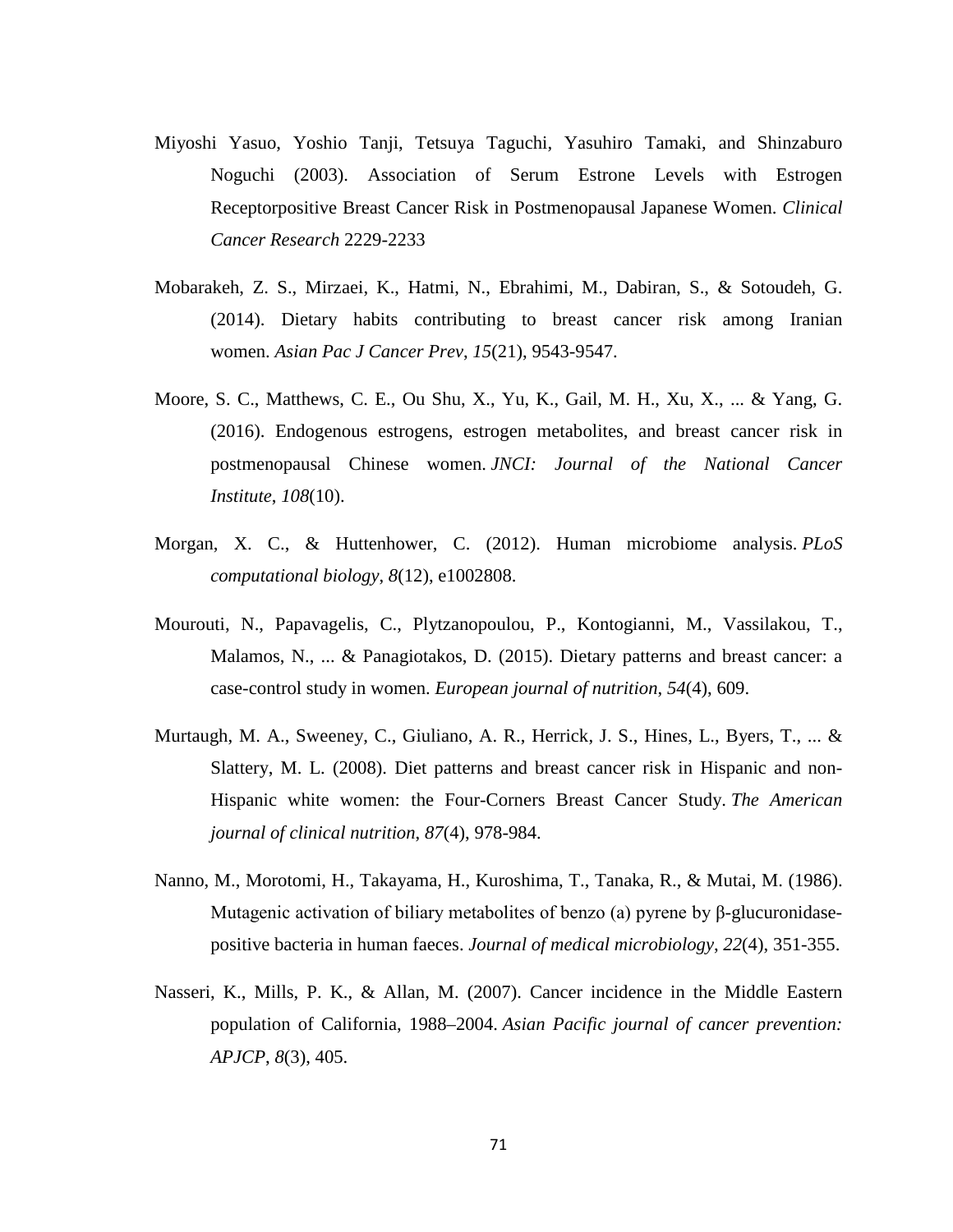- Ness, R. B., & Cauley, J. A. (2004). Antibiotics and breast cancer—what's the meaning of this?. *Jama*, *291*(7), 880-881.
- Nickels, S., Truong, T., Hein, R., Stevens, K., Buck, K., Behrens, S., ... & Gaudet, M. (2013). Evidence of gene–environment interactions between common breast cancer susceptibility loci and established environmental risk factors. *PLoS genetics*, *9*(3), e1003284.
- Nkondjock, A., & Ghadirian, P. (2005). Associated nutritional risk of breast and colon cancers: a population-based case-control study in Montreal, Canada. *Cancer letters*, *223*(1), 85-91.
- Nordling, C. O. (1953). A new theory on the cancer-inducing mechanism. *British journal of cancer*, *7*(1), 68.
- Nougayrède, J. P., Homburg, S., Taieb, F., Boury, M., Brzuszkiewicz, E., Gottschalk, G., ... & Oswald, E. (2006). Escherichia coli induces DNA double-strand breaks in eukaryotic cells. *Science*, *313*(5788), 848-851.
- Ojanotko‐Harri, A., Nikkari, T., Harrl, M. P., & Paunio, K. (1990). Metabolism of progesterone and testosterone by Bacillus cereus strain Socransky 67 and Streptococcus mutans strain Ingbritt. *Molecular Oral Microbiology*, *5*(4), 237-239.
- Ou, J., Carbonero, F., Zoetendal, E. G., DeLany, J. P., Wang, M., Newton, K., ... & O'keefe, S. J. (2013). Diet, microbiota, and microbial metabolites in colon cancer risk in rural Africans and African Americans. *The American journal of clinical nutrition*, *98*(1), 111-120.
- Palmer, C., Bik, E. M., DiGiulio, D. B., Relman, D. A., & Brown, P. O. (2007). Development of the human infant intestinal microbiota. *PLoS biology*, *5*(7), e177.
- Patisaul, H. B., & Jefferson, W. (2010). The pros and cons of phytoestrogens. *Frontiers in neuroendocrinology*, *31*(4), 400-419.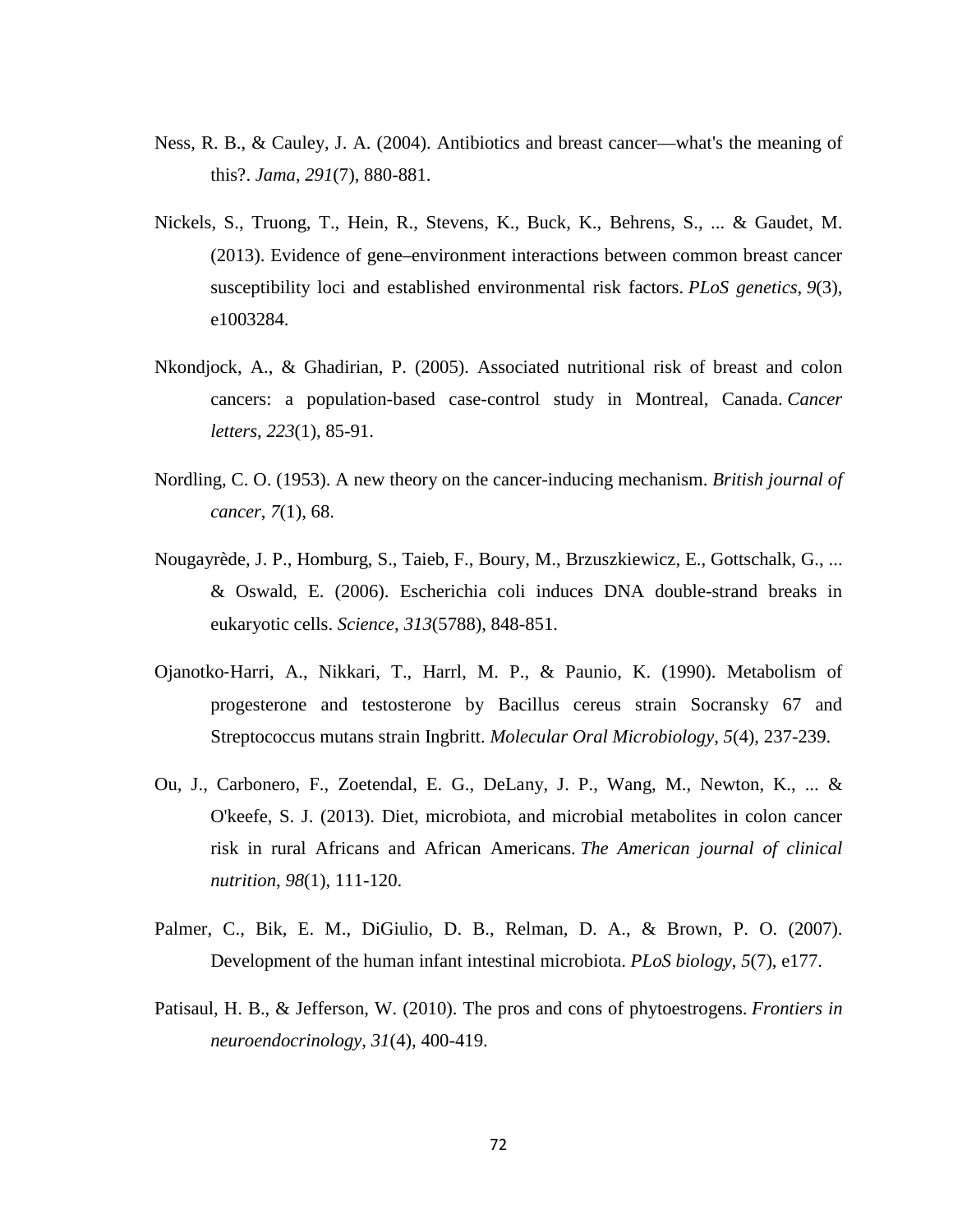- Pevsner-Fischer, M., Tuganbaev, T., Meijer, M., Zhang, S. H., Zeng, Z. R., Chen, M. H., & Elinav, E. (2016). Role of the microbiome in non-gastrointestinal cancers. *World journal of clinical oncology*, *7*(2), 200.
- Pfirschke, C., Garris, C., & Pittet, M. J. (2015). Common TLR5 mutations control cancer progression. *Cancer cell*, *27*(1), 1-3.
- Plottel, C. S., & Blaser, M. J. (2011). Microbiome and malignancy. *Cell host & microbe*, *10*(4), 324-335.
- Poojary, I., Kurian, A., Devapriya J, D., & MA, T. (2017). Corynebacterium species causing breast abscesses among patients attending a tertiary care hospital in Chennai, South India. *Infectious Diseases*, *49*(7), 528-531.
- Poutahidis, T., Cappelle, K., Levkovich, T., Lee, C. W., Doulberis, M., Ge, Z., ... & Erdman, S. E. (2013). Pathogenic intestinal bacteria enhance prostate cancer development via systemic activation of immune cells in mice. *PloS one*, *8*(8), e73933.
- Poutahidis, T., Varian, B. J., Levkovich, T., Lakritz, J. R., Mirabal, S., Kwok, C., ... & Erdman, S. E. (2015). Dietary microbes modulate transgenerational cancer risk. *Cancer research*, *75*(7), 1197-1204.
- Qian, F., Ogundiran, T., Hou, N., Ndom, P., Gakwaya, A., Jombwe, J., ... & Olopade, O. I. (2014). Alcohol consumption and breast cancer risk among women in three sub-Saharan African countries. *PloS one*, *9*(9), e106908.
- Qin, J., Li, R., Raes, J., Arumugam, M., Burgdorf, K. S., Manichanh, C., ... & Mende, D. R. (2010). A human gut microbial gene catalogue established by metagenomic sequencing. *nature*, *464*(7285), 59-65.
- Rachid, M., Matar, C., Duarte, J., & Perdigon, G. (2006). Effect of milk fermented with a Lactobacillus helveticus R389 (+) proteolytic strain on the immune system and on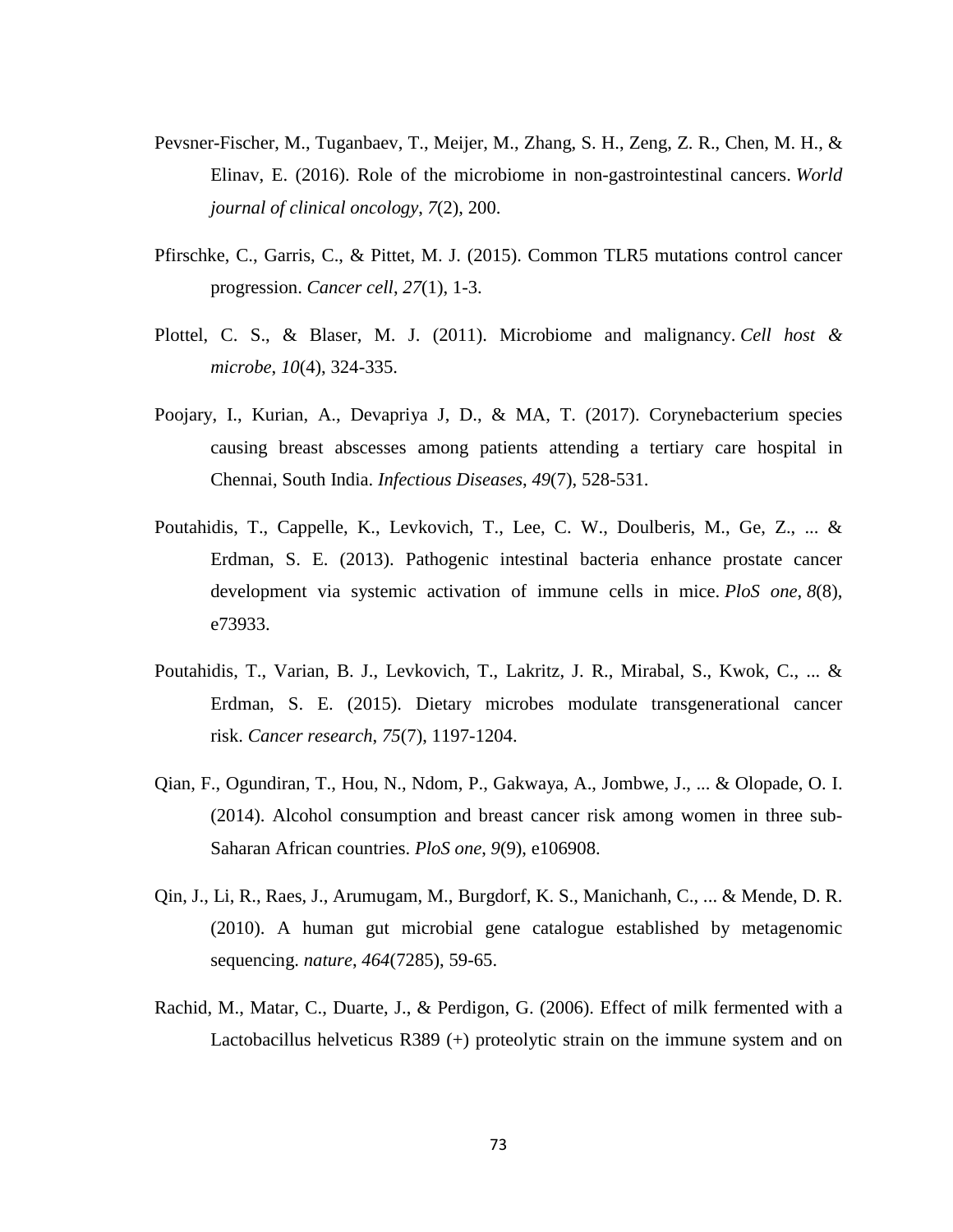the growth of 4T1 breast cancer cells in mice. *FEMS Immunology & Medical Microbiology*, *47*(2), 242-253.

- Raftogianis, R., Creveling, C., Weinshilboum, R., & Weisz, J. (2000). Estrogen metabolism by conjugation. *JNCI Monographs*, *2000*(27), 113-124.
- Rahal, O. M., & Simmen, R. C. (2010). PTEN and p53 cross-regulation induced by soy isoflavone genistein promotes mammary epithelial cell cycle arrest and lobuloalveolar differentiation. *Carcinogenesis*, *31*(8), 1491-1500.
- Rajah, T. T., Peine, K. J., Du, N., Serret, C. A., & Drews, N. R. (2012). Physiological concentrations of genistein and 17β-estradiol inhibit MDA-MB-231 breast cancer cell growth by increasing BAX/BCL-2 and reducing pERK1/2. *Anticancer research*, *32*(4), 1181-1191.
- Rao, V. P., Poutahidis, T., Fox, J. G., & Erdman, S. E. (2007). Breast cancer: should gastrointestinal bacteria be on our radar screen?. *Cancer research*, *67*(3), 847-850.
- Rao, V. P., Poutahidis, T., Ge, Z., Nambiar, P. R., Boussahmain, C., Wang, Y. Y., ... & Erdman, S. E. (2006). Innate immune inflammatory response against enteric bacteria Helicobacter hepaticus induces mammary adenocarcinoma in mice. *Cancer Research*, *66*(15), 7395-7400.
- Reddy, B. S., & Watanabe, K. (1978). Effect of Intestinal Microflora on 3, 2′-Dimethyl-4 aminobiphenyl-Induced Carcinogenesis in F344 Rats 2. *Journal of the National Cancer Institute*, *61*(5), 1269-1271.
- Richards, J. L., Yap, Y. A., McLeod, K. H., Mackay, C. R., & Mariño, E. (2016). Dietary metabolites and the gut microbiota: an alternative approach to control inflammatory and autoimmune diseases. *Clinical & translational immunology*, *5*(5), e82.
- Ridnour, L. A., Barasch, K. M., Windhausen, A. N., Dorsey, T. H., Lizardo, M. M., Yfantis, H. G., ... & Brueggemann, E. (2012). Nitric oxide synthase and breast cancer: role of TIMP-1 in NO-mediated Akt activation. *PLoS One*, *7*(9), e44081.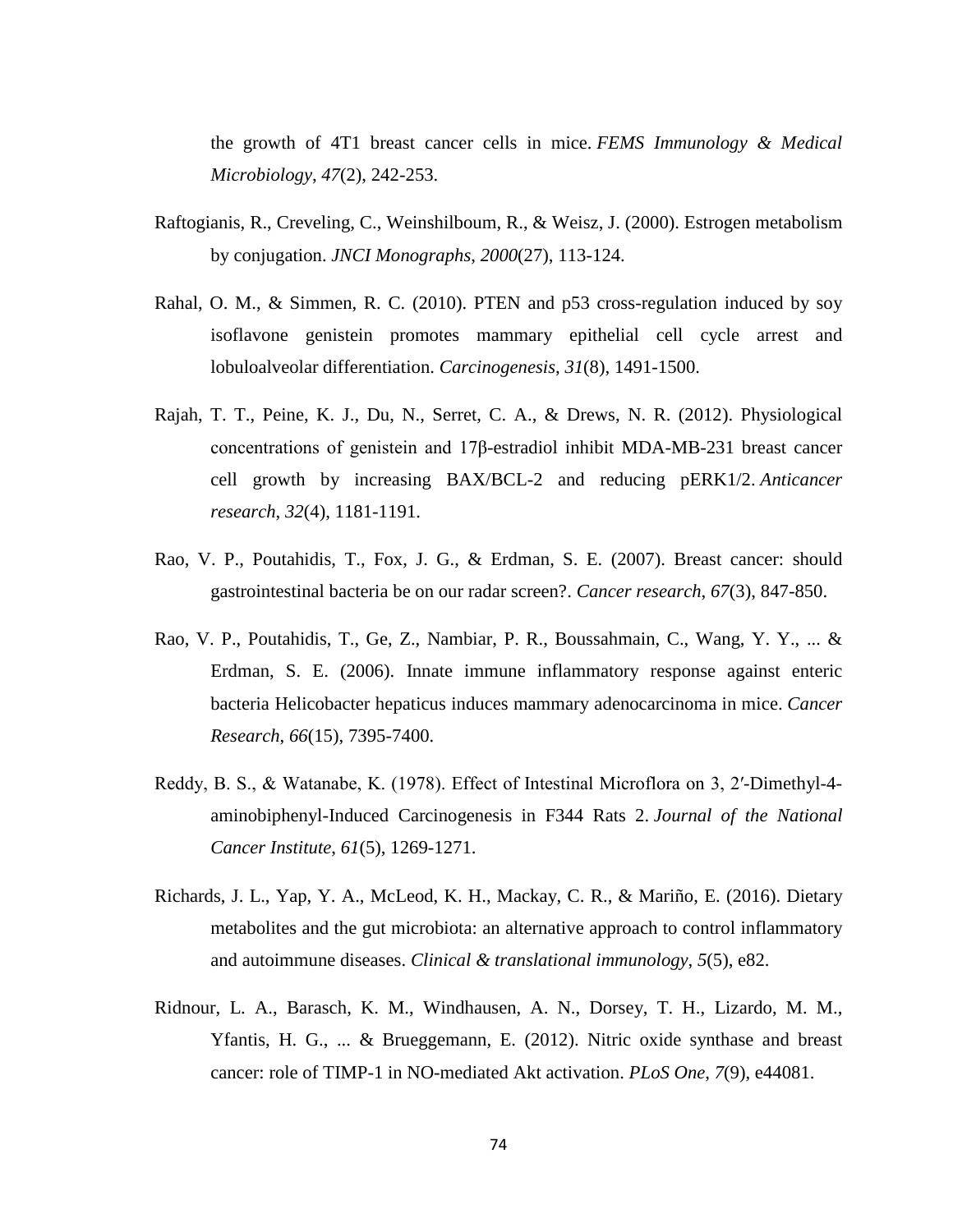- Ronco, A. L., De Stefani, E., Boffetta, P., Deneo‐Pellegrini, H., Acosta, G., & Mendilaharsu, M. (2006). Food patterns and risk of breast cancer: a factor analysis study in Uruguay. *International journal of cancer*, *119*(7), 1672-1678.
- Ronco, A. L., De Stefani, E., Deneo-Pellegrini, H., Boffetta, P., Aune, D., Silva, C., ... & Mendilaharsu, M. (2010). Dietary patterns and risk of ductal carcinoma of the breast: a factor analysis in Uruguay. *Asian Pac J Cancer Prev*, *11*(5), 1187-1193.
- Rossini, A., Rumio, C., Sfondrini, L., Tagliabue, E., Morelli, D., Miceli, R., ... & Balsari, A. (2006). Influence of antibiotic treatment on breast carcinoma development in proto-neu transgenic mice. *Cancer research*, *66*(12), 6219-6224.
- Round, J. L., & Mazmanian, S. K. (2010). Inducible Foxp3+ regulatory T-cell development by a commensal bacterium of the intestinal microbiota. *Proceedings of the National Academy of Sciences*, *107*(27), 12204-12209.
- Rutkowski, M. R., Stephen, T. L., Svoronos, N., Allegrezza, M. J., Tesone, A. J., Perales-Puchalt, A., ... & Zhang, R. (2015). Microbially driven TLR5-dependent signaling governs distal malignant progression through tumor-promoting inflammation. *Cancer cell*, *27*(1), 27-40.
- Saarinen, N. M., Smeds, A. I., Penalvo, J. L., Nurmi, T., Adlercreutz, H., & Mäkelä, S. (2010). Flaxseed ingestion alters ratio of enterolactone enantiomers in human serum. *Journal of nutrition and metabolism*, *2010*.
- Saji, S., Hirose, M., & Toi, M. (2005). Clinical significance of estrogen receptor  $\beta$  in breast cancer. *Cancer chemotherapy and pharmacology*, *56*(1), 21-26.
- Sakamoto, T., Horiguchi, H., Oguma, E., & Kayama, F. (2010). Effects of diverse dietary phytoestrogens on cell growth, cell cycle and apoptosis in estrogen-receptorpositive breast cancer cells. *The Journal of nutritional biochemistry*, *21*(9), 856-864.
- Sant, M., Allemani, C., Sieri, S., Krogh, V., Menard, S., Tagliabue, E., ... & Berrino, F. (2007). Salad vegetables dietary pattern protects against HER‐2‐positive breast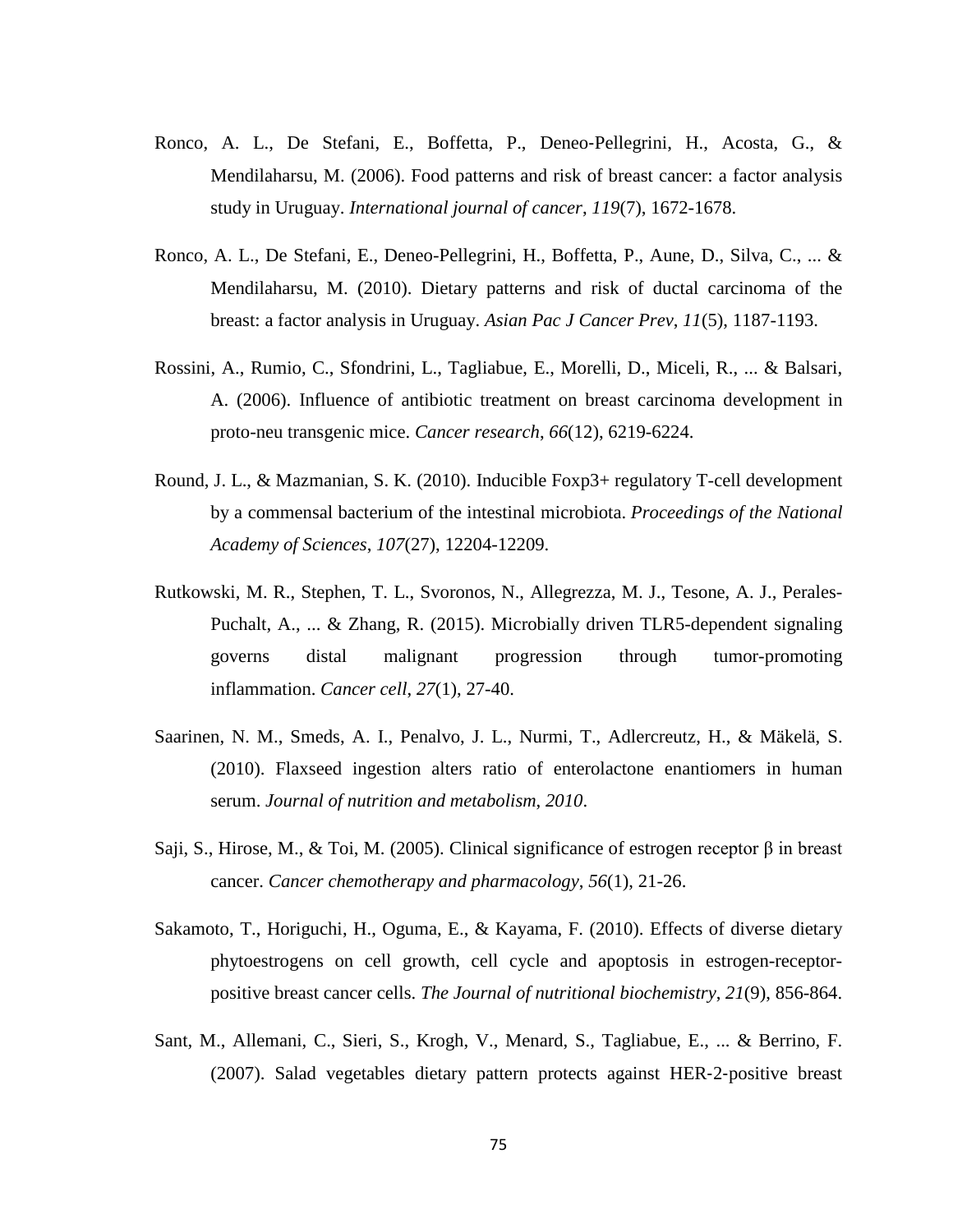cancer: A prospective Italian study. *International journal of cancer*, *121*(4), 911- 914.

- Savage, D. C., Dubos, R., & Schaedler, R. W. (1968). The gastrointestinal epithelium and its autochthonous bacterial flora. *Journal of Experimental Medicine*, *127*(1), 67-76.
- Schippa, S., & Conte, M. P. (2014). Dysbiotic events in gut microbiota: impact on human health. *Nutrients*, *6*(12), 5786-5805.
- Schwabe, R. F., & Jobin, C. (2013). The microbiome and cancer. *Nature Reviews Cancer*, *13*(11), 800-812.
- Seo, H. S., Ju, J. H., Jang, K., & Shin, I. (2011). Induction of apoptotic cell death by phytoestrogens by up-regulating the levels of phospho-p53 and p21 in normal and malignant estrogen receptor α–negative breast cells. *Nutrition research*, *31*(2), 139- 146.
- Shapira, I., Sultan, K., Lee, A., & Taioli, E. (2013). Evolving concepts: how diet and the intestinal microbiome act as modulators of breast malignancy. *ISRN oncology*, *2013*.
- Sheflin, A. M., Whitney, A. K., & Weir, T. L. (2014). Cancer-promoting effects of microbial dysbiosis. *Current oncology reports*, *16*(10), 406.
- Shin, S., Saito, E., Inoue, M., Sawada, N., Ishihara, J., Takachi, R., ... & Sasazuki, S. (2016). Dietary pattern and breast cancer risk in Japanese women: the Japan Public Health Center-based Prospective Study (JPHC Study). *British Journal of Nutrition*, *115*(10), 1769-1779.
- Siegel, R. L., Miller, K. D., & Jemal, A. (2015). Cancer statistics, 2015. *CA: a cancer journal for clinicians*, *65*(1), 5-29.
- Sieri, S., Krogh, V., Pala, V., Muti, P., Micheli, A., Evangelista, A., ... & Berrino, F. (2004). Dietary patterns and risk of breast cancer in the ORDET cohort. *Cancer Epidemiology and Prevention Biomarkers*, *13*(4), 567-572.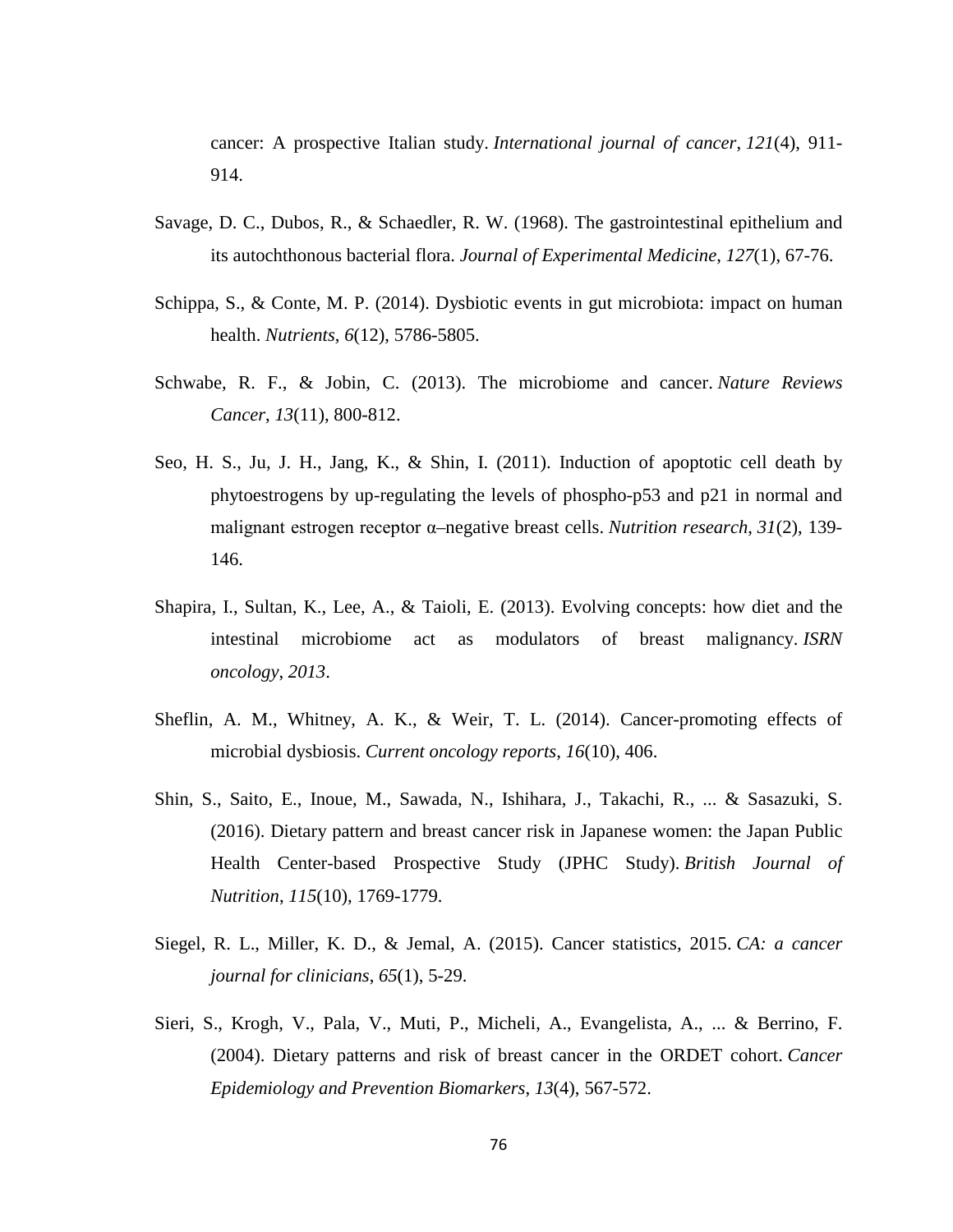- Singh, N., Gurav, A., Sivaprakasam, S., Brady, E., Padia, R., Shi, H., ... & Lee, J. R. (2014). Activation of Gpr109a, receptor for niacin and the commensal metabolite butyrate, suppresses colonic inflammation and carcinogenesis. *Immunity*, *40*(1), 128-139.
- Smith, P. M., Howitt, M. R., Panikov, N., Michaud, M., Gallini, C. A., Bohlooly-y, M., ... & Garrett, W. S. (2013). The microbial metabolites, short-chain fatty acids, regulate colonic Treg cell homeostasis. *Science*, *341*(6145), 569-573.
- Smith-Warner SA, Spiegelman D, Adami HO, Beeson WL, van den Brandt PA, Folsom AR, *et al*. (2001). Types of dietary fat and breast cancer: A pooled analysis of cohort studies. *Int J Cancer*; 92:767–774.
- Snedeker, S. M., & Hay, A. G. (2012). Do interactions between gut ecology and environmental chemicals contribute to obesity and diabetes?. *Environmental health perspectives*, *120*(3), 332.
- Soerjomataram, I., Lortet-Tieulent, J., Parkin, D. M., Ferlay, J., Mathers, C., Forman, D., & Bray, F. (2012). Global burden of cancer in 2008: a systematic analysis of disability-adjusted life-years in 12 world regions. *The Lancet*, *380*(9856), 1840- 1850.
- Sova, H., Jukkola-Vuorinen, A., Puistola, U., Kauppila, S., & Karihtala, P. (2010). 8- Hydroxydeoxyguanosine: a new potential independent prognostic factor in breast cancer. *British journal of cancer*, *102*(6), 1018-1023.
- Stecher, B., Maier, L., & Hardt, W. D. (2013). 'Blooming'in the gut: how dysbiosis might contribute to pathogen evolution. *Nature Reviews Microbiology*, *11*(4), 277-284.
- Stewart, B. W. K. P., & Wild, C. P. (2015). World cancer report 2014. 2014. *Lyon CEDEX, France*.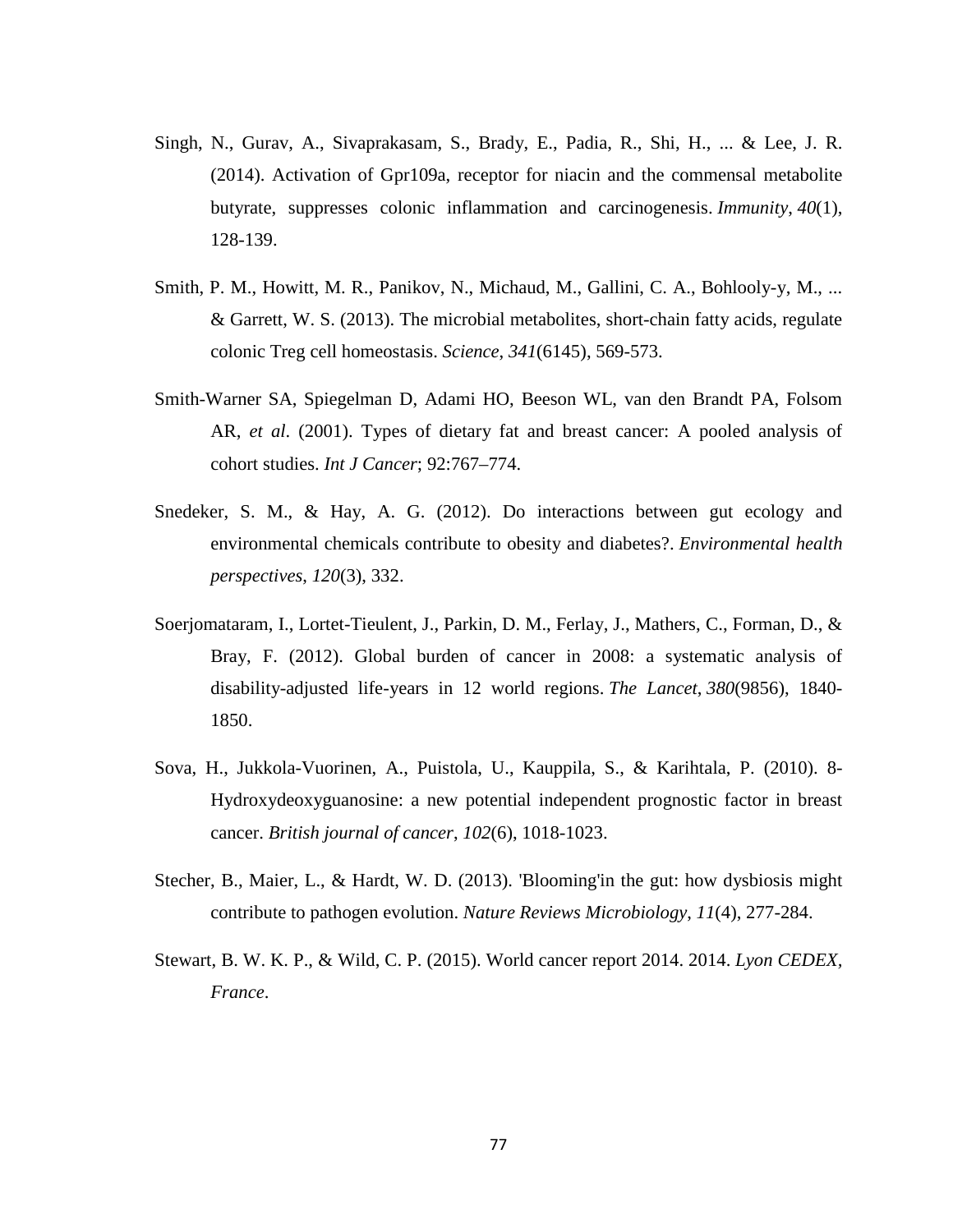- Sudo, N., Chida, Y., Aiba, Y., Sonoda, J., Oyama, N., Yu, X. N., ... & Koga, Y. (2004). Postnatal microbial colonization programs the hypothalamic–pituitary–adrenal system for stress response in mice. *The Journal of physiology*, *558*(1), 263-275.
- Sun, J., & Kato, I. (2016). Gut microbiota, inflammation and colorectal cancer. *Genes & diseases*, *3*(2), 130-143.
- Tajaddini, A., Pourzand, A., Sanaat, Z., & Pirouzpanah, S. (2015). Dietary resistant starch contained foods and breast cancer risk: a case-control study in northwest of Iran. *Asian Pac J Cancer Prev*, *16*(10), 4185-4192.
- Tamim, H., A Hanley, J., H Hajeer, A., Boivin, J. F., & Collet, J. P. (2008). Risk of breast cancer in relation to antibiotic use. *Pharmacoepidemiology and drug safety*, *17*(2), 144-150.
- Terry, P., Suzuki, R., Hu, F. B., & Wolk, A. (2001). A prospective study of major dietary patterns and the risk of breast cancer. *Cancer Epidemiology and Prevention Biomarkers*, *10*(12), 1281-1285.
- Thomas, C., & Gustafsson, J. Å. (2011). The different roles of ER subtypes in cancer biology and therapy. *Nature Reviews Cancer*, *11*(8), 597-608.
- Thomas, S., Izard, J., Walsh, E., Batich, K., Chongsathidkiet, P., Clarke, G., ... & Gilligan, J. P. (2017). The Host Microbiome Regulates and Maintains Human Health: A Primer and Perspective for Non-Microbiologists. *Cancer Research*, *77*(8), 1783- 1812.
- Tillonen, J., Homann, N., Rautio, M., Jousimies-Somer, H., & Salaspuro, M. (1999). Ciprofloxacin decreases the rate of ethanol elimination in humans. *Gut*, *44*(3), 347- 352.
- Tlaskalová-Hogenová , H., Štěpánková, R., Kozáková, H., Hudcovic, T., Vannucci, L., Tučková, L., ... & Klimešová, K. (2011). The role of gut microbiota (commensal bacteria) and the mucosal barrier in the pathogenesis of inflammatory and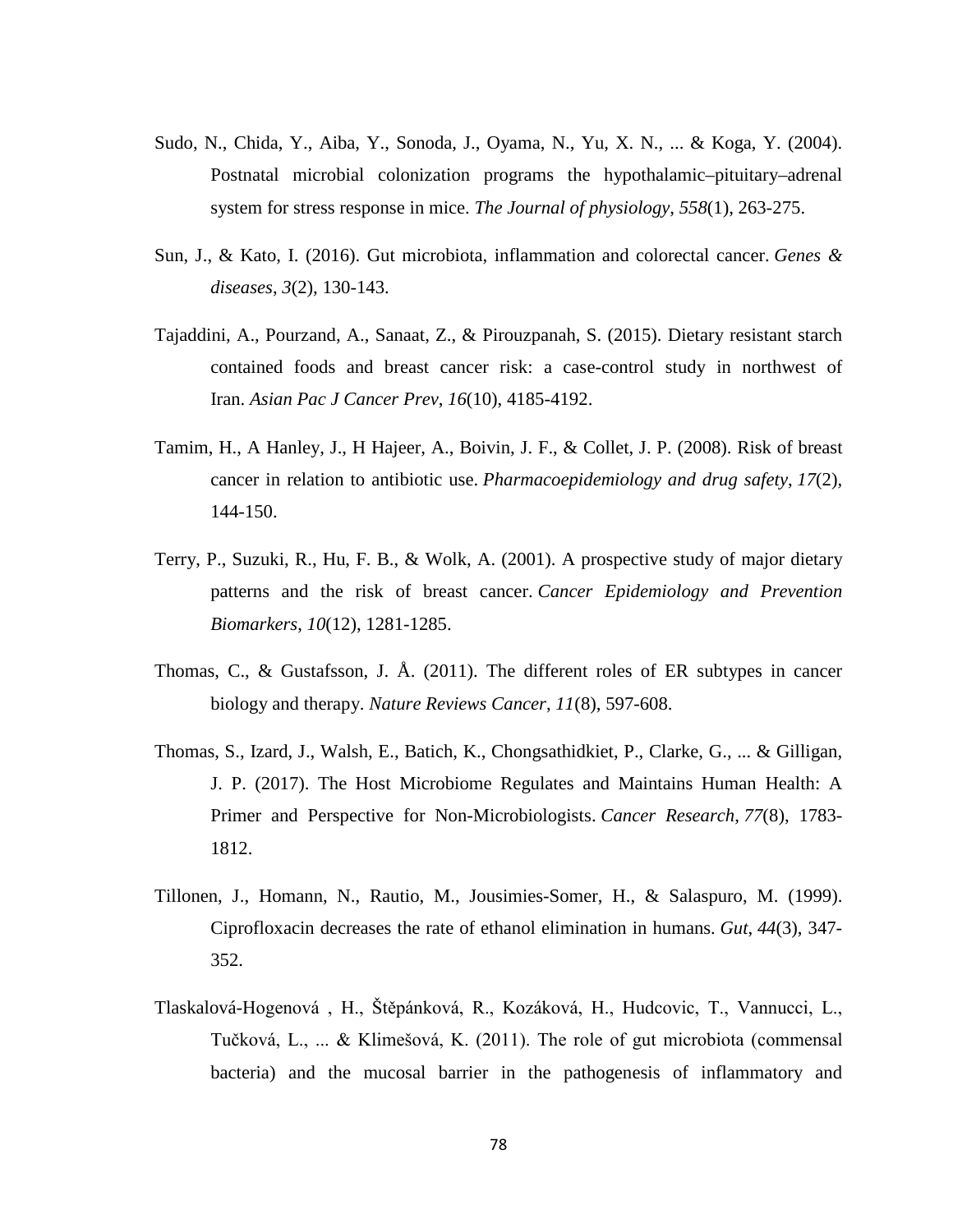autoimmune diseases and cancer: contribution of germ-free and gnotobiotic animal models of human diseases. *Cellular & molecular immunology*, *8*(2), 110-120.

- Tobin, N. P., & Bergh, J. (2012). Analysis of Cyclin D1 in breast cancer: a call to arms. *Current breast cancer reports*, *4*(3), 171-173.
- Topping, D. L., & Clifton, P. M. (2001). Short-chain fatty acids and human colonic function: roles of resistant starch and nonstarch polysaccharides. *Physiological reviews*, *81*(3), 1031-1064.
- Tumas, N., Niclis, C., Aballay, L. R., Osella, A. R., & Díaz, M. D. P. (2014). Traditional dietary pattern of South America is linked to breast cancer: an ongoing case-control study in Argentina. *European journal of nutrition*, *53*(2), 557.
- Ullman, T. A., & Itzkowitz, S. H. (2011). Intestinal inflammation and cancer. *Gastroenterology*, *140*(6), 1807-1816.
- Urbaniak, C., Gloor, G. B., Brackstone, M., Scott, L., Tangney, M., & Reid, G. (2016). The microbiota of breast tissue and its association with breast cancer. *Applied and environmental microbiology*, *82*(16), 5039-5048.
- [van Duursen MB,](https://www.ncbi.nlm.nih.gov/pubmed/?term=van%20Duursen%20MB%5BAuthor%5D&cauthor=true&cauthor_uid=15254334) [Sanderson JT,](https://www.ncbi.nlm.nih.gov/pubmed/?term=Sanderson%20JT%5BAuthor%5D&cauthor=true&cauthor_uid=15254334) [de Jong PC,](https://www.ncbi.nlm.nih.gov/pubmed/?term=de%20Jong%20PC%5BAuthor%5D&cauthor=true&cauthor_uid=15254334) [Kraaij M,](https://www.ncbi.nlm.nih.gov/pubmed/?term=Kraaij%20M%5BAuthor%5D&cauthor=true&cauthor_uid=15254334) [van den Berg M.](https://www.ncbi.nlm.nih.gov/pubmed/?term=van%20den%20Berg%20M%5BAuthor%5D&cauthor=true&cauthor_uid=15254334) (2004). Phytochemicals inhibit catechol-O-methyltransferase activity in cytosolic fractions from healthy human mammary tissues: implications for catechol estrogen-induced DNA damage. *Toxicol Sci*.; 81(2):316-24.
- Van Ryswyk, K., Villeneuve, P. J., Johnson, K. C., & Canadian Cancer Registries Epidemiology Research Group. (2016). Dietary patterns and the risk of female breast cancer among participants of the Canadian National Enhanced Cancer Surveillance System. *Can J Public Health*, *107*(1), 49-55.
- Vanhoutvin, S. A., Troost, F. J., Hamer, H. M., Lindsey, P. J., Koek, G. H., Jonkers, D. M., ... & Brummer, R. J. (2009). Butyrate-induced transcriptional changes in human colonic mucosa. *PloS one*, *4*(8), e6759.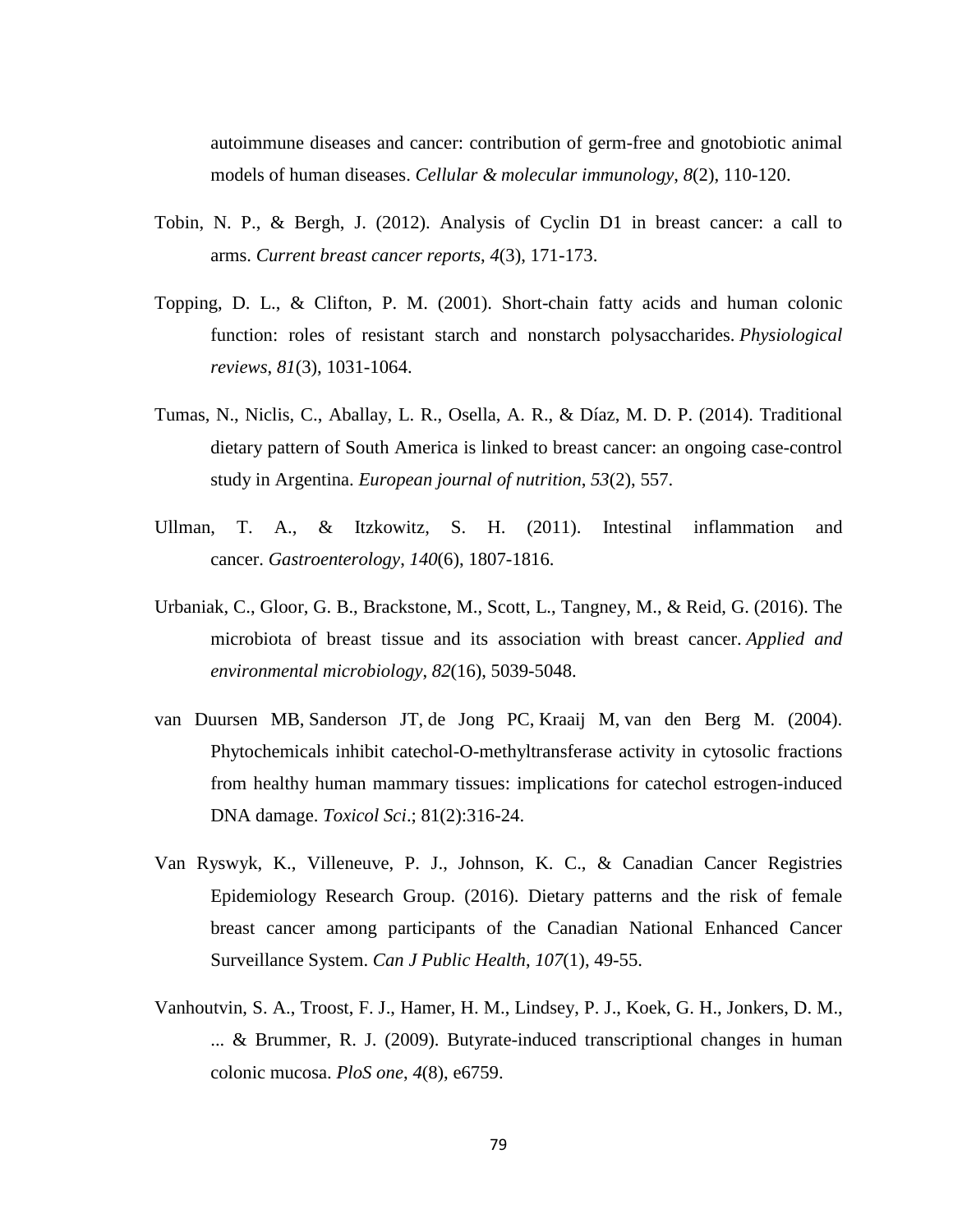- Velicer, C. M., Lampe, J. W., Heckbert, S. R., Potter, J. D., & Taplin, S. H. (2003). Hypothesis: is antibiotic use associated with breast cancer?. *Cancer Causes and Control*, *14*(8), 739-747.
- Velie, E. M., Schairer, C., Flood, A., He, J. P., Khattree, R., & Schatzkin, A. (2005). Empirically derived dietary patterns and risk of postmenopausal breast cancer in a large prospective cohort study. *The American journal of clinical nutrition*, *82*(6), 1308-1319.
- Waite, K. A., Sinden, M. R., & Eng, C. (2005). Phytoestrogen exposure elevates PTEN levels. *Human molecular genetics*, *14*(11), 1457-1463.
- Wallace, B. D., Wang, H., Lane, K. T., Scott, J. E., Orans, J., Koo, J. S., ... & Redinbo, M. R. (2010). Alleviating cancer drug toxicity by inhibiting a bacterial enzyme. *Science*, *330*(6005), 831-835.
- Wang, C. Z., Ma, X. Q., Yang, D. H., Guo, Z. R., Liu, G. R., Zhao, G. X., ... & Ku, B. S. (2010). Production of enterodiol from defatted flaxseeds through biotransformation by human intestinal bacteria. *BMC microbiology*, *10*(1), 115.
- Ward, H. A., & Kuhnle, G. G. (2010). Phytoestrogen consumption and association with breast, prostate and colorectal cancer in EPIC Norfolk. *Archives of Biochemistry and Biophysics*, *501*(1), 170-175.
- Wei, B., Wingender, G., Fujiwara, D., Chen, D. Y., McPherson, M., Brewer, S., ... & Braun, J. (2010). Commensal microbiota and CD8+ T cells shape the formation of invariant NKT cells. *The journal of immunology*, *184*(3), 1218-1226.
- Weiming, X. U., Liu, L. Z., Loizidou, M., Ahmed, M., & Charles, I. G. (2002). The role of nitric oxide in cancer. *Cell research*, *12*(5), 311-320.
- West, N. R., Kost, S. E., Martin, S. D., Milne, K., Nelson, B. H., & Watson, P. H. (2013). Tumour-infiltrating FOXP3+ lymphocytes are associated with cytotoxic immune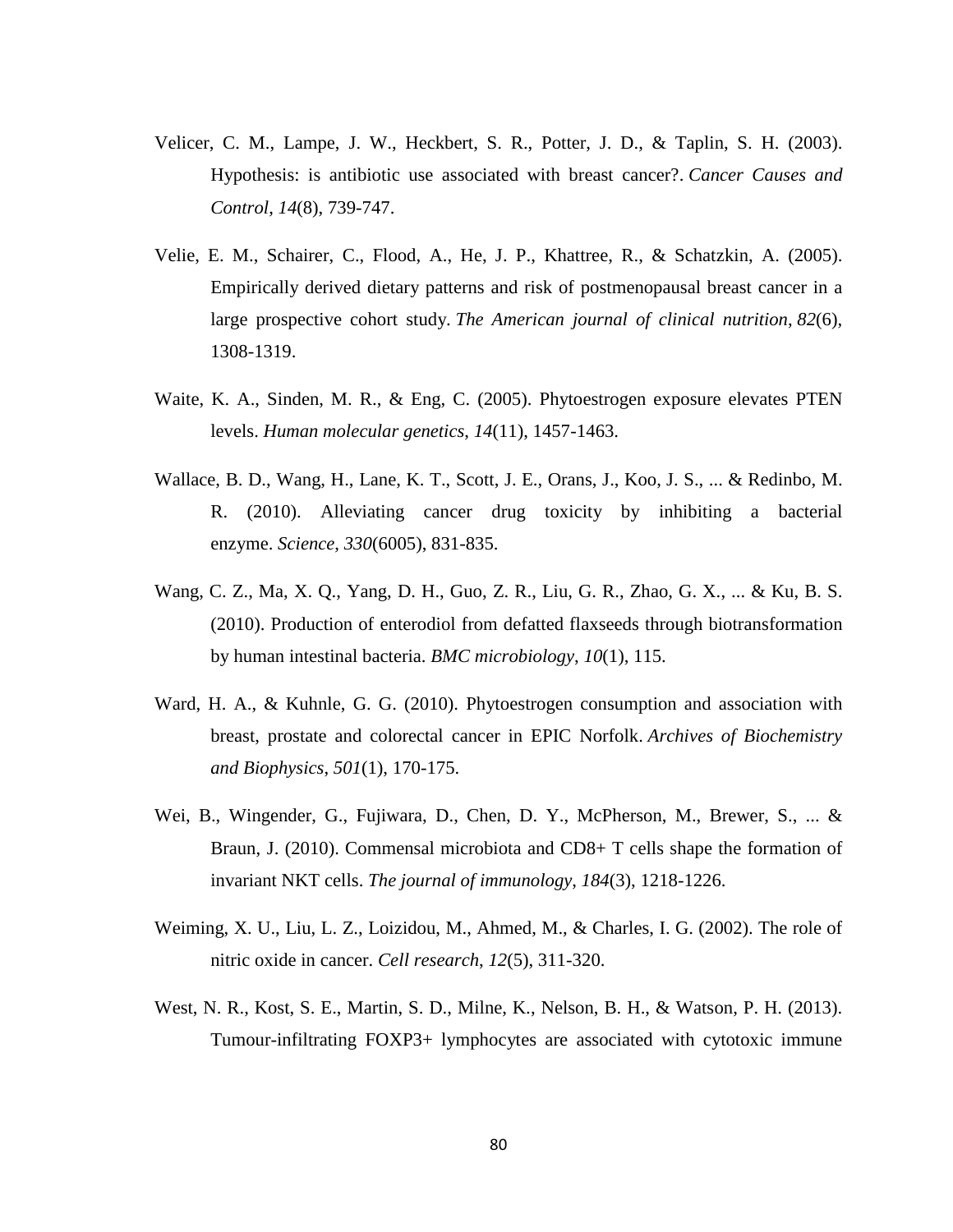responses and good clinical outcome in oestrogen receptor-negative breast cancer. *British journal of cancer*, *108*(1), 155-162.

- Wiebe, J. P. (2007). Progesterone metabolites in breast cancer. *Endocrine-related cancer*, *13*(3), 717-738.
- Wiebe, J. P., Muzia, D., Hu, J., Szwajcer, D., Hill, S. A., & Seachrist, J. L. (2000). The 4 pregnene and 5α-pregnane progesterone metabolites formed in nontumorous and tumorous breast tissue have opposite effects on breast cell proliferation and adhesion. *Cancer research*, *60*(4), 936-943.
- Windey, K., De Preter, V., & Verbeke, K. (2012). Relevance of protein fermentation to gut health. *Molecular nutrition & food research*, *56*(1), 184-196.
- Wing, K., & Sakaguchi, S. (2010). Regulatory T cells exert checks and balances on self tolerance and autoimmunity. *Nature immunology*, *11*(1), 7-13.
- Wu, A. H., Mimi, C. Y., Tseng, C. C., Stanczyk, F. Z., & Pike, M. C. (2009). Dietary patterns and breast cancer risk in Asian American women. *The American journal of clinical nutrition*, *89*(4), 1145-1154.
- Wu, J. H., Chang, Y. K., Hou, Y. C., Chiu, W. J., Chen, J. R., Chen, S. T., ... & Chang, Y. J. (2013). Meat-fat dietary pattern may increase the risk of breast cancer—A case– control study in Taiwan. *Tzu Chi Medical Journal*, *25*(4), 233-238.
- Xu, J., Mahowald, M. A., Ley, R. E., Lozupone, C. A., Hamady, M., Martens, E. C., ... & Cordum, H. (2007). Evolution of symbiotic bacteria in the distal human intestine. *PLoS biology*, *5*(7), e156.
- Xuan, C., Shamonki, J. M., Chung, A., DiNome, M. L., Chung, M., Sieling, P. A., & Lee, D. J. (2014). Microbial dysbiosis is associated with human breast cancer. *PloS one*, *9*(1), e83744.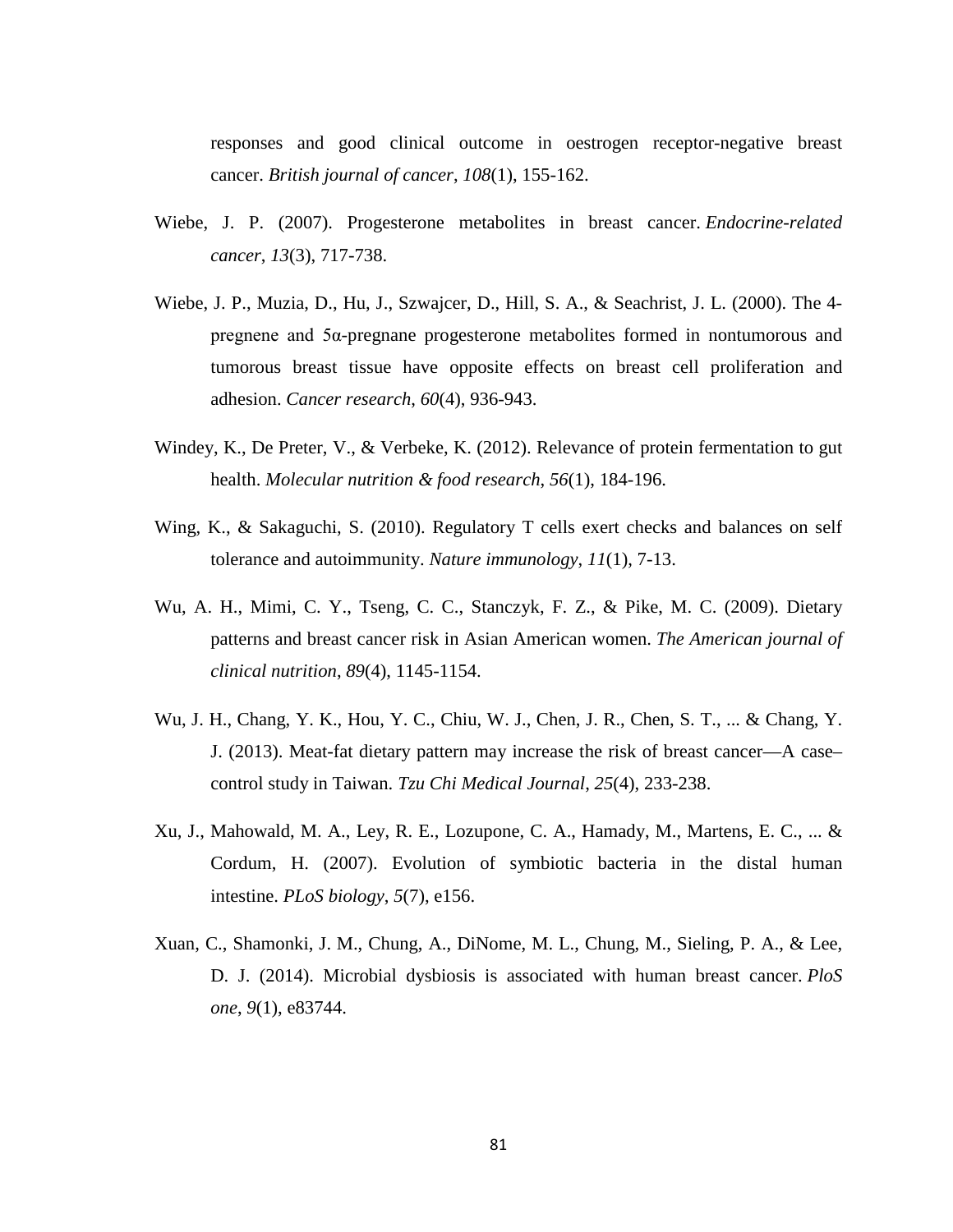- Yang, J., Tan, Q., Fu, Q., Zhou, Y., Hu, Y., Tang, S., ... & Lv, Q. (2017). Gastrointestinal microbiome and breast cancer: correlations, mechanisms and potential clinical implications. *Breast Cancer*, *24*(2), 220-228.
- Yazdi, M. H., Dallal, M. M. S., Hassan, Z. M., Holakuyee, M., Amiri, S. A., Abolhassani, M., & Mahdavi, M. (2010). Oral administration of Lactobacillus acidophilus induces IL-12 production in spleen cell culture of BALB/c mice bearing transplanted breast tumour. *British journal of nutrition*, *104*(2), 227-232.
- Yoshimoto, S., Loo, T. M., Atarashi, K., Kanda, H., Sato, S., Oyadomari, S., ... & Honda, K. (2013). Obesity-induced gut microbial metabolite promotes liver cancer through senescence secretome. Nature, 499(7456), 97-101.
- Yu, H., Hwang, J. Y., Ro, J., Kim, J., & Chang, N. (2010). Vegetables, but not pickled vegetables, are negatively associated with the risk of breast cancer. *Nutrition and cancer*, *62*(4), 443-453.
- Zhang, C. X., Ho, S. C., Fu, J. H., Cheng, S. Z., Chen, Y. M., & Lin, F. Y. (2011). Dietary patterns and breast cancer risk among Chinese women. *Cancer Causes and Control*, *22*(1), 115-124.
- Zhang, W. L. (2011). The role of inflammation in breast cancer and prostate cancer. *Clinical oncology and cancer research*, *8*(2), 77-84.
- Zhong, W., & Zhou, Z. (2014). Alterations of the gut microbiome and metabolome in alcoholic liver disease. *World journal of gastrointestinal pathophysiology*, *5*(4), 514.
- Zhong, W., Li, Q., Zhang, W., Sun, Q., Sun, X., & Zhou, Z. (2015). Modulation of Intestinal barrier and bacterial endotoxin production contributes to the beneficial effect of nicotinic acid on alcohol-induced endotoxemia and hepatic inflammation in rats. *Biomolecules*, *5*(4), 2643-2658.